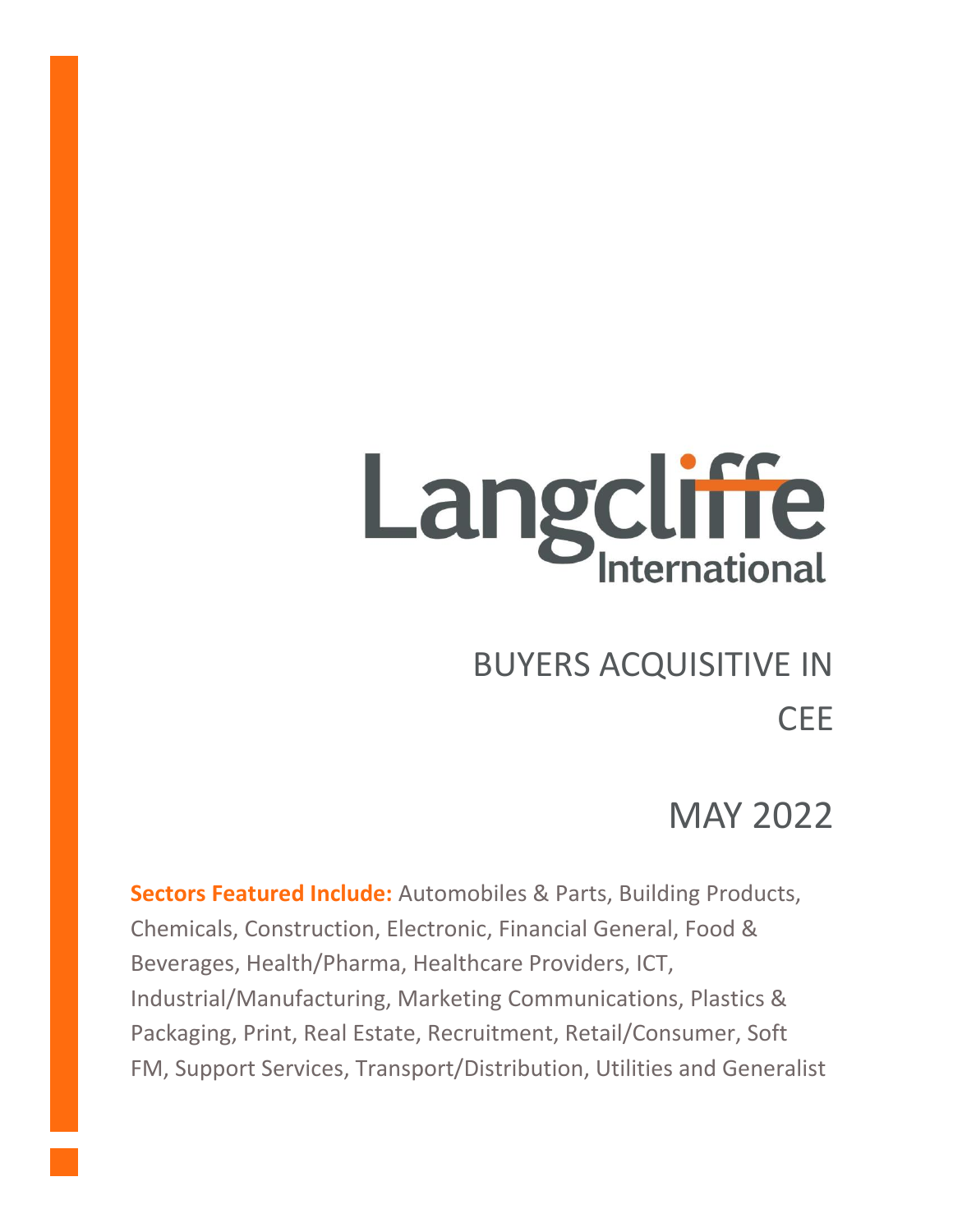### **SECTORS**

To view a collection of our most acquisitive buyers targeting opportunities in CEE, please click the title link below.

If you believe that you have an opportunity that meets the criteria of a buyer, please click the buyer title link to send the relevant team member an email.

Alternatively, please email [mark.eardley@langcliffeinternational.com](mailto:mark.eardley@langcliffeinternational.com?subject=Buyers%20Acquisitive%20in%20CEE%20May%202022)

- [AEROSPACE & DEFENCE](#page-2-0)
- [AUTOMOBILES & PARTS](#page-3-0)
- [BUILDING PRODUCTS](#page-5-0)
- [CHEMICALS](#page-6-0)
- [CONSTRUCTION](#page-7-0)
- [ELECTRONIC](#page-9-0)
- [FINANCIAL GENERAL](#page-11-0)
- [FOOD & BEVERAGES](#page-12-0)
- [HEALTH/PHARMA](#page-16-0)
- [HEALTHCARE PROVIDERS](#page-22-0)
- [ICT](#page-23-0)
- [INDUSTRIAL/MANUFACTURING](#page-35-0)
- [MARKETING COMMUNICATIONS](#page-45-0)
- [PLASTICS & PACKAGING](#page-50-0)
- [PRINT](#page-52-0)
- [REAL ESTATE](#page-53-0)
- [RECRUITMENT](#page-54-0)
- [RETAIL/CONSUMER](#page-55-0)
- [SOFT FM](#page-61-0)
- [SUPPORT SERVICES](#page-62-0)
- [TRANSPORT/DISTRIBUTION](#page-68-0)
- [UTILITIES](#page-70-0)

Similarly, to view the criteria of a selection of our Generalist buyers, please click on the link below:

• [GENERALIST](#page-71-0)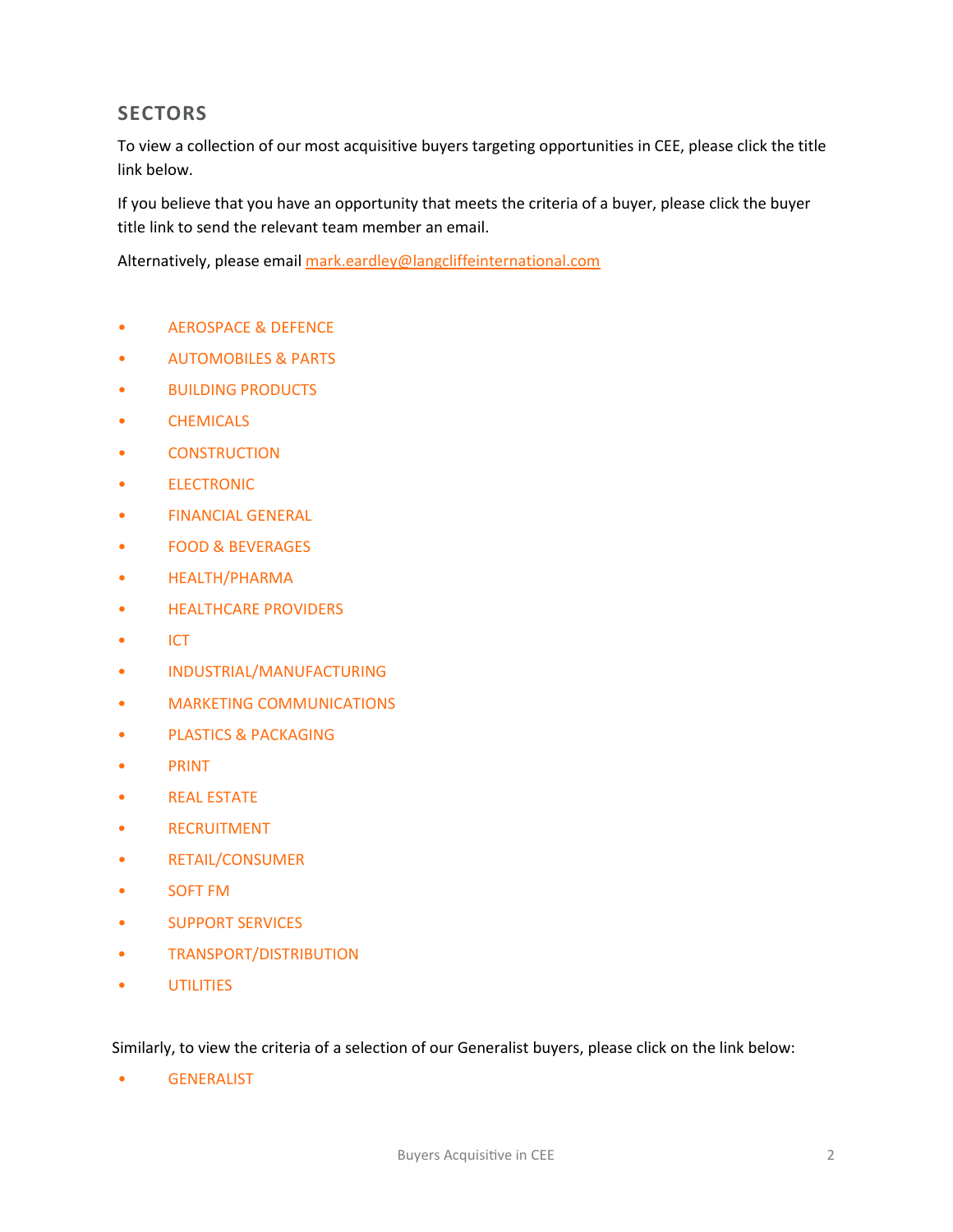### <span id="page-2-0"></span>**AEROSPACE & DEFENCE**

### **258679 - [AEROSPACE METALLIC PARTS](mailto:george.davies@langcliffeinternational.com?subject=258679%20-%20Aerospace%20Metallic%20Parts) (CLICK REFERENCE TO ENQUIRE)**

| <b>The Acquirer</b>                                                                                                                                                                                   | <b>Acquisition Criteria</b>                                                                                                                                                                                                                              |
|-------------------------------------------------------------------------------------------------------------------------------------------------------------------------------------------------------|----------------------------------------------------------------------------------------------------------------------------------------------------------------------------------------------------------------------------------------------------------|
| US PE-owned;<br>$\bullet$<br>Tier II supplier of highly engineered metallic<br>$\bullet$<br>parts, kits and assemblies;<br>Serves the aerospace industry;<br>$\bullet$<br>Operates domestically;<br>٠ | Suppliers of metallic parts to the<br>$\bullet$<br>aerospace industry;<br>Parts including aircraft wing ribs,<br>$\bullet$<br>bulkheads, strings and floor beams;<br>Located in the US and Europe;<br>$\bullet$<br>Minimum turnover US\$5m.<br>$\bullet$ |

### **Location: USA**

### **6326 - [AEROSPACE PRECISION COMPONENTS](mailto:george.davies@langcliffeinternational.com?subject=6326%20-%20Aerospace%20Precision%20Components) (CLICK REFERENCE TO ENQUIRE)**

| <b>The Acquirer</b>                            | <b>Acquisition Criteria</b>            |
|------------------------------------------------|----------------------------------------|
| US PE-owned;                                   | Manufacturers and suppliers of complex |
| ٠                                              | $\bullet$                              |
| Manufacturer of precision components;          | engine components, fabrications and    |
| $\bullet$                                      | assemblies;                            |
| Products include engine shafts and rotors,     | Serving the aerospace industry;        |
| $\bullet$                                      | $\bullet$                              |
| twisted links, cardan pins, rings and casings; | Located in North America and Europe;   |
| Serves the aerospace, defence and power        | $\bullet$                              |
| $\bullet$                                      | Minimum turnover US\$5m.               |
| generation markets.                            | $\bullet$                              |

**Location: USA**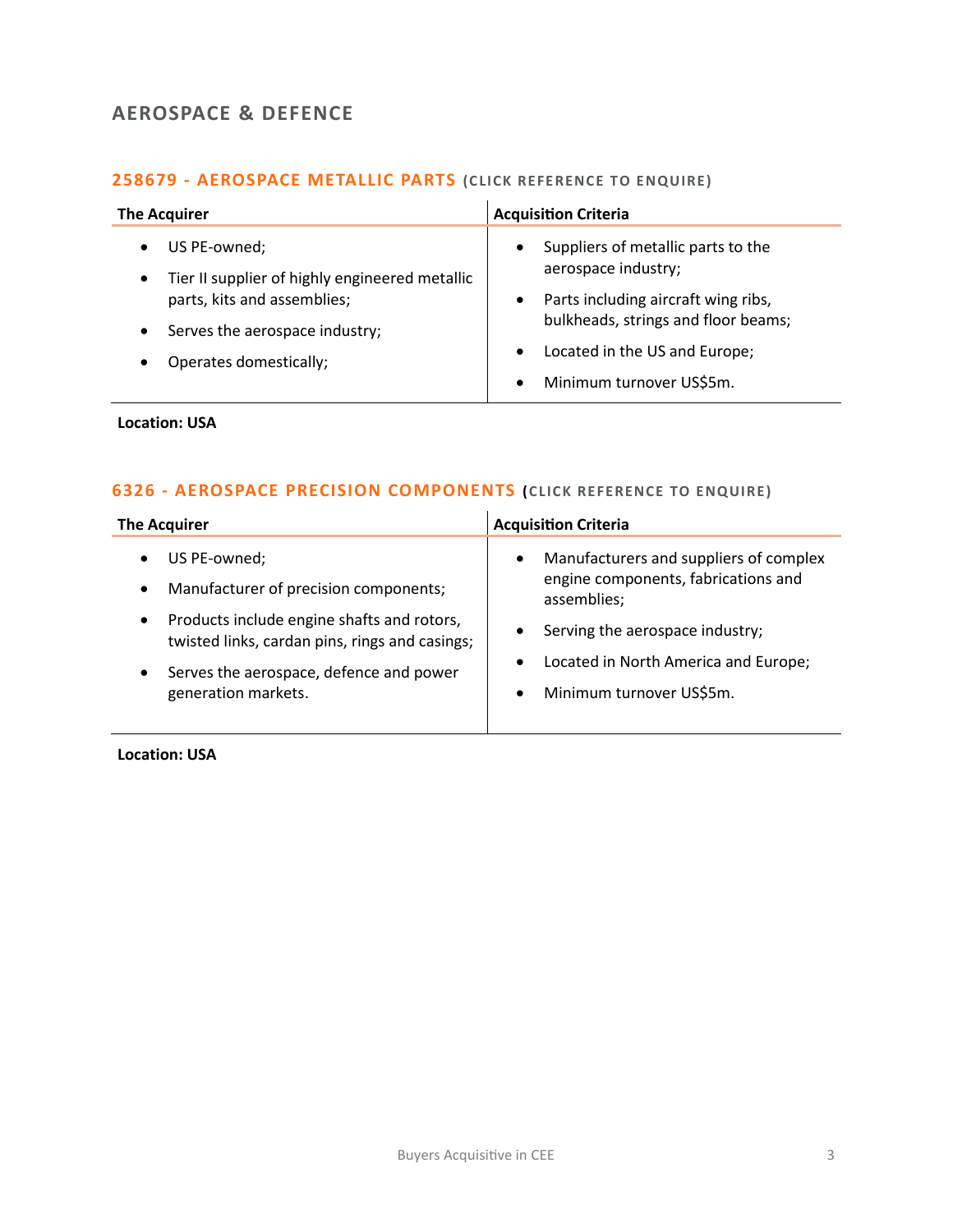### <span id="page-3-0"></span>**AUTOMOBILES & PARTS**

### **275087 - [FLEET VEHICLE SOLUTIONS](mailto:eloka.philip@langcliffeinternational.com?subject=275087%20-%20Fleet%20Vehicle%20Solutions) (CLICK RE FERENCE TO E NQUIRE)**

| <b>The Acquirer</b>                                                                                                             | <b>Acquisition Criteria</b>                                                                                                           |
|---------------------------------------------------------------------------------------------------------------------------------|---------------------------------------------------------------------------------------------------------------------------------------|
| US PE-owned;<br>٠<br>Manufacturer of safety solutions for fleet<br>٠<br>vehicles;                                               | Manufacturers of safety products for<br>$\bullet$<br>commercial and emergency vehicles;<br>Located in the US and Europe;<br>$\bullet$ |
| Products include video systems, wireless<br>$\bullet$<br>connectivity, vehicle safety lighting and van<br>shelving and storage; | Profitable with minimum EBITDA<br>$\bullet$<br>US\$250k.                                                                              |
| Serves the bus, rail, law enforcement and<br>$\bullet$<br>military, emergency services and fire<br>markets;                     |                                                                                                                                       |
| Operates across North America.                                                                                                  |                                                                                                                                       |

**Location: USA**

### **264495 - [AUTOMATION COMPANIES](mailto:maryia.amrez@langcliffeinternational.com?subject=264495%20-%20Automation%20Companies) (CLICK RE FERENCE TO E NQUIRE)**

| <b>The Acquirer</b>                                                                                      | <b>Acquisition Criteria</b>                                                                  |
|----------------------------------------------------------------------------------------------------------|----------------------------------------------------------------------------------------------|
| UK PE-owned;<br>$\bullet$                                                                                | Automation companies;<br>$\bullet$                                                           |
| Manufacturer and distributor of complex<br>$\bullet$<br>machined metal parts for commercial<br>vehicles; | Customer solutions for cast and forged<br>٠<br>components in manufacturing and<br>logistics; |
| Parts are used in engines and chassis';<br>$\bullet$                                                     | Serving the heavy commercial vehicle<br>$\bullet$                                            |
| Located in Germany.<br>$\bullet$                                                                         | industry;                                                                                    |
|                                                                                                          | Located in Europe;<br>٠                                                                      |
|                                                                                                          | Minimum revenues £20m.                                                                       |

**Location: Germany**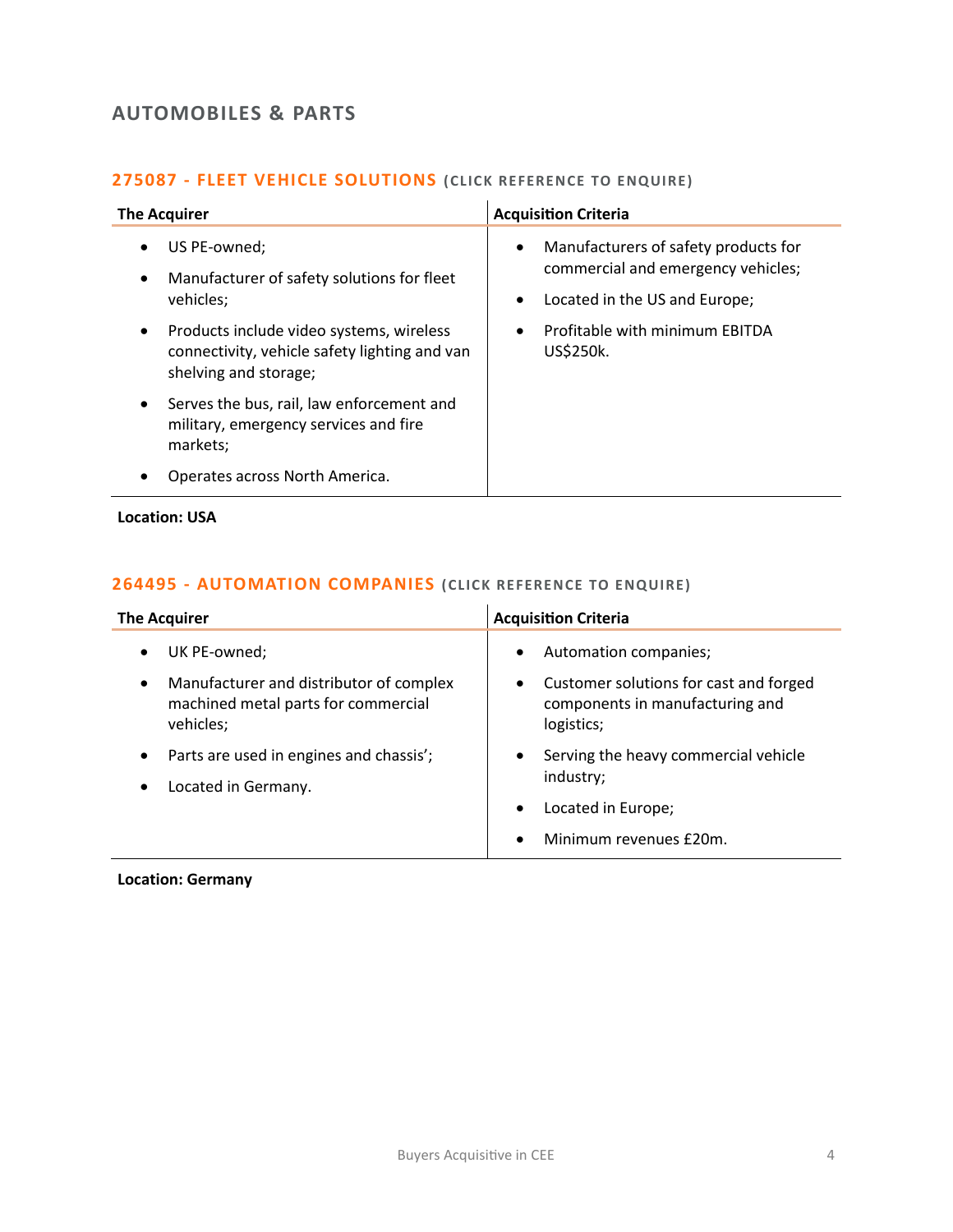### **267675 - [PLASTIC INJECTION MOULDING](mailto:poppy.briggs@langcliffeinternational.com?subject=267675%20-%20Plastic%20Injection%20Moulding%20)** (CLICK REFERENCE TO ENQUIRE)

| <b>The Acquirer</b>                                                                                            | <b>Acquisition Criteria</b>                                                                                             |
|----------------------------------------------------------------------------------------------------------------|-------------------------------------------------------------------------------------------------------------------------|
| German PE-owned;<br>$\bullet$<br>Manufacturer and supplier of plastic injection<br>$\bullet$<br>moulded parts; | Plastic injection moulding companies;<br>$\bullet$<br>Specialising in automotive parts and<br>$\bullet$<br>accessories; |
| Specialises in products with complex<br>$\bullet$<br>geometries;                                               | Located in Europe;<br>EBITDA from negative up to $£15m$ .<br>$\bullet$                                                  |
| Products include door handles, panels,<br>$\bullet$<br>speaker grills and roof frames;                         |                                                                                                                         |
| Serves the automotive industry;<br>$\bullet$                                                                   |                                                                                                                         |
| Located in Germany and the Czech Republic.<br>$\bullet$                                                        |                                                                                                                         |

**Location: Germany**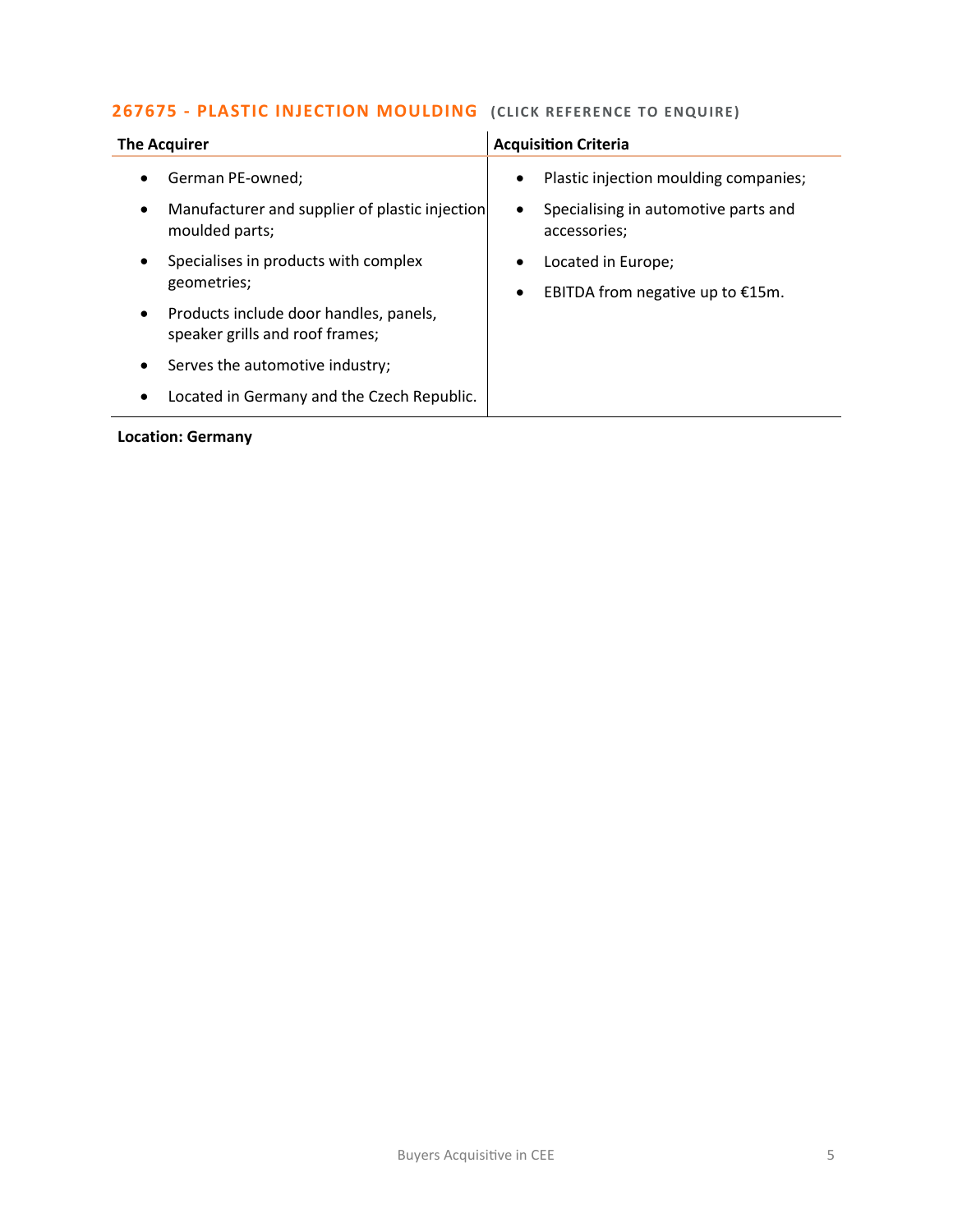### <span id="page-5-0"></span>**BUILDING PRODUCTS**

### **251574 - BATHROOM & KITCHEN PRODUCTS** (CLICK REFERENCE TO ENQUIRE)

| <b>The Acquirer</b>                                                                                                                                                                                                                                                    | <b>Acquisition Criteria</b>                                                                                                                                                                                                                                                                                                                                                                |
|------------------------------------------------------------------------------------------------------------------------------------------------------------------------------------------------------------------------------------------------------------------------|--------------------------------------------------------------------------------------------------------------------------------------------------------------------------------------------------------------------------------------------------------------------------------------------------------------------------------------------------------------------------------------------|
| Main Market-listed;<br>$\bullet$<br>Group of companies supplying branded<br>$\bullet$<br>kitchen and bathroom accessories;<br>Products include showers, taps, tiles and<br>$\bullet$<br>adhesives;<br>Serves consumers, retailers, wholesalers and<br>٠<br>architects. | Manufacturers, distributors and retailers<br>$\bullet$<br>of bathroom and kitchen building<br>products;<br>Products including bathroom furniture,<br>lighting, tiles and flooring;<br>Preference for trade channels;<br>$\bullet$<br>Strong brand, IP and/or technology IP;<br>Located in Europe, South Africa and the<br>$\bullet$<br>Middle East;<br>Minimum turnover £20m.<br>$\bullet$ |
|                                                                                                                                                                                                                                                                        |                                                                                                                                                                                                                                                                                                                                                                                            |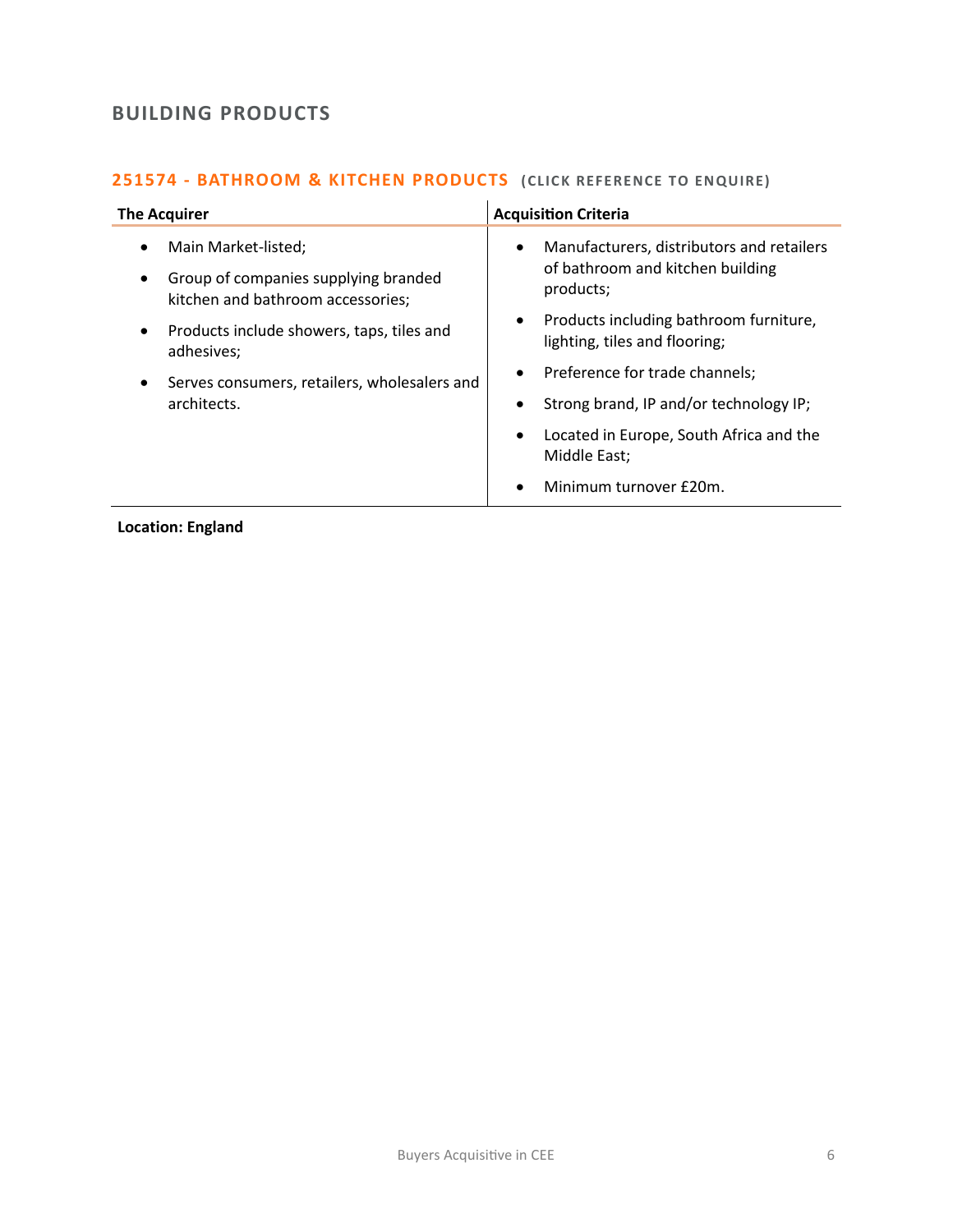### <span id="page-6-0"></span>**CHEMICALS**

### **269896 - [MANUFACTURERS OF ANTIOXIDANTS](mailto:george.davies@langcliffeinternational.com?subject=269896%20-%20Manufacturers%20of%20Antioxidants) (CLICK REFE RENCE TO ENQUIRE)**

| <b>The Acquirer</b>                                                                                                                                                                                           | <b>Acquisition Criteria</b>                                                                                          |
|---------------------------------------------------------------------------------------------------------------------------------------------------------------------------------------------------------------|----------------------------------------------------------------------------------------------------------------------|
| US PE-owned;<br>٠<br>Manufacturer of antioxidants which are sold<br>$\bullet$<br>under a brand;<br>Products are supplied to feed and food,<br>$\bullet$<br>pharma and beauty, and industrial end-<br>markets. | Manufacturers of antioxidants;<br>$\bullet$<br>Located in Europe;<br>$\bullet$<br>Minimum turnover €5m.<br>$\bullet$ |

### **Location: Spain**

### **276395 - [ELASTOMER PARTS & SEALS](mailto:poppy.briggs@langcliffeinternational.com?subject=276395%20-%20Elastomer%20Parts%20and%20Seals%20) (CLICK RE FERENCE TO E NQUIRE)**

| <b>The Acquirer</b>                                            | <b>Acquisition Criteria</b>                                                       |
|----------------------------------------------------------------|-----------------------------------------------------------------------------------|
| German PE-owned;<br>$\bullet$                                  | Manufacturers and suppliers of elastic and<br>$\bullet$                           |
| Producer of moulded elastomer parts and<br>$\bullet$<br>seals; | thermoplastic materials;<br>OE businesses and processors of silicone<br>$\bullet$ |
| Primarily for the automotive industry;<br>$\bullet$            | granulate;                                                                        |
| Operates domestically.<br>$\bullet$                            | Serving the automotive industry;<br>$\bullet$                                     |
|                                                                | Located in Europe;<br>$\bullet$                                                   |
|                                                                | Minimum EBITDA €1m.                                                               |

### **Location: Germany**

### **267141 - [SPECIALTY RAW INGREDIENTS](mailto:poppy.briggs@langcliffeinternational.com?subject=267141%20-%20Specialty%20Raw%20Ingredients) (CLICK REFERENCE TO ENQUIRE)**

| <b>The Acquirer</b>                                                                                                                                                                                                                                                | <b>Acquisition Criteria</b>                                                                                                                                                                                                                     |
|--------------------------------------------------------------------------------------------------------------------------------------------------------------------------------------------------------------------------------------------------------------------|-------------------------------------------------------------------------------------------------------------------------------------------------------------------------------------------------------------------------------------------------|
| Dutch PE-owned;<br>$\bullet$<br>Producer and distributor of nutritional<br>$\bullet$<br>chemicals and products;<br>Serves sports nutrition, food and beverage,<br>$\bullet$<br>chemical and pharmaceutical sectors;<br>Distributes products globally.<br>$\bullet$ | Manufacturers and distributors of<br>$\bullet$<br>specialty raw ingredients;<br>Serving clients in nutritional and<br>$\bullet$<br>pharmaceutical industries;<br>Located across Europe;<br>$\bullet$<br>Turnover between €5m-€80m.<br>$\bullet$ |
|                                                                                                                                                                                                                                                                    |                                                                                                                                                                                                                                                 |

### **Location: Netherlands**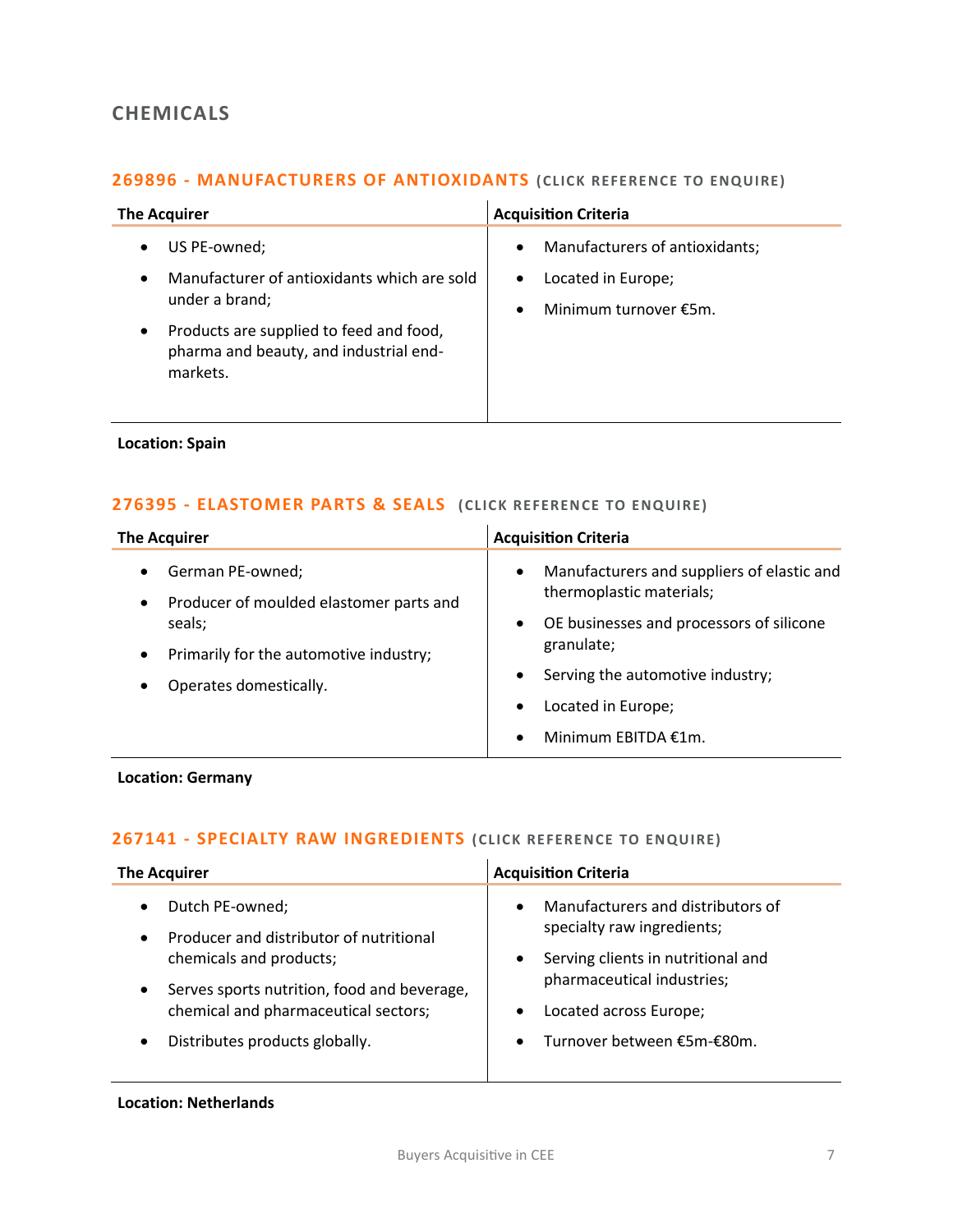### <span id="page-7-0"></span>**CONSTRUCTION**

### **279650 - [ENVIRONMENTAL SERVICES](mailto:george.davies@langcliffeinternational.com?subject=279650%20-%20Environmental%20Services%20) (CLICK REFE RENCE TO ENQUIRE)**

| <b>The Acquirer</b>                                                                                                     | <b>Acquisition Criteria</b>                                                                                                                   |
|-------------------------------------------------------------------------------------------------------------------------|-----------------------------------------------------------------------------------------------------------------------------------------------|
| US PE-owned;<br>$\bullet$<br>Provider of environmental and infrastructure<br>$\bullet$<br>services;                     | Providers of environmental services;<br>$\bullet$<br>Including remediation, removal,<br>$\bullet$<br>demolition and decontamination services; |
| Serves private and public clients across a<br>$\bullet$<br>range of end-markets;<br>Operates domestically.<br>$\bullet$ | Located in North America and Europe;<br>$\bullet$<br>Minimum EBITDA US\$500k.<br>$\bullet$                                                    |

**Location: USA**

### **264626 - [DESIGN, CONSTRUCTION & ENGINEERING](mailto:ola.ahmed@langcliffeinternational.com?subject=264626%20-%20Design,%20Construction%20and%20Engineering)** (CLICK REFERENCE TO ENQUIRE)

| <b>The Acquirer</b>                                                                                              | <b>Acquisition Criteria</b>                                                                                                                                      |
|------------------------------------------------------------------------------------------------------------------|------------------------------------------------------------------------------------------------------------------------------------------------------------------|
| Irish privately-owned;<br>International project management firm;                                                 | Providers of design, construction and<br>engineering services, specialising in<br>technically complex, highly serviced                                           |
| Provides professional services in project and<br>construction management, architecture and<br>engineering design | industrial businesses;<br>Serving blue chip private sector clients<br>in the pharmaceutical, medical                                                             |
| Services offered to pharmaceutical, food,<br>medical devices, mission critical, advanced                         | devices, mission critical or AMT/EV<br>battery spaces,                                                                                                           |
| manufacturing and energy sectors;<br>Flexible approach to structuring transactions;                              | Located in the DACH region, the<br>$\overline{\phantom{0}}$<br>Netherlands and Poland,                                                                           |
| Consideration may consist of cash, shares,<br>earnout and deferred;                                              | Minimum turnover €5m with a 5%<br>EBITDA margin;                                                                                                                 |
| Active across Europe, the US and Asia.                                                                           | Lead automation and integration service<br>consultancies;                                                                                                        |
|                                                                                                                  | Environmental and sustainability<br>consultancies and design engineers,                                                                                          |
|                                                                                                                  | Serving blue chip private clients in the<br>$\overline{\phantom{a}}$<br>pharmaceutical, medical device, food,<br>mission critical and AMT/EV battery<br>sectors, |
|                                                                                                                  | Between 30-100+ personnel,                                                                                                                                       |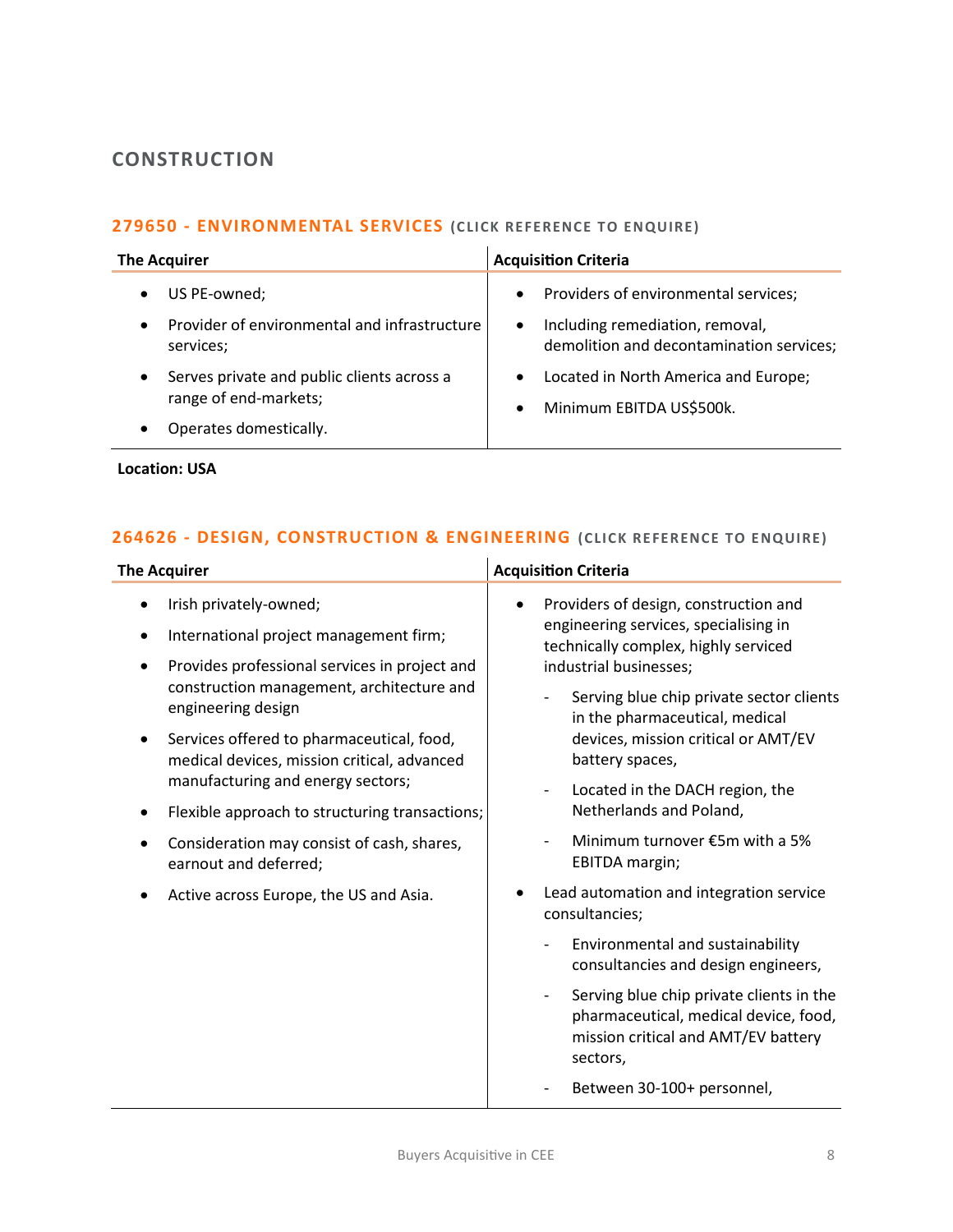| <b>The Acquirer</b> | <b>Acquisition Criteria</b>                                                    |
|---------------------|--------------------------------------------------------------------------------|
|                     | Located in Europe and UK, particularly<br>$\overline{\phantom{a}}$<br>Ireland, |
|                     | Minimum turnover €3m with a 5%<br>-<br>EBITDA margin;                          |
|                     | Preference for 10+ years of operational<br>$\bullet$<br>experience.            |

**Location: Ireland**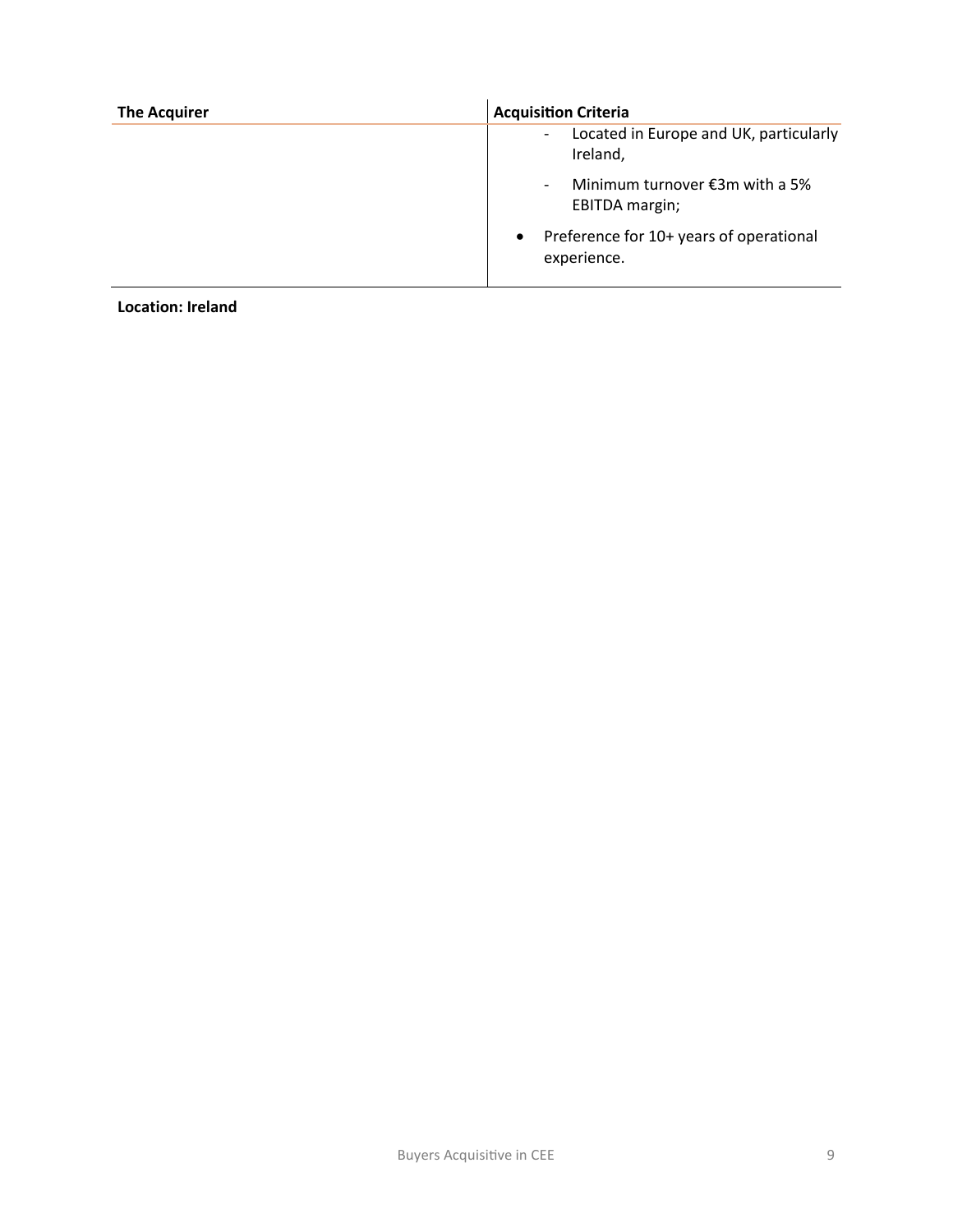### <span id="page-9-0"></span>**ELECTRONIC**

### **[279423 -](mailto:charlotte.keane@langcliffeinternational.com?subject=279423%20-%20PCBs) PCBS (CLICK REFERENCE TO E NQUIRE )**

| <b>The Acquirer</b>                                                                                                                                                                                                                                                                                                                                          | <b>Acquisition Criteria</b>                                                                                                                                                                     |
|--------------------------------------------------------------------------------------------------------------------------------------------------------------------------------------------------------------------------------------------------------------------------------------------------------------------------------------------------------------|-------------------------------------------------------------------------------------------------------------------------------------------------------------------------------------------------|
| Dutch PE-owned;<br>$\bullet$<br>Group of companies;<br>٠<br>Provider of prototyping and manufacturing<br>$\bullet$<br>services for low volume PCB assembly;<br>Provides end-to-end service support from<br>$\bullet$<br>design to complete system integration;<br>Serves healthcare, EV charging and IoT<br>$\bullet$<br>industries;<br>European operations. | <b>Manufacturers of PCBs;</b><br>$\bullet$<br>Active in the prototype, production and<br>$\bullet$<br>assembly phases;<br>Located in Europe;<br>$\bullet$<br>Minimum EBITDA €500k.<br>$\bullet$ |

### **Location: France**

### **264520 - [SECURITY PRODUCTS](mailto:maryia.amrez@langcliffeinternational.com?subject=264520%20-%20Security%20Products%20)** (CLICK REFERENCE TO ENQUIRE)

| <b>The Acquirer</b>                                                                                                                                                                                                                                                                                | <b>Acquisition Criteria</b>                                                                                                                                                                                    |
|----------------------------------------------------------------------------------------------------------------------------------------------------------------------------------------------------------------------------------------------------------------------------------------------------|----------------------------------------------------------------------------------------------------------------------------------------------------------------------------------------------------------------|
| • French PE-owned;<br>Provider of video surveillance, alarms,<br>$\bullet$<br>biometric access control and cardiac<br>defibrillators;<br>Offers a range of security-related products<br>$\bullet$<br>across video, alarm, access and care;<br>Products offered to SMEs across France.<br>$\bullet$ | Security products providers;<br>$\bullet$<br>Products including CCTV, vein recognition<br>$\bullet$<br>systems, alarm systems and defibrillators;<br>Located in Europe;<br>$\bullet$<br>Valuation up to €150m. |

### **Location: France**

÷,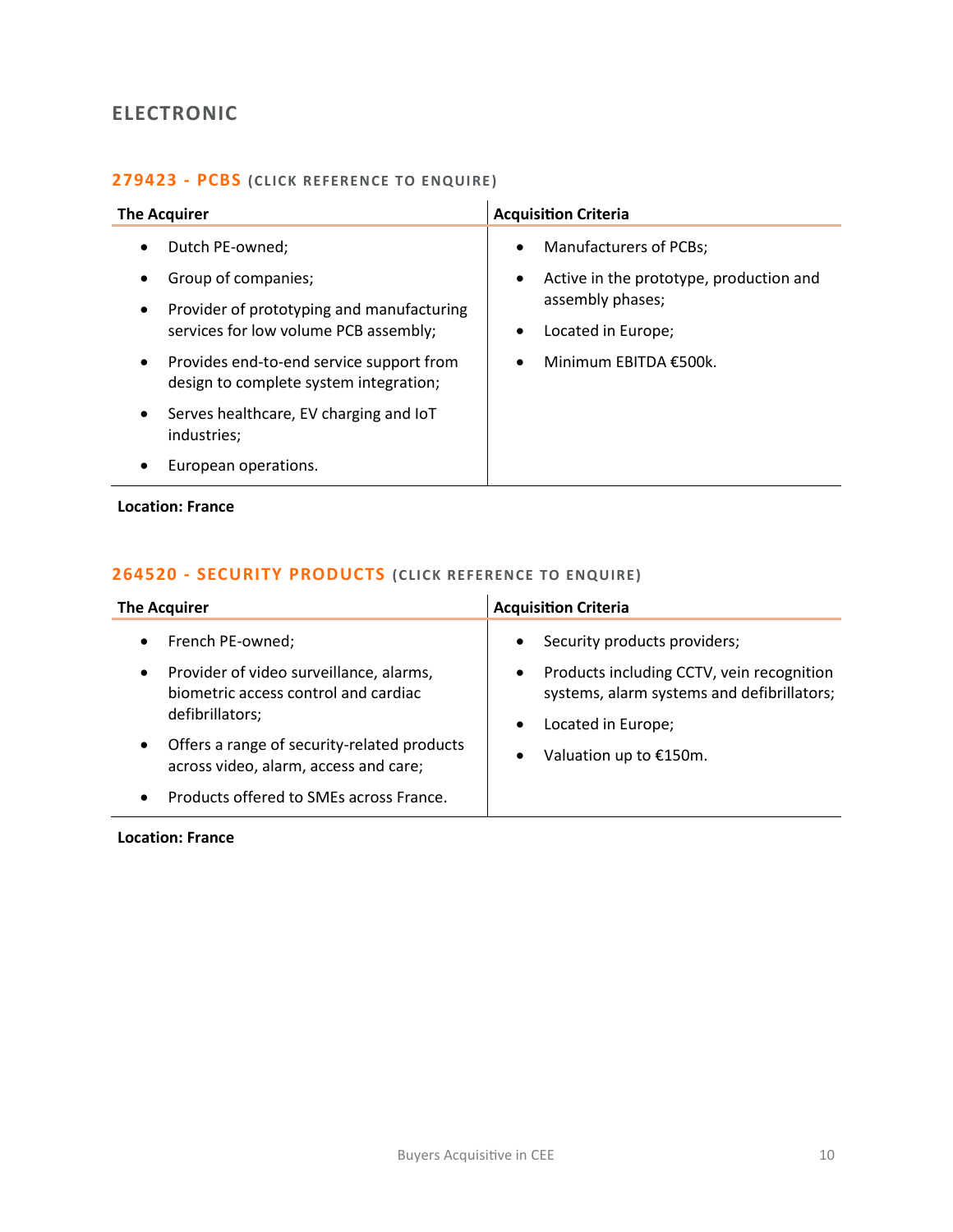### **267109 - [FIBRE & DATA CABLES](mailto:poppy.briggs@langcliffeinternational.com?subject=267109%20-%20Fibre%20and%20Data%20Cables%20) (CLICK RE FERENCE TO ENQUIRE)**

| <b>The Acquirer</b>                                                 | <b>Acquisition Criteria</b>                                                    |
|---------------------------------------------------------------------|--------------------------------------------------------------------------------|
| Dutch PE-owned;                                                     | Wholesalers of fibre and data cables;<br>$\bullet$                             |
| Wholesaler and supplier of wires, cords and<br>$\bullet$<br>cables; | End users in the infrastructure, utility and<br>$\bullet$<br>industry sectors; |
| Operates in telecoms and telematics;<br>Supplies domestically.      | Located in Europe with a focus on<br>$\bullet$<br>Germany and the Benelux;     |
|                                                                     | Minimum EBITDA €500k.<br>$\bullet$                                             |

### **Location: Netherlands**

### **274238 - [BUSINESS PHONES & LAPTOPS](mailto:lauren.parker@langcliffeinternational.com?subject=274238%20-%20Business%20Phones%20and%20Laptops) (CLICK REFE RENCE TO ENQUIRE)**

| <b>The Acquirer</b>                                                                                                                                            | <b>Acquisition Criteria</b>                                                                                                                                         |
|----------------------------------------------------------------------------------------------------------------------------------------------------------------|---------------------------------------------------------------------------------------------------------------------------------------------------------------------|
| UK privately-owned;<br>Mobile technology provider;<br>Provides affordable mobile internet devices;<br>Experienced in the technology refurbishment<br>industry. | Businesses providing phone and laptop<br>refurbishment;<br>Value added resellers in the telecoms<br>sector;<br>SaaS/software businesses with recurring<br>revenues; |
|                                                                                                                                                                | Insurance and commercial property<br>٠<br>brokers;<br>Recruitment businesses;                                                                                       |
|                                                                                                                                                                | Environmental and social impact<br>businesses including those in the<br>renewables and recycling sectors;                                                           |
|                                                                                                                                                                | E-commerce businesses providing<br>٠<br>personalised gifts, cards and printing<br>services;                                                                         |
|                                                                                                                                                                | Located globally;<br>Minimum EBITDA £250k.                                                                                                                          |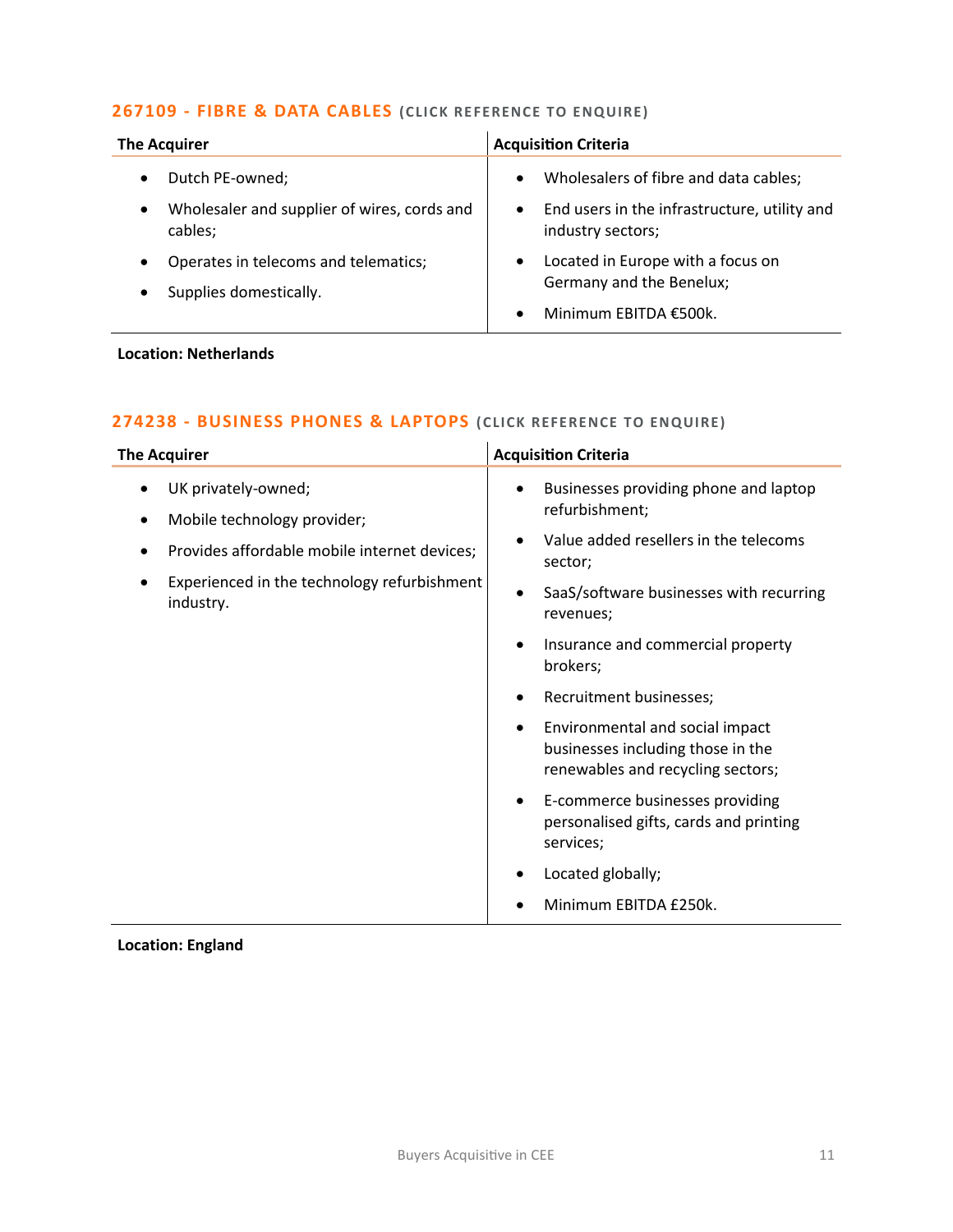### <span id="page-11-0"></span>**FINANCIAL GENERAL**

### **276301 - [DEBT COLLECTION SERVICES](mailto:poppy.briggs@langcliffeinternational.com?subject=276301%20-%20Debt%20Collection%20Services%20)** (CLICK REFERENCE TO ENQUIRE)

| <b>The Acquirer</b>                                                       | <b>Acquisition Criteria</b>                             |
|---------------------------------------------------------------------------|---------------------------------------------------------|
| Dutch PE-owned;                                                           | Providers of debt collection services;                  |
| $\bullet$                                                                 | $\bullet$                                               |
| Provider of debt collection services;                                     | Services including monitoring payments,                 |
| $\bullet$                                                                 | $\bullet$                                               |
| Supports borrowers by providing loan<br>$\bullet$<br>repayment solutions; | court and enforcement procedures;<br>Located in Europe; |
| Operates across five CEE markets.                                         | Minimum EBITDA €500k.                                   |
| $\bullet$                                                                 | $\bullet$                                               |

**Location: Poland**

### **268260 - [INSURANCE BROKERS](mailto:ewan.christian@langcliffeinternational.com?subject=268260%20-%20Insurance%20Brokers) (CLICK RE FE RENCE TO ENQUIRE)**

| <b>The Acquirer</b>       | <b>Acquisition Criteria</b>                                     |
|---------------------------|-----------------------------------------------------------------|
| Irish privately-owned;    | Insurance brokers;<br>$\bullet$                                 |
| Motor insurance provider; | Strong growth history;                                          |
| Operates domestically.    | Located in Europe with a preference for<br>$\bullet$<br>the UK; |
|                           | Turnover up to €10m.                                            |

**Location: Ireland**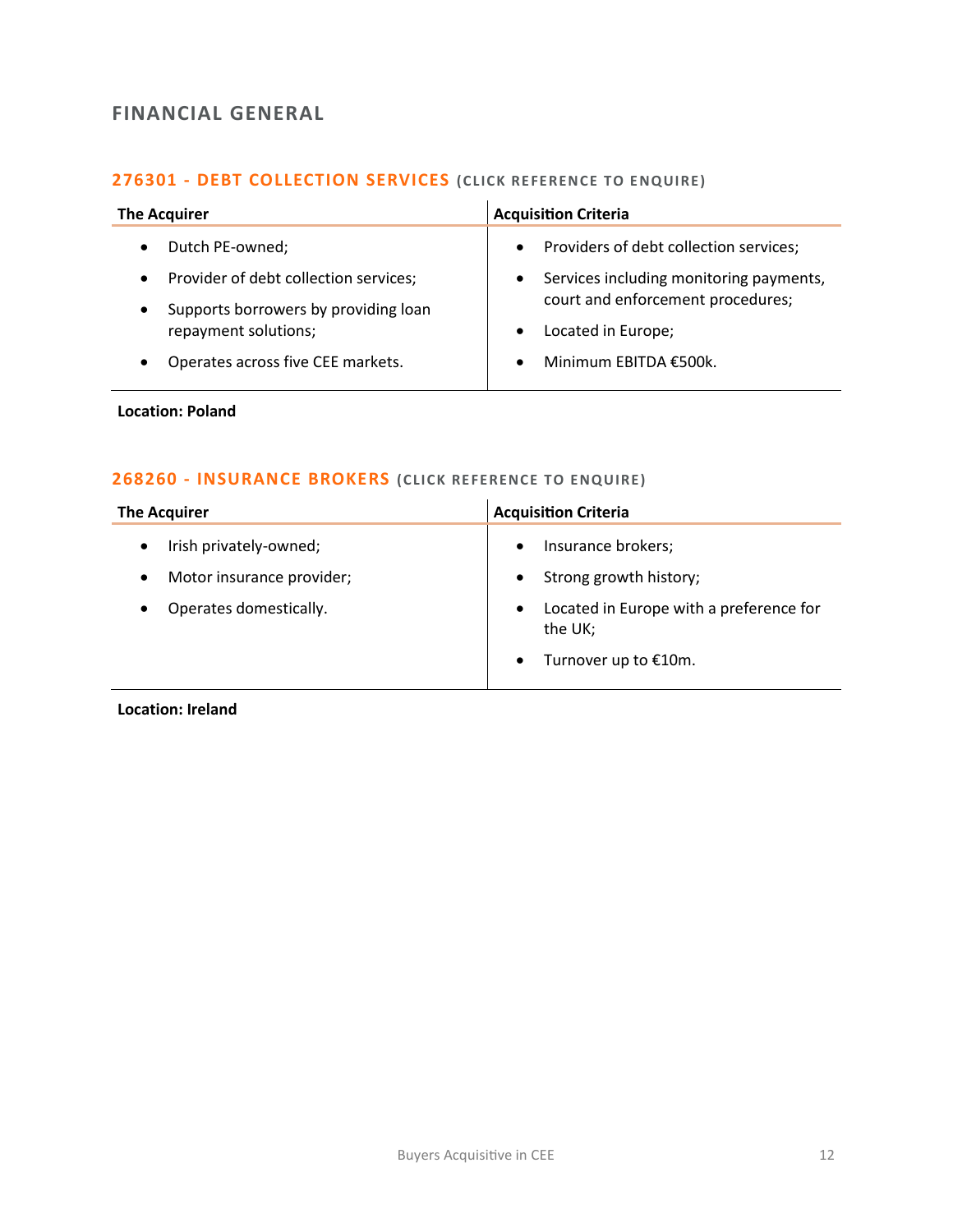### <span id="page-12-0"></span>**FOOD & BEVERAGES**

### **273880 - [DAIRY & DAIRY ALTERNATIVES](mailto:poppy.briggs@langcliffeinternational.com?subject=273880%20-%20Dairy%20and%20Dairy%20Alternatives%20) (CLICK RE FERENCE TO E NQUIRE)**

| <b>The Acquirer</b>                                                                                                                                       | <b>Acquisition Criteria</b>                                                                                              |
|-----------------------------------------------------------------------------------------------------------------------------------------------------------|--------------------------------------------------------------------------------------------------------------------------|
| XSWX-listed;<br>$\bullet$<br>Processor and producer of dairy-based<br>$\bullet$<br>products;                                                              | Producers of dairy and dairy alternatives;<br>$\bullet$<br>Distributors and retailers of dairy<br>$\bullet$<br>products; |
| Products include butter, cream, yoghurt and<br>$\bullet$<br>a range of plant-based dairy alternatives;<br>Operates across Europe and the US.<br>$\bullet$ | Located in Europe;<br>$\bullet$<br>Minimum revenue €15m.                                                                 |

**Location: Switzerland**

### **15061 - [FEED COMPANIES](mailto:poppy.briggs@langcliffeinternational.com?subject=15061%20-%20Feed%20Companies%20) (CLICK REFERE NCE TO ENQUIRE)**

| <b>The Acquirer</b>                                                                                                                                                                                                                                             | <b>Acquisition Criteria</b>                                                                                                                                                                                                                                                            |
|-----------------------------------------------------------------------------------------------------------------------------------------------------------------------------------------------------------------------------------------------------------------|----------------------------------------------------------------------------------------------------------------------------------------------------------------------------------------------------------------------------------------------------------------------------------------|
| XAMS-listed;<br>Provider of complete feed solutions for<br>organic livestock farming;                                                                                                                                                                           | Feed companies for cows, swine and<br>poultry;<br>Located in Europe, Asia and Africa;                                                                                                                                                                                                  |
| Products include compound, young animal,<br>$\bullet$<br>special and liquid feeds, loose raw materials<br>and sowing seeds;<br>Separate nutrition and innovation centre for<br>R&D purposes;<br>Headquartered in the Netherlands, with<br>operations in Europe. | Minimum turnover €50m<br>Providers of horse feed;<br>٠<br>Located in Europe, with a preference for<br>the UK and France<br>Minimum turnover €10m.<br>Organic feed companies;<br>Located in Europe, with a preference for<br>France, Germany and the Nordics;<br>Minimum turnover €25m. |

**Location: Netherlands**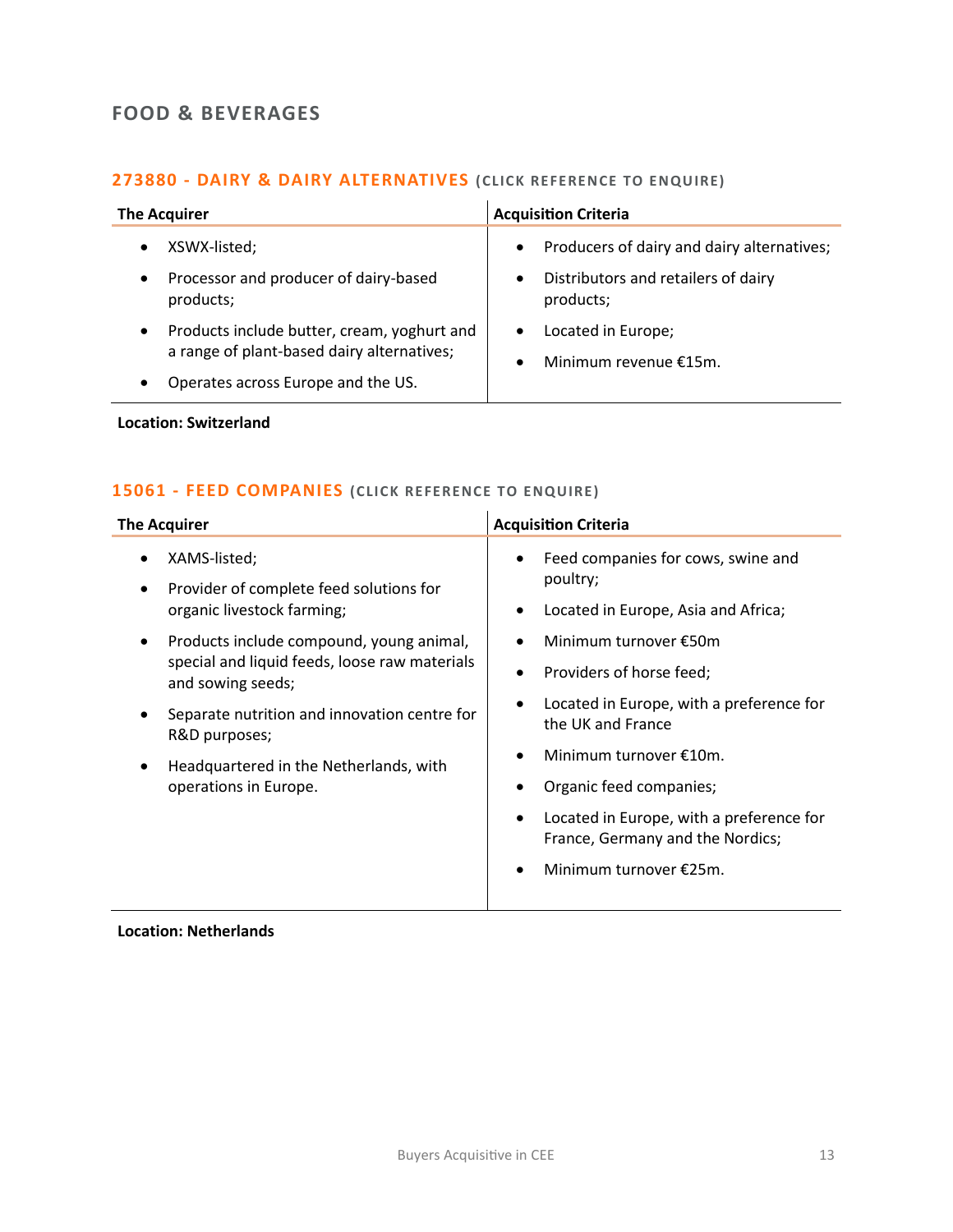### **267082 - [PET FOOD INGREDIENTS](mailto:poppy.briggs@langcliffeinternational.com?subject=267082%20-%20Pet%20Food%20Ingredients%20) (CLICK REFERENCE TO ENQUIRE )**

| <b>The Acquirer</b>                                                                                                                                                                                                                                                                                        | <b>Acquisition Criteria</b>                                                                                                                                                  |
|------------------------------------------------------------------------------------------------------------------------------------------------------------------------------------------------------------------------------------------------------------------------------------------------------------|------------------------------------------------------------------------------------------------------------------------------------------------------------------------------|
| Dutch PE-owned;<br>Distributor of raw pet food ingredients;<br>Pet food ingredients created from by-<br>$\bullet$<br>products of the food processing industry;<br>Products include animal protein meals,<br>frozen meat, oil and fat;<br>Provides warehousing, stock handling and<br>$\bullet$<br>storage; | Distributors of premium pet food<br>$\bullet$<br>ingredients;<br>Serving pet food manufacturers;<br>٠<br>Located across Europe;<br>$\bullet$<br>EV up to €350m.<br>$\bullet$ |
| Operates in the Netherlands and the US.<br>$\bullet$                                                                                                                                                                                                                                                       |                                                                                                                                                                              |
| <b>Location: Netherlands</b>                                                                                                                                                                                                                                                                               |                                                                                                                                                                              |

### **274343 - [SOFT DRINKS & COCKTAIL MIXERS](mailto:george.davies@langcliffeinternational.com?subject=274343%20-%20Soft%20Drinks%20and%20Cocktail%20Mixers%20) (CLICK REFE RENCE TO ENQUIRE)**

| <b>The Acquirer</b>                                                                           | <b>Acquisition Criteria</b>                                                                                   |
|-----------------------------------------------------------------------------------------------|---------------------------------------------------------------------------------------------------------------|
| US PE-owned;<br>Producer of mineral water and non-alcoholic<br>$\bullet$<br>beverages;        | Producers of high end soft drinks and<br>$\bullet$<br>cocktail mixers;<br>Branded or private label producers; |
| Products include water, mixers, iced tea,<br>$\bullet$<br>juices and flavoured water;         | Supplying retailers and food service<br>providers;                                                            |
| Offering products under its own proprietary<br>$\bullet$<br>brand and private label services; | Located in Europe and North America;<br>$\bullet$<br>Minimum EBITDA US\$500k.                                 |
| Supplies globally.                                                                            |                                                                                                               |

### **Location: Italy**

### **269942 - [WINE PRODUCERS & DISTRIBUTORS](mailto:maryia.amrez@langcliffeinternational.com?subject=269942%20-%20Wine%20Producers%20and%20Distributors%20) (CLICK RE FERENCE TO ENQUIRE)**

| <b>The Acquirer</b>                                                                                                     | <b>Acquisition Criteria</b>                                                                                                 |
|-------------------------------------------------------------------------------------------------------------------------|-----------------------------------------------------------------------------------------------------------------------------|
| UK PE-owned;<br>$\bullet$<br>Producer and distributor of still and sparkling<br>$\bullet$<br>wines, and premium brandy; | Premium wine producers and distributors;<br>$\bullet$<br>Located in CEE;<br>$\bullet$<br>Minimum EBITDA £250k.<br>$\bullet$ |
| Located in Moldova.<br>$\bullet$                                                                                        |                                                                                                                             |

### **Location: Moldova**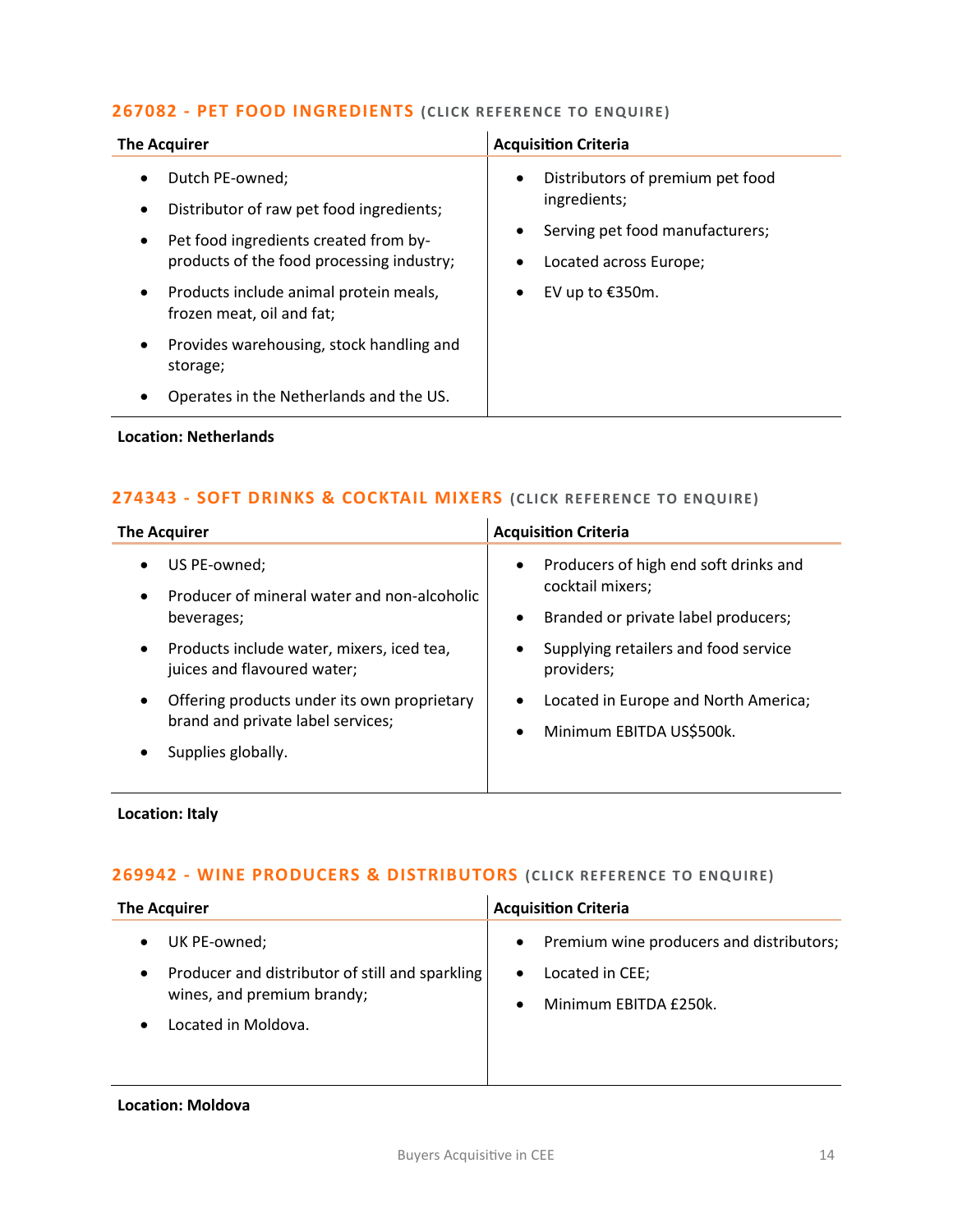### **273718 - [FRUIT JUICES](mailto:poppy.briggs@langcliffeinternational.com?subject=273718%20-%20Fruit%20Juices%20) (CLICK RE FERENCE TO ENQUIRE)**

| <b>The Acquirer</b>                                                                                            | <b>Acquisition Criteria</b>                                                                                                                                               |
|----------------------------------------------------------------------------------------------------------------|---------------------------------------------------------------------------------------------------------------------------------------------------------------------------|
| German PE-owned;                                                                                               | Producers of healthy beverages;<br>$\bullet$                                                                                                                              |
| Producer of fruit juices;<br>Focuses on health and 'superfoods';<br>$\bullet$<br>Operates in Europe and China. | Products to contain no added sugar, no<br>$\bullet$<br>sweeteners and no artificial ingredients;<br>Located in Europe;<br>$\bullet$<br>Minimum EBITDA €250k.<br>$\bullet$ |

### **Location: England**

### **266831 - [INGREDIENTS](mailto:joanna.hughes@langcliffeinternational.com?subject=266831%20-%20Ingredients%20) (CLICK REFERE NCE TO ENQUIRE)**

| <b>The Acquirer</b>                                                                                                                                                                                                                     | <b>Acquisition Criteria</b>                                                                                                                                                                                                                                            |
|-----------------------------------------------------------------------------------------------------------------------------------------------------------------------------------------------------------------------------------------|------------------------------------------------------------------------------------------------------------------------------------------------------------------------------------------------------------------------------------------------------------------------|
| Swiss privately-owned;<br>$\bullet$<br>Distributor of chemicals and pharmaceutical<br>$\bullet$<br>ingredients;<br>Strong history of acquisitions;<br>$\bullet$<br>Located in Switzerland;<br>$\bullet$<br>Operates across Europe.<br>٠ | Distributors of specialty chemicals and<br>$\bullet$<br>pharmaceutical ingredients;<br>Animal feed and food ingredients<br>$\bullet$<br>considered;<br>Located in Europe;<br>$\bullet$<br>EBITDA in the range of €1m-€10m;<br>$\bullet$<br>EV up to €30m.<br>$\bullet$ |

**Location: Switzerland**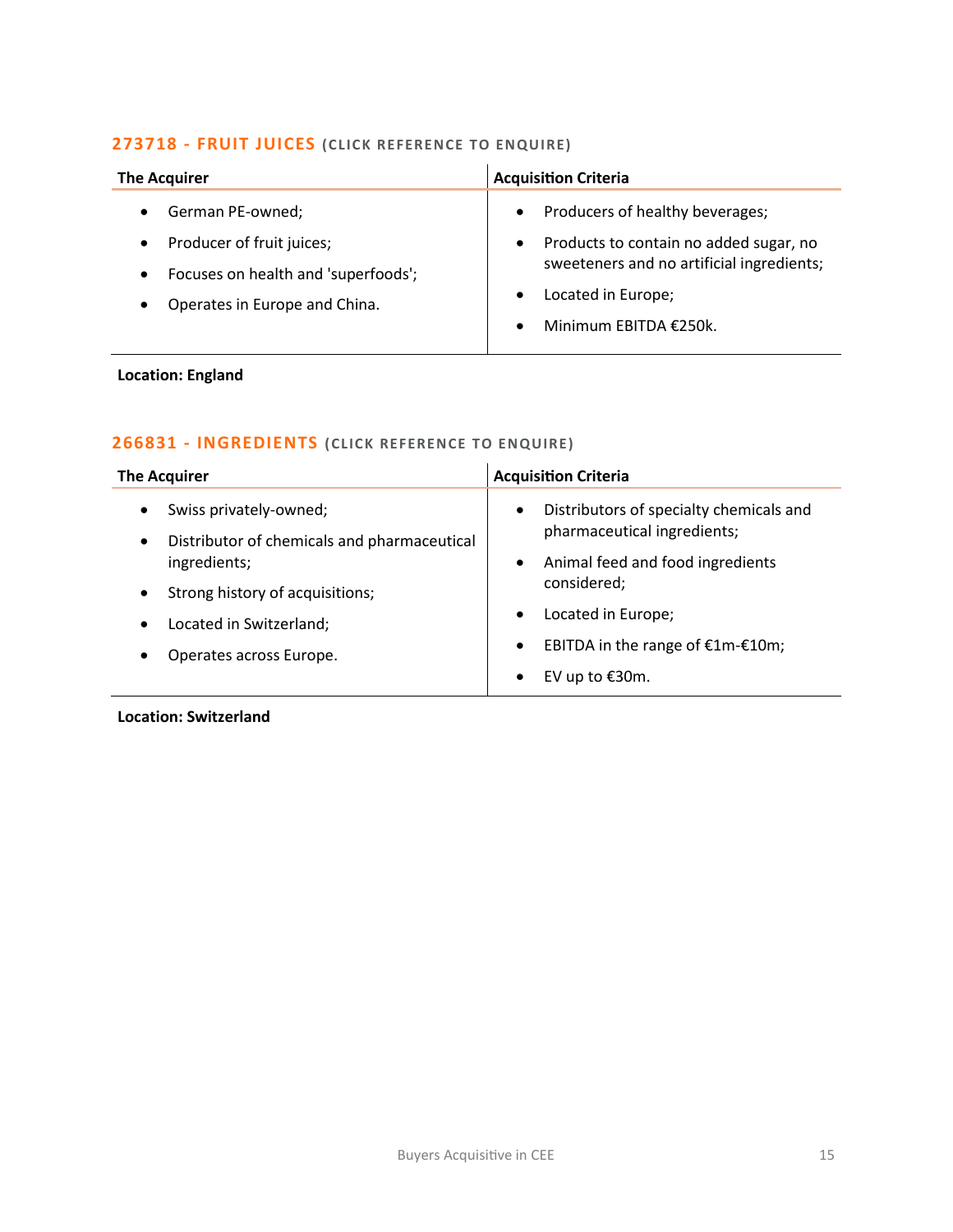### **264459 - [CONSUMER PACKAGED GOODS](mailto:emily.mcdermott@langcliffeinternational.com?subject=264459%20-%20Consumer%20Packaged%20Goods%20) (CLICK RE FERENCE TO E NQUIRE)**

| Singaporean privately-owned;<br>$\bullet$<br>goods;<br>FMCG and food and beverage manufacturer;<br>Established mid-size brands;<br>$\bullet$<br>Strong track record of building household<br>Packaged foods, beverages, alcohol,<br>brands;<br>$\bullet$<br>Manufactures and distributes consumer<br>packaged products to retail consumers;<br>$\bullet$ | <b>The Acquirer</b> | <b>Acquisition Criteria</b>                                                                                                                  |
|----------------------------------------------------------------------------------------------------------------------------------------------------------------------------------------------------------------------------------------------------------------------------------------------------------------------------------------------------------|---------------------|----------------------------------------------------------------------------------------------------------------------------------------------|
| Presence across Africa, Asia and Europe.<br>Located globally;<br>EV between US\$1m-US\$100m.<br>$\bullet$                                                                                                                                                                                                                                                |                     | Manufacturers of B2C consumer packaged<br>personal care and home care products;<br>Specific interest in early stage plant based<br>products; |

### **Location: Singapore**

### **276044 - [BIOFLAVONOIDS & NATURAL FLAVOURS](mailto:george.davies@langcliffeinternational.com?subject=276044%20-%20Bioflavonoids%20and%20Natural%20Flavours%20) (CLICK REFE RENCE TO E NQUIRE)**

| <b>The Acquirer</b>                                                                           | <b>Acquisition Criteria</b>                                                         |
|-----------------------------------------------------------------------------------------------|-------------------------------------------------------------------------------------|
| US PE-owned;<br>$\bullet$<br>Manufacturer and supplier of active<br>$\bullet$                 | Manufacturers of active pharmaceutical<br>$\bullet$<br>ingredients and flavourings; |
| pharmaceutical ingredients and flavourings;                                                   | Bioflavonoids and natural flavours;<br>$\bullet$                                    |
| Supplier to the pharmaceutical, cosmetic,<br>$\bullet$<br>human and animal nutrition sectors; | Located in Europe and the US;<br>$\bullet$                                          |
| Operates globally.<br>$\bullet$                                                               | Minimum EBITDA US\$500k<br>$\bullet$                                                |

### **Location: Spain**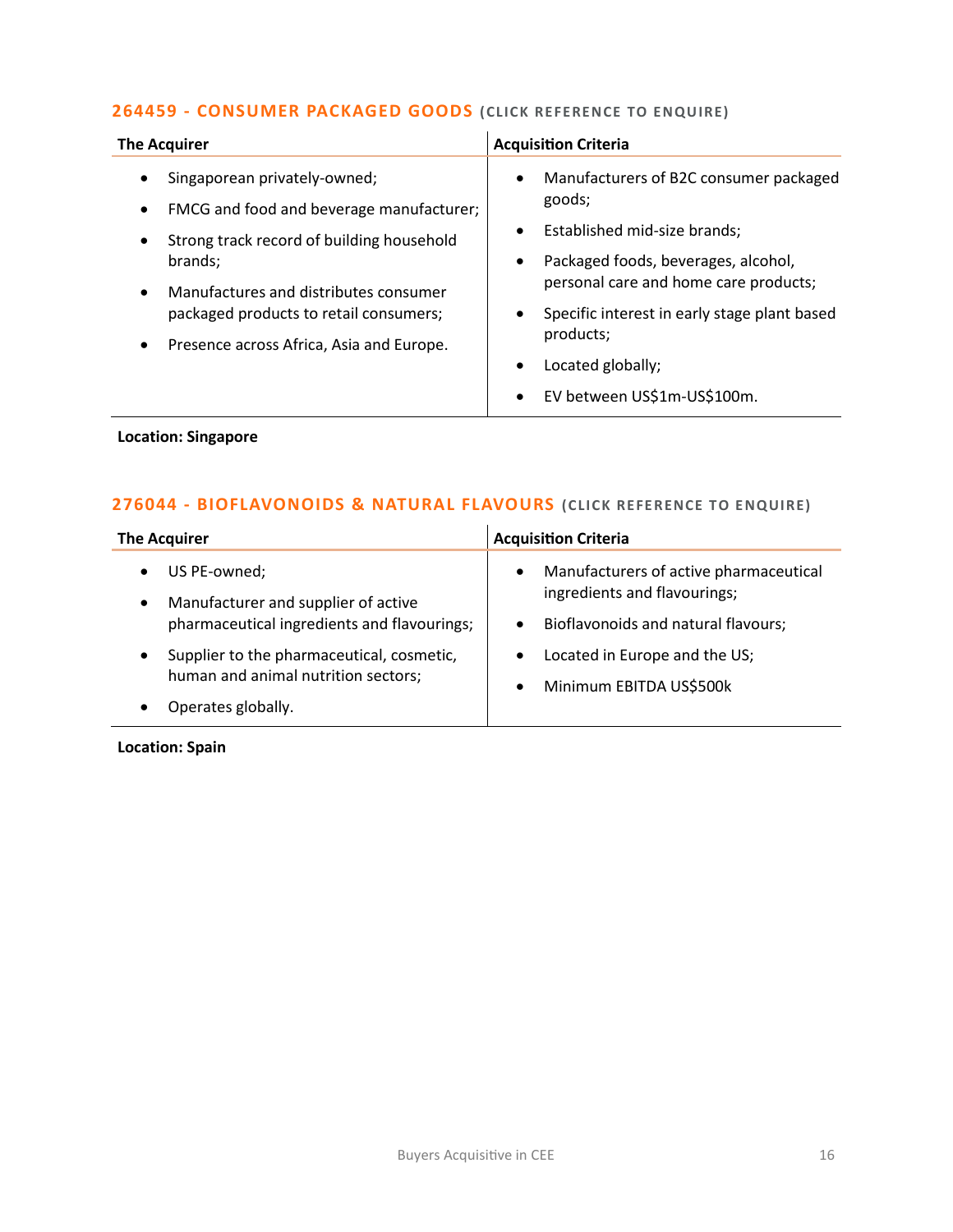### <span id="page-16-0"></span>**HEALTH/PHARMA**

### **275010 - [CANNULAS](mailto:poppy.briggs@langcliffeinternational.com?subject=275010%20-%20Cannulas%20) (CLICK REFERE NCE TO E NQUIRE )**

| <b>The Acquirer</b>                                                                                                                                                                                                                                                                                                                                  | <b>Acquisition Criteria</b>                                                                                                                                                                                                                            |
|------------------------------------------------------------------------------------------------------------------------------------------------------------------------------------------------------------------------------------------------------------------------------------------------------------------------------------------------------|--------------------------------------------------------------------------------------------------------------------------------------------------------------------------------------------------------------------------------------------------------|
| Dutch PE-owned;<br>$\bullet$<br>Developer and manufacturer of medical<br>٠<br>components and devices;<br>Serves oncology, dermatology, pain therapy,<br>$\bullet$<br>pharmaceutical and veterinary markets;<br>Expertise in cannulas and cannula systems;<br>٠<br>Separated into ready for cleanroom and<br>$\bullet$<br>ready for market divisions. | Manufacturers of cannulas and cannula<br>$\bullet$<br>systems;<br>Serving pharmaceutical and medical<br>industries;<br>Pre-fillable disposable syringes and single<br>$\bullet$<br>use medical devices;<br>Located in Europe;<br>Minimum EBITDA €250k. |

### **Location: Germany**

### **273884 - [PHARMACEUTICAL DISTRIBUTORS](mailto:george.davies@langcliffeinternational.com?subject=273884%20-%20Pharmaceutical%20Distributors) (CLICK REFE RENCE TO ENQUIRE)**

| <b>The Acquirer</b>                                                              | <b>Acquisition Criteria</b>                                               |
|----------------------------------------------------------------------------------|---------------------------------------------------------------------------|
| US PE-owned;<br>$\bullet$                                                        | Distributors of OTC pharmaceutical<br>$\bullet$                           |
| Group of companies;<br>$\bullet$                                                 | products;                                                                 |
| Manufacturer and distributor of generic<br>$\bullet$<br>pharmaceutical products; | Serving pharmacies, hospitals, care homes<br>$\bullet$<br>or wholesalers; |
| Serves pharmacies, wholesalers, hospitals<br>$\bullet$                           | Located in Europe or the US;<br>٠                                         |
| and retirement homes;                                                            | Minimum EBITDA of US\$500k.<br>$\bullet$                                  |
| Offices in Belgium, Ireland and the US.<br>$\bullet$                             |                                                                           |

### **Location: Belgium**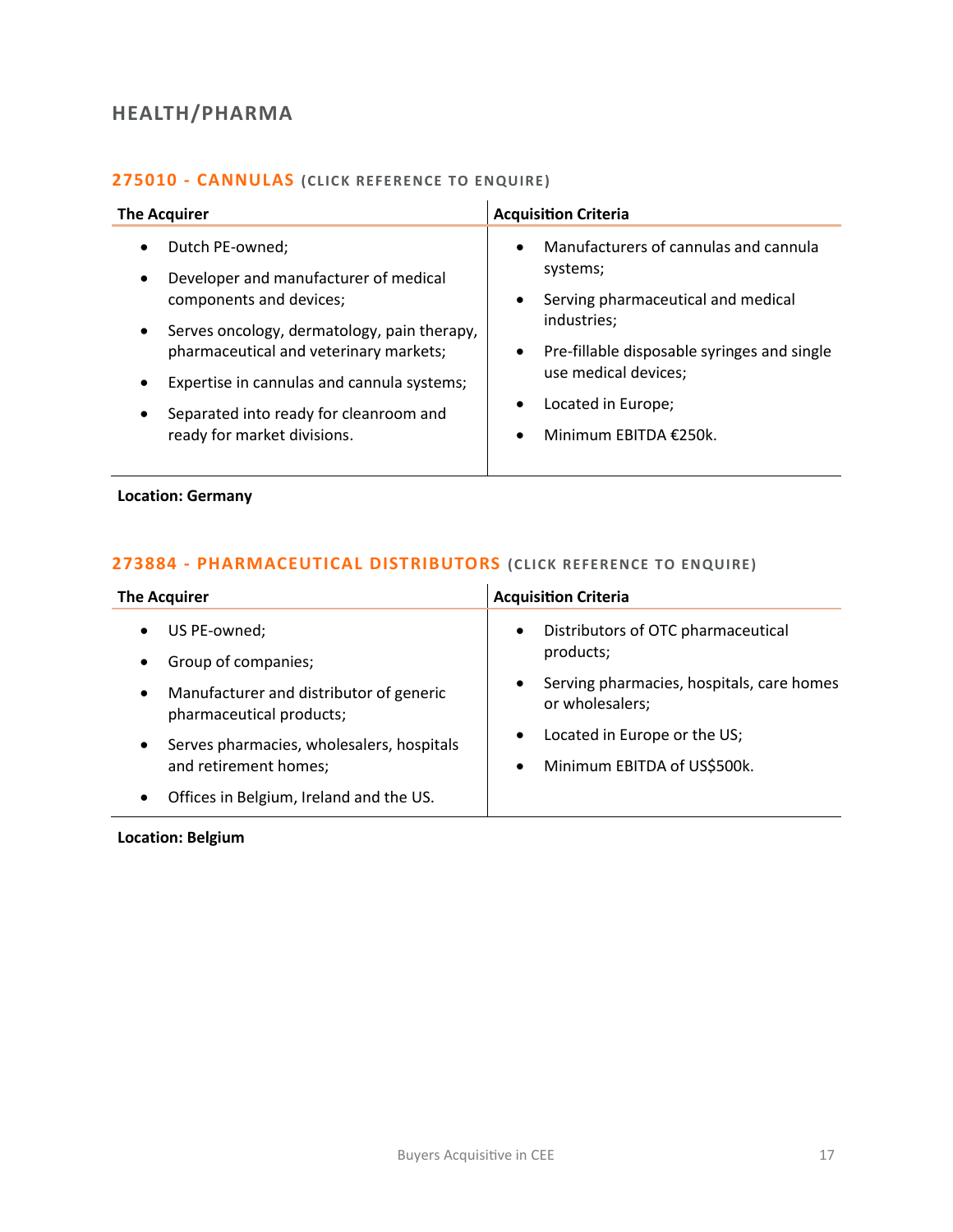### **255809 - [IMMUNE-DIAGNOSTIC REAGENTS](mailto:charlotte.keane@langcliffeinternational.com?subject=255809%20-%20Immune-Diagnostic%20Reagents) (CLICK RE FERENCE TO ENQUIRE )**

| Danish PE-owned;<br>$\bullet$<br>$\bullet$<br>reagents;<br>Manufacturer of immune-diagnostic<br>$\bullet$<br>reagents;<br>$\bullet$<br>industries;<br>Products include antibodies, antigens, IVD<br>$\bullet$<br>ancillary agents, cell cultures and enzymes;<br>Other services include antibody<br>$\bullet$<br>$\bullet$<br>development, lateral flow assay development<br>and antigen customisation; | <b>The Acquirer</b>               | <b>Acquisition Criteria</b>                                                                                     |
|---------------------------------------------------------------------------------------------------------------------------------------------------------------------------------------------------------------------------------------------------------------------------------------------------------------------------------------------------------------------------------------------------------|-----------------------------------|-----------------------------------------------------------------------------------------------------------------|
|                                                                                                                                                                                                                                                                                                                                                                                                         |                                   | Manufacturers of immune-diagnostic<br>Serving the diagnostics and life science<br>Located in Europe and the US; |
|                                                                                                                                                                                                                                                                                                                                                                                                         | Located in the UK, Sweden and US. | Minimum EBITDA €250k.                                                                                           |

**Location: Wales**

### **279745 - [IMAGING TECHNOLOGY](mailto:maryia.amrez@langcliffeinternational.com?subject=279745%20-%20Imaging%20Technology) (CLICK REFERENCE TO ENQUIRE )**

| <b>The Acquirer</b>                                                                                                                                              | <b>Acquisition Criteria</b>                                                                                                                                                                                                         |
|------------------------------------------------------------------------------------------------------------------------------------------------------------------|-------------------------------------------------------------------------------------------------------------------------------------------------------------------------------------------------------------------------------------|
| UK PE-owned;<br>Developer of advanced systems for<br>fluorescence microscopy;<br>Instrumentation is used for medical research<br>across cancer and neuroscience. | Manufacturers of imaging technology<br>$\bullet$<br>used in biological and medical research;<br>Products that have a positive impact for<br>٠<br>patients;<br>Located in Europe;<br>$\bullet$<br>Minimum EBITDA €500k.<br>$\bullet$ |

**Location: Italy**

### **279570 - [MICROWAVE-BASED TECHNOLOGY](mailto:maryia.amrez@langcliffeinternational.com?subject=279570%20-%20Microwave-Based%20Technology) (CLICK REFERENCE TO ENQUIRE)**

| <b>The Acquirer</b>                                                                                                                                 | <b>Acquisition Criteria</b>                                                                                                               |
|-----------------------------------------------------------------------------------------------------------------------------------------------------|-------------------------------------------------------------------------------------------------------------------------------------------|
| UK PE-owned;<br>$\bullet$<br>Manufacturer of microwave-based<br>$\bullet$<br>equipment used for the treatment of<br>infections and skin conditions; | Manufacturers of microwave-based<br>$\bullet$<br>equipment and technology;<br>Specialising in the areas of dermatology<br>and cardiology; |
| Equipment is used for industrial, scientific<br>$\bullet$<br>and medical applications;<br>Operates domestically.                                    | Located in Europe;<br>Minimum EBITDA £500k.<br>$\bullet$                                                                                  |

**Location: Scotland**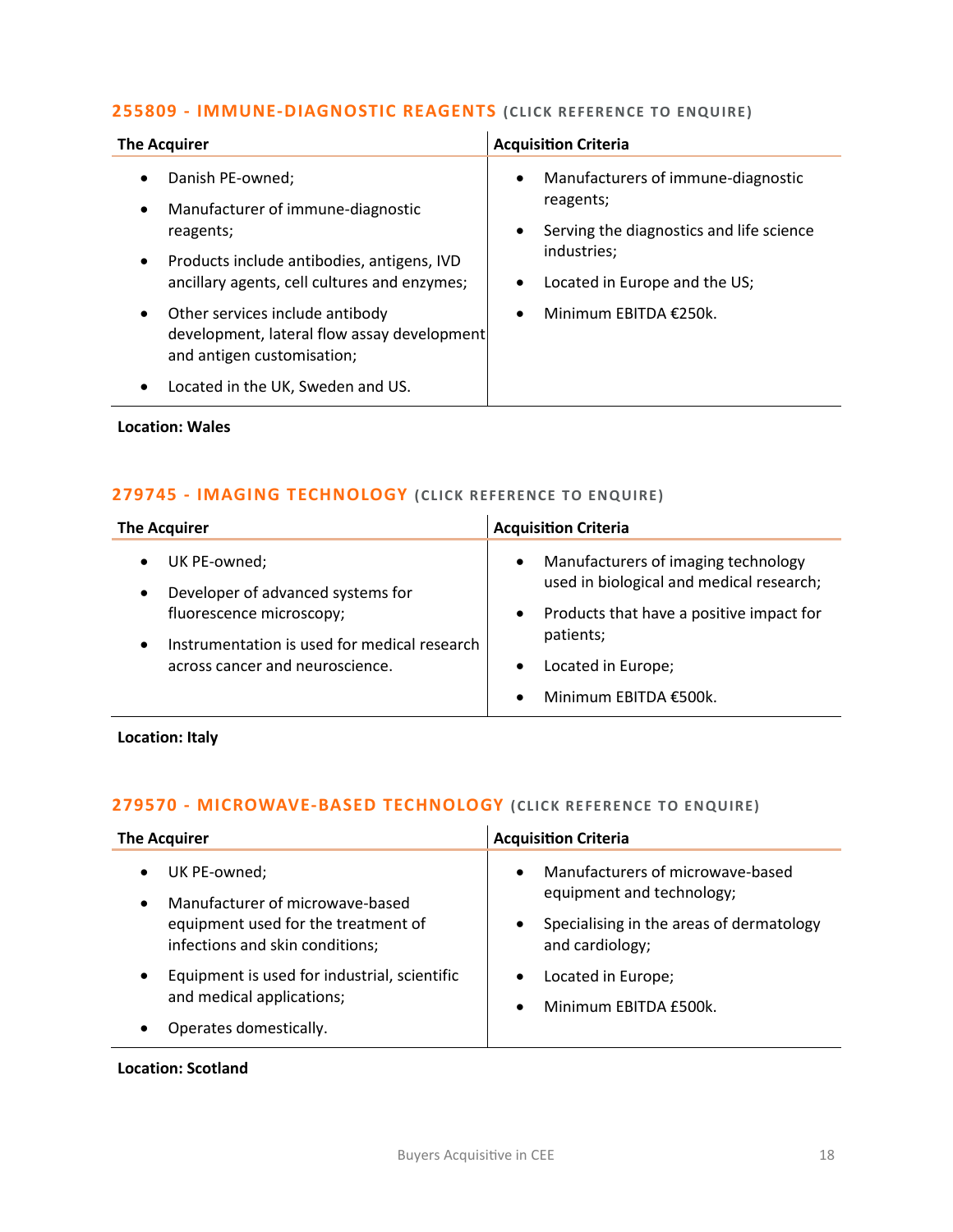### **279729 - [BLOOD COLLECTION &](mailto:george.davies@langcliffeinternational.com?subject=279729%20-%20Blood%20Collection%20and%20Dialysis%20) DIALYSIS (CLICK REFERE NCE TO E NQUIRE )**

| <b>The Acquirer</b>                                                                               | <b>Acquisition Criteria</b>                                                                                                             |
|---------------------------------------------------------------------------------------------------|-----------------------------------------------------------------------------------------------------------------------------------------|
| US PE-owned;<br>Distributor of speciality medical<br>consumables;                                 | Distributors of blood collection and<br>$\bullet$<br>dialysis medical consumables;<br>Located in North America and Europe;<br>$\bullet$ |
| Serves the blood and plasma collection, and<br>dialysis service industries;                       | Minimum EBITDA US\$500k.<br>$\bullet$                                                                                                   |
| Products include preparation, extraction,<br>pharmaceuticals, diagnostics and PPE<br>consumables; |                                                                                                                                         |
| Operates domestically.                                                                            |                                                                                                                                         |

### **Location: USA**

### **273879 - [PHARMACEUTICAL PRODUCTS](mailto:emily.mcdermott@langcliffeinternational.com?subject=273879%20-%20Pharmaceutical%20Products%20) (CLICK REFE RENCE TO ENQUIRE)**

| <b>The Acquirer</b>                                                                   | <b>Acquisition Criteria</b>                                                                      |
|---------------------------------------------------------------------------------------|--------------------------------------------------------------------------------------------------|
| UK PE-owned;<br>$\bullet$<br>Manufacturer and supplier of pharmaceutical<br>$\bullet$ | Manufacturers and suppliers of<br>$\bullet$<br>pharmaceutical products;                          |
| products and packaging;<br>Produces solid dose tablets and capsules;<br>$\bullet$     | Products including packaging, tablets and<br>$\bullet$<br>capsules;                              |
| Niche medicines, controlled drugs and<br>$\bullet$<br>veterinary products;            | Serving human and veterinary sectors;<br>$\bullet$<br>Located in the UK and Europe;<br>$\bullet$ |
| Products distributed internationally.<br>$\bullet$                                    | Minimum EBITDA £200k.<br>$\bullet$                                                               |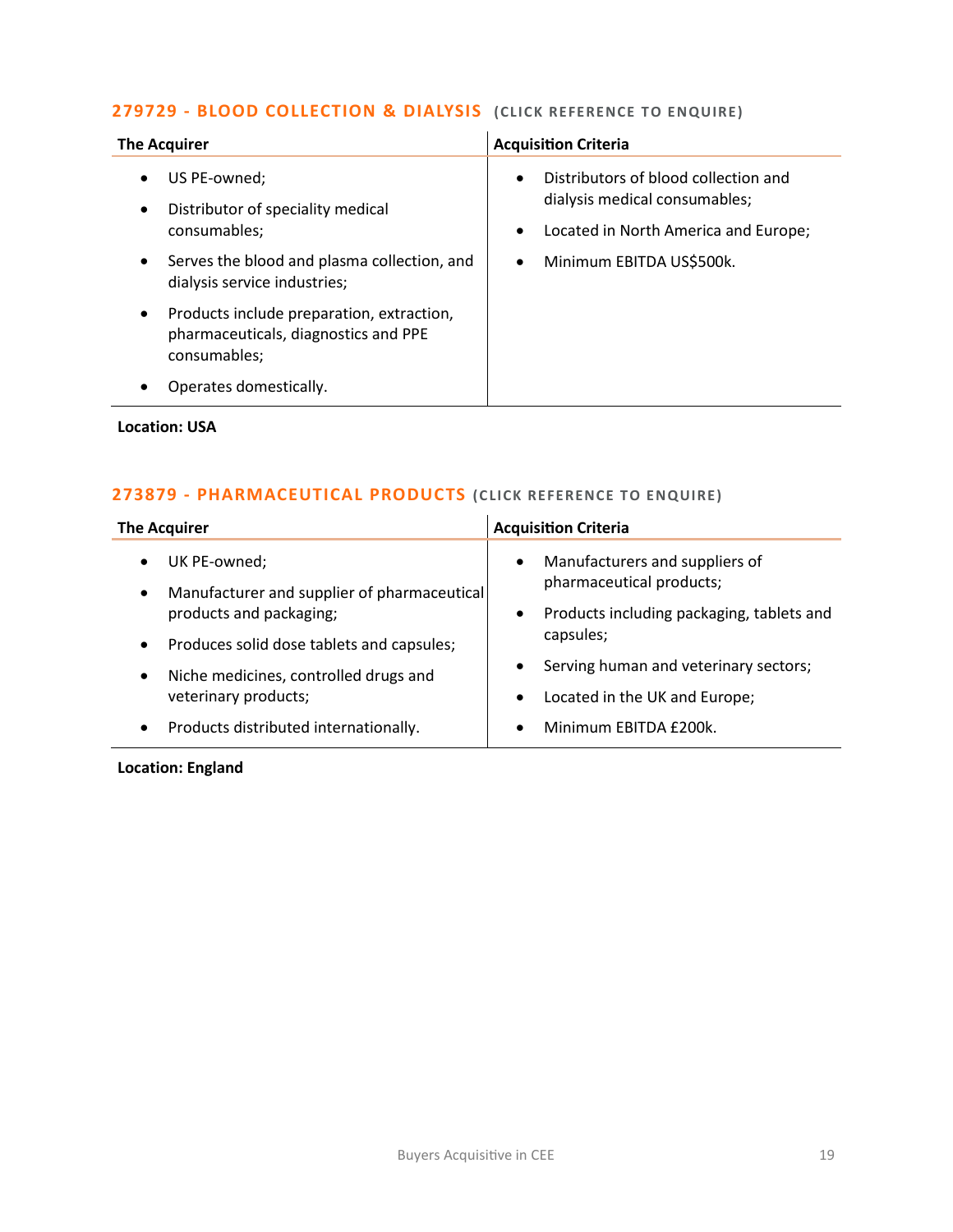### **[279627 -](mailto:maryia.amrez@langcliffeinternational.com?subject=279627%20-%20CDMOs) CDMOS (CLICK REFE RENCE TO ENQUIRE)**

| <b>The Acquirer</b>                                                                                                                                                                                              | <b>Acquisition Criteria</b>                                                                                                                                                                       |
|------------------------------------------------------------------------------------------------------------------------------------------------------------------------------------------------------------------|---------------------------------------------------------------------------------------------------------------------------------------------------------------------------------------------------|
| UK PE-owned;<br>٠<br>Pharmaceutical contract development and<br>$\bullet$<br>manufacturing organisation;<br>Services include early feasibility studies,<br>$\bullet$<br>process optimalisation to manufacturing; | CDMOs providing formulation and dosage<br>$\bullet$<br>form development services;<br>Specialists in spray dryings and dry<br>$\bullet$<br>powder dosage forms;<br>Located in Europe;<br>$\bullet$ |
| Clients range from small start-ups to mid-<br>$\bullet$<br>sized pharmaceutical companies;<br>Operates domestically.                                                                                             | Minimum EBITDA £500k.<br>$\bullet$                                                                                                                                                                |
| <b>Location: England</b>                                                                                                                                                                                         |                                                                                                                                                                                                   |

### **266826 - [MEDICAL & DENTAL TECHNOLOGY](mailto:poppy.briggs@langcliffeinternational.com?subject=266826%20-%20Medical%20and%20Dental%20Technology) (CLICK REFERENCE TO ENQUIRE)**

| <b>The Acquirer</b>                                                                                                         | <b>Acquisition Criteria</b>                                                                                                   |
|-----------------------------------------------------------------------------------------------------------------------------|-------------------------------------------------------------------------------------------------------------------------------|
| German PE-owned;<br>Manufacturer and distributor of products for<br>medical technology;<br>Mainly serves the dental sector. | Manufacturers and distributors of medical<br>$\bullet$<br>and dental technology;<br>Located in Europe;<br>Minimum EBITDA €1m. |
|                                                                                                                             |                                                                                                                               |

**Location: Germany** 

### **266831 - [PHARMACEUTICAL INGREDIENTS](mailto:joanna.hughes@langcliffeinternational.com?subject=266831%20-%20Pharmaceutical%20Ingredients%20) (CLICK REFERENCE TO ENQUIRE)**

| <b>The Acquirer</b>                                                        | <b>Acquisition Criteria</b>                                                         |
|----------------------------------------------------------------------------|-------------------------------------------------------------------------------------|
| Swiss privately-owned;<br>Distributor of chemicals and pharmaceutical<br>٠ | Distributors of specialty chemicals and<br>$\bullet$<br>pharmaceutical ingredients; |
| ingredients;<br>Strong history of acquisitions;<br>٠                       | Animal feed and food ingredients<br>$\bullet$<br>considered;                        |
| Operates across Europe.                                                    | Located in Europe;<br>$\bullet$                                                     |
|                                                                            | EBITDA between €1m-€10m;<br>$\bullet$                                               |
|                                                                            | Maximum EV $£30m$ .<br>$\bullet$                                                    |

**Location: Switzerland**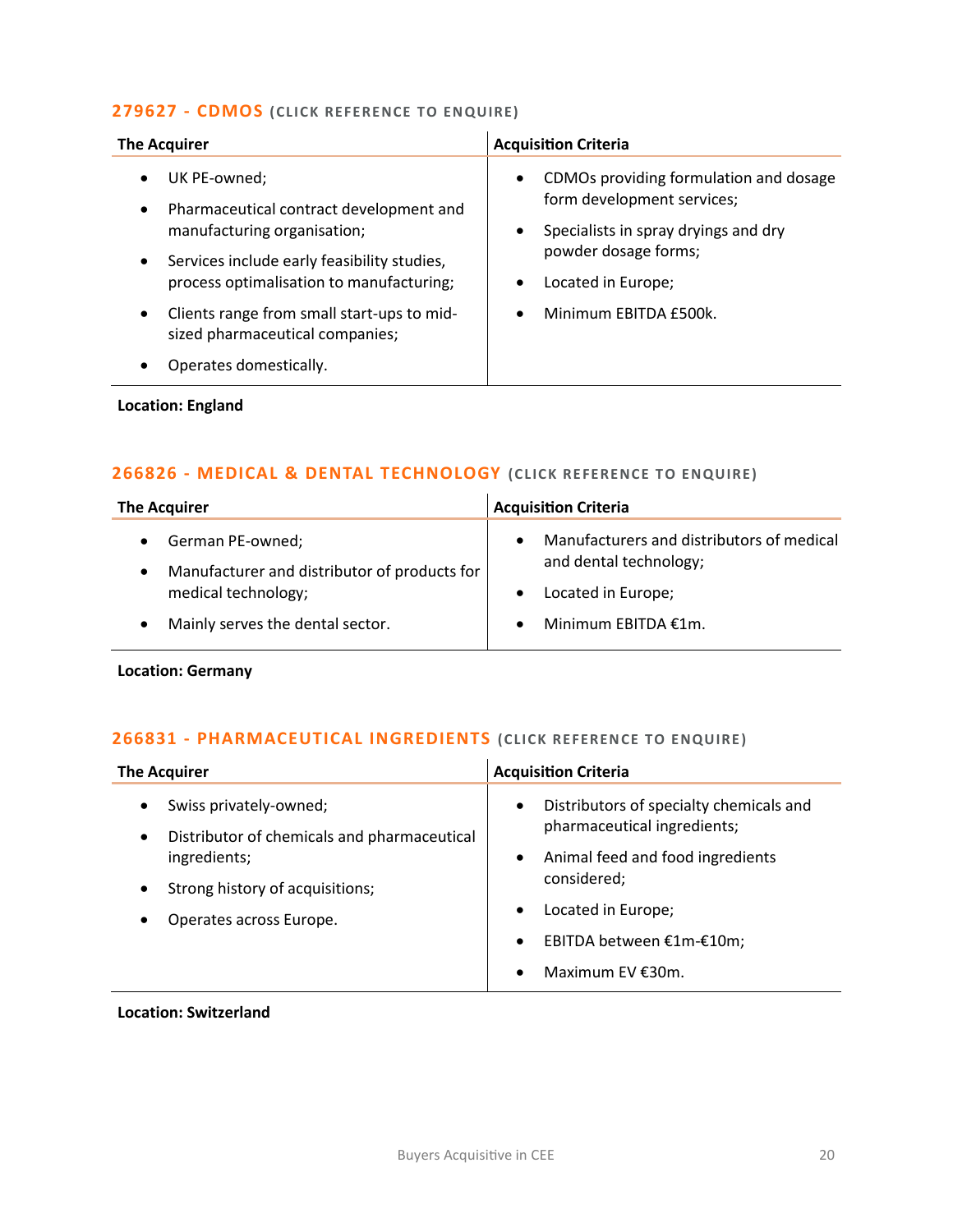### **267086 - [DRUG DISCOVERY CROS](mailto:maryia.amrez@langcliffeinternational.com?subject=267086%20-%20Drug%20Discovery%20CROs) (CLICK REFERENCE TO ENQUIRE )**

| <b>The Acquirer</b> |                                                                        |           | <b>Acquisition Criteria</b>   |
|---------------------|------------------------------------------------------------------------|-----------|-------------------------------|
|                     | Dutch PE-owned;                                                        | $\bullet$ | Drug discovery CROs;          |
| $\bullet$           | Drug discovery CRO;                                                    | $\bullet$ | Located in Benelux and CEE;   |
| $\bullet$           | Clients include large European pharma and<br>biotech companies;        | $\bullet$ | Minimum EBITDA $\epsilon$ 2m. |
| $\bullet$           | Provides solutions for the design and<br>synthesis of small molecules; |           |                               |
|                     | Operates across Europe.                                                |           |                               |

### **Location: Netherlands**

### **3381 - [VETERINARY PHARMACEUTICALS](mailto:katie.griffith@langcliffeinternational.com?subject=3381%20-%20Veterinary%20Pharmaceuticals%20) (CLICK RE FERENCE TO E NQUIRE)**

| <b>The Acquirer</b>                                                                                                                                                                                                                                                            | <b>Acquisition Criteria</b>                                                                                                                                                                                                                                                                          |
|--------------------------------------------------------------------------------------------------------------------------------------------------------------------------------------------------------------------------------------------------------------------------------|------------------------------------------------------------------------------------------------------------------------------------------------------------------------------------------------------------------------------------------------------------------------------------------------------|
| AIM-listed;<br>$\bullet$<br>Developer and supplier of veterinary<br>$\bullet$<br>pharmaceutical products;<br>Products include drugs, vaccines and<br>$\bullet$<br>nutraceuticals;<br>Products sold internationally;<br>$\bullet$<br>Multi-million-pound turnover.<br>$\bullet$ | Producers of veterinary pharmaceutical<br>$\bullet$<br>products for companion animals;<br>Veterinary medicines and animal<br>$\bullet$<br>identification products;<br>Located in the Nordics, Central Europe,<br>$\bullet$<br>Southern Europe and the Benelux;<br>Minimum EBITDA £500k.<br>$\bullet$ |

**Location: England**

### **267895 - [MEDICINE DEVELOPERS](mailto:maryia.amrez@langcliffeinternational.com?subject=267895%20-%20Medicine%20Developers) (CLICK REFERENCE TO ENQUIRE )**

| <b>The Acquirer</b>                                           | <b>Acquisition Criteria</b>                                          |
|---------------------------------------------------------------|----------------------------------------------------------------------|
| UK PE-owned;                                                  | Distributors of OTC products;<br>$\bullet$                           |
| Manufacturer and distributor of branded<br>generic medicines; | Providers of pharmaceutical marketing<br>$\bullet$<br>authorisation; |
| Private and own label products;                               | Located in Europe;                                                   |
| Operates across the UK.                                       | Minimum EBITDA £1m.<br>$\bullet$                                     |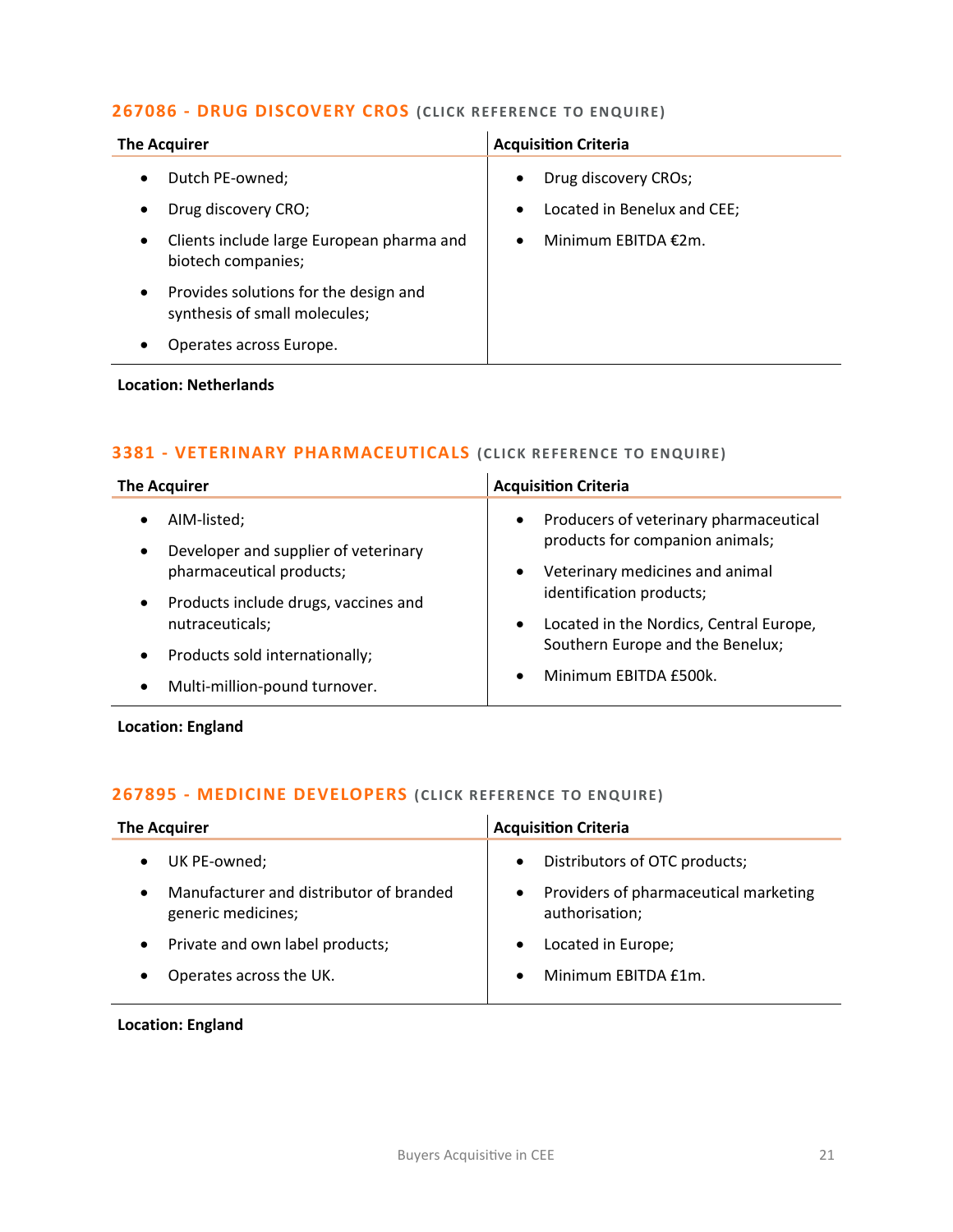### **272605 - [PHARMACEUTICAL & RETAIL PRODUCTS](mailto:lauren.parker@langcliffeinternational.com?subject=272605%20-%20Pharmaceutical%20and%20Retail%20Products)** (CLICK REFERENCE TO ENQUIRE)

| Manufacturers of beauty products<br>Brazilian privately-owned;<br>$\bullet$<br>without proprietary retail stores;                                                                                                                                                                                            | <b>The Acquirer</b>     | <b>Acquisition Criteria</b> |
|--------------------------------------------------------------------------------------------------------------------------------------------------------------------------------------------------------------------------------------------------------------------------------------------------------------|-------------------------|-----------------------------|
| Products including pharmaceutical,<br>٠<br>Provider of personal care and beauty<br>$\bullet$<br>cosmetic and perfumes;<br>products;<br>Third party distributors;<br>$\bullet$<br>Operates globally.<br>Located in Europe, the US and Latin<br>$\bullet$<br>America;<br>Minimum revenue US\$20m.<br>$\bullet$ | Group of beauty brands; |                             |

### **Location: Brazil**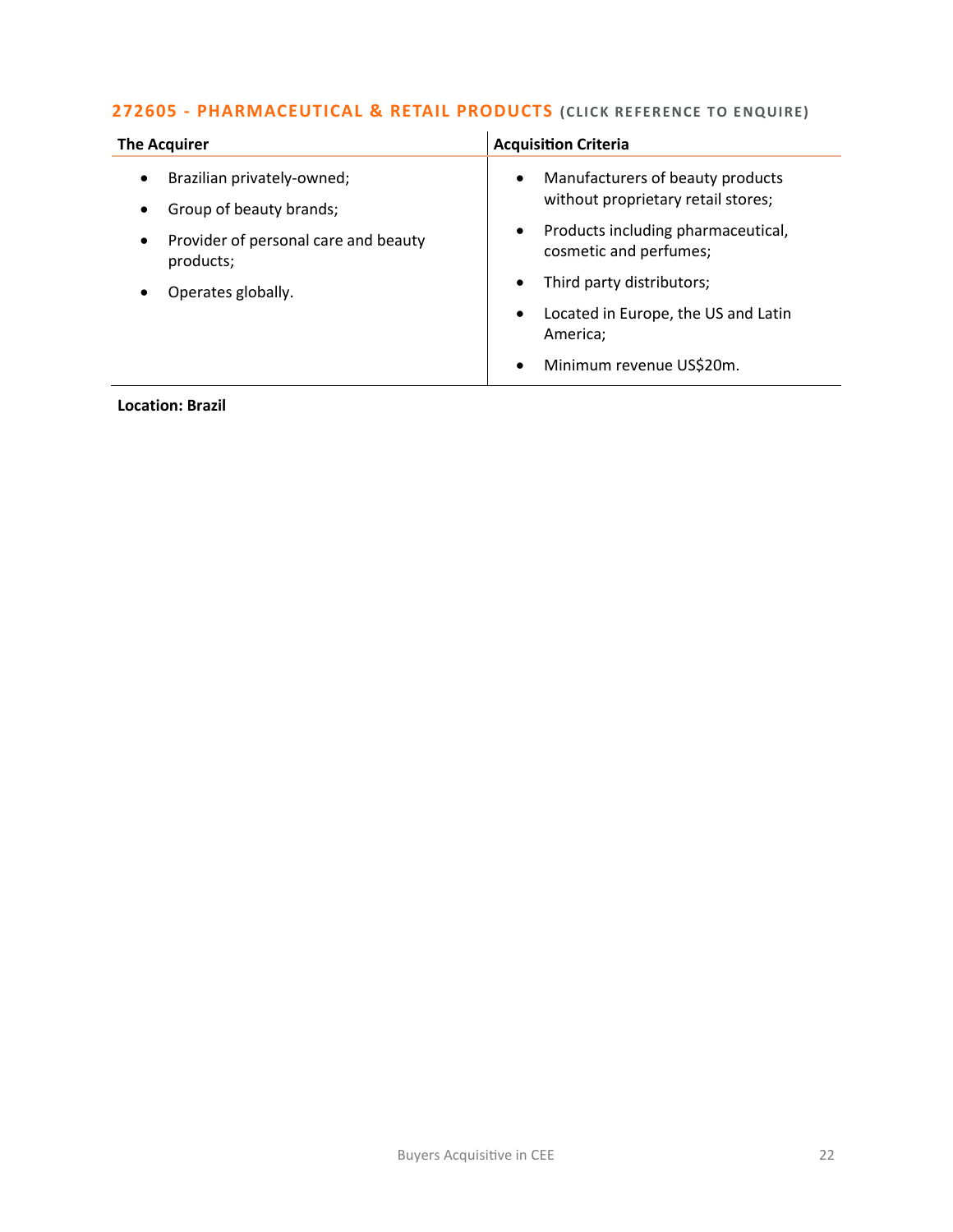### <span id="page-22-0"></span>**HEALTHCARE PROVIDERS**

### **272434 - [FERTILITY CLINICS](mailto:francesca.morra@langcliffeinternational.com?subject=272434%20-%20Fertility%20Clinics%20) (CLICK RE FERENCE TO ENQUIRE )**

| <b>The Acquirer</b>             | <b>Acquisition Criteria</b>                          |
|---------------------------------|------------------------------------------------------|
| Italian PE-owned;               | Fertility clinics and fertility groups;<br>$\bullet$ |
| Specialist healthcare provider; | Located across Europe;<br>$\bullet$                  |
| Operates 12 fertility clinics.  | Turnover above €3m.<br>$\bullet$                     |
|                                 |                                                      |

**Location: Spain**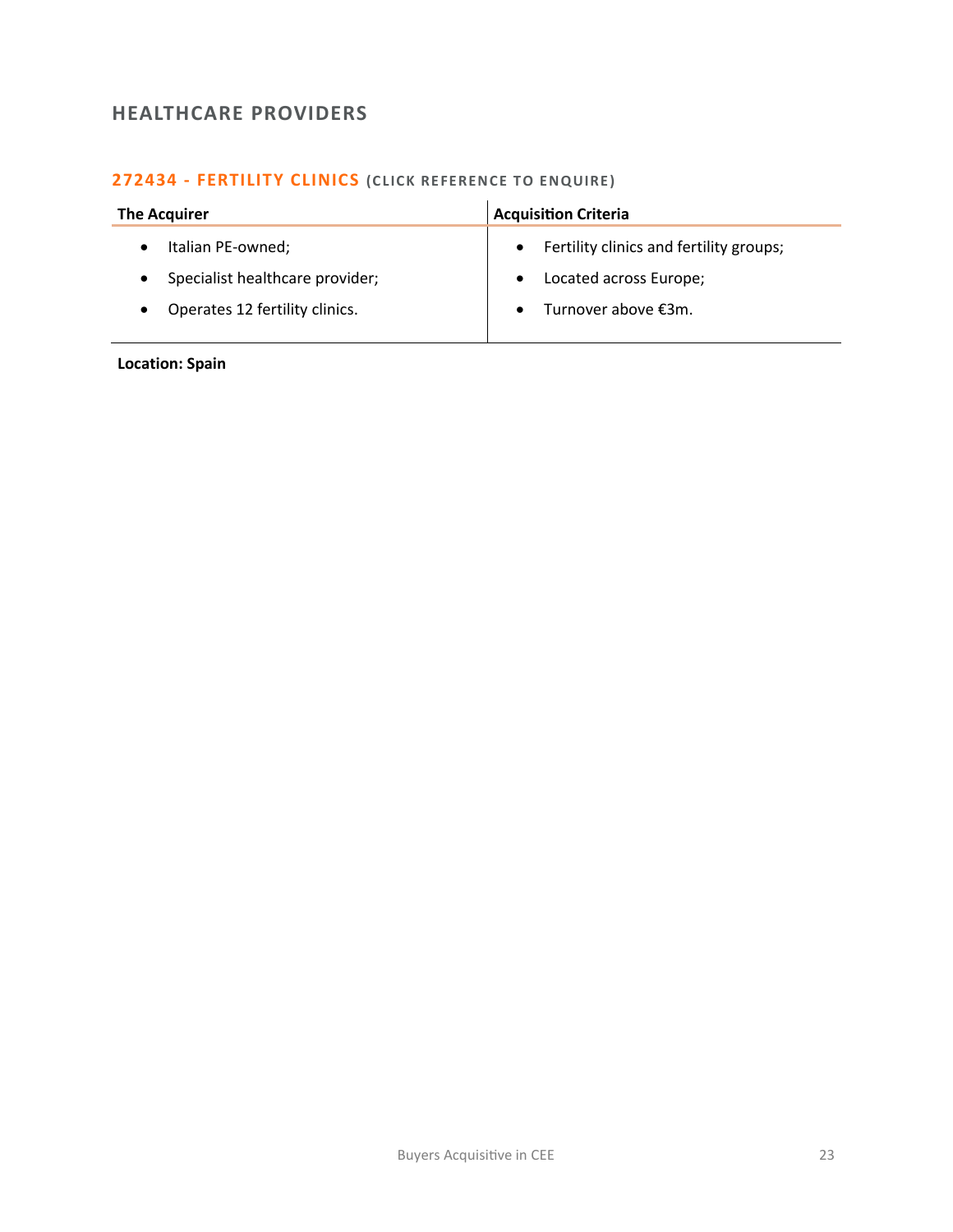### <span id="page-23-0"></span>**279748 - TEXT GENERATION SOLUTIONS** (CLICK REFERENCE TO ENQUIRE)

| <b>The Acquirer</b>                                                                                    | <b>Acquisition Criteria</b>                                                                                               |
|--------------------------------------------------------------------------------------------------------|---------------------------------------------------------------------------------------------------------------------------|
| US PE-owned;<br>$\bullet$<br>Provider of content automation and<br>$\bullet$<br>optimisation software; | Developers of AI driven automated text<br>$\bullet$<br>generation software;<br>Serving data rich industries;<br>$\bullet$ |
| Solutions include multi-language text<br>$\bullet$<br>generation;                                      | Located in Europe;<br>$\bullet$<br>Minimum EBITDA US\$500k.<br>$\bullet$                                                  |
| Serves the e-commerce, medical services and<br>$\bullet$<br>media sectors;                             |                                                                                                                           |
| Allows users to automatically create content<br>$\bullet$<br>in over to 110 languages.                 |                                                                                                                           |

**Location: Germany**

### **268390 - [ERP SOFTWARE](mailto:charlotte.keane@langcliffeinternational.com?subject=268390%20-%20ERP%20Software%20) (CLICK RE FERENCE TO E NQUIRE)**

| <b>The Acquirer</b>                                                                             | <b>Acquisition Criteria</b>                                                     |
|-------------------------------------------------------------------------------------------------|---------------------------------------------------------------------------------|
| Swedish PE-owned;                                                                               | Developers of ERP software;<br>٠                                                |
| Provider of ERP software solutions;<br>$\bullet$<br>Serves leading chains and facilities in the | Serving the leisure sector, with a keen<br>٠<br>interest in the fitness market; |
| leisure industry;<br>Services include booking management,<br>$\bullet$                          | Supporting in the automation of work<br>٠<br>processes;                         |
| communication with members, progress and<br>performance tracking, KPI statistics,               | Located in Europe;<br>Minimum EBITDA €250k.<br>$\bullet$                        |
| membership handling and the scheduling of<br>shifts;                                            |                                                                                 |
| Located in the Nordics, with operations<br>across Europe.                                       |                                                                                 |

**Location: Sweden**

 $\overline{a}$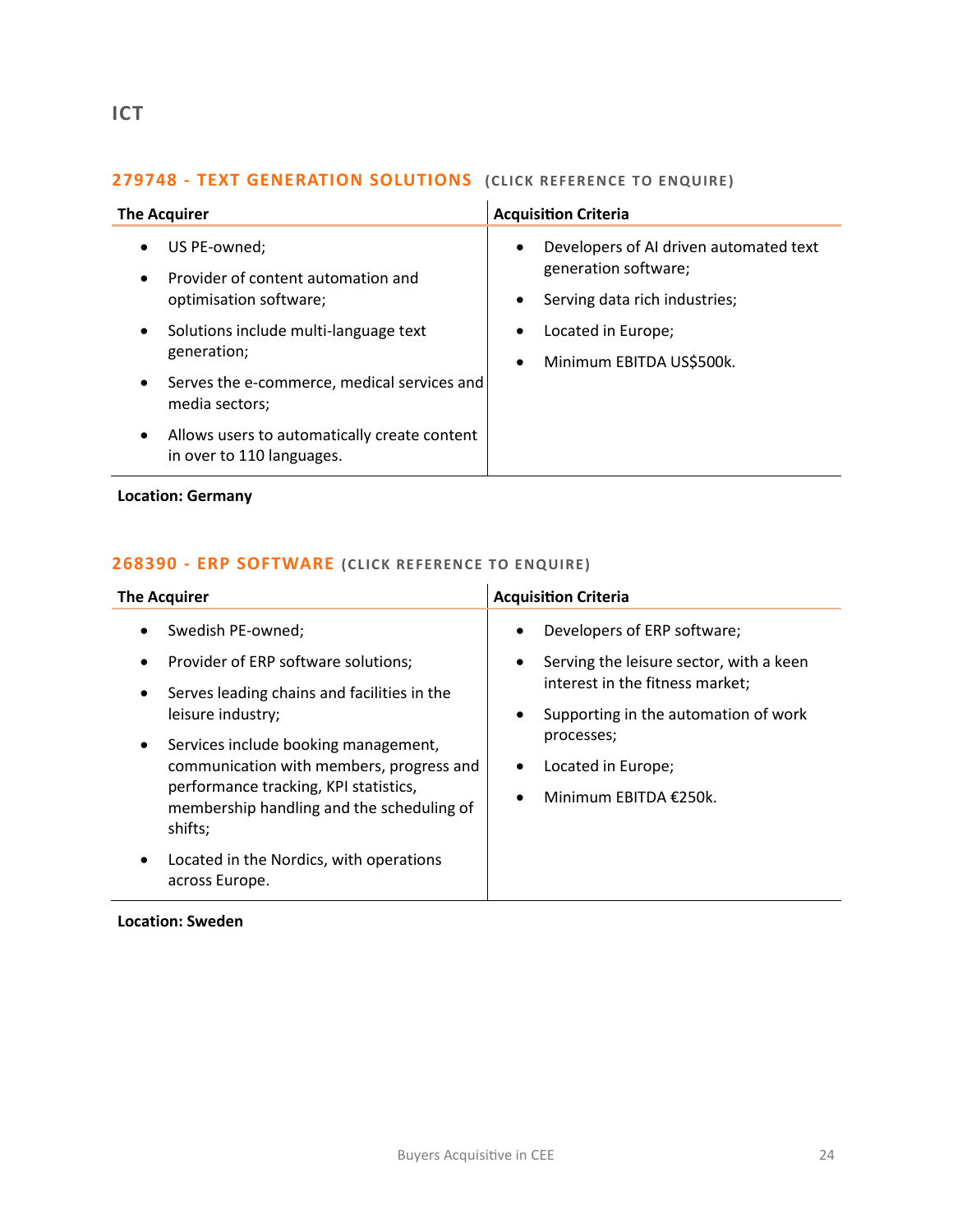### **273126 - [TECH COMPANIES](mailto:charlotte.keane@langcliffeinternational.com?subject=273126%20-%20Tech%20Companies%20)** (CLICK REFERENCE TO ENQUIRE)

| <b>The Acquirer</b>                                                     | <b>Acquisition Criteria</b>                                                                 |
|-------------------------------------------------------------------------|---------------------------------------------------------------------------------------------|
| Strategic business unit of a French<br>$\bullet$<br>investment company; | Small or mid-sized tech companies within<br>$\bullet$<br>the technology and digital thesis; |
| Invests between €7m-€30m;<br>$\bullet$                                  | Located in continental Europe;<br>$\bullet$                                                 |
| Growth tech equity and quasi equity<br>$\bullet$<br>financing;          | Profitable, with a high growth potential;<br>$\bullet$<br>Minimum revenue €7m.<br>$\bullet$ |
| Located in Europe.                                                      |                                                                                             |

**Location: France**

### **275846 - [CYBERSECURITY](mailto:poppy.briggs@langcliffeinternational.com?subject=275846%20-%20Cybersecurity%20) (CLICK RE FERENCE TO ENQUIRE)**

| <b>The Acquirer</b>                                                                               | <b>Acquisition Criteria</b>                                                           |
|---------------------------------------------------------------------------------------------------|---------------------------------------------------------------------------------------|
| Dutch PE-owned;<br>$\bullet$                                                                      | Providers of cybersecurity and DevOps<br>$\bullet$                                    |
| Provider of cybersecurity, performance<br>$\bullet$<br>testing and DevOps services;               | consultancy services;<br>Providing protection, detection and<br>$\bullet$             |
| Ensures companies applications and<br>$\bullet$<br>infrastructure work optimally and securely;    | incident response services to ransomware<br>attacks and data leaks;                   |
| Services include preventative security,<br>$\bullet$<br>detection and incident response services; | No interest in products or solutions;<br>$\bullet$<br>Located in Europe;<br>$\bullet$ |
| Operates in the Benelux.                                                                          | Minimum EBITDA €250k.<br>$\bullet$                                                    |

**Location: Netherlands**

### **264166 - [SOFTWARE DEVELOPERS](mailto:poppy.briggs@langcliffeinternational.com?subject=264166%20-%20Software%20Developers%20) (CLICK REFERENCE TO ENQUIRE )**

| <b>The Acquirer</b>                                                                                  | <b>Acquisition Criteria</b>                                                                                             |
|------------------------------------------------------------------------------------------------------|-------------------------------------------------------------------------------------------------------------------------|
| German PE-owned;<br>Developer of a core business systems<br>software for the youth care market;      | Software developers with a focus on the<br>$\bullet$<br>social work market;<br>Located in Europe, particularly the DACH |
| Software integrates administration,<br>documentation, control and billing;<br>Operates domestically. | region;<br>Turnover between €2m-€20m;<br>$\bullet$<br>EBITDA between €500k-€3m.<br>$\bullet$                            |

**Location: Germany**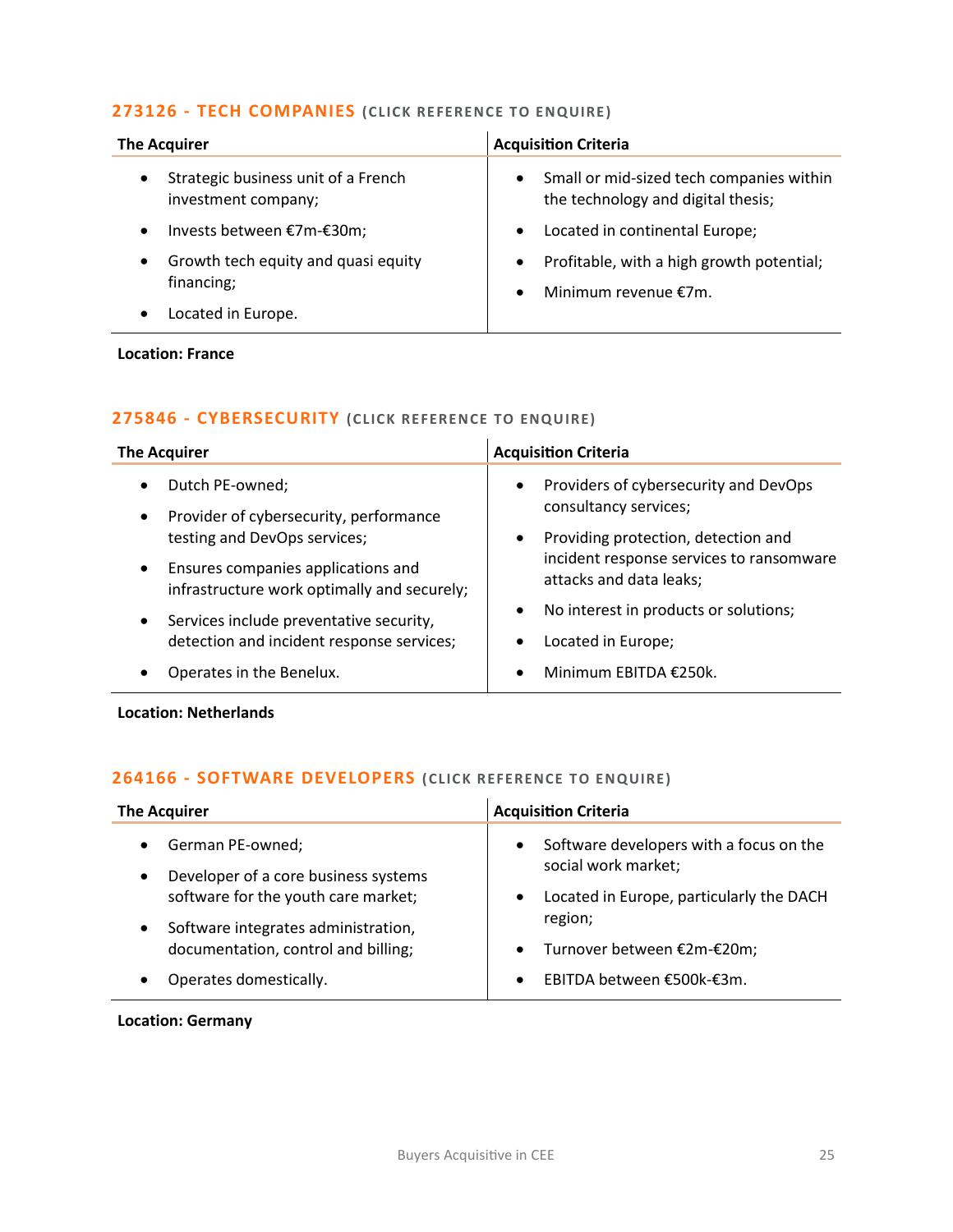### **277100 - [SOFTWARE COMPANIES](mailto:eloka.philip@langcliffeinternational.com?subject=277100%20-%20Software%20Companies%20) (CLICK RE FERENCE TO ENQUIRE )**

| <b>The Acquirer</b>                                                                                                            | <b>Acquisition Criteria</b>                                                                                                                                                                                                                                                                                                                                            |
|--------------------------------------------------------------------------------------------------------------------------------|------------------------------------------------------------------------------------------------------------------------------------------------------------------------------------------------------------------------------------------------------------------------------------------------------------------------------------------------------------------------|
| US privately-owned;<br>Software investment group;<br>Acquires and grows niche B2B software<br>companies;<br>Operates globally. | Developers of niche vertical and<br>٠<br>horizontal software companies;<br>Providing B2B, mission critical products;<br>Specific interest in HealthTech and<br>communications;<br>Must have their own IP;<br>Located globally, with a particular interest<br>in Spain;<br>Turnover between US\$2m-US\$20m;<br>Gross margins above 60%;<br>Recurring revenue above 70%. |

**Location: USA**

### **279198 - [EDTECH COMPANIES](mailto:charlotte.keane@langcliffeinternational.com?subject=279198%20-%20EdTech%20Companies%20) (CLICK RE FERENCE TO E NQUIRE)**

| <b>The Acquirer</b>                                            | <b>Acquisition Criteria</b>                                                                                   |
|----------------------------------------------------------------|---------------------------------------------------------------------------------------------------------------|
| XSTO-listed;<br>$\bullet$                                      | EdTech companies;<br>$\bullet$                                                                                |
| Developer of application-based education<br>platforms;         | Developers of educational software<br>٠<br>solutions;                                                         |
| Aimed at children between the ages of 3 to<br>$\bullet$<br>16: | B <sub>2</sub> C and B <sub>2</sub> B;<br>$\bullet$<br>Serving children between the ages of 4-16<br>$\bullet$ |
| Provides fun and educational exercises on                      | years old;                                                                                                    |
| their apps;                                                    | Located in Europe and the US;<br>$\bullet$                                                                    |
| Operates across the Nordics, UK and US.<br>$\bullet$           | Minimum EBITDA €250k.<br>$\bullet$                                                                            |

**Location: Sweden**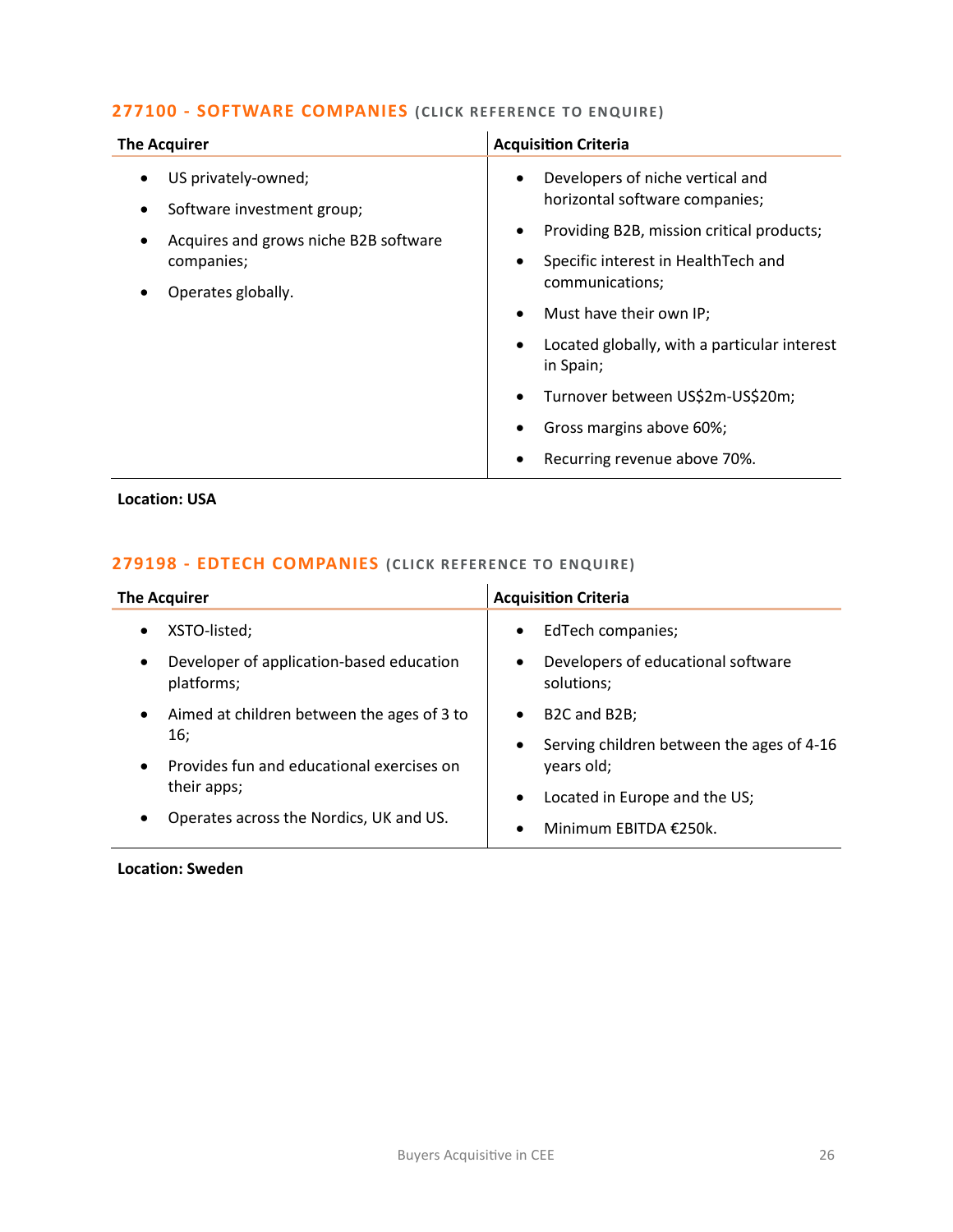### **276575 - [CUSTOMER & SOCIAL TRENDS ANALYSIS](mailto:george.davies@langcliffeinternational.com?subject=276575%20-%20Customer%20and%20Social%20Trends%20Analysis%20) (CLICK REFERE NCE TO E NQUIRE)**

| <b>The Acquirer</b>                                                                                                                                                                                                       | <b>Acquisition Criteria</b>                                                                                                                                                                                                                              |
|---------------------------------------------------------------------------------------------------------------------------------------------------------------------------------------------------------------------------|----------------------------------------------------------------------------------------------------------------------------------------------------------------------------------------------------------------------------------------------------------|
| US PE-owned;<br>Provider of AI driven customer engagement<br>$\bullet$<br>solutions;<br>Offer includes trend analysis, social<br>$\bullet$<br>commerce, and customer communication<br>solutions;<br>Global customer base. | Developers of customer and social trend<br>$\bullet$<br>analysis solutions;<br>Providers of customer experience and<br>$\bullet$<br>communications software;<br>Located in North America and Europe;<br>$\bullet$<br>Minimum EBITDA US\$2m.<br>$\bullet$ |

### **Location: USA**

### **279275 - [REFURBISHED IT HARDWARE](mailto:joanna.hughes@langcliffeinternational.com?subject=279275%20-%20Refurbished%20IT%20Hardware%20) (CLICK RE FERENCE TO E NQUIRE)**

| <b>The Acquirer</b>                       | <b>Acquisition Criteria</b>                                              |
|-------------------------------------------|--------------------------------------------------------------------------|
| UK privately-owned;                       | Retailers and distributors of refurbished IT                             |
| $\bullet$                                 | $\bullet$                                                                |
| Distributor of refurbished networking     | hardware;                                                                |
| $\bullet$                                 | Products including servers, cables and                                   |
| technology;                               | $\bullet$                                                                |
| Products include servers, storage systems | drives;                                                                  |
| $\bullet$                                 | Located in Europe, the UK and North                                      |
| and power connectors;                     | $\bullet$                                                                |
| Operates across the UK.                   | America;                                                                 |
|                                           | EBITDA above £2m;<br>$\bullet$<br>EBITDA margins above 10%.<br>$\bullet$ |

**Location: Scotland**

### **278966 - [FINTECH COMPANIES](mailto:charlotte.keane@langcliffeinternational.com?subject=278966%20-%20FinTech%20Companies%20) (CLICK RE FERENCE TO ENQUIRE)**

| <b>The Acquirer</b> |                                                                              |           | <b>Acquisition Criteria</b>                                               |
|---------------------|------------------------------------------------------------------------------|-----------|---------------------------------------------------------------------------|
|                     | Swedish PE-owned;                                                            | $\bullet$ | FinTech companies;                                                        |
| $\bullet$           | Provider of transaction and compliance<br>software for the financial sector; | $\bullet$ | Providers of KYC and AML software,<br>transaction monitoring software and |
|                     | Uses GUIs and APIs to track transactional<br>data;                           | $\bullet$ | banking identity resolution software;<br>Located in Europe and the US;    |
|                     | Reduces illicit financial flows, corruption and<br>financial inequities;     | $\bullet$ | Minimum EBITDA €500k.                                                     |
|                     | Headquartered in Belgium, with operations in<br>Europe and the US;           |           |                                                                           |

### **Location: Belgium**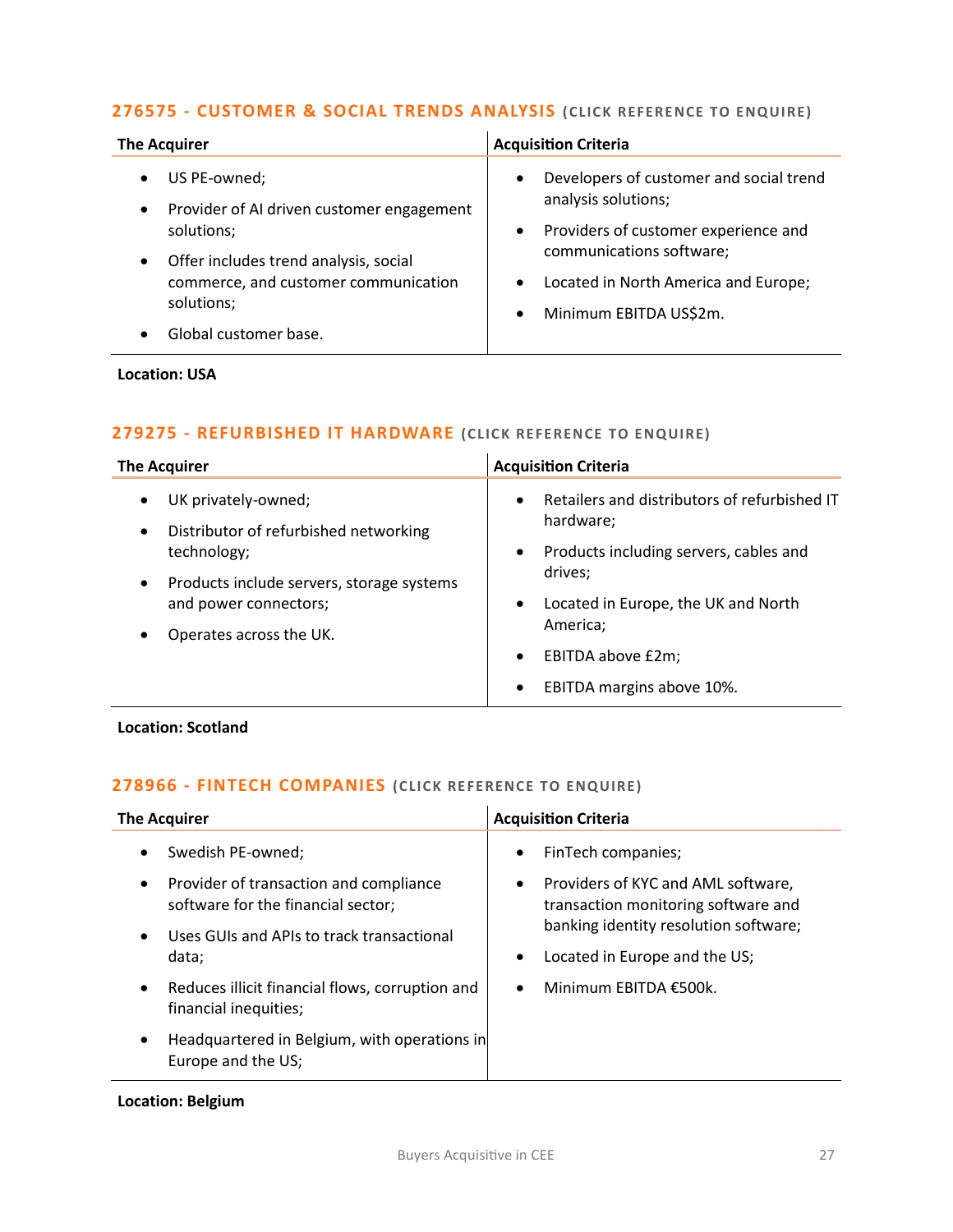### **279542 - [IOT CONNECTIVITY](mailto:maryia.amrez@langcliffeinternational.com?subject=279542%20-%20IoT%20Connectivity%20)** (CLICK REFERENCE TO ENQUIRE)

| <b>The Acquirer</b>                                                                                                                                                                                                    | <b>Acquisition Criteria</b>                                                                                                                                                                                                                                                                     |
|------------------------------------------------------------------------------------------------------------------------------------------------------------------------------------------------------------------------|-------------------------------------------------------------------------------------------------------------------------------------------------------------------------------------------------------------------------------------------------------------------------------------------------|
| UK PE-owned;<br>$\bullet$<br>Global connectivity provider;<br>$\bullet$<br>Services include remote management of SIMs<br>$\bullet$<br>and connecting devices globally;<br>Located in the Channel Islands.<br>$\bullet$ | Providers of IoT connectivity;<br>$\bullet$<br>Platforms which connect mobile network<br>$\bullet$<br>operators;<br>Services including device estate<br>$\bullet$<br>management, diagnostics and analytics;<br>Located in the UK and Europe;<br>$\bullet$<br>Minimum EBITDA £500k.<br>$\bullet$ |

### **Location: Jersey**

### **279623 - [DIGITAL TEACHING RESOURCES](mailto:emily.mcdermott@langcliffeinternational.com?subject=279623%20-%20Digital%20Teaching%20Resources%20)** (CLICK REFERENCE TO ENQUIRE)

| <b>The Acquirer</b>                                                       | <b>Acquisition Criteria</b>                                                                                 |
|---------------------------------------------------------------------------|-------------------------------------------------------------------------------------------------------------|
| UK PE-owned;<br>EdTech subscription platform;                             | Providers of digital teaching resources;<br>$\bullet$<br>Serving the primary education sector;<br>$\bullet$ |
| Provides of digital learning content for<br>$\bullet$<br>primary schools; | Located in the UK, Europe and the US;<br>$\bullet$<br>Minimum EBITDA £100k.<br>$\bullet$                    |
| Includes videos and lesson plans;                                         |                                                                                                             |
| Operates across the UK.                                                   |                                                                                                             |

**Location: England**

### **265959 - [AI TECHNOLOGY](mailto:emily.mcdermott@langcliffeinternational.com?subject=265959%20-%20AI%20Technology) (CLICK RE FERENCE TO ENQUIRE)**

| <b>The Acquirer</b>                                                                                 | <b>Acquisition Criteria</b>                                                                  |
|-----------------------------------------------------------------------------------------------------|----------------------------------------------------------------------------------------------|
| UK PE-owned;<br>AI technology business;                                                             | AI technology businesses;<br>$\bullet$<br>Digital marketing software companies;<br>$\bullet$ |
| Develops software to aid business<br>$\bullet$<br>development and innovation;                       | Businesses with IPR in AI technology;<br>$\bullet$<br>Located across Europe;<br>$\bullet$    |
| Technology provides market analysis to help<br>$\bullet$<br>identify business growth opportunities. | Minimum turnover £40m;<br>$\bullet$<br>Minimum EBITDA £1m.<br>$\bullet$                      |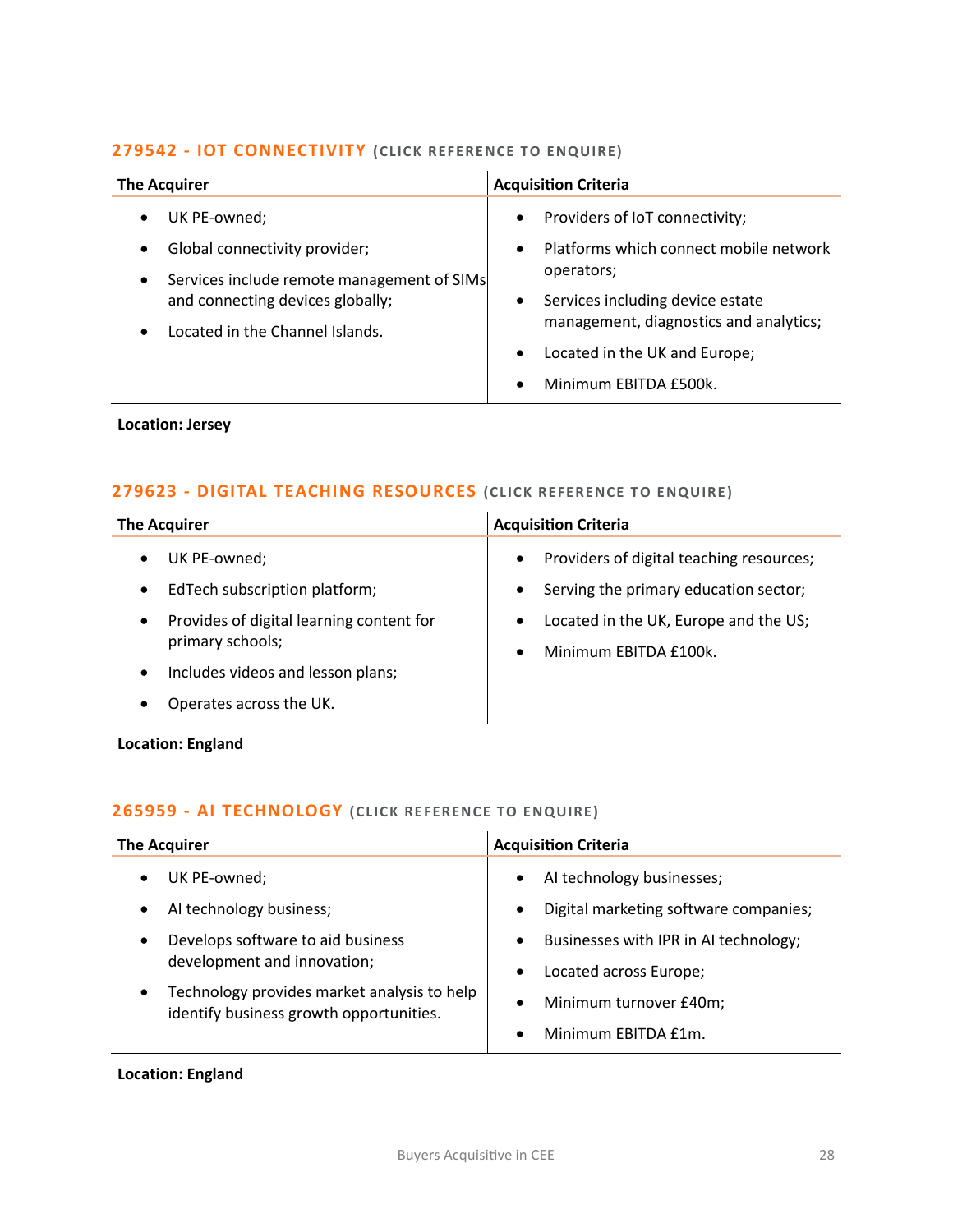### **278535 - [EDTECH SOFTWARE](mailto:george.davies@langcliffeinternational.com?subject=278535%20-%20EdTech%20Software%20) (CLICK REFERENCE TO E NQUIRE)**

| <b>The Acquirer</b>                         | <b>Acquisition Criteria</b>                       |
|---------------------------------------------|---------------------------------------------------|
| US PE-owned;                                | Developers of higher education software;          |
| $\bullet$                                   | $\bullet$                                         |
| Provider of higher education student        | Specialising in student management and            |
| $\bullet$                                   | $\bullet$                                         |
| management and ERP software solutions;      | relations;                                        |
| Solutions include student management,       | Solutions including class schedule                |
| $\bullet$                                   | $\bullet$                                         |
| marketing & web administration, campus life | management, registration, virtual tours           |
| and workforce development solutions;        | and maps;                                         |
| Located in North America.                   | Located in North America and Europe;<br>$\bullet$ |
|                                             | Minimum EBITDA US\$500k.<br>$\bullet$             |

### **Location: Canada**

### **279338 - [RETAIL & SALES SOFTWARE](mailto:poppy.briggs@langcliffeinternational.com?subject=279338%20-%20Retail%20and%20Sales%20Software%20) (CLICK REFE RENCE TO ENQUIRE)**

| <b>The Acquirer</b>                                                                                                                     | <b>Acquisition Criteria</b>                                                                                     |
|-----------------------------------------------------------------------------------------------------------------------------------------|-----------------------------------------------------------------------------------------------------------------|
| German PE-owned;                                                                                                                        | Providers of retail and sales software;<br>$\bullet$                                                            |
| Provider of retail management software;                                                                                                 | Solutions provided include CRM, product<br>٠                                                                    |
| Solutions that combine sales optimisation,<br>$\bullet$<br>graphical project planning and product<br>lifecycle management capabilities; | configuration, cost-and-price calculation,<br>store design, product display management<br>and project planning; |
| Provides consulting, implementation and<br>maintenance services.                                                                        | Operating B2B, serving retailers and<br>٠<br>manufacturers;                                                     |
|                                                                                                                                         | Located in Europe;<br>$\bullet$                                                                                 |
|                                                                                                                                         | Minimum EBITDA €500k.                                                                                           |

### **Location: Switzerland**

### **279620 - [HR SOFTWARE](mailto:emily.mcdermott@langcliffeinternational.com?subject=279620%20-%20HR%20Software%20) (CLICK RE FERENCE TO E NQUIRE)**

| <b>The Acquirer</b>                                                                | <b>Acquisition Criteria</b>                                                                        |
|------------------------------------------------------------------------------------|----------------------------------------------------------------------------------------------------|
| UK PE-owed;<br>$\bullet$<br>Provider of employee engagement software;<br>$\bullet$ | HR software;<br>$\bullet$<br>Products including employee surveys and<br>$\bullet$<br>chat systems; |
| Offers employees a direct, online and<br>$\bullet$<br>moderated channel to HR;     | Located in the UK and Europe;<br>$\bullet$                                                         |
| Full SaaS solution;<br>$\bullet$                                                   | Minimum EBITDA £100k.<br>$\bullet$                                                                 |
| Operates in the UK.                                                                |                                                                                                    |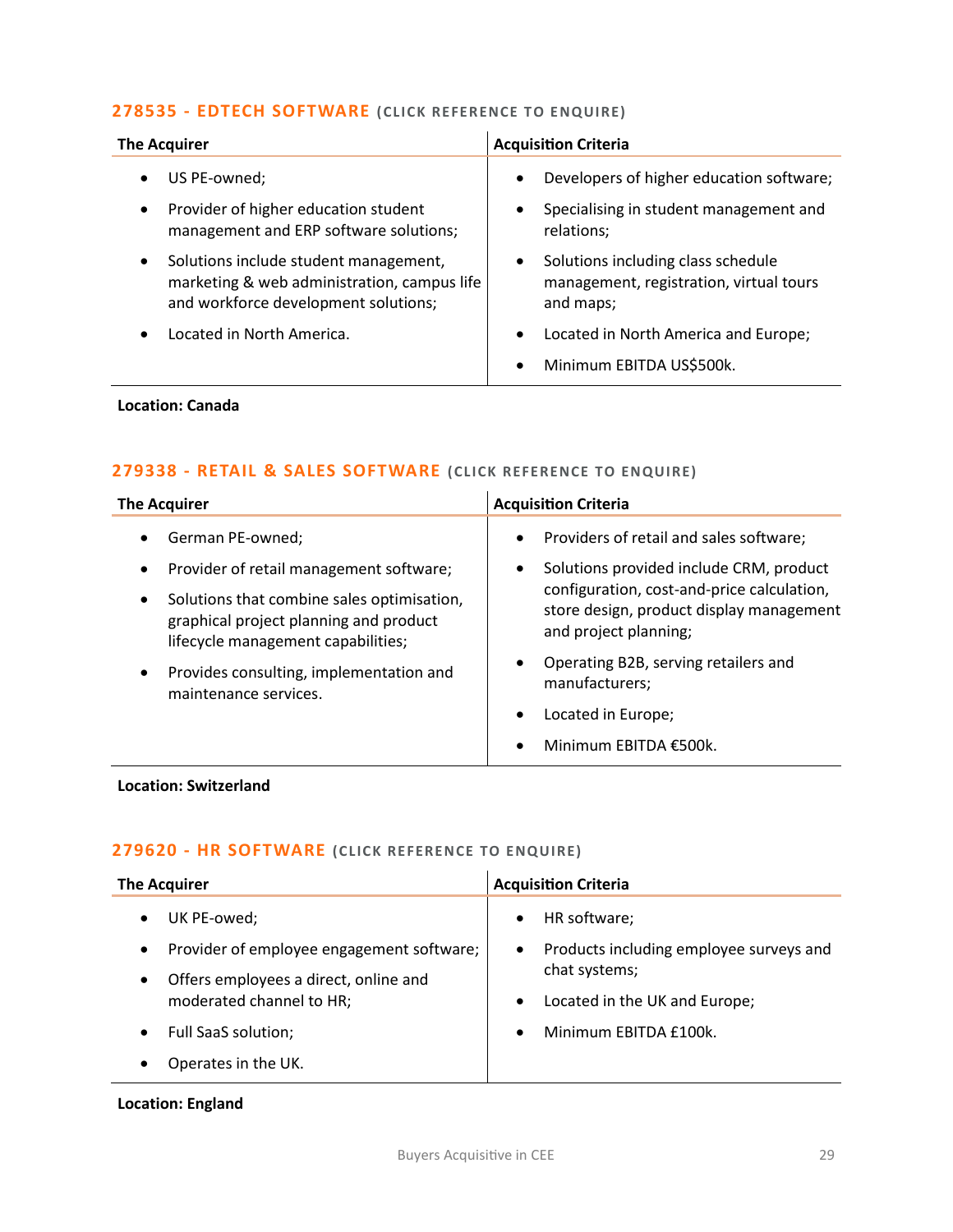### **278431 - [E-COMMERCE SOFTWARE](mailto:maryia.amrez@langcliffeinternational.com?subject=278431%20-%20E-Commerce%20Software%20) (CLICK REFERENCE TO E NQUIRE )**

| <b>The Acquirer</b>                                   | <b>Acquisition Criteria</b>     |
|-------------------------------------------------------|---------------------------------|
| UK PE-owned;                                          | Providers of e-commerce focused |
| $\bullet$                                             | $\bullet$                       |
| Provider of SaaS marketing automation and             | marketing automation software;  |
| $\bullet$                                             | Customer data platforms;        |
| customer data platform;                               | $\bullet$                       |
| Provides personalised experiences to                  | Located in Europe and the US;   |
| $\bullet$                                             | $\bullet$                       |
| improve the engagement of e-commerce                  | Minimum EBITDA £500k.           |
| marketing;                                            | $\bullet$                       |
| Serves over 2500 organisations globally.<br>$\bullet$ |                                 |

### **Location: Poland**

### **264171 - [Z-WAVE WIRELESS TECHNOLOGY](mailto:poppy.briggs@langcliffeinternational.com?subject=264171%20-%20Z-Wave%20Wireless%20Technology) (CLICK REFERE NCE TO E NQUIRE )**

| <b>The Acquirer</b>                                                                             | <b>Acquisition Criteria</b>                                                     |
|-------------------------------------------------------------------------------------------------|---------------------------------------------------------------------------------|
| German PE-owned;<br>$\bullet$                                                                   | Providers of Z-wave wireless technology;<br>$\bullet$                           |
| Manufacturer and distributor of home<br>$\bullet$<br>automation products;                       | Manufacturers and B2B distributors of<br>$\bullet$<br>home automation products; |
| Products include remotes, hubs, sensors and<br>$\bullet$                                        | Must have own software products;<br>$\bullet$                                   |
| meters;                                                                                         | Located in Europe;<br>$\bullet$                                                 |
| Products are sold via re-sellers and smart<br>$\bullet$<br>home installation networks globally. | Turnover between €2m-€20m;<br>$\bullet$                                         |
|                                                                                                 | EBITDA between €500k-€3m.<br>$\bullet$                                          |

### **Location: Germany**

### **265768 - [SPORTS SOFTWARE PLATFORMS](mailto:emily.mcdermott@langcliffeinternational.com?subject=265768%20-%20Sports%20Software%20Platforms%20) (CLICK REFERE NCE TO E NQUIRE )**

| <b>The Acquirer</b>                                                                                                                                               | <b>Acquisition Criteria</b>                                                                                                                |
|-------------------------------------------------------------------------------------------------------------------------------------------------------------------|--------------------------------------------------------------------------------------------------------------------------------------------|
| UK PE-owned;<br>$\bullet$<br>Provider of sport management software;<br>$\bullet$<br>Software used by governing bodies, venues,<br>$\bullet$<br>clubs and coaches; | Developers of sports-related software<br>$\bullet$<br>platforms;<br>Located in Europe;<br>$\bullet$<br>Maximum turnover £10m.<br>$\bullet$ |
| Services include resource booking, reporting,<br>$\bullet$<br>compliance and safeguarding;                                                                        |                                                                                                                                            |
| Operates in the UK.                                                                                                                                               |                                                                                                                                            |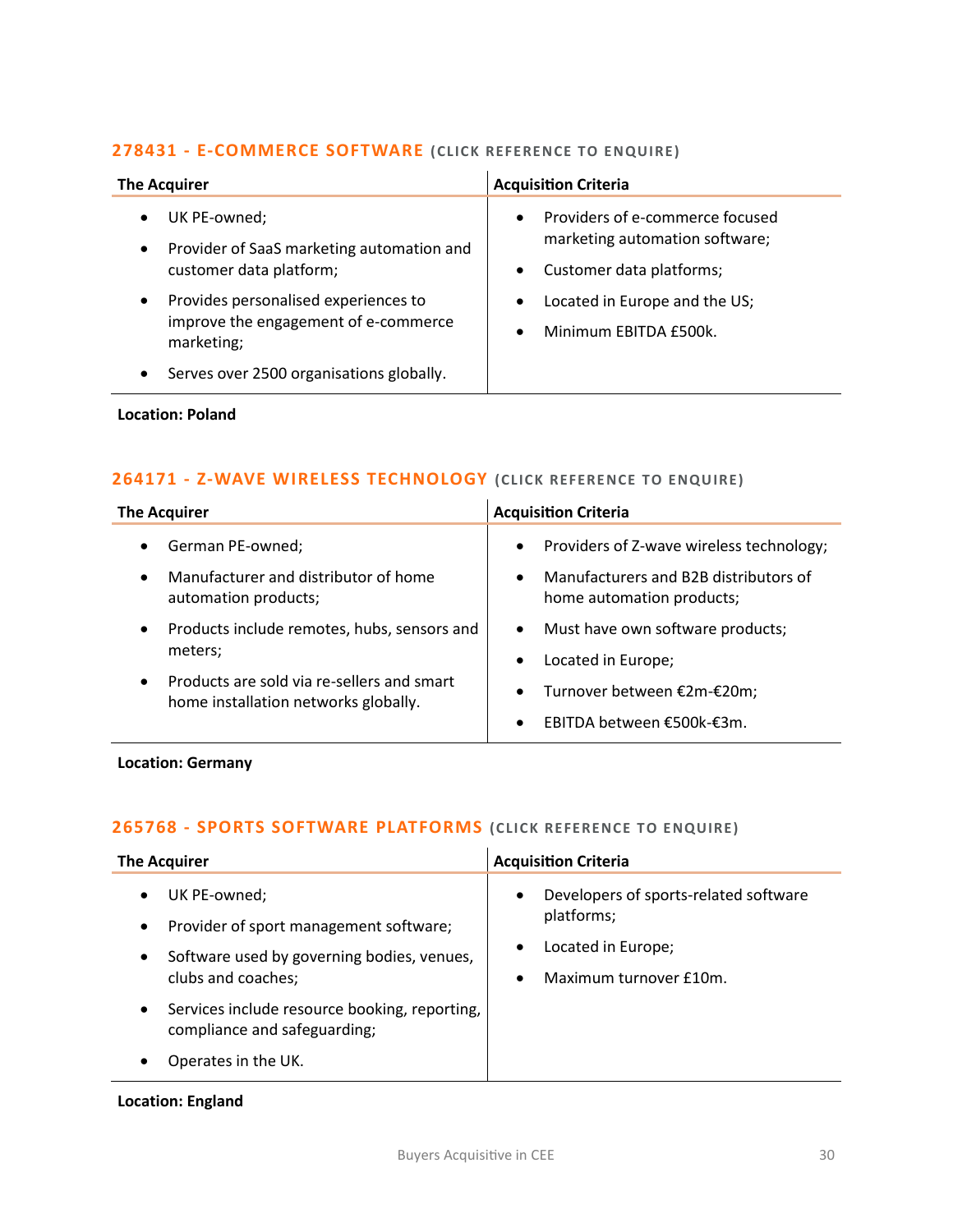### **276328 - [LEGAL SOFTWARE SOLUTIONS](mailto:poppy.briggs@langcliffeinternational.com?subject=276328%20-%20Legal%20Software%20Solutions%20) (CLICK RE FERENCE TO E NQUIRE)**

| <b>The Acquirer</b>                                                                                              | <b>Acquisition Criteria</b>                                                                                  |
|------------------------------------------------------------------------------------------------------------------|--------------------------------------------------------------------------------------------------------------|
| German PE-owned;<br>$\bullet$<br>Provider of software solutions in the legal-<br>$\bullet$<br>tech sector;       | Suppliers of software solutions serving the<br>$\bullet$<br>legal sector;<br>Located in Europe;<br>$\bullet$ |
| Services offered on a fully integrated<br>$\bullet$<br>platform include legal data and technical<br>outsourcing; | Turnover between €5m-€50m;<br>$\bullet$<br>EBITDA between €500k-€5m                                          |
| Operates across Europe.<br>٠                                                                                     |                                                                                                              |

### **Location: Germany**

### **279148 - [SAP INTEGRATION & IMPLEMENTATION](mailto:poppy.briggs@langcliffeinternational.com?subject=279148%20-%20SAP%20Integration%20and%20Implementation) (CLICK RE FERENCE TO E NQUIRE)**

| <b>The Acquirer</b>                                                                                                                                                                                   | <b>Acquisition Criteria</b>                                                                                                                                                                                |
|-------------------------------------------------------------------------------------------------------------------------------------------------------------------------------------------------------|------------------------------------------------------------------------------------------------------------------------------------------------------------------------------------------------------------|
| German PE-owned;<br>Provider of SAP integration software and<br>services;<br>Offers integration with analytics solutions,<br>$\bullet$<br>CRM databases, cloud solutions and process<br>applications; | SAP integration and implementation<br>$\bullet$<br>businesses;<br>Offering services and software through<br>٠<br>OEM partners;<br>Located in Europe and the US;<br>$\bullet$<br>Minimum EBITDA €500k.<br>٠ |
| Integrates with products from Microsoft,<br>Azure, Salesforce and Google;                                                                                                                             |                                                                                                                                                                                                            |
| Operates internationally;                                                                                                                                                                             |                                                                                                                                                                                                            |
| Headquartered in Germany with subsidiaries<br>in France, Hong Kong and the US.                                                                                                                        |                                                                                                                                                                                                            |

### **Location: Germany**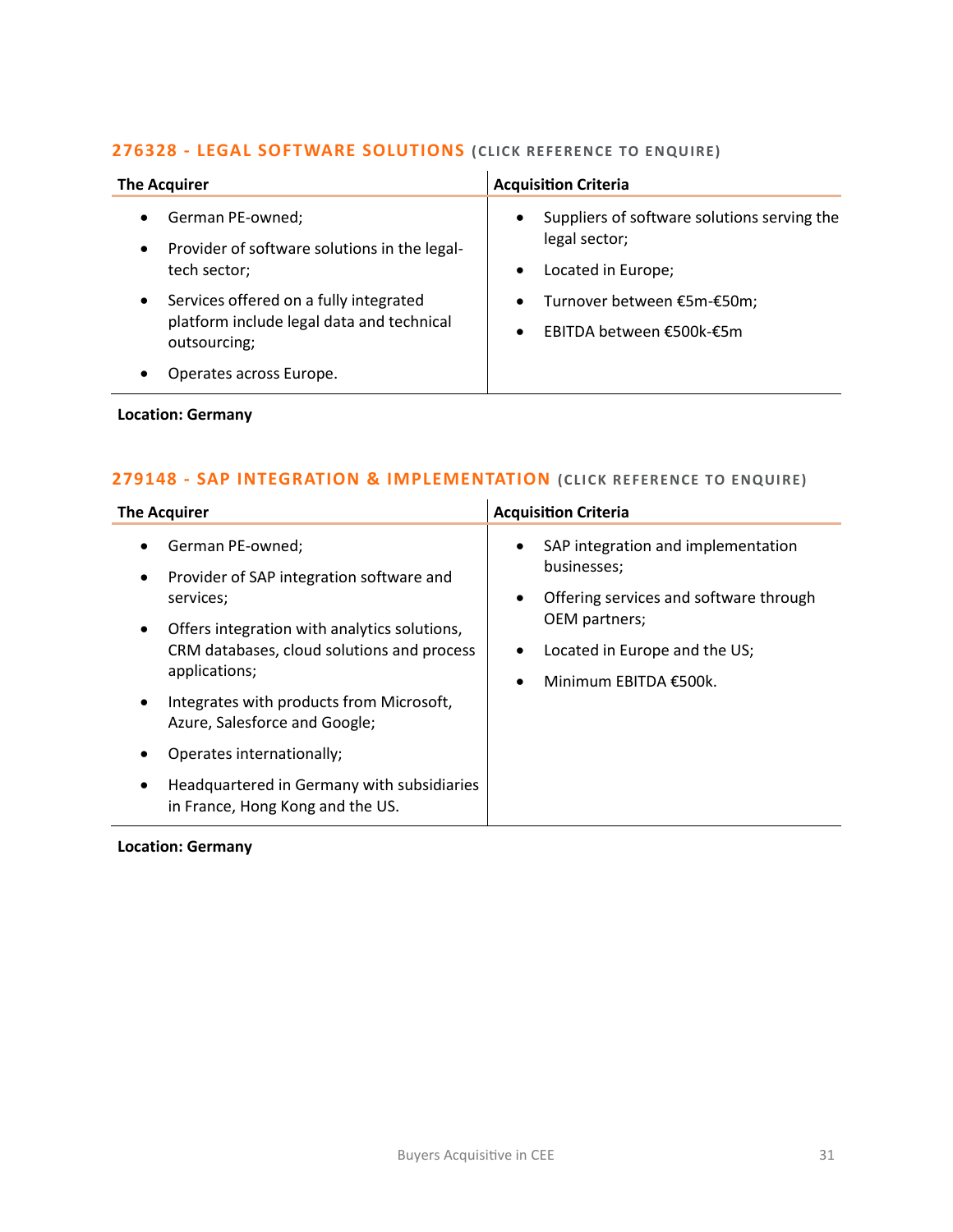### **266332 - [VERTICAL MARKET SOFTWARE](mailto:ewan.christian@langcliffeinternational.com?subject=266332%20-%20Vertical%20Market%20Software) (CLICK REFERE NCE TO E NQUIRE )**

| <b>The Acquirer</b>                                                             | <b>Acquisition Criteria</b>                            |
|---------------------------------------------------------------------------------|--------------------------------------------------------|
| Dutch privately-owned;                                                          | Developers of vertical market software;<br>$\bullet$   |
| Vertical market software developer;<br>$\bullet$                                | Focus on adding value to vertical markets<br>$\bullet$ |
| Strong presence in the healthcare and local<br>$\bullet$<br>government sectors; | by building industry-leading software<br>solutions;    |
| Offers software products in the automotive,<br>$\bullet$                        | Located in Europe;<br>$\bullet$                        |
| real estate, legal and accounting sectors.                                      | Minimum turnover €2m.                                  |

### **Location: Netherlands**

### **261994 - [DATA CONSULTANCIES](mailto:poppy.briggs@langcliffeinternational.com?subject=261994%20-%20Data%20Consultancies%20) (CLICK REFERENCE TO ENQUIRE)**

| <b>The Acquirer</b>                                                                                                                                                                                                                                                             | <b>Acquisition Criteria</b>                                                                                                                                                                                                                                                                                                                                        |
|---------------------------------------------------------------------------------------------------------------------------------------------------------------------------------------------------------------------------------------------------------------------------------|--------------------------------------------------------------------------------------------------------------------------------------------------------------------------------------------------------------------------------------------------------------------------------------------------------------------------------------------------------------------|
| Dutch PE-owned;<br>٠<br>Data and analytics services provider;<br>٠<br>Services include data management, data<br>$\bullet$<br>integration, big data analytics, data<br>visualisation, database management and<br>data warehousing;<br>Located in Europe and the UK.<br>$\bullet$ | Data and analytics businesses;<br>$\bullet$<br>Data consultancies active in MDM, BI,<br>$\bullet$<br>data science, machine learning and AI;<br>Technology consultancies active in low-<br>$\bullet$<br>code software and RPA;<br>Focusing on mid-large sized enterprises;<br>$\bullet$<br>Located in Europe and the UK;<br>Maximum turnover $£200m$ .<br>$\bullet$ |

**Location: Denmark**

### **275068 - [CLOUD ERP & CRM SOLUTIONS](mailto:poppy.briggs@langcliffeinternational.com?subject=275068%20-%20Cloud%20ERP%20and%20CRM%20Solutions%20) (CLICK RE FERENCE TO E NQUIRE)**

| <b>The Acquirer</b>                                                                          | <b>Acquisition Criteria</b>                                  |
|----------------------------------------------------------------------------------------------|--------------------------------------------------------------|
| XFRA-listed;<br>Providers of a cloud-based ERP platform;<br>$\bullet$                        | Developers of cloud ERP and CRM<br>solutions;                |
| Services include CRM, merchandise and<br>$\bullet$<br>customer management, order processing, | Focusing on the automation and<br>optimisation of workflows; |
| invoicing and accounting solutions;                                                          | Located in Europe;                                           |
| Operates in Europe.                                                                          | Minimum EBITDA €250k.                                        |

**Location: Germany**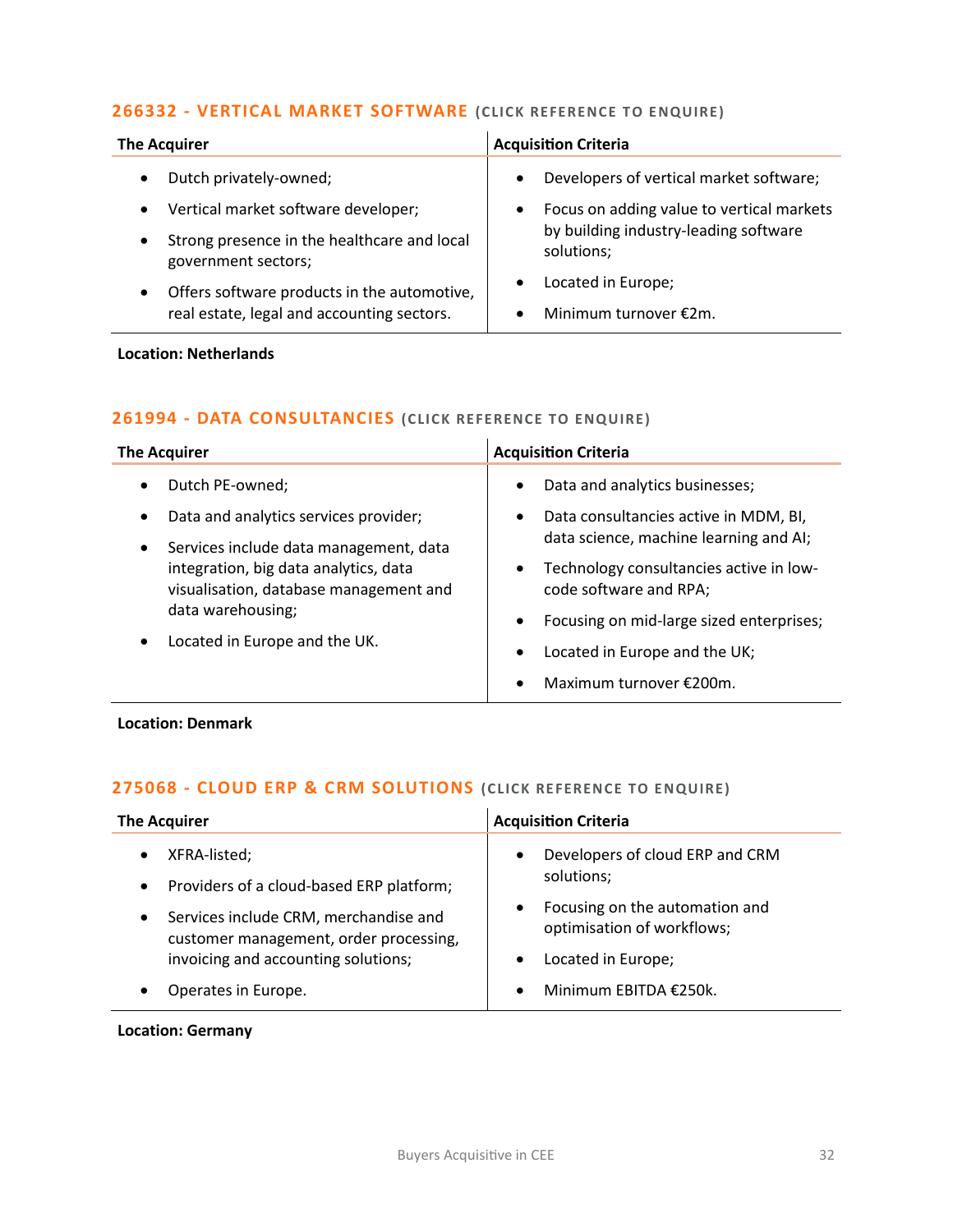### **263864 - NICHE ENTERPRISE SOFTWARE** (CLICK REFERENCE TO ENQUIRE)

| <b>The Acquirer</b>                                                                                         | <b>Acquisition Criteria</b>                                                                       |
|-------------------------------------------------------------------------------------------------------------|---------------------------------------------------------------------------------------------------|
| German PE-owned;                                                                                            | Providers of niche enterprise software<br>$\bullet$                                               |
| Provider of ERP IT solutions for the furniture<br>and kitchen industry;                                     | e.g., furniture retailers, garden centres,<br>and sanitary and building materials<br>wholesalers; |
| Clients have tailor-made merchandise<br>management systems;                                                 | Software modules including e-commerce<br>and logistics interfaces;                                |
| Software allows customers to design and<br>$\bullet$<br>visualise kitchens, bathrooms and living<br>spaces; | ERP peers in the furniture and planning<br>sector;                                                |
| Offers cloud services, IT services and IT<br>$\bullet$                                                      | New, niche software;                                                                              |
| infrastructure as well as many services                                                                     | Located in Europe;                                                                                |
| ranging from consulting to training;                                                                        | Revenues in the range of €1m-€25m;                                                                |
| Active across Europe.                                                                                       | EBITDA of €500k-€6m.                                                                              |
| <b>Location: Germany</b>                                                                                    |                                                                                                   |

# **273208 - [DIGITAL WELLNESS RESOURCES](mailto:george.davies@langcliffeinternational.com?subject=273208%20-%20Digital%20Wellness%20Resources) (CLICK REFERE NCE TO E NQUIRE )**

| <b>The Acquirer</b>                            | <b>Acquisition Criteria</b>               |
|------------------------------------------------|-------------------------------------------|
| US PE-owned;                                   | Providers of digital wellness and         |
| Provider of digital wellness support resources | $\bullet$                                 |
| for workers in high-stress critical roles;     | development resources for workers in      |
| Services include customised apps for           | high stress professions;                  |
| $\bullet$                                      | Developers of SaaS solutions that can be  |
| different professions, wellness tests and      | $\bullet$                                 |
| support, personal and professional             | integrated to better support the          |
| development resources and 24/7 contact         | companies target market;                  |
| options;                                       | Targeted at or integrable to help         |
| Primarily targeted and used by first           | companies target market and similar       |
| responders and workers in the emergency        | professions for possible product offering |
| services;                                      | diversification;                          |
| Content and support also available for         | Located in the US primarily but also open |
| corporate use and other high-stress            | $\bullet$                                 |
| professions;                                   | to global solutions;                      |
| Operates domestically.                         | Minimum EBITDA US\$200k.                  |

**Location: USA**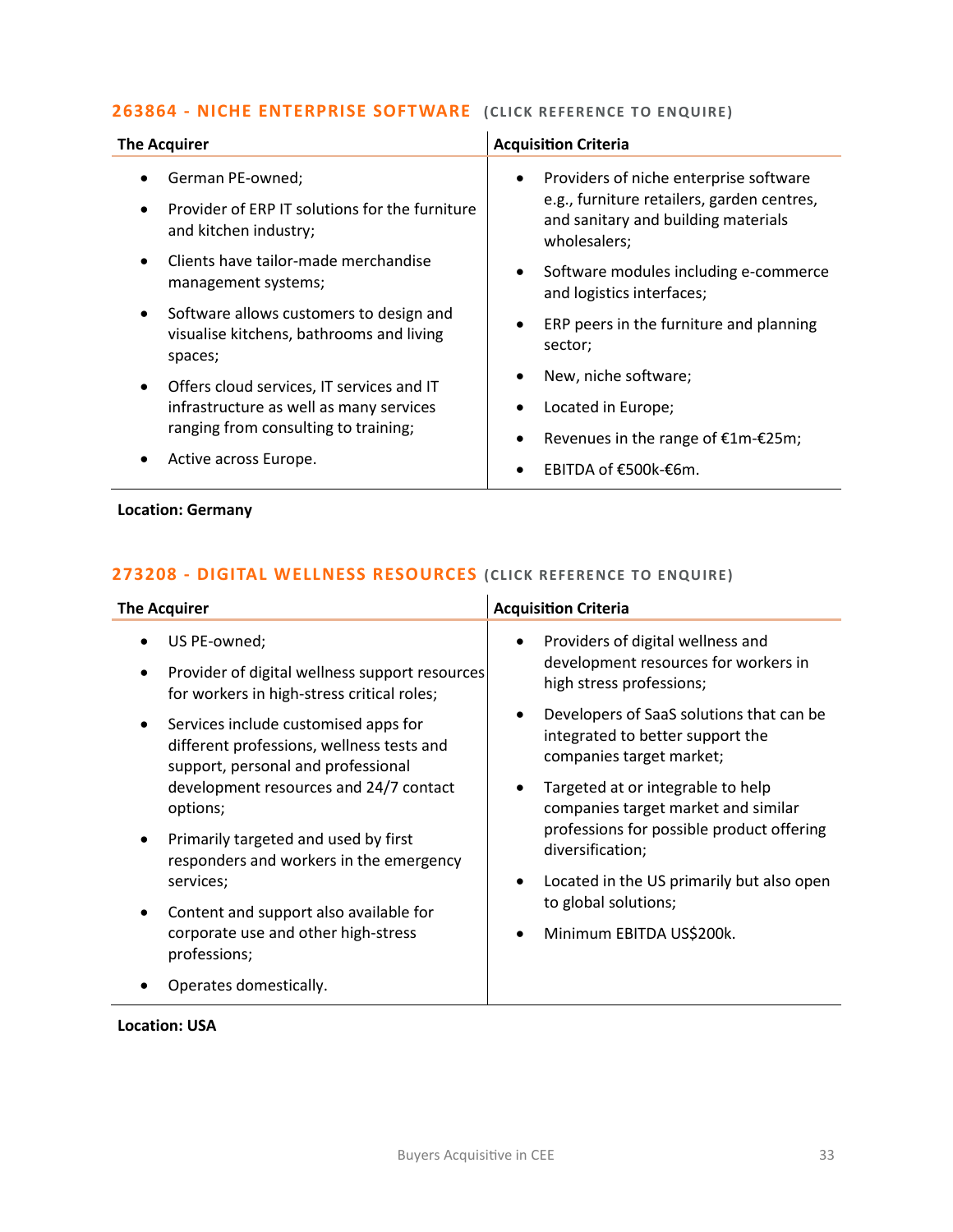### **272729 - [CUSTOMER EXPERIENCE SOLUTIONS](mailto:francesca.morra@langcliffeinternational.com?subject=272729%20-%20Customer%20Experience%20Solutions%20) (CLICK REFERENCE TO ENQUIRE)**

| <b>The Acquirer</b>                                                                                                                                                 | <b>Acquisition Criteria</b>                                                                                                                                   |
|---------------------------------------------------------------------------------------------------------------------------------------------------------------------|---------------------------------------------------------------------------------------------------------------------------------------------------------------|
| Italian PE-owned;<br>Software developer;<br>Provides digital CRM and customer solutions;<br>$\bullet$<br>History of acquisitions;<br>Offices located across Europe. | Specialists in customer experience and<br>$\bullet$<br>tech solutions;<br>Located in Europe;<br>$\bullet$<br>Turnover in the range of €20m-€30m.<br>$\bullet$ |

**Location: Italy**

### **264336 - [COMMUNICATION & MANAGED SERVICES](mailto:ewan.christian@langcliffeinternational.com?subject=264336%20-%20Communication%20and%20Managed%20Services) (CLICK RE FE RENCE TO ENQUIRE)**

| <b>The Acquirer</b>                                                                                                                                                                 | <b>Acquisition Criteria</b>                                                                                                                      |
|-------------------------------------------------------------------------------------------------------------------------------------------------------------------------------------|--------------------------------------------------------------------------------------------------------------------------------------------------|
| UK privately-owned;<br>$\bullet$<br>Provider of managed print and IT services;<br>$\bullet$<br>International operations;<br>$\bullet$<br>Track record of acquisitions.<br>$\bullet$ | Unified communications, print and<br>$\bullet$<br>managed services;<br>Located globally;<br>$\bullet$<br>Turnover in excess of £1m.<br>$\bullet$ |

### **Location: England**

### **279553 - [UX & PERFORMANCE MONITORING](mailto:george.davies@langcliffeinternational.com?subject=279553%20-%20UX%20and%20Performance%20Monitoring) (CLICK REFE RENCE TO E NQUIRE)**

| <b>The Acquirer</b>                                                                                                            | <b>Acquisition Criteria</b>                                                                                     |
|--------------------------------------------------------------------------------------------------------------------------------|-----------------------------------------------------------------------------------------------------------------|
| US PE-owned;<br>$\bullet$<br>Developer of application, SaaS performance<br>$\bullet$<br>testing and user experience monitoring | Developers of application and platform<br>$\bullet$<br>user experience and performance<br>monitoring solutions; |
| solutions;                                                                                                                     | Offering monitoring, load testing and user<br>٠                                                                 |
| Solutions include synthetic monitoring,<br>$\bullet$                                                                           | experience analysis capabilities;                                                                               |
| capacity testing and performance analysis;                                                                                     | Located in North America and Europe;<br>٠                                                                       |
| Customers include global enterprises,<br>$\bullet$<br>financial institutions and government<br>agencies;                       | Minimum EBITDA US\$500k.<br>$\bullet$                                                                           |
| Offices in the US and UK.                                                                                                      |                                                                                                                 |

### **Location: Sweden**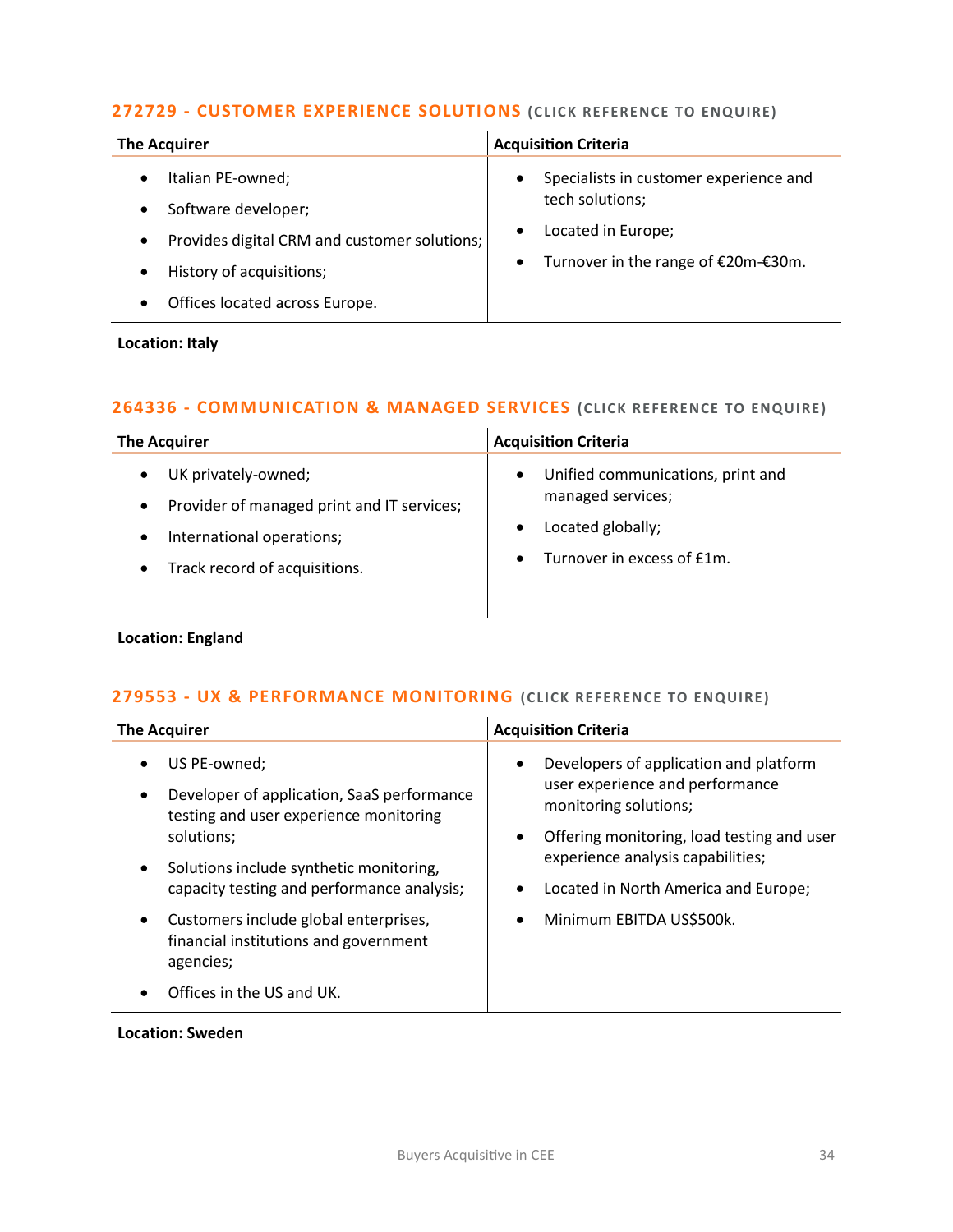### **265943 - [B2B TECHNOLOGY & EQUIPMENT](mailto:joanna.hughes@langcliffeinternational.com?subject=265943%20-%20B2B%20Technology%20and%20Equipment)** (CLICK REFERENCE TO ENQUIRE)

| <b>The Acquirer</b>                                                | <b>Acquisition Criteria</b>                                                               |
|--------------------------------------------------------------------|-------------------------------------------------------------------------------------------|
| STO-listed;<br>Technology trading group;                           | B2B technology traders and electrical<br>$\bullet$<br>manufacturers;                      |
| Develops and sells high-tech components and<br>systems;            | Automation, electrification, energy and<br>$\bullet$<br>industrial processing technology; |
| Operates across the manufacturing and<br>infrastructure sectors;   | No interest in the Automotive market;<br>Located in Europe and North America;             |
| Headquartered in Sweden with a physical<br>presence across Europe. | Established and profitable companies with<br>no interest in start-ups;                    |
|                                                                    | Minimum turnover €1m;                                                                     |
|                                                                    | Margins above 10%.                                                                        |

**Location: Sweden**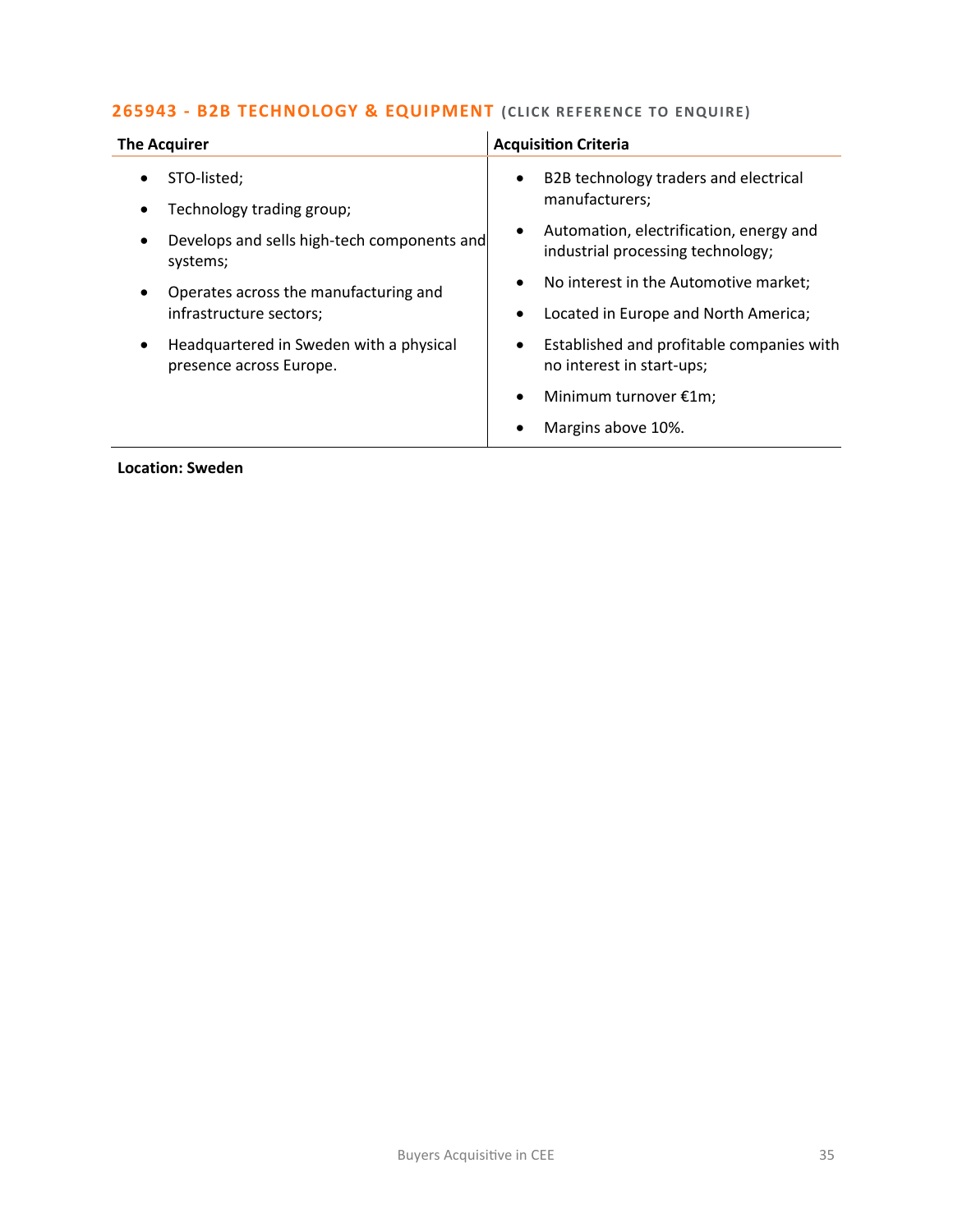## <span id="page-35-0"></span>**INDUSTRIAL/MANUFACTURING**

### **262150 - [MANUFACTURING & SERVICES](mailto:eloka.philip@langcliffeinternational.com?subject=262150%20-%20Manufacturing%20and%20Services) (CLICK RE FERENCE TO E NQUIRE)**

| <b>The Acquirer</b>                                                                   | <b>Acquisition Criteria</b>                                     |
|---------------------------------------------------------------------------------------|-----------------------------------------------------------------|
| US privately-owned;<br>$\bullet$                                                      | Non-core units and underperforming<br>$\bullet$                 |
| Industrial holding group;<br>$\bullet$                                                | businesses;                                                     |
| Operates a portfolio of over 75<br>$\bullet$<br>manufacturing and distribution sites; | Offering manufacturing and industrial<br>$\bullet$<br>services; |
| Acquires underperforming companies and<br>$\bullet$                                   | Particular interest in carve-outs;<br>$\bullet$                 |
| non-core business units;                                                              | Located in Europe and the US.<br>$\bullet$                      |
| Portfolio companies located across the US<br>$\bullet$<br>and Europe.                 | Turnover between US\$20m-US\$500m;<br>$\bullet$                 |
|                                                                                       | Break even or negative EBITDA.<br>$\bullet$                     |
|                                                                                       |                                                                 |

**Location: USA**

### **266059 - [HOT FORGING & MACHINING](mailto:poppy.briggs@langcliffeinternational.com?subject=266059%20-%20Hot%20Forging%20and%20Machining%20) (CLICK REFE RENCE TO ENQUIRE)**

| <b>The Acquirer</b>                                                                                                                                                                                                                                     | <b>Acquisition Criteria</b>                                                                                                                                                                                |
|---------------------------------------------------------------------------------------------------------------------------------------------------------------------------------------------------------------------------------------------------------|------------------------------------------------------------------------------------------------------------------------------------------------------------------------------------------------------------|
| Belgian PE-owned;<br>Specialist in hot forging and machining of<br>$\bullet$<br>brass, copper and aluminium alloys;<br>Serves clients in the automotive and power<br>distribution and sanitation sectors;<br>Facilities located across the Netherlands. | Providers of precision hot forging<br>$\bullet$<br>technology and services;<br>Providing parts to a wide range of sectors;<br>$\bullet$<br>Located in Europe;<br>$\bullet$<br>EBIT up to €50m<br>$\bullet$ |

**Location: Netherlands**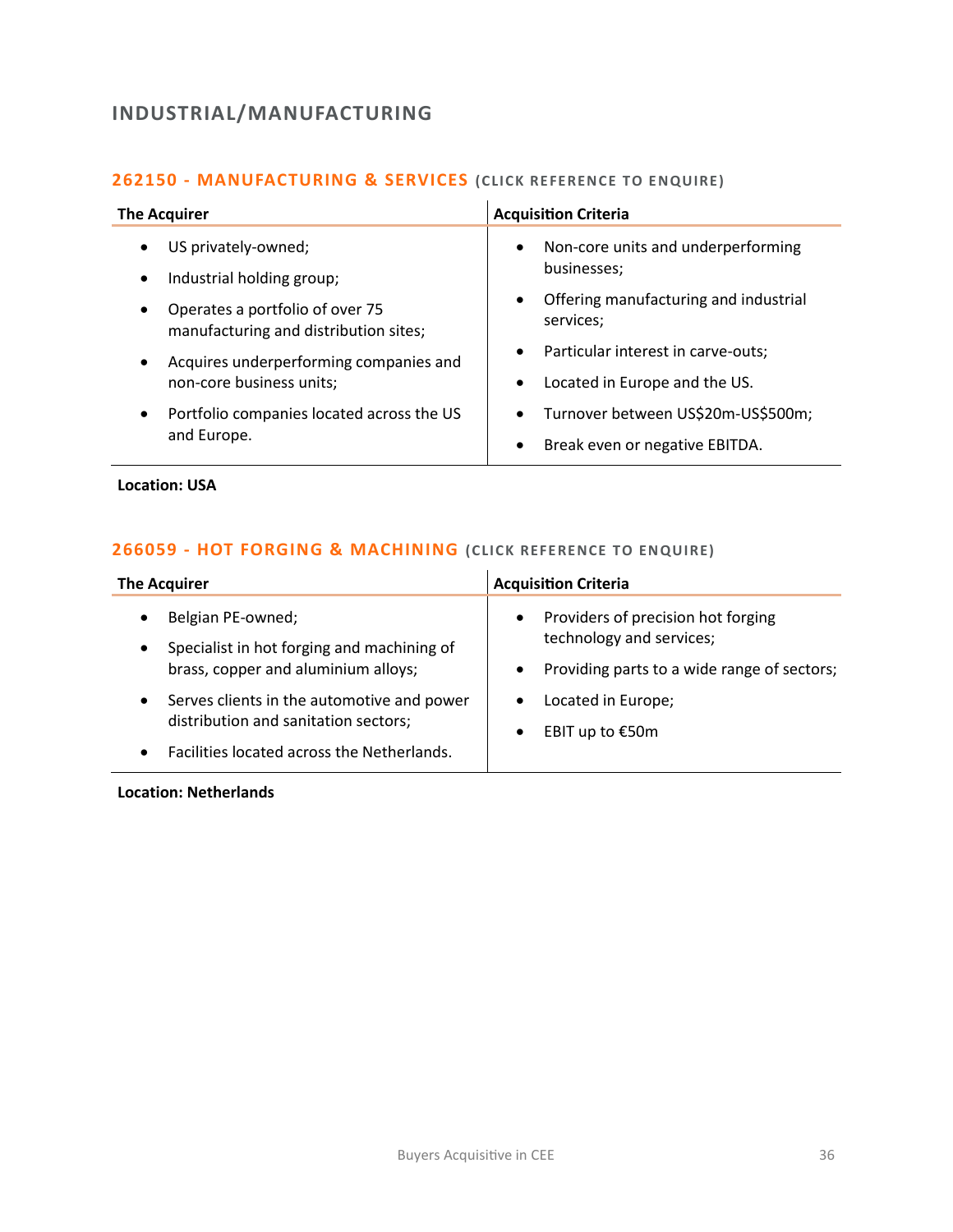# **279702 - [PLANT POTS, TRAYS & CONTAINERS](mailto:george.davies@langcliffeinternational.com?subject=279702%20-%20Plant%20Pots,%20Trays%20and%20Containers)** (CLICK REFERENCE TO ENQUIRE)

| <b>The Acquirer</b>                                                             | <b>Acquisition Criteria</b>                                        |
|---------------------------------------------------------------------------------|--------------------------------------------------------------------|
| US PE-owned;<br>$\bullet$                                                       | Manufacturers of plant pots, trays and<br>$\bullet$<br>containers; |
| Manufacturer of thermoformed plant pots,<br>$\bullet$<br>trays and containers;  | Primarily serving professional growers;<br>$\bullet$               |
| Serves the professional horticultural industry;<br>$\bullet$                    | Located in Europe;<br>$\bullet$                                    |
| Markets products under proprietary brands;<br>$\bullet$                         | Minimum EBITDA US\$500k.<br>$\bullet$                              |
| Headquartered in the Netherlands with<br>$\bullet$<br>operations across Europe. |                                                                    |

### **Location: Netherlands**

# **267031 - [TOOLS & MACHINES](mailto:poppy.briggs@langcliffeinternational.com?subject=267031%20-%20Tools%20and%20Machines%20) (CLICK RE FERENCE TO E NQUIRE)**

| Manufacturers and distributors of tools<br>Dutch PE-owned;<br>and machines;<br>Holding company for three diamond-based<br>٠<br>tooling businesses;<br>Must be in the diamond tool segment of<br>٠<br>precision tooling;<br>One business produces dies, extrusion tools<br>$\bullet$<br>and machines for die reconditioning and<br>Located in Europe;<br>refurbishing services;<br>Minimum EBITDA €500k.<br>One business supplies single crystal diamond<br>٠<br>tools for use in optics and high precision<br>machining industries;<br>One business supplies a range of diamond<br>٠<br>and CBN tools;<br>Group members are located in the<br>Netherlands and America; | <b>The Acquirer</b>                     | <b>Acquisition Criteria</b> |
|------------------------------------------------------------------------------------------------------------------------------------------------------------------------------------------------------------------------------------------------------------------------------------------------------------------------------------------------------------------------------------------------------------------------------------------------------------------------------------------------------------------------------------------------------------------------------------------------------------------------------------------------------------------------|-----------------------------------------|-----------------------------|
|                                                                                                                                                                                                                                                                                                                                                                                                                                                                                                                                                                                                                                                                        | Products and services offered globally. |                             |

## **Location: Netherlands**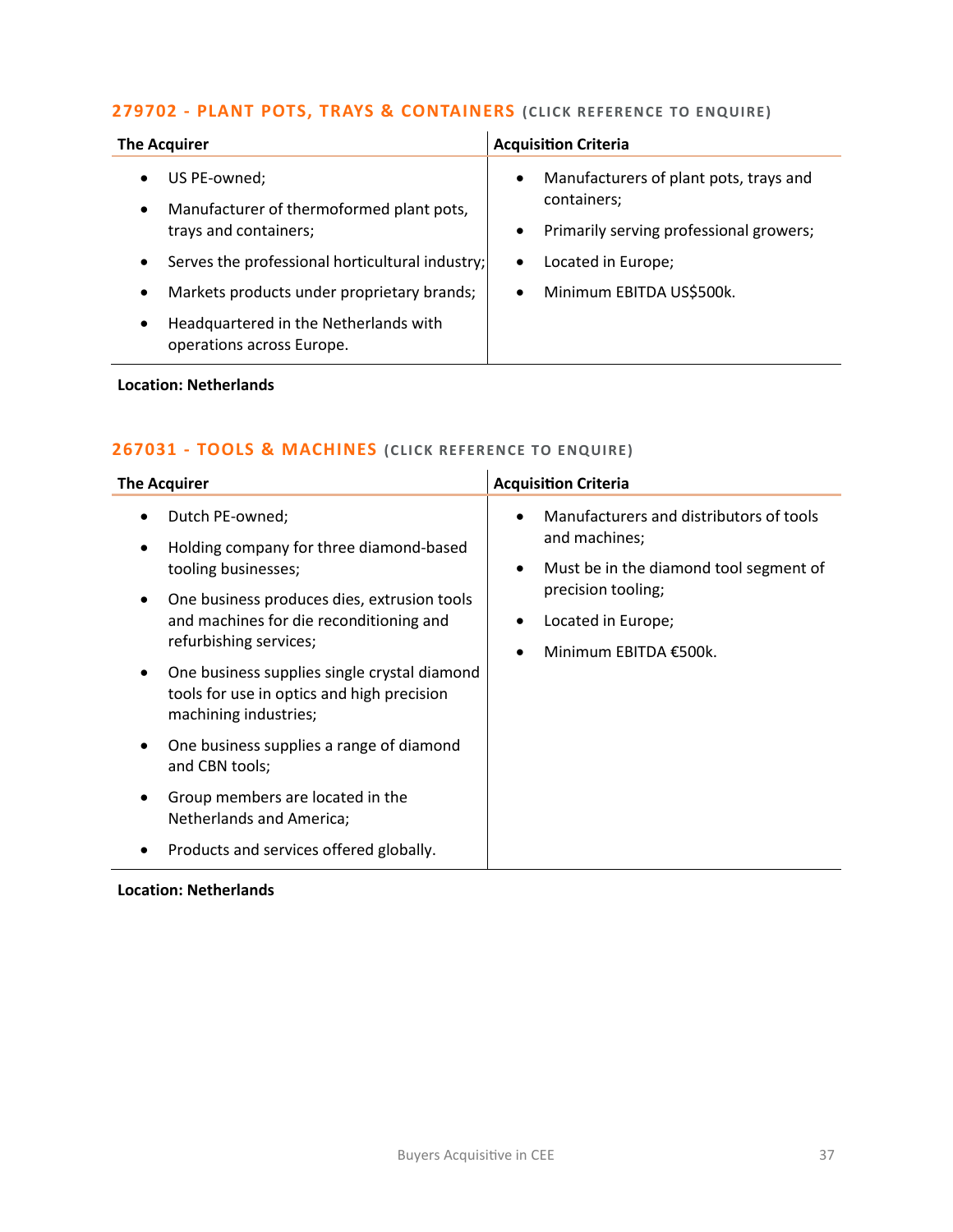## **279378 - [MACHINERY ATTACHMENT TOOLS](mailto:charlotte.keane@langcliffeinternational.com?subject=279378%20-%20Machinery%20Attachment%20Tools) (CLICK REFE RENCE TO ENQUIRE)**

| <b>The Acquirer</b>                                                          | <b>Acquisition Criteria</b>                                                                 |
|------------------------------------------------------------------------------|---------------------------------------------------------------------------------------------|
| Swedish PE-owned;<br>Manufacturer and distributor of attachment<br>$\bullet$ | Manufacturers of attachment tools for<br>$\bullet$<br>machinery;                            |
| tools;                                                                       | Products including snowploughs, pallet<br>$\bullet$<br>forks, buckets, sweepers and blades; |
| Applications for industrial machinery,<br>including wheel loaders;           | Located in Europe;                                                                          |
| Operates across the Nordics.                                                 | Minimum EBITDA €250k.                                                                       |

**Location: Sweden**

## **279449 - [FLOW CONTROL PRODUCTS](mailto:george.davies@langcliffeinternational.com?subject=279449%20-%20Flow%20Control%20Products%20) (CLICK REFE RENCE TO ENQUIRE)**

| The Acquirer                                                        | <b>Acquisition Criteria</b>                                                                        |
|---------------------------------------------------------------------|----------------------------------------------------------------------------------------------------|
| US PE-owned;<br>$\bullet$                                           | Manufacturers of flow control products;<br>$\bullet$                                               |
| Manufacturer of sanitary flow control<br>$\bullet$<br>products;     | Provider of sanitary products to the food,<br>$\bullet$<br>beverage and pharmaceutical industries; |
| Serves food, beverage and pharmaceutical<br>$\bullet$<br>sectors;   | Located in North America and Europe;<br>$\bullet$<br>Minimum EBITDA US\$500k.<br>$\bullet$         |
| Products include values, pumps, hoses and<br>$\bullet$<br>fittings; |                                                                                                    |
| Operates domestically.                                              |                                                                                                    |

## **Location: USA**

## **276505 - [MICRO PORT EXTRUSIONS](mailto:poppy.briggs@langcliffeinternational.com?subject=276505%20-%20Micro%20Port%20Extrusions%20) (CLICK REFERENCE TO ENQUIRE)**

| <b>The Acquirer</b>                                                                       | <b>Acquisition Criteria</b>                                         |
|-------------------------------------------------------------------------------------------|---------------------------------------------------------------------|
| Dutch PE-owned;<br>٠                                                                      | Manufacturers of micro port extrusions;<br>$\bullet$                |
| Producer of micro port extrusions for heat<br>٠<br>transfer applications;                 | Located in Europe;<br>EBITDA from negative up to €30m.<br>$\bullet$ |
| Specialises in aluminium MPE, round tubing,<br>٠<br>cables and bars, alloys and coatings; |                                                                     |
| Operates domestically.                                                                    |                                                                     |

## **Location: Netherlands**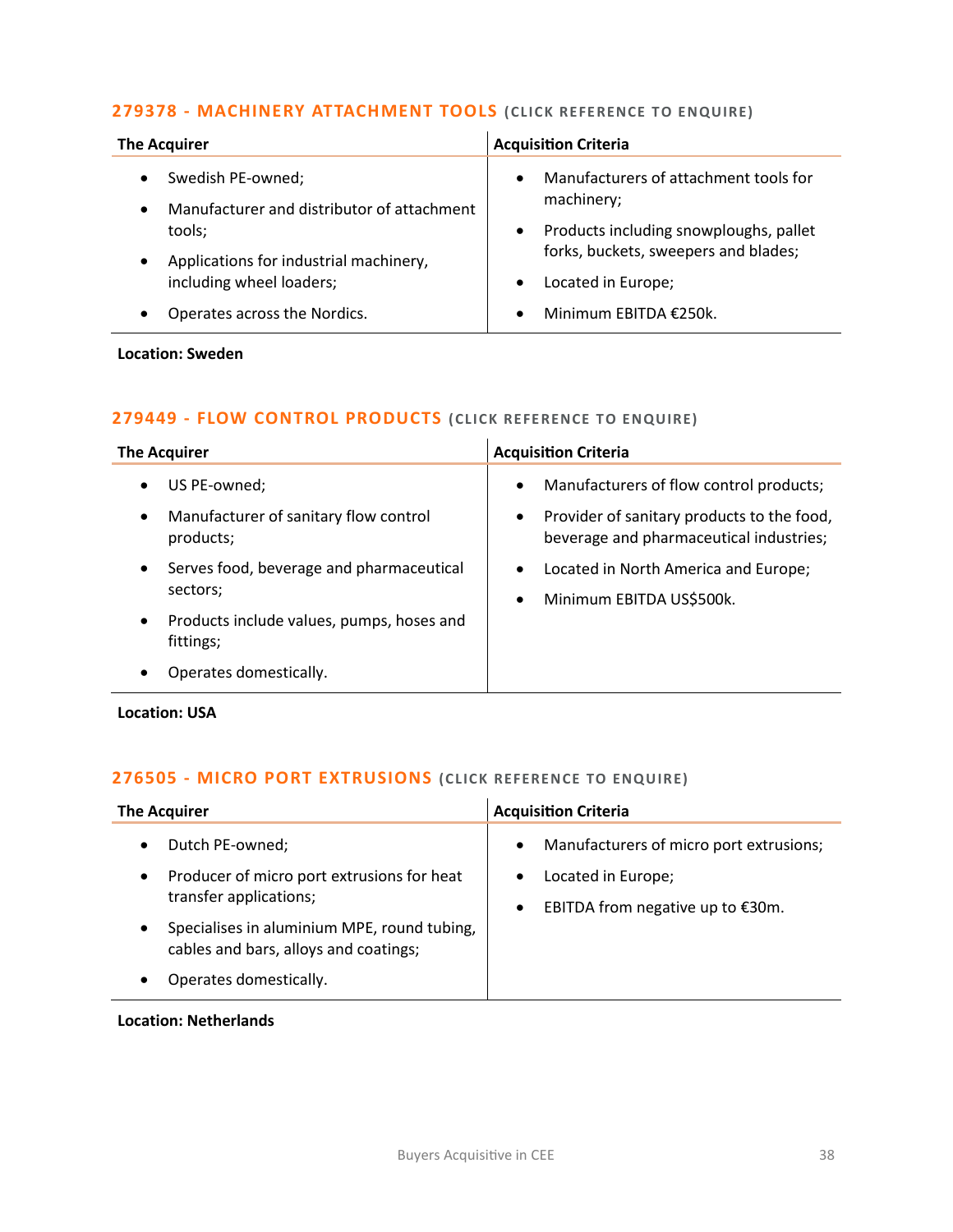## **276558 - [CRANE MANUFACTURERS](mailto:maryia.amrez@langcliffeinternational.com?subject=276558%20-%20Crane%20Manufacturers%20%20) (CLICK RE FERENCE TO E NQUIRE)**

| <b>The Acquirer</b>                                      | <b>Acquisition Criteria</b>                            |
|----------------------------------------------------------|--------------------------------------------------------|
| Dutch PE-owned;                                          | Crane manufacturers;<br>$\bullet$                      |
| Manufacturer of specialist cranes;                       | Producing specialist cranes, designed for<br>$\bullet$ |
| Designs cranes for use in bioenergy, dredging            | use in niche situations;                               |
| and marine situations;                                   | Located in Europe;<br>$\bullet$                        |
| Offers design, manufacturing and aftersales<br>services. | Minimum EBITDA €250k.<br>$\bullet$                     |

# **Location: Germany**

# **267302 - [METAL SHEET & LIGHT STRUCTURES](mailto:poppy.briggs@langcliffeinternational.com?subject=267302%20-%20Metal%20Sheet%20and%20Light%20Structures) (CLICK RE FERENCE TO E NQUIRE)**

| <b>The Acquirer</b>                                                                                            | <b>Acquisition Criteria</b>                                                                                              |
|----------------------------------------------------------------------------------------------------------------|--------------------------------------------------------------------------------------------------------------------------|
| Belgian PE-owned;<br>٠<br>Supplier and manufacturer of sheet metal<br>$\bullet$<br>and light metal structures; | Metal sheet and light structure<br>$\bullet$<br>manufacturers;<br>Located in Serbia, North East Belgium and<br>$\bullet$ |
| Carries out the design, assembly and final<br>$\bullet$<br>inspection of products;                             | the DACH region;<br>EBITDA up to €10m.<br>٠                                                                              |
| Also operates an in-house powder coating<br>$\bullet$<br>installation facility;                                |                                                                                                                          |
| Serves an international client base active<br>$\bullet$<br>across a range of sectors.                          |                                                                                                                          |

**Location: Belgium**

# **269253 - [ANCILLARY PRODUCTS](mailto:george.davies@langcliffeinternational.com?subject=269253%20-%20Ancillary%20Products) (CLICK REFERENCE TO ENQUIRE)**

| <b>The Acquirer</b>                                                                                                   | <b>Acquisition Criteria</b>                                                                                                                                                                                          |
|-----------------------------------------------------------------------------------------------------------------------|----------------------------------------------------------------------------------------------------------------------------------------------------------------------------------------------------------------------|
| US PE-owned;<br>Provider of external cargo handling<br>٠<br>equipment;<br>Serves civil and military helicopters.<br>٠ | Providers of ancillary products for<br>$\bullet$<br>helicopters, including firefighting<br>equipment;<br>Niche hook and load businesses;<br>$\bullet$<br>Located in Europe;<br>Minimum turnover US\$5m.<br>$\bullet$ |
|                                                                                                                       |                                                                                                                                                                                                                      |

**Location: USA**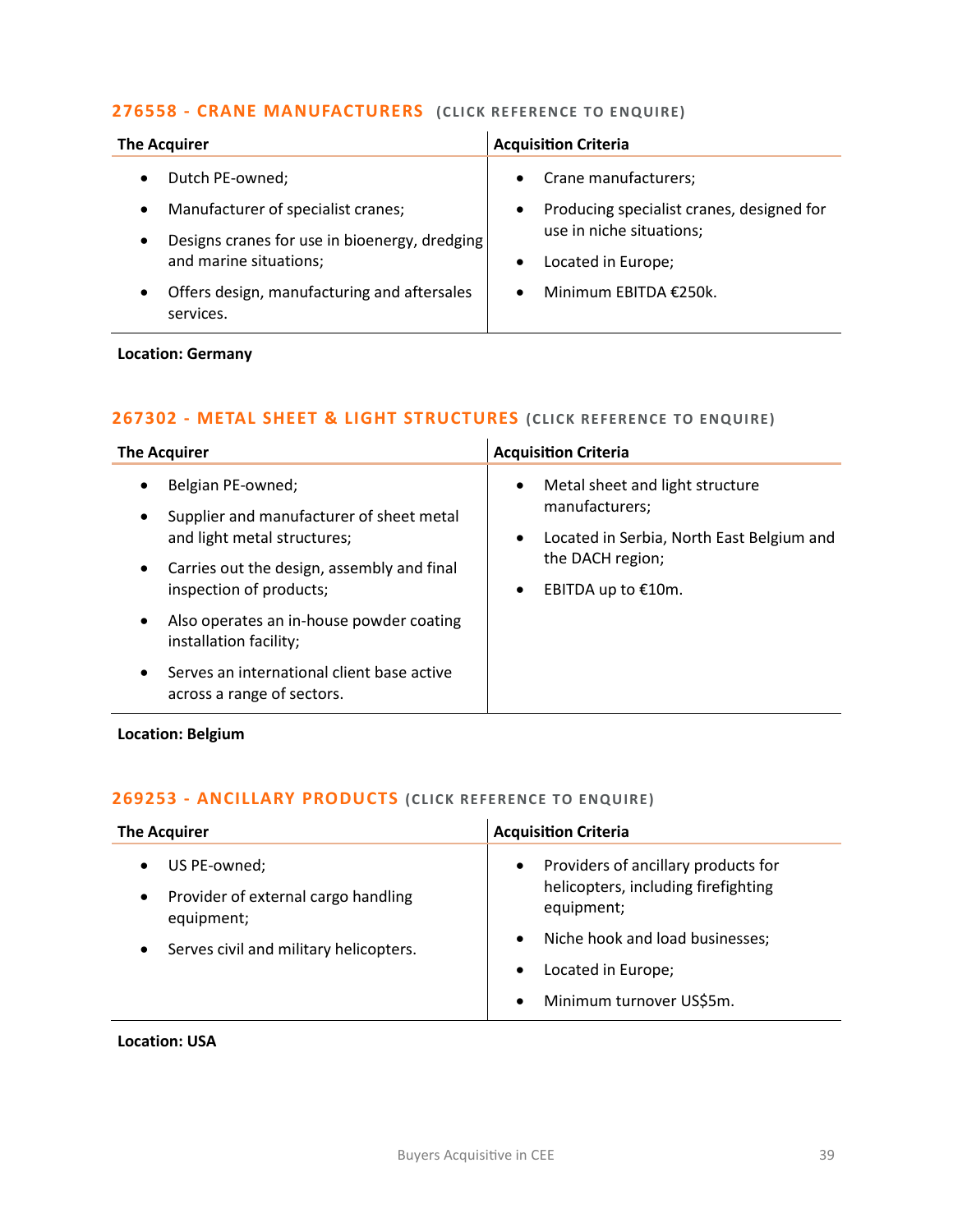## **266969 - [PUMP MANUFACTURERS](mailto:eloka.philip@langcliffeinternational.com?subject=266969%20-%20Pump%20Manufacturers) (CLICK REFERENCE TO ENQUIRE )**

| <b>The Acquirer</b>                                                           | <b>Acquisition Criteria</b>                                             |
|-------------------------------------------------------------------------------|-------------------------------------------------------------------------|
| US PE-owned;<br>$\bullet$                                                     | Submersible pump manufacturers or<br>$\bullet$<br>aftermarket services; |
| Manufacturer of pumps;<br>$\bullet$                                           | Serving the oil and gas, and water                                      |
| Serves the water, oil and gas, energy and<br>$\bullet$<br>industrial markets; | markets;                                                                |
| Headquartered in Germany;<br>٠                                                | Located in North America and Europe;<br>$\bullet$                       |
| Operations across Europe, Asia and the US.<br>٠                               | Turnover up to US\$50m.<br>$\bullet$                                    |

# **Location: Germany**

## **276551 - [MOULD MANUFACTURERS](mailto:maryia.amrez@langcliffeinternational.com?subject=276551%20-%20Mould%20Manufacturers%20) (CLICK REFERENCE TO ENQUIRE)**

| <b>The Acquirer</b>                                                                                                      | <b>Acquisition Criteria</b>                                              |
|--------------------------------------------------------------------------------------------------------------------------|--------------------------------------------------------------------------|
| Dutch PE-owned;<br>٠                                                                                                     | Mould manufacturers;<br>$\bullet$                                        |
| Manufacturer of moulds for use in the<br>$\bullet$<br>production of concrete products;                                   | Designed for use in producing outdoor<br>$\bullet$<br>concrete products; |
| Moulds are predominantly used for paving<br>$\bullet$<br>stones, slabs, kerbs, grass pavers and<br>landscaping products; | Located in Europe and the US;<br>Minimum EBITDA €250k.<br>$\bullet$      |
| Also offers modification, maintenance and<br>$\bullet$<br>refurbishment services;                                        |                                                                          |
| Headquartered in Germany with production<br>$\bullet$<br>sites in the US, Canada and Europe;                             |                                                                          |
| Serves an international client base.<br>$\bullet$                                                                        |                                                                          |

**Location: Germany**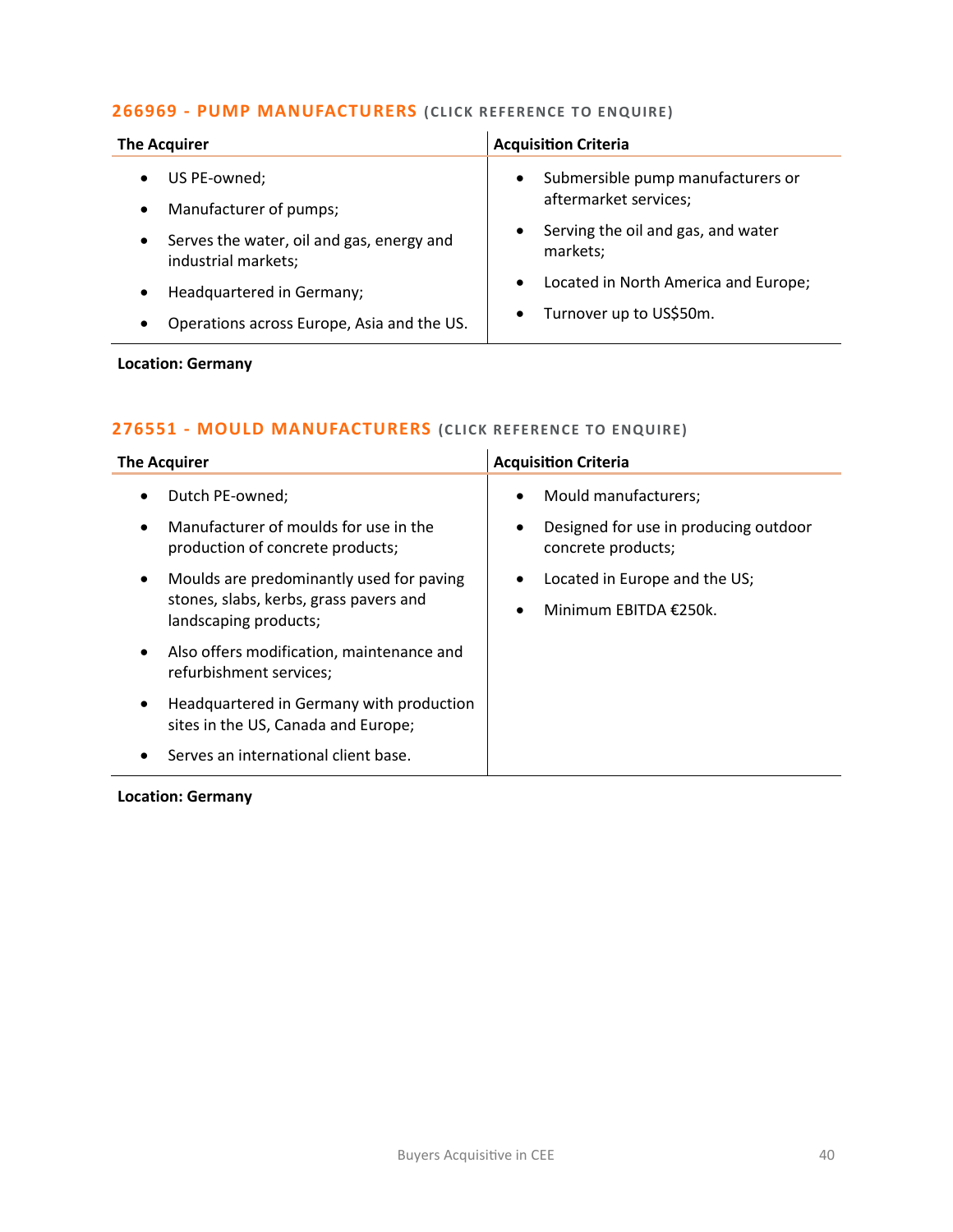## **276758 - [LOAD CARRIERS](mailto:poppy.briggs@langcliffeinternational.com?subject=276758%20-%20Load%20Carriers%20) (CLICK RE FERENCE TO ENQUIRE)**

| <b>The Acquirer</b>                                                                                                                                                                                                                                                                                                                                                                                                                                                                                                                                           | <b>Acquisition Criteria</b>                                                                                                                                                                                                                                                                |
|---------------------------------------------------------------------------------------------------------------------------------------------------------------------------------------------------------------------------------------------------------------------------------------------------------------------------------------------------------------------------------------------------------------------------------------------------------------------------------------------------------------------------------------------------------------|--------------------------------------------------------------------------------------------------------------------------------------------------------------------------------------------------------------------------------------------------------------------------------------------|
| Dutch PE-owned;<br>Manufacturer of logistic load carriers;<br>Develops, manufactures, sells, rents and<br>repairs a range of logistics road carriers;<br>Products include wooden pallets, metal roll<br>$\bullet$<br>containers, mobile racks, plastic pallets and<br>bins;<br>Services include rental, pooling, packaging<br>recover, RTI management, product design,<br>repair and maintenance and purchase;<br>Serves clients across a wide range of sectors;<br>Headquartered in the Netherlands with<br>additional offices and facilities across Europe. | Providers of load carriers and related<br>$\bullet$<br>services;<br>Targets to help offer a sustainable<br>solution, including packaging recovery,<br>pooling and rental of returnable load<br>carriers;<br>Located in Northern, Southern and<br>Eastern Europe;<br>Minimum EBITDA $£2m$ . |

## **Location: Netherlands**

# **279252 - [DIE CUTTING MACHINES](mailto:poppy.briggs@langcliffeinternational.com?subject=279252%20-%20Die%20Cutting%20Machines%20) (CLICK REFERENCE TO ENQUIRE )**

| <b>The Acquirer</b>                                                   | <b>Acquisition Criteria</b>                   |
|-----------------------------------------------------------------------|-----------------------------------------------|
| German PE-owned;                                                      | Manufacturers of die cutting machines;        |
| $\bullet$                                                             | $\bullet$                                     |
| Group of companies;                                                   | Serving any industry;                         |
| $\bullet$                                                             | $\bullet$                                     |
| Manufacturer of cutting and embossing                                 | Located in Northern and Central Europe        |
| $\bullet$                                                             | $\bullet$                                     |
| machines;                                                             | and the US;                                   |
| Serves automotive, flooring, rubber and foam<br>$\bullet$<br>markets; | EBITDA from negative up to €15m.<br>$\bullet$ |
| Located in Germany, Hungary and the US.<br>$\bullet$                  |                                               |

**Location: Germany**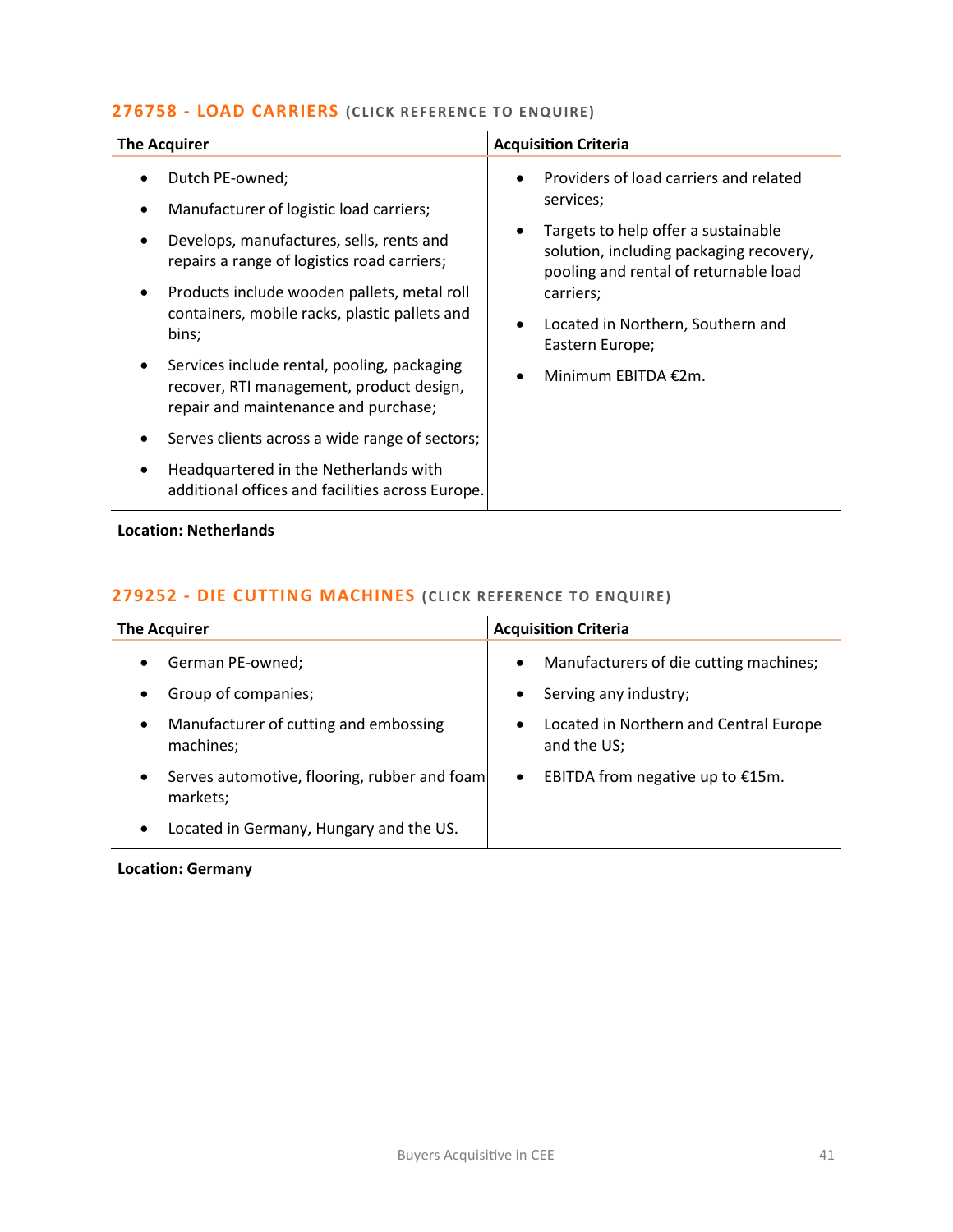## **269379 - [STAINLESS STEEL FITTINGS](mailto:george.davies@langcliffeinternational.com?subject=269379%20-%20Stainless%20Steel%20Fittings%20) (CLICK RE FERENCE TO E NQUIRE)**

| <b>The Acquirer</b>                                                                                                            | <b>Acquisition Criteria</b>                                                                                                      |
|--------------------------------------------------------------------------------------------------------------------------------|----------------------------------------------------------------------------------------------------------------------------------|
| US PE-owned;<br>Distributor of stainless adaptors, fluid power<br>$\bullet$<br>fittings, instrumentation fittings, and valves; | Manufacturers and distributors of<br>$\bullet$<br>stainless steel fittings;<br>Located in North America and Europe;<br>$\bullet$ |
| End markets include marine, industrial,<br>$\bullet$<br>chemical, and oil and gas.                                             | Minimum turnover US\$5m.<br>$\bullet$                                                                                            |

#### **Location: USA**

## **264840 - [VALVE MANUFACTURERS](mailto:maryia.amrez@langcliffeinternational.com?subject=264840%20-%20Valve%20Manufacturers%20) (CLICK REFERENCE TO ENQUIRE )**

| <b>The Acquirer</b>                                                                                        | <b>Acquisition Criteria</b>                                                                           |
|------------------------------------------------------------------------------------------------------------|-------------------------------------------------------------------------------------------------------|
| German PE-owned;<br>$\bullet$<br>Manufacturer and supplier of water and<br>$\bullet$<br>wastewater valves; | Manufacturers of specialty valves and<br>$\bullet$<br>smart valves;<br>Located globally;<br>$\bullet$ |
| Also offers on-site services, repairs,<br>$\bullet$<br>maintenance, analysis and training.                 | Turnover in excess of €10m.<br>$\bullet$                                                              |

## **Location: Germany**

# **279366 - [BAG FILLING MACHINERY](mailto:charlotte.keane@langcliffeinternational.com?subject=279366%20-%20Bag%20Filling%20Machinery%20) (CLICK REFERENCE TO E NQUIRE )**

| <b>The Acquirer</b>                                                                                          | <b>Acquisition Criteria</b>                                                                                     |
|--------------------------------------------------------------------------------------------------------------|-----------------------------------------------------------------------------------------------------------------|
| Swedish PE-owned;<br>Manufacturer of sack filling, pallet loading<br>$\bullet$<br>and sack emptying systems; | Manufacturers of bag filling machinery;<br>$\bullet$<br>Specialising in both manual and<br>automated equipment; |
| Specialises in powders and granules;                                                                         | Located in Europe;<br>$\bullet$                                                                                 |
| Serves food, chemical and feed industries;                                                                   | Minimum EBITDA €250k.                                                                                           |
| Products sold globally.                                                                                      |                                                                                                                 |
|                                                                                                              |                                                                                                                 |

#### **Location: Sweden**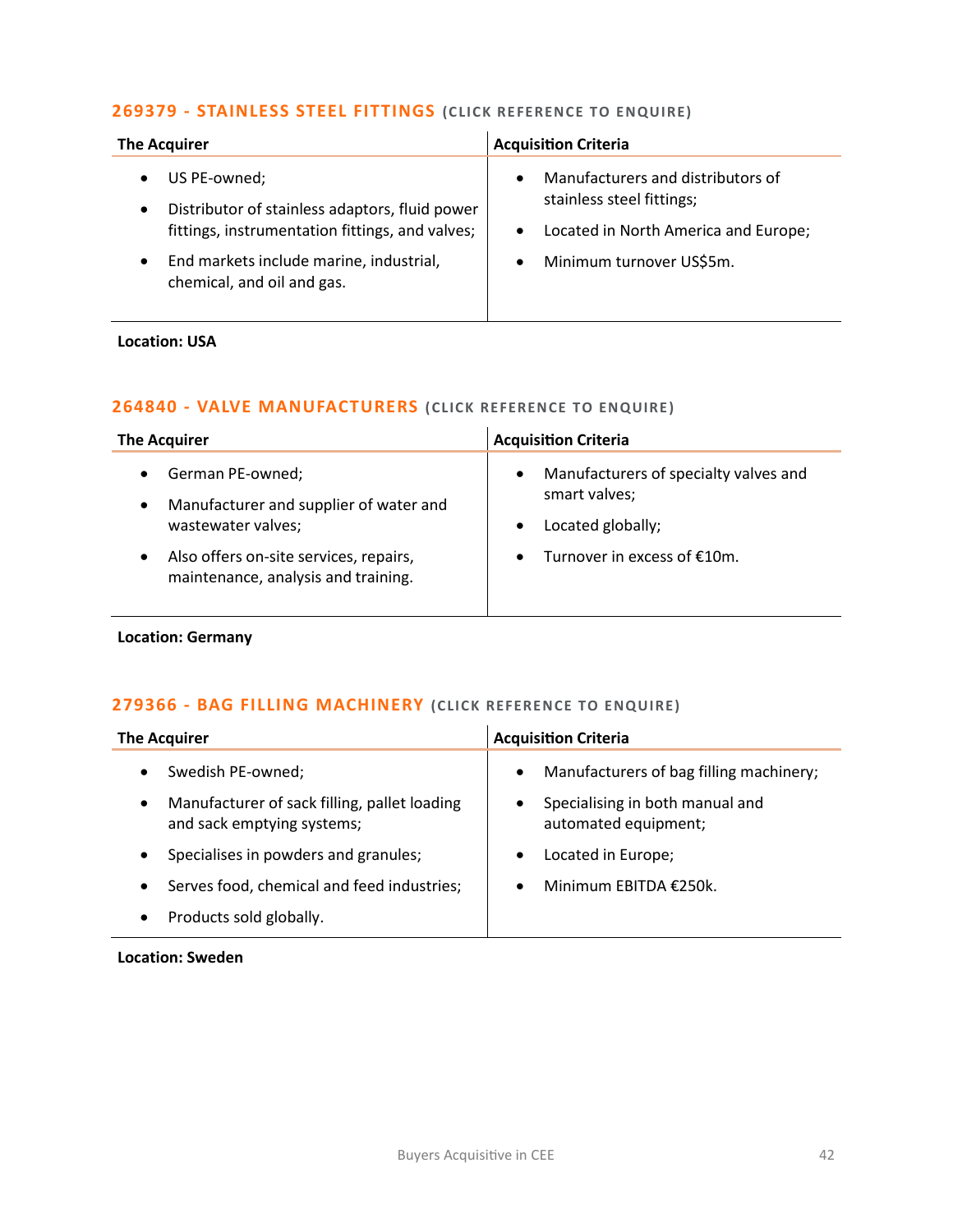# **276432 - [STEEL & IRON SERVICES](mailto:poppy.briggs@langcliffeinternational.com?subject=276432%20-%20Steel%20and%20Iron%20Services%20) (CLICK REFERENCE TO ENQUIRE )**

| <b>The Acquirer</b>                                               | <b>Acquisition Criteria</b>                        |
|-------------------------------------------------------------------|----------------------------------------------------|
| Germany PE-owned;                                                 | Providers of steel and iron services;<br>$\bullet$ |
| Provider of steel and iron services;<br>$\bullet$                 | Producers of steel and iron casts;<br>$\bullet$    |
| Carries out various casting processes;                            | Located in Europe;                                 |
| Operates an individual consultancy-based<br>$\bullet$<br>service. | EBITDA in excess of €1m.<br>$\bullet$              |

#### **Location: Switzerland**

# **269423 - [REFRIGERATION PRODUCTS](mailto:francesca.morra@langcliffeinternational.com?subject=269423%20-%20Refrigeration%20Products%20) (CLICK REFE RENCE TO ENQUIRE)**

| <b>The Acquirer</b>                                                                                                | <b>Acquisition Criteria</b>                                                                                   |
|--------------------------------------------------------------------------------------------------------------------|---------------------------------------------------------------------------------------------------------------|
| Italian privately-owned;                                                                                           | Manufacturers and installers of<br>$\bullet$                                                                  |
| Group of commercial refrigeration product                                                                          | refrigeration products;                                                                                       |
| manufacturers and installers;                                                                                      | Providers of after sales services;<br>$\bullet$                                                               |
| Products include display counters, freezer<br>٠<br>cabinets, plug-in cabinets, compressor packs<br>and cold rooms; | Service commercial retail clients;                                                                            |
|                                                                                                                    | Located in the Benelux, DACH, CEE, Spain<br>$\bullet$<br>and Portugal;                                        |
| Products sold under six brands;                                                                                    | Management or senior executives to                                                                            |
| Group members located globally.                                                                                    | remain post-acquisition;                                                                                      |
|                                                                                                                    | Flexible deal structure;<br>$\bullet$                                                                         |
|                                                                                                                    | Sales above €20m;                                                                                             |
|                                                                                                                    | Will consider targets with sales between<br>٠<br>€5m-€10m if there is niche tech or a value<br>added service. |

**Location: Italy**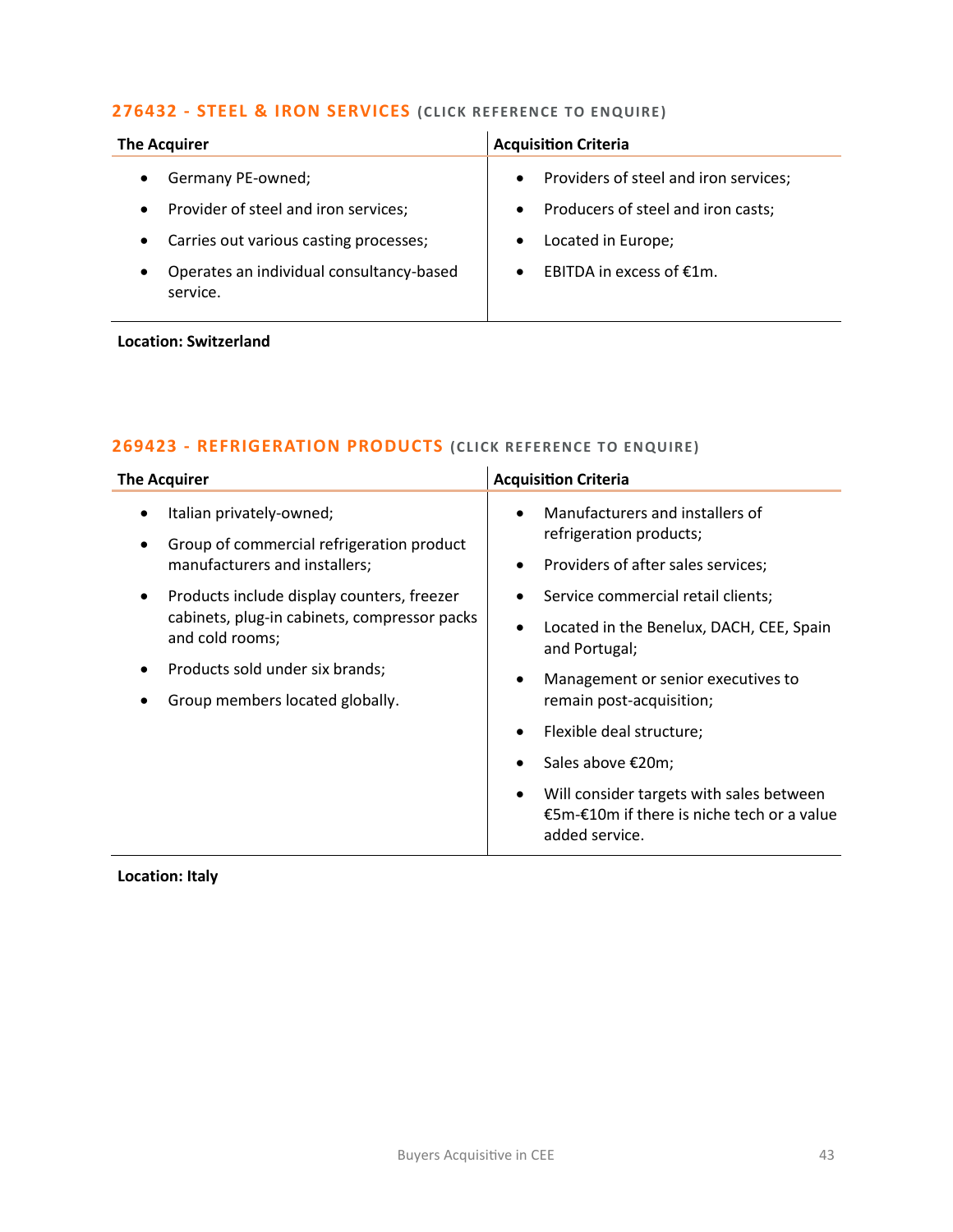## **1456 - [GAS CYLINDERS](mailto:jack.hutchinson@langcliffeinternational.com?subject=1456%20-%20Gas%20Cylinders) (CLICK REFE RENCE TO ENQUIRE)**

| <b>The Acquirer</b>                                                                                                                                                               | <b>Acquisition Criteria</b>                                                                                                                                                                                                                                                                                          |
|-----------------------------------------------------------------------------------------------------------------------------------------------------------------------------------|----------------------------------------------------------------------------------------------------------------------------------------------------------------------------------------------------------------------------------------------------------------------------------------------------------------------|
| AIM-listed;<br>٠<br>Designer and manufacturer of high pressure,<br>$\bullet$<br>seamless steel gas cylinders;<br>Markets include oil and gas, defence and<br>$\bullet$<br>energy. | Supply chain businesses supporting<br>$\bullet$<br>precision engineering;<br>Providers of bespoke gas cylinders and<br>٠<br>maintenance services to the oil and gas<br>sector;<br>Businesses with a hydrogen angle;<br>$\bullet$<br>Located in the UK and Europe;<br>$\bullet$<br>Minimum EBITDA £250k.<br>$\bullet$ |

# **Location: England**

# **263827 - [MANUFACTURING, ENGINEERING & TECHNOLOGY](mailto:emily.mcdermott@langcliffeinternational.com?subject=263827%20-%20Manufacturing,%20Engineering%20and%20Technology) (CLICK REFERENCE TO ENQUIRE )**

| <b>The Acquirer</b>                                                                                                                                                |                                                       |                                                                       | <b>Acquisition Criteria</b>                                                                    |
|--------------------------------------------------------------------------------------------------------------------------------------------------------------------|-------------------------------------------------------|-----------------------------------------------------------------------|------------------------------------------------------------------------------------------------|
|                                                                                                                                                                    | Singaporean privately-owned;                          | $\bullet$                                                             | Industrial technology;                                                                         |
|                                                                                                                                                                    | Global precision engineering and technology<br>group; | $\bullet$                                                             | Industrial automation and system<br>integration businesses                                     |
| Core competencies include precision<br>manufacturing, material processing, systems<br>design and system integration;<br>Operations across Asia, Europe and the US. | $\bullet$                                             | Operating in the packaging, inspection,<br>catering and FMCG sectors; |                                                                                                |
|                                                                                                                                                                    |                                                       | Manufacturers of Semicon tools and<br>equipment;                      |                                                                                                |
|                                                                                                                                                                    |                                                       | ٠                                                                     | Industrial equipment OEMs;                                                                     |
|                                                                                                                                                                    |                                                       |                                                                       | Integrators of industrial software;                                                            |
|                                                                                                                                                                    |                                                       |                                                                       | Located in the US, Europe and Asia;                                                            |
|                                                                                                                                                                    |                                                       |                                                                       | Machine vision companies with activities<br>in software integration and inspection<br>systems; |
|                                                                                                                                                                    |                                                       | $\bullet$                                                             | Located in the US and Europe;                                                                  |
|                                                                                                                                                                    |                                                       |                                                                       | No interested in distressed targets;                                                           |
|                                                                                                                                                                    |                                                       |                                                                       | Turnover between £15m-£40m;                                                                    |
|                                                                                                                                                                    |                                                       |                                                                       | Turnover up to £100m for industrial<br>equipment OEMs;                                         |
|                                                                                                                                                                    |                                                       |                                                                       | EBITDA margin above 5%.                                                                        |

## **Location: Singapore**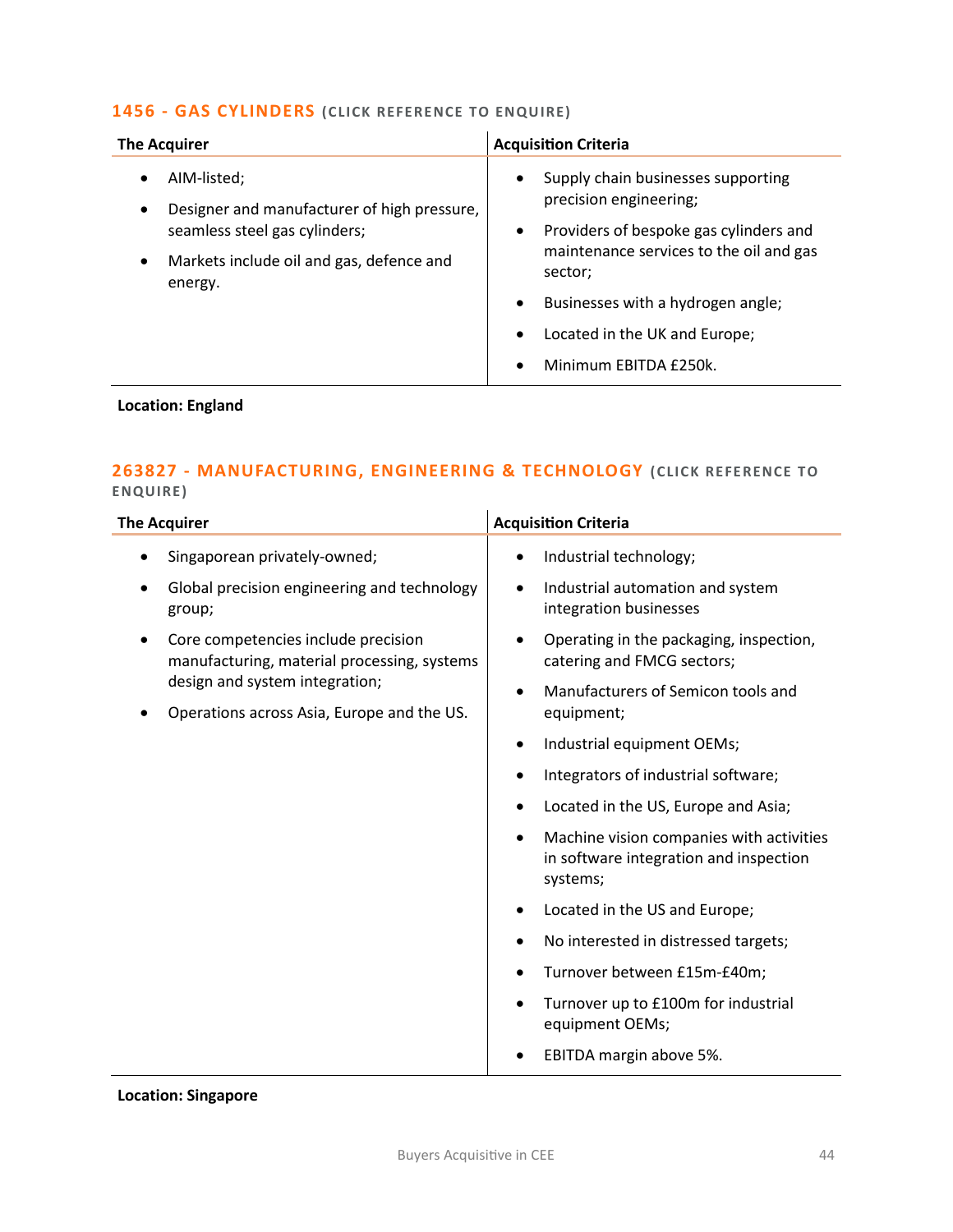#### **8639 - [CHEMICALS, PLASTICS & PHARMACEUTICALS](mailto:george.davies@langcliffeinternational.com?subject=8639%20-%20Chemicals,%20Plastics%20and%20Pharmaceuticals)** (CLICK REFERENCE TO ENQUIRE)  $\mathcal{L}$

| <b>The Acquirer</b>                                                                        | <b>Acquisition Criteria</b>                           |
|--------------------------------------------------------------------------------------------|-------------------------------------------------------|
| US privately-owned;<br>$\bullet$                                                           | Chemical, plastics and pharma companies;<br>$\bullet$ |
| Industrial holding company;<br>$\bullet$                                                   | Located in the US and Europe;<br>$\bullet$            |
| Active in the plastics, manufacturing, food<br>$\bullet$<br>service and packaging sectors; | EBITDA above US\$3m.<br>$\bullet$                     |
| Operates c.20 subsidiaries globally;<br>$\bullet$                                          |                                                       |
| Subsidiaries are independently managed.<br>٠                                               |                                                       |

## **Location: USA**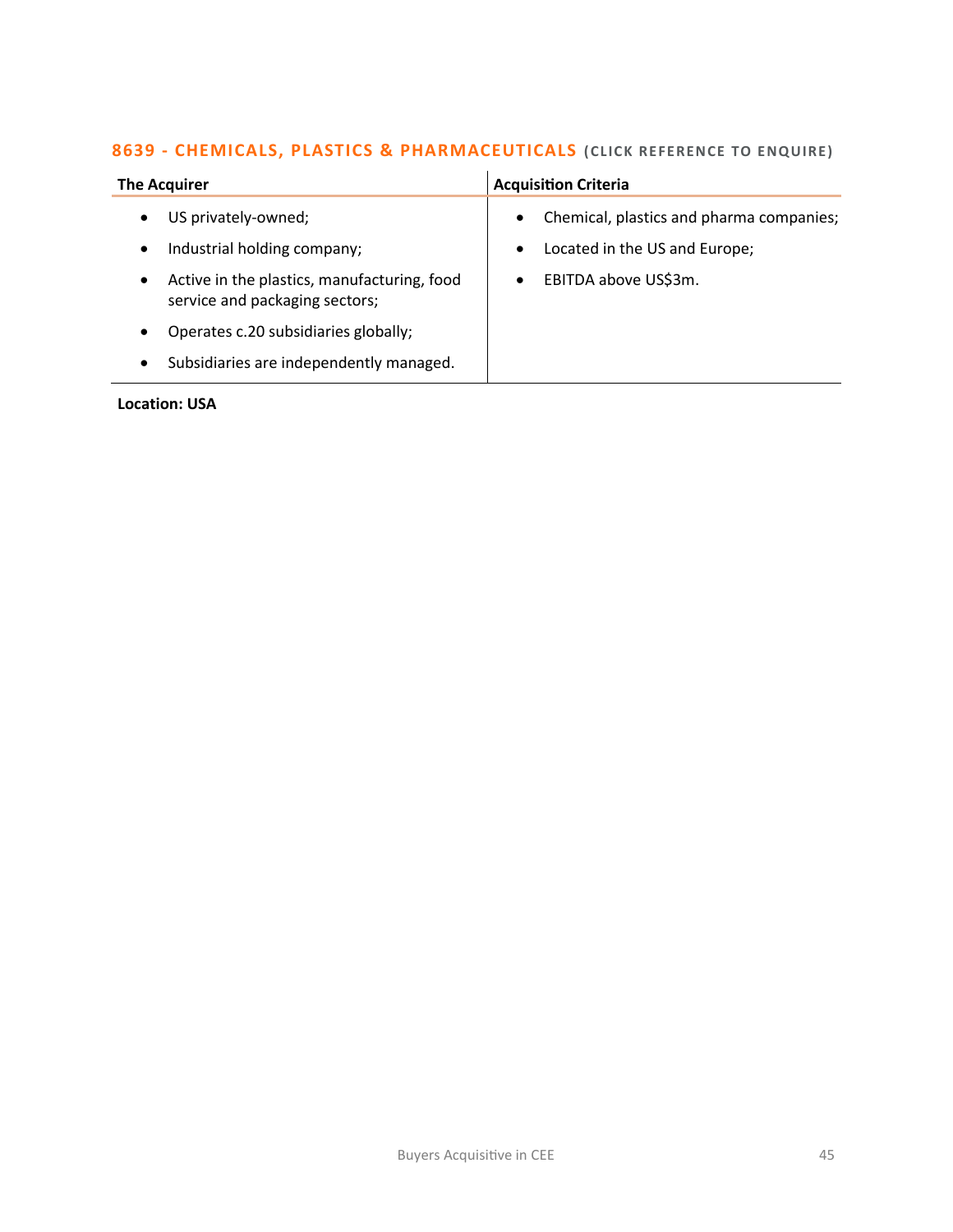# **MARKETING COMMUNICATIONS**

# **278344 - [VISUAL CONTENT & OPTIMISATION](mailto:poppy.briggs@langcliffeinternational.com?subject=278344%20-%20Visual%20Content%20and%20Optimisation)** (CLICK REFERENCE TO ENQUIRE)

| <b>The Acquirer</b>                                                                              | <b>Acquisition Criteria</b>                                                                  |
|--------------------------------------------------------------------------------------------------|----------------------------------------------------------------------------------------------|
| Dutch PE-owned;<br>Provider of visual content solutions for e-<br>commerce brands and retailers; | Tech-enabled providers of visual content<br>strategies and visual optimisation<br>solutions; |
| Offers tech-enabled visual content services to<br>increase brand strength and image;             | Services focused around brand and<br>product imagery and online shopping<br>experiences;     |
| Services include image editing, CGI, product<br>video editing and visual content strategies;     | Traditional photographers operating in<br>specific niches;                                   |
| Serves clients across Europe, the US and Asia.                                                   | Serving e-commerce brands and retailers;                                                     |
|                                                                                                  | Located in CEE, Northern Europe and the<br>US;                                               |
|                                                                                                  | Minimum EBITDA €500k.                                                                        |

### **Location: Netherlands**

# **260401 - [DATA ANALYTICS & DIGITAL MARKETING](mailto:maryia.amrez@langcliffeinternational.com?subject=260401%20-%20Data%20Analytics%20and%20Digital%20Marketing%20) (CLICK RE FERENCE TO E NQUIRE)**

| The Acquirer                           | <b>Acquisition Criteria</b>          |
|----------------------------------------|--------------------------------------|
| UK PE-owned;                           | Data analytics providers and digital |
| $\bullet$                              | $\bullet$                            |
| Technology developer and marketing     | marketing services;                  |
| $\bullet$                              | Located in Europe and the US;        |
| business combined to connect customers | $\bullet$                            |
| with businesses;                       | Minimum EBITDA £1m.                  |
| Offices in the UK and the US.          | $\bullet$                            |

# **Location: England**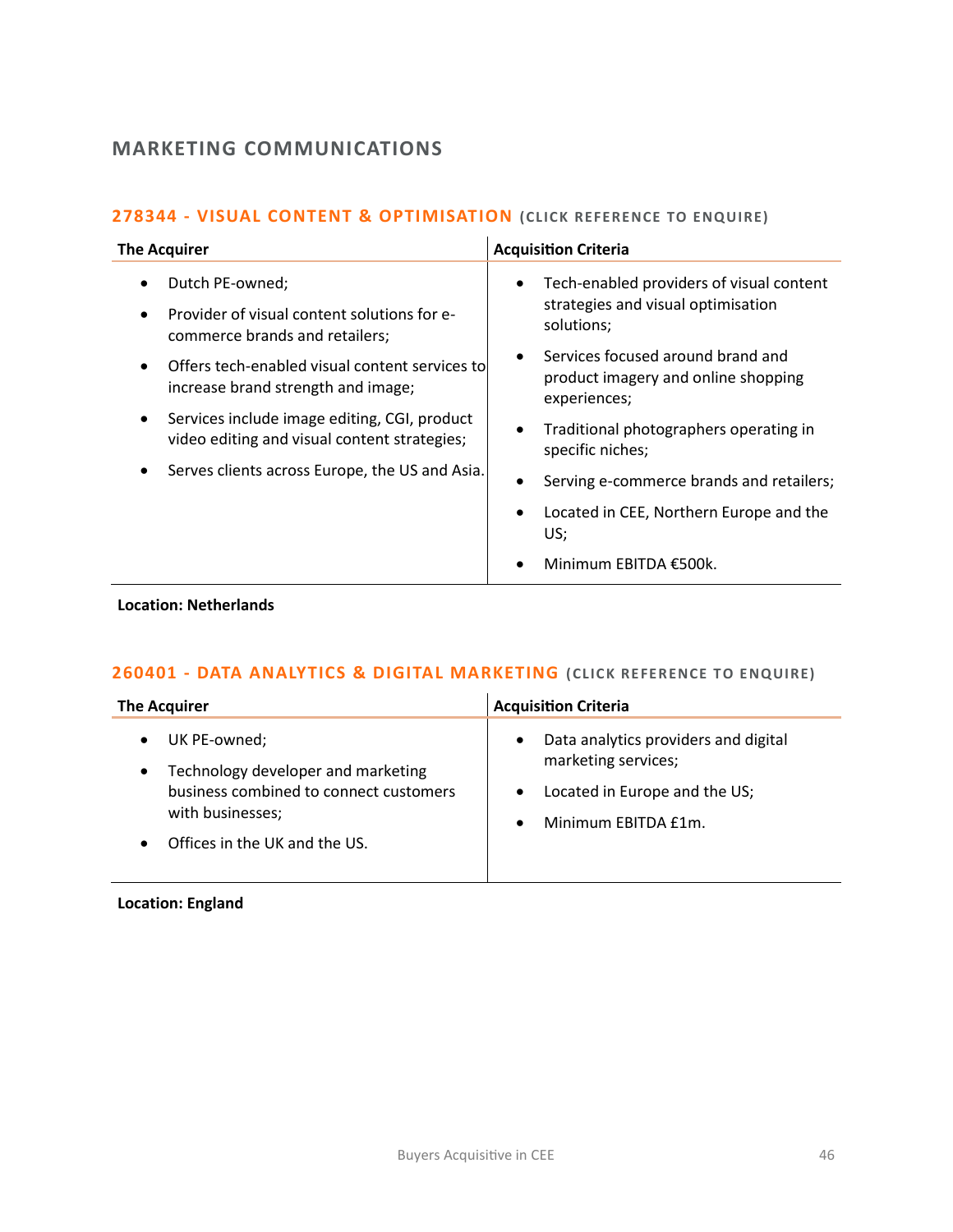# **265287 - [EVENT & EXHIBITION ORGANISERS](mailto:emily.mcdermott@langcliffeinternational.com?subject=265287%20-%20Event%20and%20Exhibition%20Organisers)** (CLICK REFERENCE TO ENQUIRE)

| <b>The Acquirer</b>                    | <b>Acquisition Criteria</b>              |
|----------------------------------------|------------------------------------------|
| UK PE-owned;                           | Security event organisers and exhibition |
| Trade exhibitions organiser;           | $\bullet$                                |
| $\bullet$                              | businesses;                              |
| Specialises in the commercial security | Located in Europe;                       |
| $\bullet$                              | $\bullet$                                |
| industry;                              | Minimum EBITDA £1m.                      |
| Operates across the UK.                | $\bullet$                                |

## **Location: England**

# **276708 - [DIGITAL MARKETING AGENCIES](mailto:poppy.briggs@langcliffeinternational.com?subject=276708%20-%20Digital%20Marketing%20Agencies) (CLICK REFERE NCE TO E NQUIRE )**

| <b>The Acquirer</b>                                                                    | <b>Acquisition Criteria</b>                                                           |
|----------------------------------------------------------------------------------------|---------------------------------------------------------------------------------------|
| German PE-owned;<br>$\bullet$                                                          | Digital commercial marketing agencies;                                                |
| Digital commercial marketing partner;                                                  | Offering services and technical solutions in                                          |
| Offers tailored digital marketing solutions to<br>٠<br>retailers;                      | IT, products, marketing, sales, people and<br>culture, finance and office management; |
| Services and digital products designed to<br>$\bullet$                                 | Serving over-the-counter retailers;                                                   |
| increase customer loyalty and local sales, and<br>to gain new customers;               | Located in Northern and Central Eastern<br>Europe;                                    |
| Offers a full cross-channel marketing package<br>$\bullet$<br>or individual solutions; | Minimum EBITDA €1m.                                                                   |
| Predominantly in the DACH region;<br>$\bullet$                                         |                                                                                       |
| Has capabilities to support Europe-wide<br>$\bullet$<br>marketing campaigns.           |                                                                                       |

#### **Location: Germany**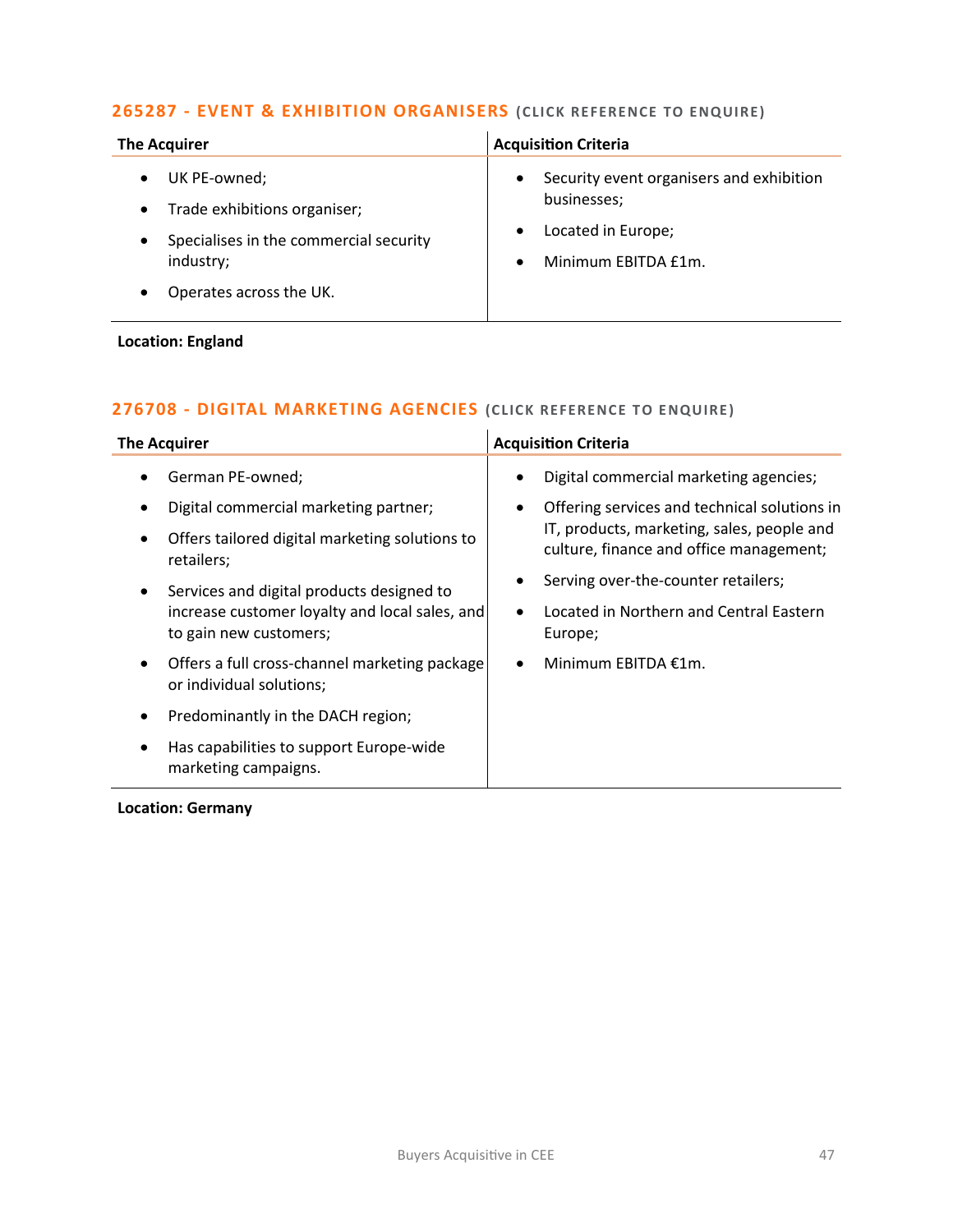# **251003 - [PUBLISHING COMPANIES](mailto:katie.griffith@langcliffeinternational.com?subject=251003%20-%20Publishing%20Companies%20) (CLICK REFERENCE TO E NQUIRE )**

| <b>The Acquirer</b>                                                                     | <b>Acquisition Criteria</b> |
|-----------------------------------------------------------------------------------------|-----------------------------|
| UK privately-owned;                                                                     | Publishing companies;       |
| $\bullet$                                                                               | $\bullet$                   |
| Media company;                                                                          | Located globally;           |
| $\bullet$                                                                               | $\bullet$                   |
| Publishes newspapers and magazines;                                                     | Minimum turnover £250k.     |
| $\bullet$                                                                               | $\bullet$                   |
| Interests include new media, digital<br>$\bullet$<br>technology, retail and television; |                             |
| History of acquisitions.<br>$\bullet$                                                   |                             |

## **Location: Scotland**

# **275948 - [MARKETING AGENCIES](mailto:jack.hutchinson@langcliffeinternational.com?subject=275948%20-%20Marketing%20Agencies) (CLICK RE FERENCE TO ENQUIRE )**

| <b>The Acquirer</b>                                                            | <b>Acquisition Criteria</b>                                              |
|--------------------------------------------------------------------------------|--------------------------------------------------------------------------|
| UK privately-owned;<br>$\bullet$<br>Marketing and PR agency;<br>$\bullet$      | Marketing, PR and communications<br>$\bullet$<br>agencies;               |
| Operates several companies within the same<br>$\bullet$<br>industry;           | Based globally, with a preference for the<br>$\bullet$<br>US and Europe; |
| Provides communications, PR training and<br>$\bullet$<br>consultancy services; | Turnover in the range of £2.5m-£5.0m.<br>$\bullet$                       |
| Operates globally.<br>٠                                                        |                                                                          |

# **Location: England**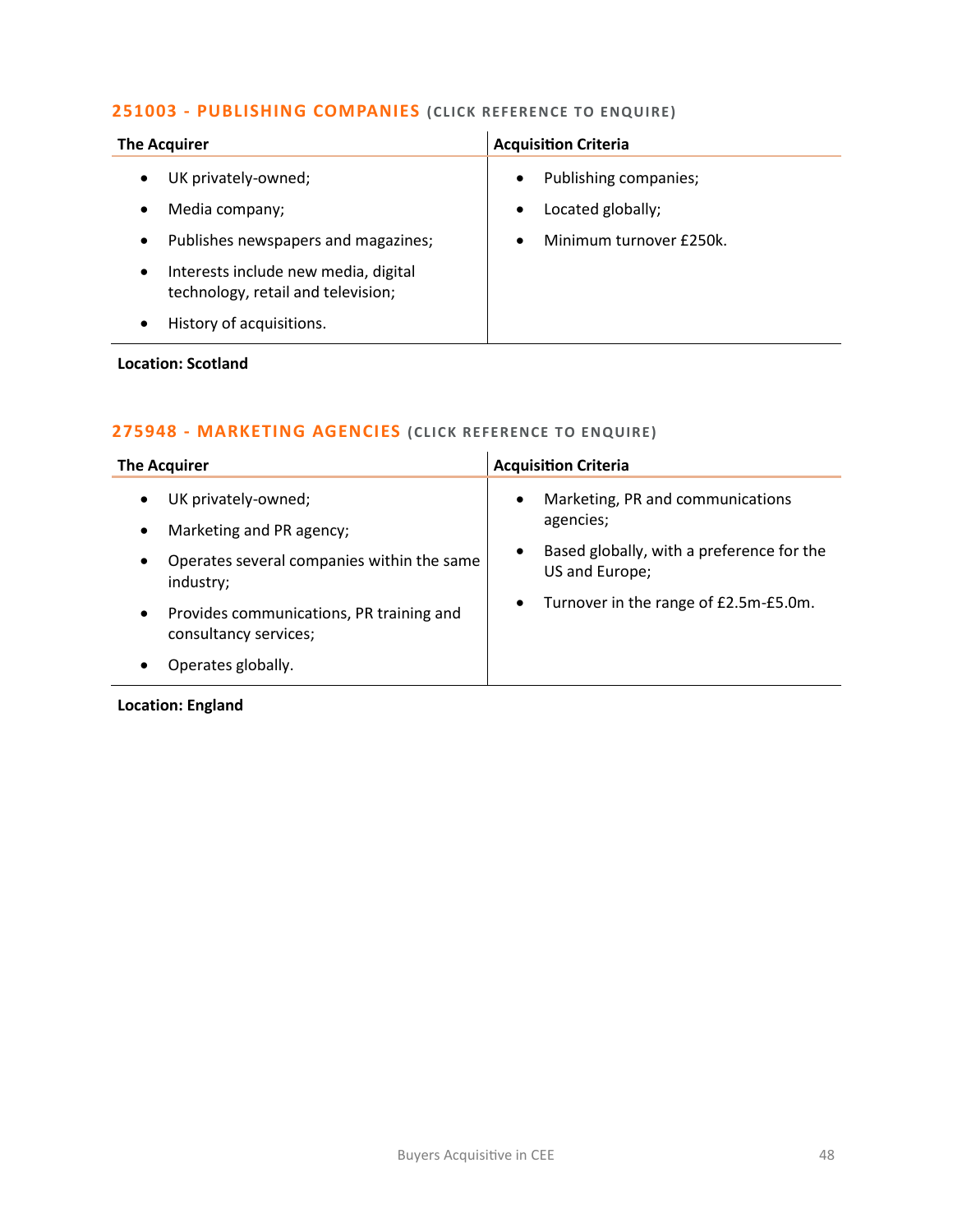## **9357 - [MEDIA COMPANIES](mailto:katie.griffith@langcliffeinternational.com?subject=9357%20-%20Media%20Companies%20)** (CLICK REFERENCE TO ENQUIRE)

| <b>The Acquirer</b>                                                           | <b>Acquisition Criteria</b>                                                                                    |
|-------------------------------------------------------------------------------|----------------------------------------------------------------------------------------------------------------|
| UK privately-owned;                                                           | Sector agnostic;                                                                                               |
| Media group specialising in consumer,<br>٠<br>business and travel publishing; | Specific focus on SaaS and business<br>$\bullet$<br>software;                                                  |
| Backed by HNWIs;<br>$\bullet$                                                 | Must have own IP;<br>٠                                                                                         |
| £50m cash available for acquisitions;                                         | Located globally;<br>٠                                                                                         |
| Active acquirer with 25 acquisitions in the<br>last 10+ years.                | EBITDA in the range of £1m-£10m;                                                                               |
|                                                                               | Will consider lower EBITDA for an asset<br>purchase;                                                           |
|                                                                               | History of generating profits for 3+ years;<br>٠                                                               |
|                                                                               | No over-reliance on a single or small<br>group of customers;                                                   |
|                                                                               | Will purchase businesses which are<br>$\bullet$<br>suffering from slow growth, no growth or<br>gentle decline. |

**Location: England**

# **4661 - [SALES, MARKETING & SUPPORT SERVICES](mailto:ola.ahmed@langcliffeinternational.com?subject=4661%20-%20Sales,%20Marketing%20and%20Support%20Services) (CLICK REFERENCE TO E NQUIRE)**

| <b>The Acquirer</b>                                                                                                       | <b>Acquisition Criteria</b>                                                   |
|---------------------------------------------------------------------------------------------------------------------------|-------------------------------------------------------------------------------|
| Main Market-listed;<br>$\bullet$<br>Group of companies involved in sales,<br>$\bullet$<br>marketing and support services; | Businesses involved in sales, marketing<br>$\bullet$<br>and support services; |
|                                                                                                                           | Located in the UK, ROI and wider Europe;<br>$\bullet$                         |
| Operates across the UK.<br>$\bullet$                                                                                      | Turnover in the range of €20m-€50m;<br>$\bullet$                              |
|                                                                                                                           | Larger acquisitions would be considered.<br>$\bullet$                         |

**Location: Ireland**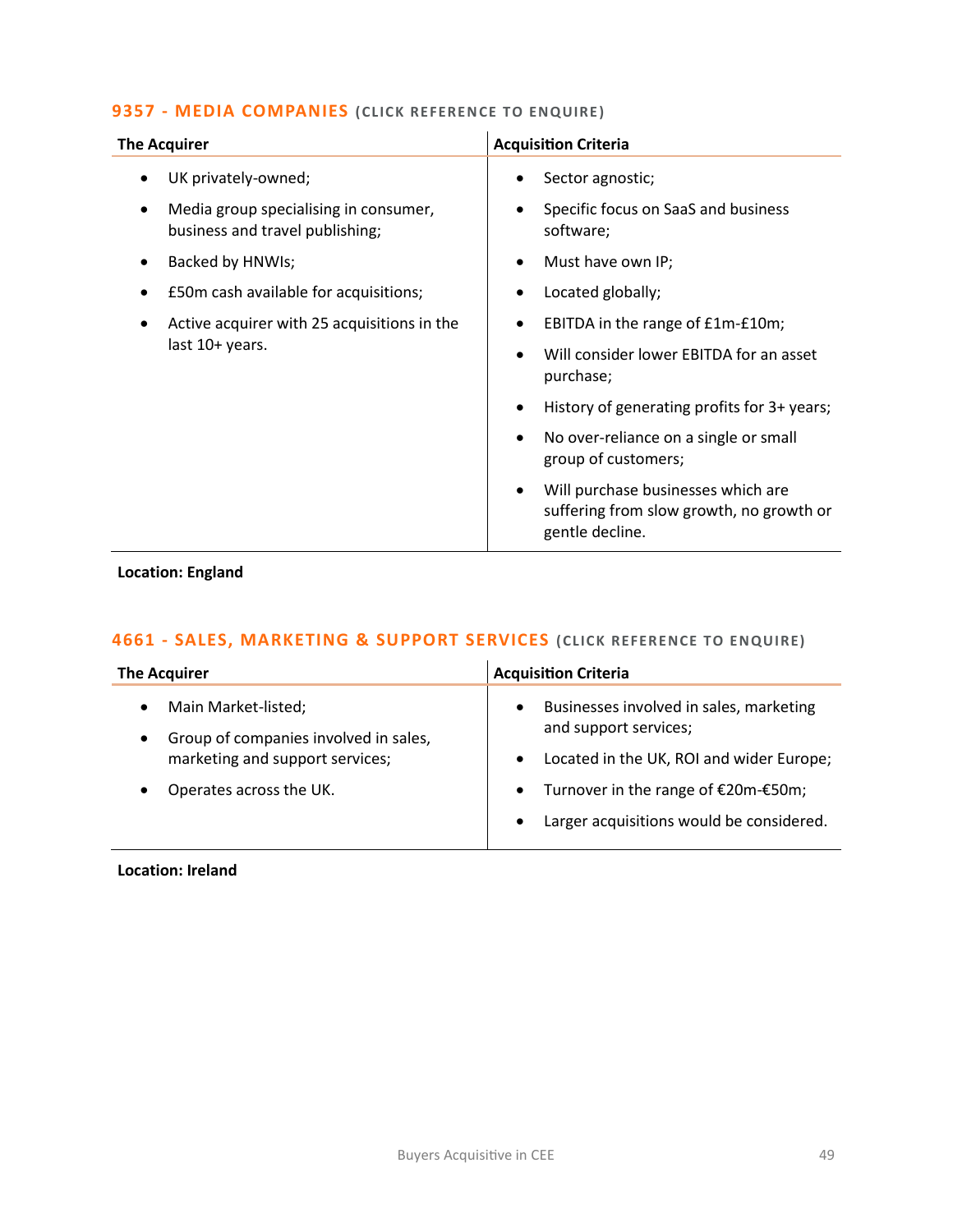# **262771 - [MARKETING & COMMUNICATIONS](mailto:poppy.briggs@langcliffeinternational.com?subject=262771%20-%20Marketing%20and%20Communications) (CLICK RE FERENCE TO ENQUIRE)**

| <b>The Acquirer</b>                                                                                                                                                                                                                | <b>Acquisition Criteria</b>                                                                                                                                                                                                                                                                                                                                                                                                                                                                                                                                                                                                                                      |
|------------------------------------------------------------------------------------------------------------------------------------------------------------------------------------------------------------------------------------|------------------------------------------------------------------------------------------------------------------------------------------------------------------------------------------------------------------------------------------------------------------------------------------------------------------------------------------------------------------------------------------------------------------------------------------------------------------------------------------------------------------------------------------------------------------------------------------------------------------------------------------------------------------|
| UK privately-owned;                                                                                                                                                                                                                | Marketing communications;<br>$\bullet$                                                                                                                                                                                                                                                                                                                                                                                                                                                                                                                                                                                                                           |
| International marketing and communications<br>group;                                                                                                                                                                               | E-commerce and tech,<br>Data analytics,                                                                                                                                                                                                                                                                                                                                                                                                                                                                                                                                                                                                                          |
| Three business arms focused on technology<br>driven marketing, secure identification and<br>traceability solutions, and digital print<br>production and support services;<br>Present in 15 countries with a global sales<br>reach. | Consulting,<br>System development;<br>$\overline{\phantom{a}}$<br>Other marketing services of interest<br>include; identification technologies,<br>graphic design, scanning solutions, print<br>and payment technology;<br>Located globally, with a focus on Europe,<br>$\bullet$<br>particularly Benelux, DACH and UK;<br>Minimum EBITDA £500k;<br>Direct marketing businesses must have<br>$\bullet$<br>revenue above £20m;<br>E-commerce and e-logistics;<br>Deal size between £10m-£100m;<br>Carton packaging manufacturers;<br>Activities in food, pharma, cosmetics,<br>gifting, promotional and electronics;<br>Located globally, with a focus on Europe. |

**Location: England**

# **279723 - [MARKETING SERVICE AGENCIES](mailto:maryia.amrez@langcliffeinternational.com?subject=279723%20-%20Marketing%20Service%20Agencies) (CLICK REFERE NCE TO E NQUIRE )**

| <b>The Acquirer</b>                                                                                                                    | <b>Acquisition Criteria</b>                                                                               |
|----------------------------------------------------------------------------------------------------------------------------------------|-----------------------------------------------------------------------------------------------------------|
| UK PE-owned;<br>٠<br>Provider of marketing services and supply-<br>$\bullet$<br>chain solutions;                                       | Marketing service agencies;<br>٠<br>Specialising in consultancy, compliance<br>and supply chain services; |
| Services include consulting, designing and<br>$\bullet$<br>distributing branded merchandise and point-<br>of-sale display development; | Located in Europe;<br>Minimum EBITDA £200k.                                                               |
| Primarily serves the FMCG sector;<br>٠                                                                                                 |                                                                                                           |
| Offices and clients located globally.                                                                                                  |                                                                                                           |

# **Location: England**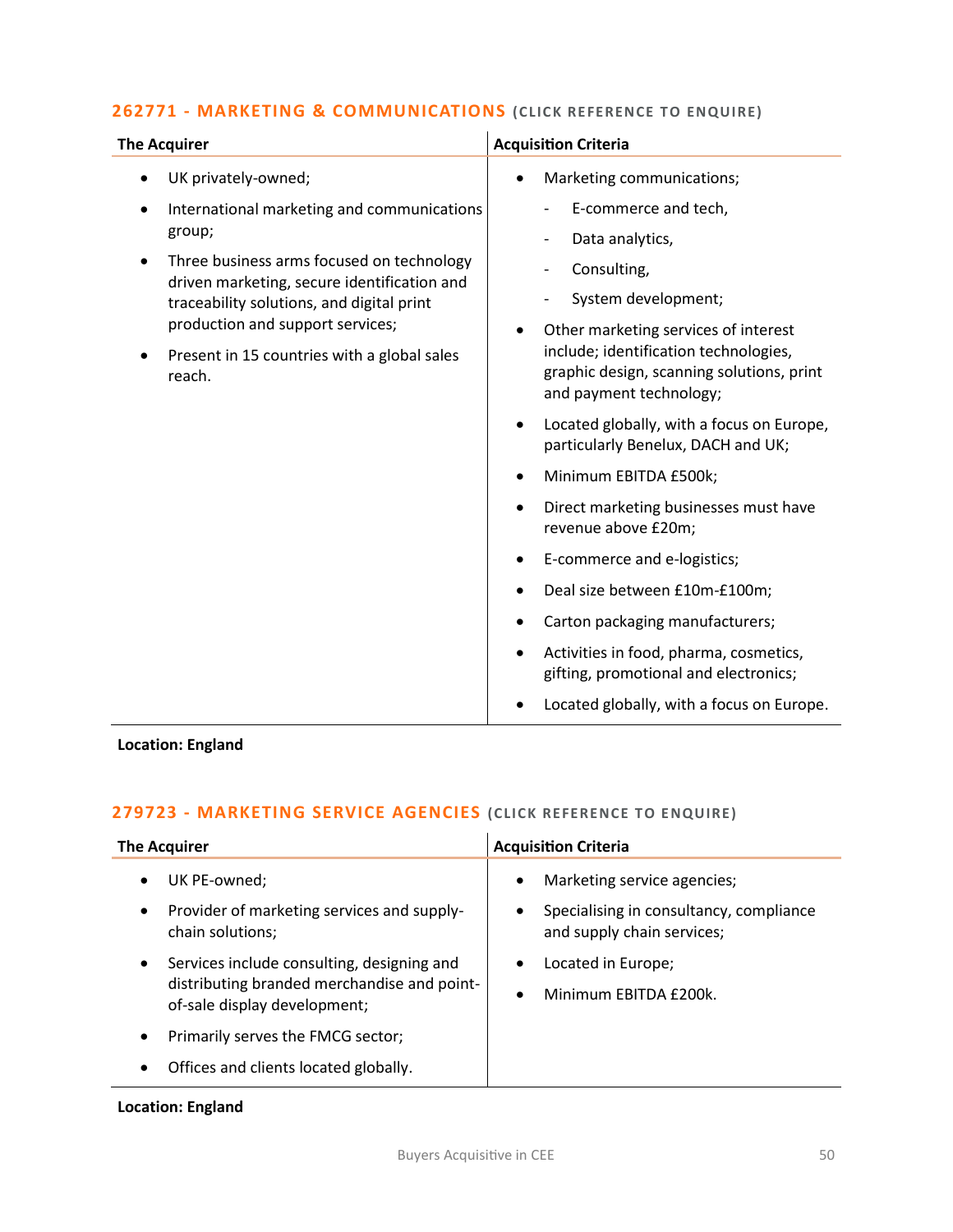# **PLASTICS & PACKAGING**

# **268843 - [PACKAGING & CANNING SERVICES](mailto:emily.mcdermott@langcliffeinternational.com?subject=268843%20-%20Packaging%20and%20Canning%20Services) (CLICK RE FERENCE TO ENQUIRE)**

| <b>The Acquirer</b>                                                                                  | <b>Acquisition Criteria</b>                                                                                                          |
|------------------------------------------------------------------------------------------------------|--------------------------------------------------------------------------------------------------------------------------------------|
| UK PE-owned;<br>Provider of packaging service for beverages;<br>$\bullet$<br>Operates across the UK. | Providers of packaging and canning<br>$\bullet$<br>services;<br>Focused on metal cans for soft and<br>$\bullet$<br>alcoholic drinks; |
|                                                                                                      | Located in the UK and Europe;<br>$\bullet$<br>Minimum EBITDA £500k.<br>$\bullet$                                                     |

# **Location: England**

# **260839 - [AUTOMOTIVE INJECTION MOULDING](mailto:poppy.briggs@langcliffeinternational.com?subject=260839%20-%20Automotive%20Injection%20Moulding%20)** (CLICK REFERENCE TO ENQUIRE)

## **Location: Switzerland**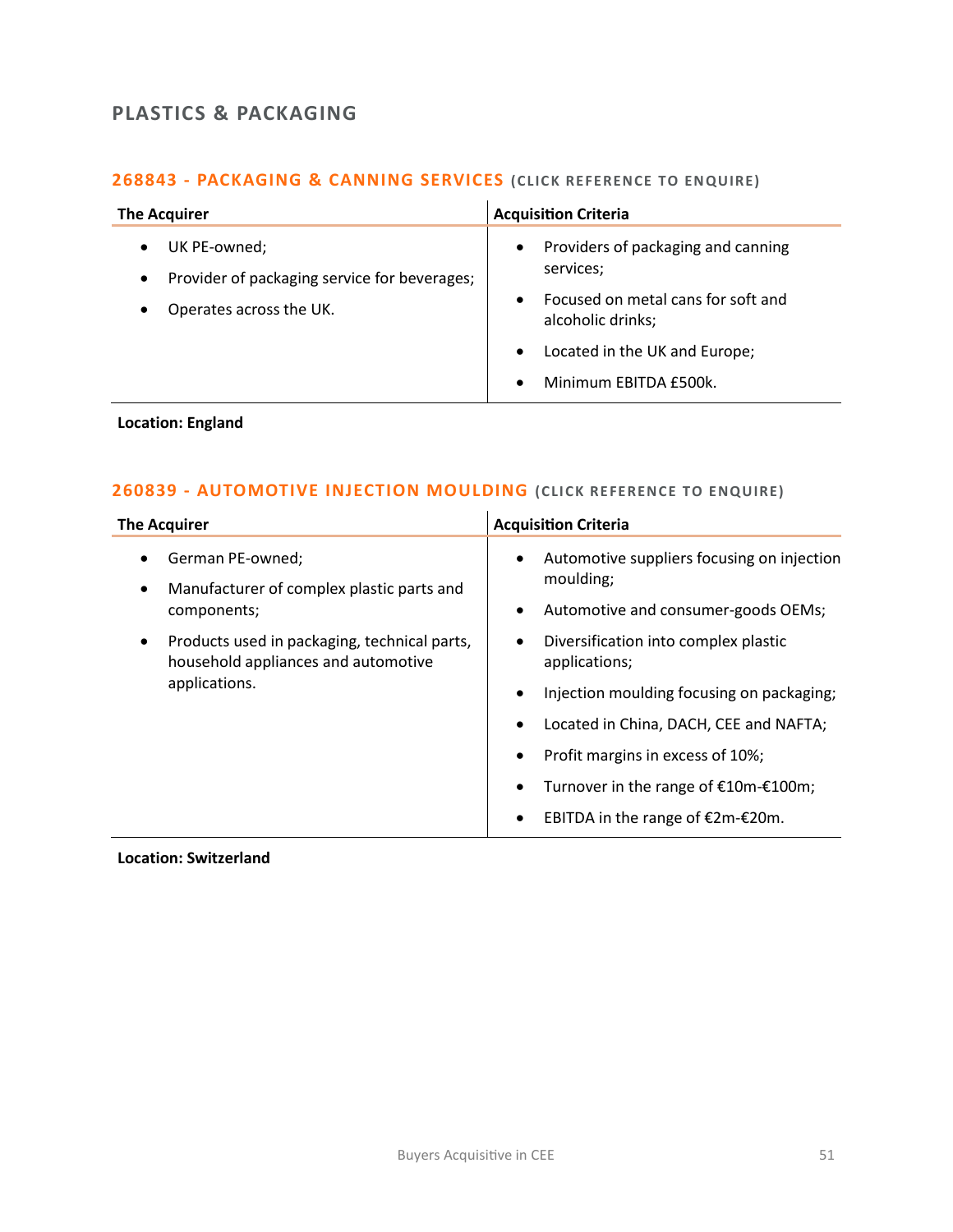## **263022 - [PRECISION MOULDING](mailto:emily.mcdermott@langcliffeinternational.com?subject=263022%20-%20Precision%20Moulding%20)** (CLICK REFERENCE TO ENQUIRE)

| <b>The Acquirer</b>                                                                                   | <b>Acquisition Criteria</b>                                                                                         |
|-------------------------------------------------------------------------------------------------------|---------------------------------------------------------------------------------------------------------------------|
| SGX-listed;<br>٠<br>Manufacturer of precision plastic<br>$\bullet$<br>components;                     | Plastics companies with precision<br>$\bullet$<br>moulding capabilities;<br>No interest in extrusion moulding;<br>٠ |
| Capabilities include mould fabrication,<br>injection moulding and mould designs;                      | No current interest in the automotive<br>$\bullet$<br>sector;                                                       |
| Four key business areas in automotive,<br>$\bullet$<br>consumer/IT/environment, medical and<br>tools; | Located in Europe;<br>$\bullet$<br>Turnover in excess of £25m.<br>$\bullet$                                         |
| Operations across Asia, Europe and the US.                                                            |                                                                                                                     |
| <b>Location: Singapore</b>                                                                            |                                                                                                                     |

# **276542 - [SENSOR SOLUTIONS](mailto:maryia.amrez@langcliffeinternational.com?subject=276542%20-%20Sensor%20Solutions) (CLICK RE FERENCE TO E NQUIRE)**

| <b>The Acquirer</b>                         | <b>Acquisition Criteria</b>           |
|---------------------------------------------|---------------------------------------|
| Dutch PE-owned;                             | Providers of sensor solutions;        |
| Designer and assembler of packaging         | $\bullet$                             |
| $\bullet$                                   | Assemblers of packaging solutions for |
| solutions for micro-electrical mechanical   | $\bullet$                             |
| systems;                                    | micro-electrical mechanical systems;  |
| Produces optimised applicators of sensor    | Located in Europe;                    |
| $\bullet$                                   | $\bullet$                             |
| system solution;                            | Minimum EBITDA €250k.                 |
| Predominantly serves the automotive sector. | $\bullet$                             |

## **Location: Netherlands**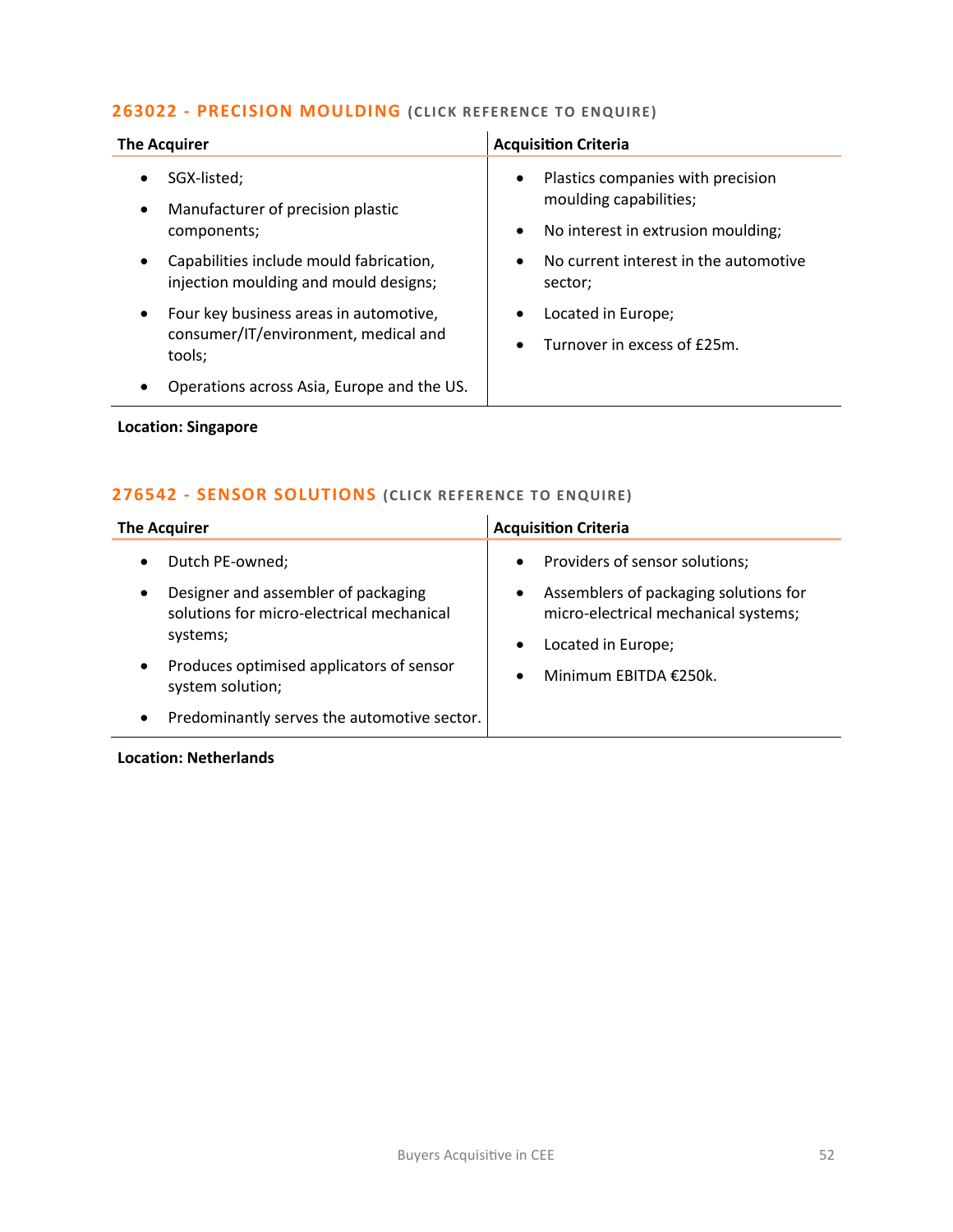# **PRINT**

# **276673 - [PRINTING SERVICES](mailto:poppy.briggs@langcliffeinternational.com?subject=276673%20-%20Printing%20Services%20) (CLICK REFERENCE TO E NQUIRE)**

| <b>The Acquirer</b>                                                                                 | <b>Acquisition Criteria</b>                                                                                |
|-----------------------------------------------------------------------------------------------------|------------------------------------------------------------------------------------------------------------|
| German PE-owned:<br>Holding company comprised of multiple<br>$\bullet$<br>printing services brands; | Providers of printing services;<br>$\bullet$<br>Supporting clients in their consumer<br>marketing efforts; |
| Specialises in catalogues, leaflets books and<br>magazines;                                         | Located in Central and Eastern Europe;<br>$\bullet$<br>Minimum EBITDA €250k.                               |
| Headquartered in Germany with group<br>$\bullet$<br>members in Central Eastern Europe.              |                                                                                                            |

**Location: Germany**

# **261784 - [SELF ADHESIVE LABELS](mailto:charlotte.keane@langcliffeinternational.com?subject=261784%20-%20Self%20Adhesive%20Labels%20) (CLICK REFERENCE TO ENQUIRE )**

| <b>The Acquirer</b>                            | <b>Acquisition Criteria</b>               |
|------------------------------------------------|-------------------------------------------|
| Swedish PE-owned;                              | Producers of self-adhesive labels;        |
| $\bullet$                                      | $\bullet$                                 |
| Provider of print services;                    | Suppliers considered but must have an     |
| $\bullet$                                      | $\bullet$                                 |
| Specialises in the production of self-adhesive | element of production involved;           |
| $\bullet$                                      | Primarily serving the packaging industry; |
| labels for packaging;                          | $\bullet$                                 |
| Products include multicolour, booklet and      | Located in Europe;                        |
| $\bullet$                                      | $\bullet$                                 |
| information labels, tickets and tags;          | Minimum EBITDA €1m, unless located in     |
| Further offers a range of labelling machines,  | $\bullet$                                 |
| $\bullet$                                      | the Nordics where any size would be       |
| printers and application solutions;            | considered.                               |
| Located in the Nordics.                        |                                           |

**Location: Sweden**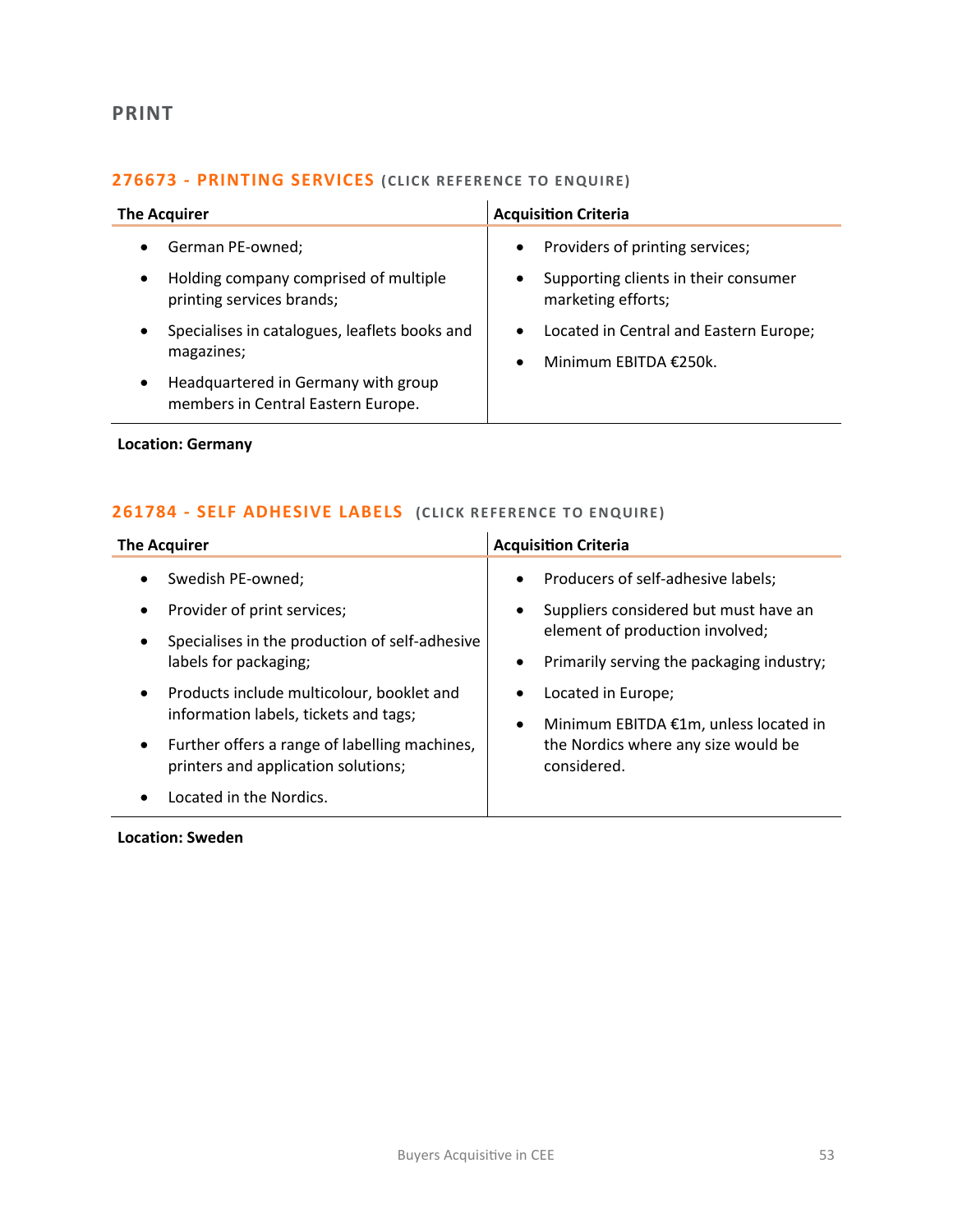# **REAL ESTATE**

# **15711 - [COMMERCIAL REAL ESTATE & PROPTECH](mailto:eloka.philip@langcliffeinternational.com?subject=15711%20-%20Commercial%20Real%20Estate%20and%20PropTech) (CLICK REFERENCE TO ENQUIRE)**

| <b>The Acquirer</b>                                                                                                                                                                      | <b>Acquisition Criteria</b>                                                                                                                                                                                                                                                                                                                              |
|------------------------------------------------------------------------------------------------------------------------------------------------------------------------------------------|----------------------------------------------------------------------------------------------------------------------------------------------------------------------------------------------------------------------------------------------------------------------------------------------------------------------------------------------------------|
| Canadian privately-owned;<br>$\bullet$<br>Commercial real estate broker;<br>$\bullet$<br>Financial, management, advisory and<br>$\bullet$<br>transaction services;<br>Operates globally. | Commercial real estate, property<br>$\bullet$<br>management services and PropTech;<br>No interest in residential real estate;<br>$\bullet$<br>No interest in contractor services;<br>$\bullet$<br>Located in North America & Europe;<br>$\bullet$<br>Particular interest in Germany, France and<br>$\bullet$<br>the UK;<br>EV above US\$5m.<br>$\bullet$ |

**Location: Canada**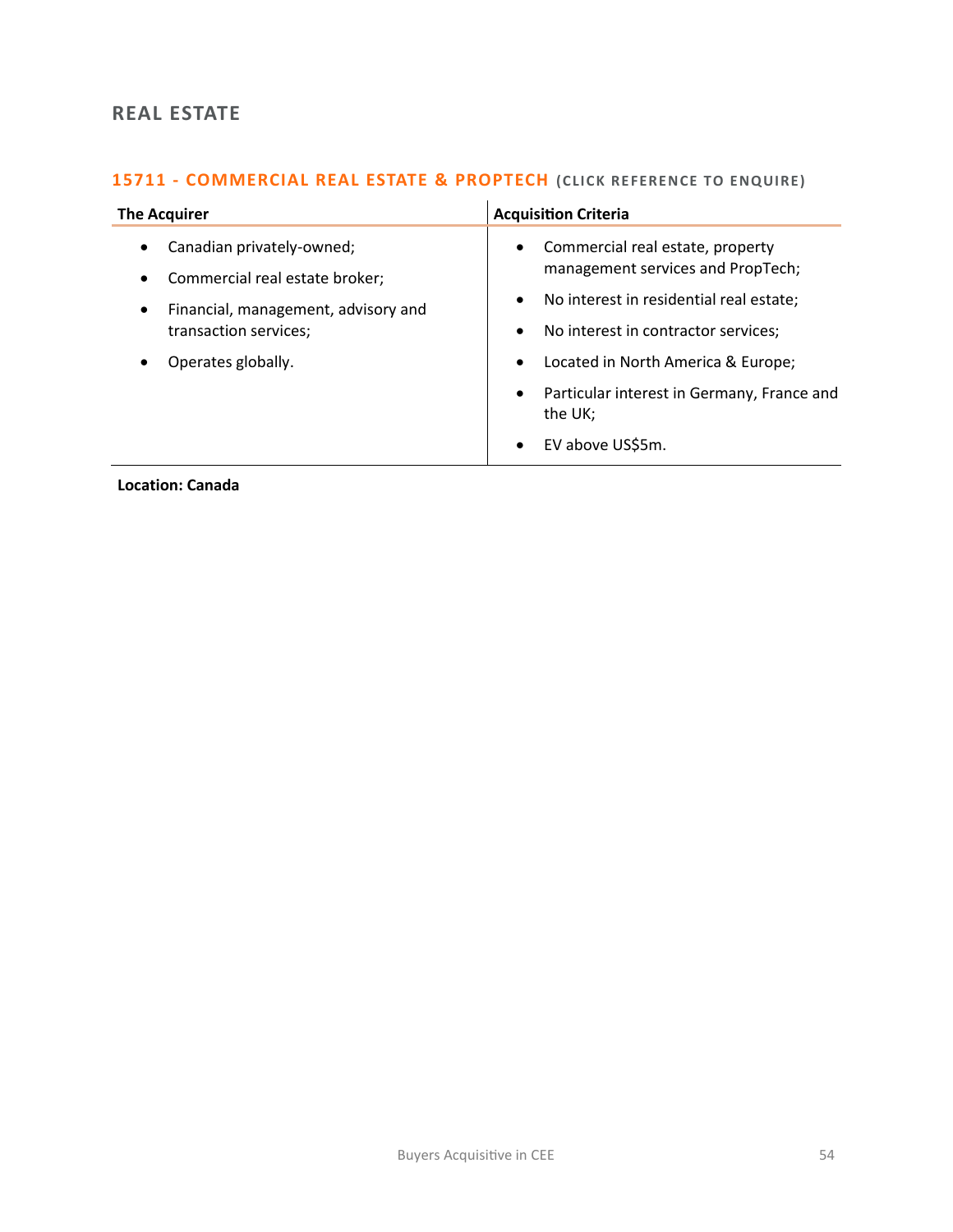# **RECRUITMENT**

# **265962 - [ONLINE RECRUITMENT FIRMS](mailto:emily.mcdermott@langcliffeinternational.com?subject=265962%20-%20Online%20Recruitment%20Firms%20) (CLICK RE FERENCE TO E NQUIRE)**

| <b>The Acquirer</b>                       | <b>Acquisition Criteria</b>               |
|-------------------------------------------|-------------------------------------------|
| UK PE-owned;                              | Online recruitment firms;                 |
| $\bullet$                                 | $\bullet$                                 |
| Al Powered start up online hiring agency; | AI and IPR available to develop business; |
| $\bullet$                                 | $\bullet$                                 |
| Exclusively online service offering;      | Located across Europe;                    |
| $\bullet$                                 | $\bullet$                                 |
| Operates across the UK.                   | Minimum turnover £40m;                    |
| $\bullet$                                 | $\bullet$                                 |
|                                           | Minimum EBITDA £1m.<br>$\bullet$          |

## **Location: England**

# **258954 - [TALENT LIFECYCLE SOLUTIONS](mailto:maryia.amrez@langcliffeinternational.com?subject=258954%20-%20Talent%20Lifecycle%20Solutions%20)** (CLICK REFERENCE TO ENQUIRE)

| Providers of end-to-end talent lifecycle<br>UK PE-owned;<br>$\bullet$<br>$\bullet$                                                                                                                                                                                                                                                                                                                                         | <b>The Acquirer</b> | <b>Acquisition Criteria</b> |
|----------------------------------------------------------------------------------------------------------------------------------------------------------------------------------------------------------------------------------------------------------------------------------------------------------------------------------------------------------------------------------------------------------------------------|---------------------|-----------------------------|
| Recruitment provider in the technology and<br>$\bullet$<br>Recruitment of contract, temporary and<br>renewable energy markets;<br>$\bullet$<br>permanent opportunities;<br>Helps clients find talent as well as retrain<br>$\bullet$<br>members of the existing workforce;<br>Located globally;<br>$\bullet$<br>Offices based in Europe, Asia, Australia and<br>Minimum EBITDA £500k.<br>$\bullet$<br>$\bullet$<br>the US. |                     | solutions;                  |

**Location: England**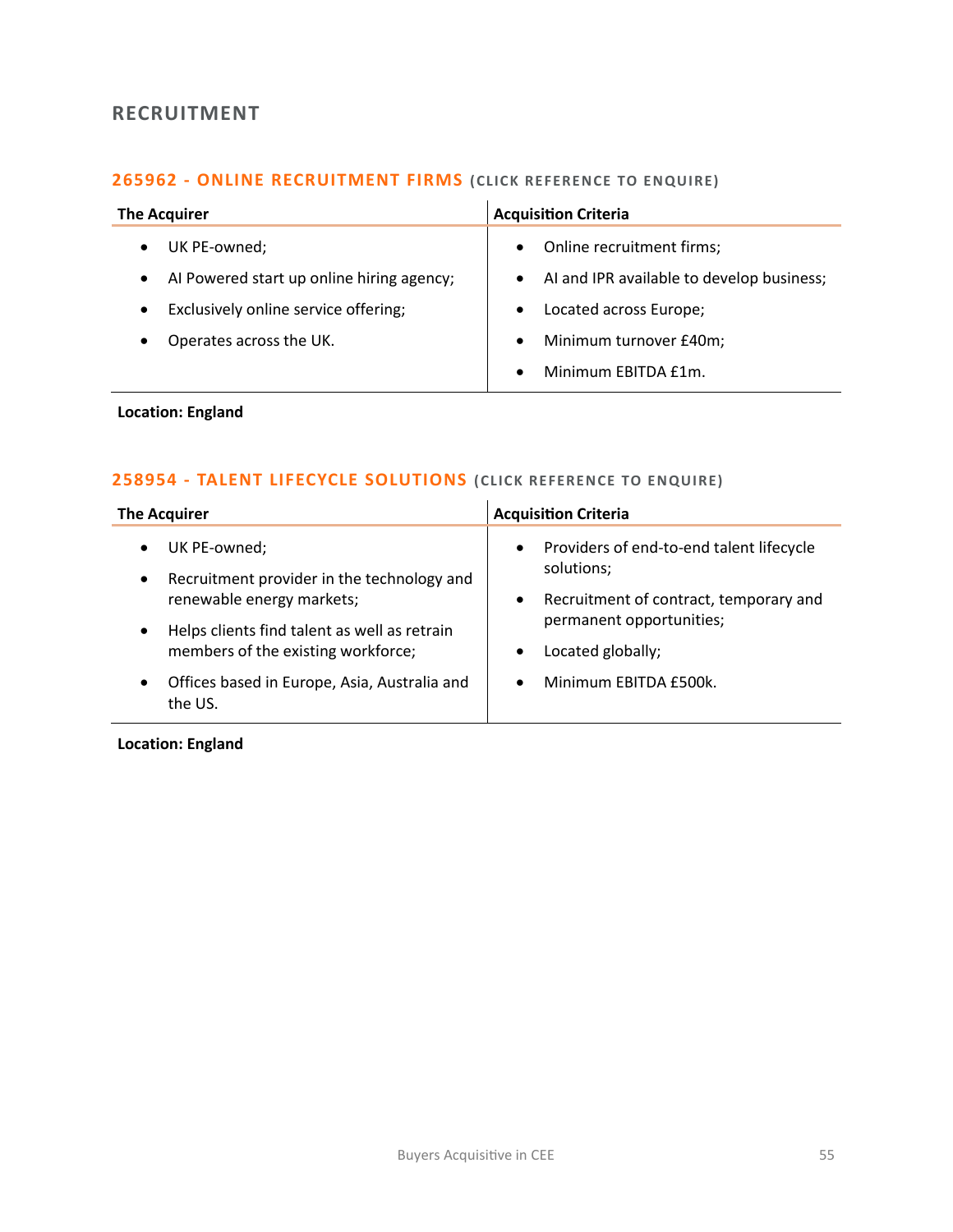# **RETAIL/CONSUMER**

# **268049 - [PERSONAL COSMETIC PRODUCTS](mailto:charlotte.keane@langcliffeinternational.com?subject=268049%20-%20Personal%20Cosmetic%20Products%20) (CLICK REFERENCE TO ENQUIRE)**

| <b>The Acquirer</b>                                                                                                                                                                                                                 | <b>Acquisition Criteria</b>                                                                                                                                                                                                                                                                            |
|-------------------------------------------------------------------------------------------------------------------------------------------------------------------------------------------------------------------------------------|--------------------------------------------------------------------------------------------------------------------------------------------------------------------------------------------------------------------------------------------------------------------------------------------------------|
| Bulgarian privately-owned;<br>$\bullet$<br>Manufacturer of personal products;<br>$\bullet$<br>Products range from toothpastes, hair dye<br>$\bullet$<br>and shampoos to face cream, soaps and<br>lotions;<br>Operates domestically. | Personal cosmetic products;<br>$\bullet$<br>Products include skincare, oral care, baby<br>$\bullet$<br>products and detergents;<br>Both owned production facilities and<br>$\bullet$<br>brands without production facilities;<br>Located in Europe;<br>$\bullet$<br>Deal value up to €5m.<br>$\bullet$ |

### **Location: Bulgaria**

### **4626 - [CONSUMER BRANDS](mailto:katie.griffith@langcliffeinternational.com?subject=4626%20-%20Consumer%20Brands%20) (CLICK RE FERE NCE TO E NQUIRE)**

| <b>The Acquirer</b>                       | <b>Acquisition Criteria</b>              |
|-------------------------------------------|------------------------------------------|
| UK privately-owned;                       | Consumer brands;                         |
| $\bullet$                                 | $\bullet$                                |
| Group made up of several consumer brands; | Strong interest in outdoor sport brands; |
| $\bullet$                                 | $\bullet$                                |
| Owns several outdoor sports brands;       | Looking to diversify;                    |
| $\bullet$                                 | $\bullet$                                |
| Distributes worldwide.                    | Located in Europe;<br>$\bullet$          |
|                                           | Minimum turnover £1m.                    |

**Location: England**

# **276550 - [HOUSEHOLD STORAGE](mailto:maryia.amrez@langcliffeinternational.com?subject=276550%20-%20Household%20Storage%20) (CLICK RE FERENCE TO ENQUIRE )**

| <b>The Acquirer</b>                                                                                        | <b>Acquisition Criteria</b>                                                                                                    |
|------------------------------------------------------------------------------------------------------------|--------------------------------------------------------------------------------------------------------------------------------|
| Dutch PE-owned;<br>$\bullet$<br>Producer of household storage,<br>$\bullet$<br>predominantly wall shelves; | Producers and manufacturers of wall<br>$\bullet$<br>shelves, clips, cantilevers, furniture legs<br>and tool storage solutions; |
| Markets products through a network of<br>$\bullet$<br>dealers worldwide.                                   | Products designed for use in household<br>$\bullet$<br>applications;                                                           |
|                                                                                                            | Located in Europe;                                                                                                             |
|                                                                                                            | Minimum EBITDA €250k.                                                                                                          |

#### **Location: Germany**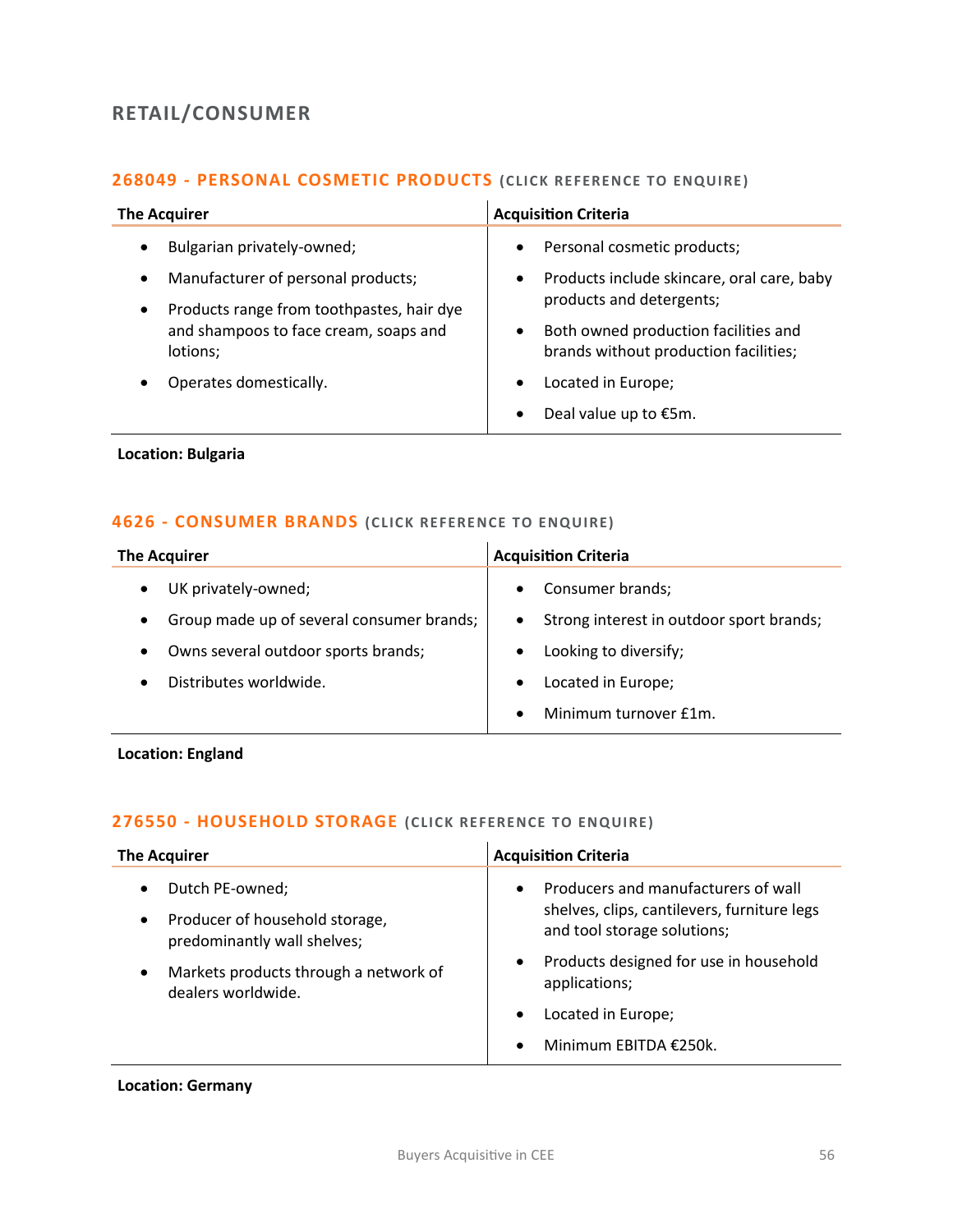## **276011 - [WOMEN'S CLOTHING](mailto:poppy.briggs@langcliffeinternational.com?subject=276011%20-%20Women)** (CLICK REFERENCE TO ENQUIRE)

| <b>The Acquirer</b>                                                               | <b>Acquisition Criteria</b>                                                   |
|-----------------------------------------------------------------------------------|-------------------------------------------------------------------------------|
| Dutch PE-owned;<br>$\bullet$                                                      | Manufacturers of women's clothing;<br>$\bullet$                               |
| Manufacturer of vintage inspired women's<br>$\bullet$<br>clothing;                | Vintage-inspired, 'pre-loved' or<br>٠<br>sustainable clothing;                |
| Sells products through its own stores, partner<br>$\bullet$<br>stores and online; | No interest in generalist brands;<br>$\bullet$<br>Located across Europe;<br>٠ |
| Stores located across Europe;<br>٠                                                | Minimum EBITDA €500k.<br>$\bullet$                                            |
| Ships internationally;                                                            |                                                                               |
| Headquartered in the Netherlands with an<br>٠<br>additional store in Switzerland. |                                                                               |

### **Location: Netherlands**

# **14707 - [BRANDED CLOTHING COMPANIES](mailto:katie.griffith@langcliffeinternational.com?subject=14707%20-%20Branded%20Clothing%20Companies%20) (CLICK REFERE NCE TO E NQUIRE )**

| <b>The Acquirer</b>                                                                                                                                                                                                           | <b>Acquisition Criteria</b>                                                                                                                                                                                                                                                     |
|-------------------------------------------------------------------------------------------------------------------------------------------------------------------------------------------------------------------------------|---------------------------------------------------------------------------------------------------------------------------------------------------------------------------------------------------------------------------------------------------------------------------------|
| UK privately-owned;<br>$\bullet$<br>Textile business;<br>$\bullet$<br>Products include underwear, nightwear,<br>٠<br>swimwear, formalwear, casualwear, coats,<br>jackets and babywear;<br>Operations in Europe and Asia.<br>٠ | Branded clothing businesses with a retail<br>$\bullet$<br>arm;<br>No interest in the socks and legwear<br>$\bullet$<br>sector;<br>Will also consider plants focused on non-<br>$\bullet$<br>UK business that have fully diversified<br>operations from textile mills to brands; |
|                                                                                                                                                                                                                               | Located in Europe;<br>$\bullet$<br>Minimum turnover £5m.                                                                                                                                                                                                                        |

# **Location: England**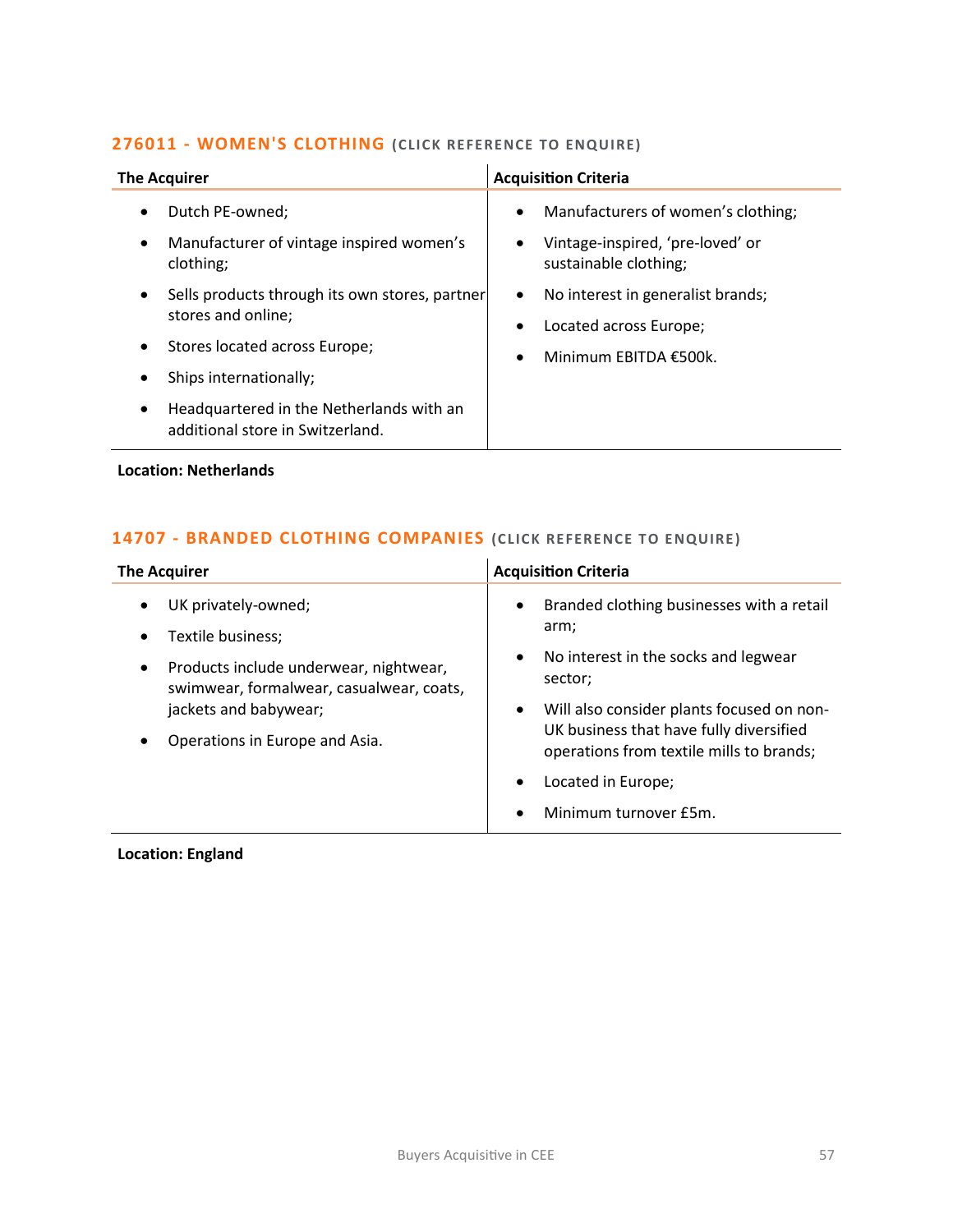## **264629 - [PERSONAL CARE](mailto:maryia.amrez@langcliffeinternational.com?subject=264629%20-%20Personal%20Care%20) (CLICK REFERE NCE TO ENQUIRE)**

| <b>The Acquirer</b>                                                          | <b>Acquisition Criteria</b>                                                                        |
|------------------------------------------------------------------------------|----------------------------------------------------------------------------------------------------|
| US PE-owned;                                                                 | Single brands, portfolios of brands or non-<br>core brands from larger groups with a               |
| Established buy-and-build platform of<br>personal care brands across Europe; | focus on personal care;                                                                            |
| Focuses on hair and skin care products;                                      | Preference for a problem-solving angle;<br>$\bullet$                                               |
| Located in the UK.                                                           | Consumer products which are distributed<br>$\bullet$<br>via traditional retail channels or online; |
|                                                                              | Manufacturing should ideally be<br>$\bullet$<br>outsourced;                                        |
|                                                                              | Located in Europe;<br>$\bullet$                                                                    |
|                                                                              | Turnover in the range of US\$500k-<br>$\bullet$<br>US\$30m for individual brands;                  |
|                                                                              | Larger acquisitions considered if the target<br>is part of a portfolio.                            |

**Location: England**

# **275220 - [MOTORCYCLE GEAR](mailto:poppy.briggs@langcliffeinternational.com?subject=275220%20-%20Motorcycle%20Gear%20) (CLICK REFE RENCE TO E NQUIRE)**

| <b>The Acquirer</b>                                                                                                                              | <b>Acquisition Criteria</b>                                                                                 |
|--------------------------------------------------------------------------------------------------------------------------------------------------|-------------------------------------------------------------------------------------------------------------|
| Belgian PE-owned;<br>$\bullet$<br>Retailer of motorcycle gear;<br>$\bullet$<br>Supplies jackets, trousers suits and<br>$\bullet$<br>accessories; | Retailers of motorcycling gear and<br>$\bullet$<br>clothing;<br>Located in Europe;<br>Minimum EBITDA €250k. |
| Operates through own stores and retailers;<br>$\bullet$<br>Products sold globally.                                                               |                                                                                                             |

# **Location: Belgium**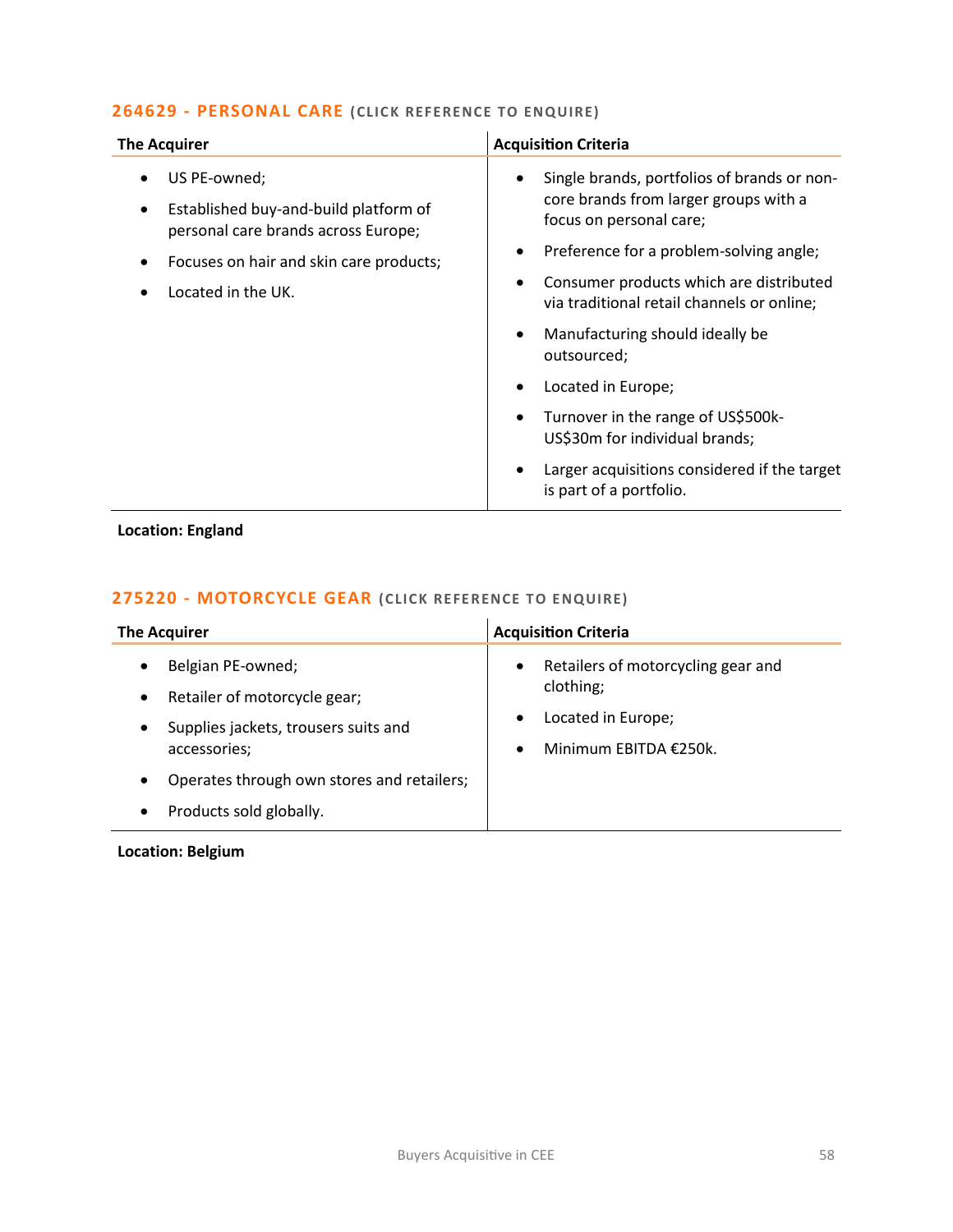## **277265 - [PET PRODUCTS](mailto:george.davies@langcliffeinternational.com?subject=277265%20-%20Pet%20Products%20) (CLICK RE FERENCE TO ENQUIRE)**

| <b>The Acquirer</b>                                                                                                                                          | <b>Acquisition Criteria</b>                                                                                                      |
|--------------------------------------------------------------------------------------------------------------------------------------------------------------|----------------------------------------------------------------------------------------------------------------------------------|
| US PE-owned;<br>Retailer of household pet products;<br>$\bullet$<br>Products include food, supplements,<br>$\bullet$<br>wellbeing, accessories and transport | Retailers of pet products and associated<br>$\bullet$<br>accessories;<br>Operating from physical stores or E-<br>commerce based; |
| offerings;                                                                                                                                                   | Located in Southeast Europe;                                                                                                     |
| Located across the CEE region.                                                                                                                               | Minimum EBITDA US\$500k.                                                                                                         |

### **Location: Croatia**

## **275600 - [CYCLING PRODUCTS](mailto:george.davies@langcliffeinternational.com?subject=275600%20-%20Cycling%20Products%20) (CLICK RE FERENCE TO E NQUIRE)**

| <b>The Acquirer</b>                          | <b>Acquisition Criteria</b> |
|----------------------------------------------|-----------------------------|
| UK PE-owned;                                 | Cycling product e-tailers;  |
| Online retailer of cycling and fitness       | $\bullet$                   |
| products;                                    | Located in Europe;          |
| Products include bikes, bike parts, swimwear | $\bullet$                   |
| $\bullet$                                    | Minimum EBITDA £250k.       |
| and electronics.                             | $\bullet$                   |

# **Location: Germany**

## **279143 - [E-COMMERCE BRANDS & SHOPS](mailto:poppy.briggs@langcliffeinternational.com?subject=279143%20-%20E-Commerce%20Brands%20and%20Shops%20) (CLICK REFERE NCE TO E NQUIRE )**

| <b>The Acquirer</b>                                                                                                                                                                                                                   | <b>Acquisition Criteria</b>                                                                                                                                                       |  |
|---------------------------------------------------------------------------------------------------------------------------------------------------------------------------------------------------------------------------------------|-----------------------------------------------------------------------------------------------------------------------------------------------------------------------------------|--|
| Dutch PE-owned;<br>Online retailer of sports clothing and<br>athleisure apparel;<br>Offers clothing, footwear and accessories<br>from a range of international sporting and<br>athleisure brands;<br>Delivers products across Europe. | E-commerce brands and shops;<br>$\bullet$<br>Offering sporting and athleisure products;<br>$\bullet$<br>Located across Europe;<br>$\bullet$<br>Minimum EBITDA €500k.<br>$\bullet$ |  |

#### **Location: Netherlands**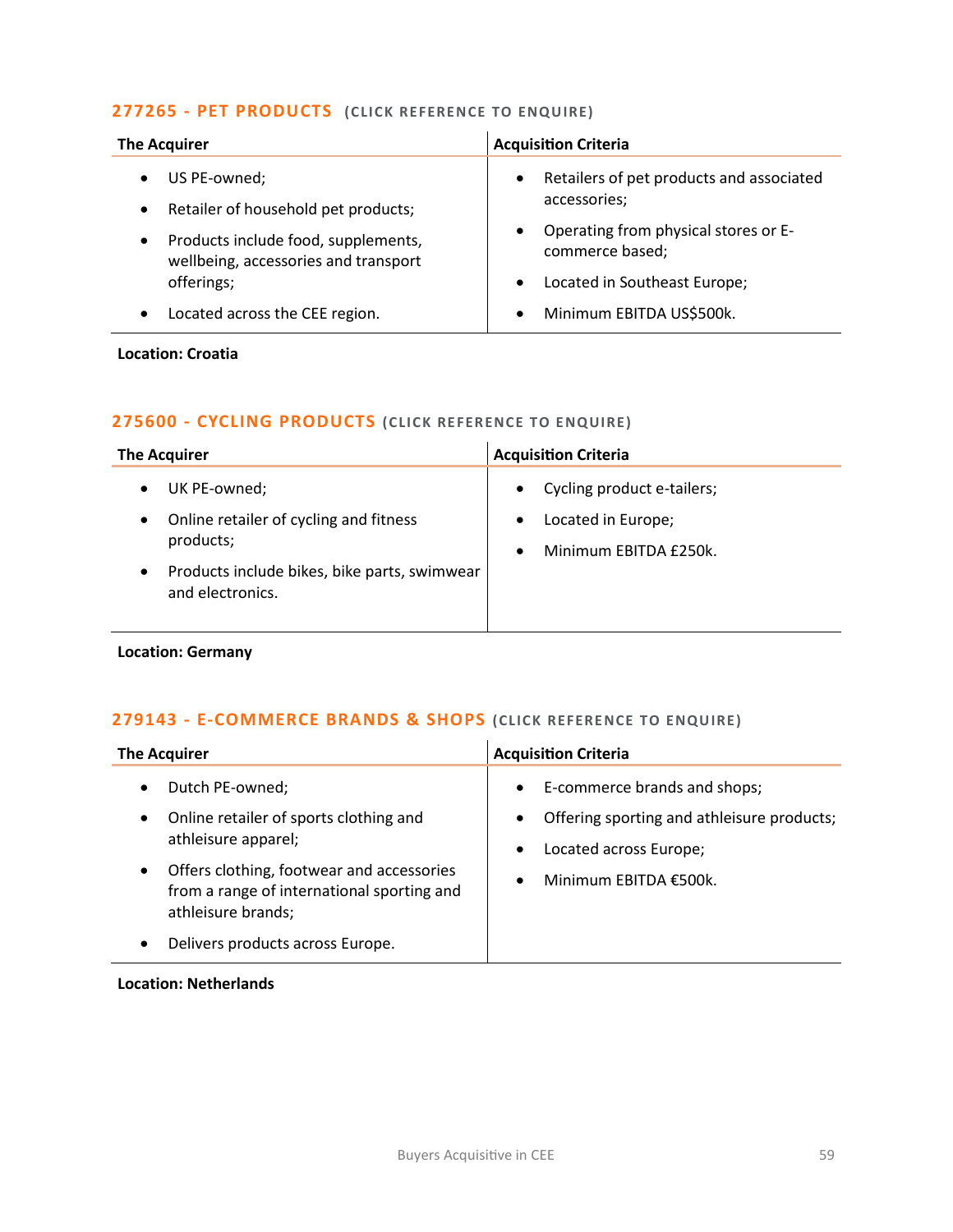## **275685 - [SOFAS & ARMCHAIRS](mailto:joanna.hughes@langcliffeinternational.com?subject=275685%20-%20Sofas%20and%20Armchairs%20) (CLICK REFERENCE TO ENQUIRE)**

| <b>The Acquirer</b>                                                      | <b>Acquisition Criteria</b>                                         |
|--------------------------------------------------------------------------|---------------------------------------------------------------------|
| German privately-owned;<br>Designer, manufacturer and retailer of sofas, | Designers and manufacturers of sofas and<br>$\bullet$<br>armchairs; |
| armchairs and loungers;                                                  | Located in Europe, excluding the UK;<br>$\bullet$                   |
| Products sold in branches located worldwide.                             | Minimum EBITDA €250k.                                               |
|                                                                          |                                                                     |

#### **Location: Germany**

## **254565 - [FURNITURE DEALERSHIPS](mailto:maryia.amrez@langcliffeinternational.com?subject=254565%20-%20Furniture%20Dealerships%20) (CLICK REFERENCE TO E NQUIRE )**

| <b>The Acquirer</b>                                                                                                  | <b>Acquisition Criteria</b>                                                                                            |  |
|----------------------------------------------------------------------------------------------------------------------|------------------------------------------------------------------------------------------------------------------------|--|
| Canadian PE-owned;<br>$\bullet$<br>Office furniture dealership and commercial<br>$\bullet$<br>furnishing consultant; | Office furniture dealerships and<br>$\bullet$<br>commercial furnishing consultants;<br>Located in Europe;<br>$\bullet$ |  |
| Located in the UK.<br>$\bullet$                                                                                      | Minimum turnover US\$1m.                                                                                               |  |

#### **Location: England**

# **279074 - [TENTS & COVERINGS](mailto:george.davies@langcliffeinternational.com?subject=279074%20-%20Tents%20and%20Coverings%20) (CLICK RE FERENCE TO ENQUIRE)**

| <b>The Acquirer</b>                                                               | <b>Acquisition Criteria</b>                                   |
|-----------------------------------------------------------------------------------|---------------------------------------------------------------|
| US PE-owned;<br>$\bullet$<br>Provider of tents and marquees;<br>$\bullet$         | Providers of professional tents and<br>coverings;             |
| Offers include party tents, industrial<br>$\bullet$<br>coverings and spare parts; | Products including industrial tents,<br>gazebos and marquees; |
| Direct-to-consumer online sales model.<br>$\bullet$                               | Supplying B2B and B2C;                                        |
|                                                                                   | Located in Europe;                                            |
|                                                                                   | Minimum EBITDA US\$500k.                                      |

#### **Location: Germany**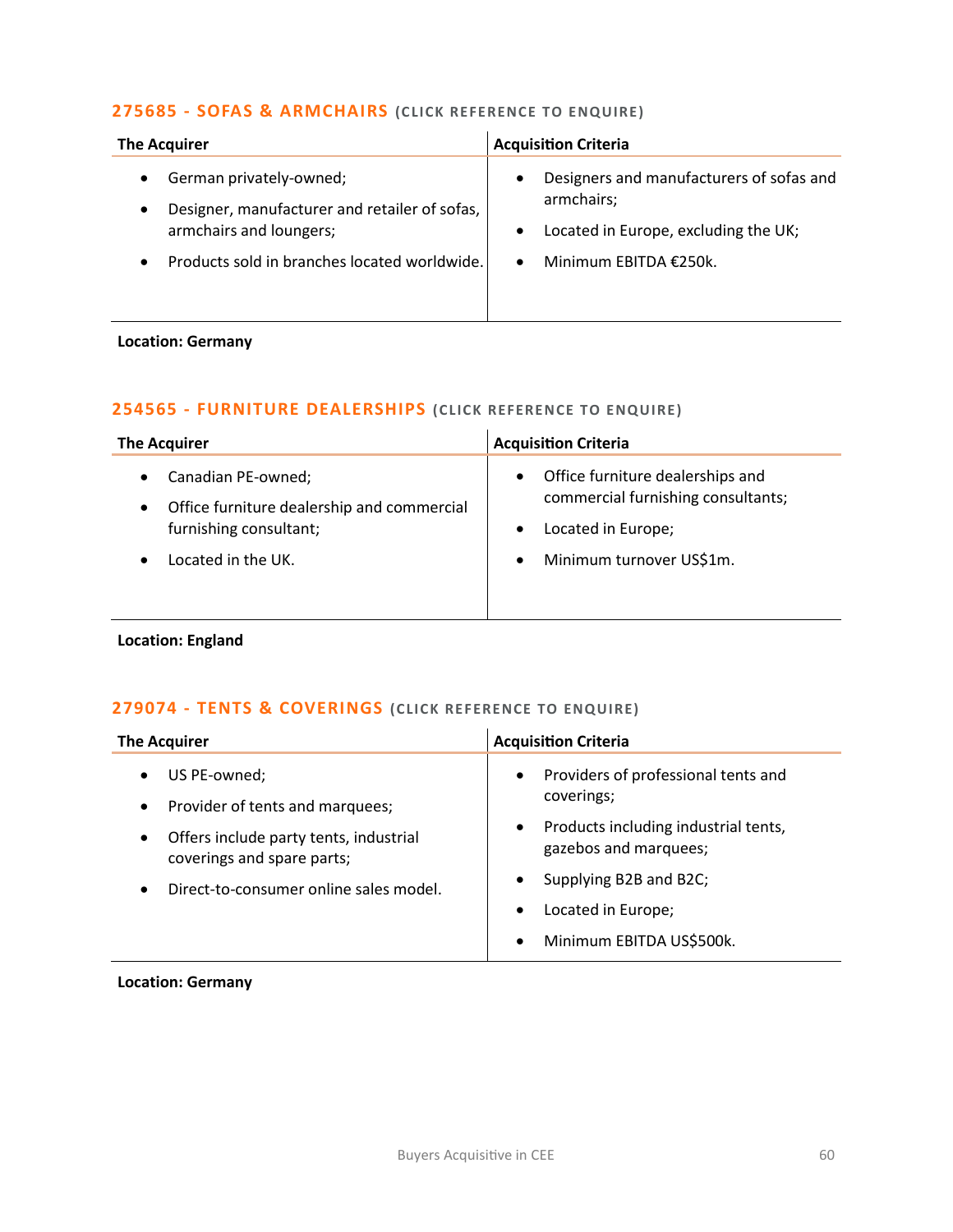# **264372 - [WELLBEING & LIFESTYLE BRANDS](mailto:maryia.amrez@langcliffeinternational.com?subject=264372%20-%20Wellbeing%20and%20Lifestyle%20Brands)** (CLICK REFERENCE TO ENQUIRE)

| <b>The Acquirer</b>                                        | <b>Acquisition Criteria</b>                            |
|------------------------------------------------------------|--------------------------------------------------------|
| UK PE firm;                                                | Wellbeing, lifestyle and heritage brands;<br>$\bullet$ |
| Invests in consumer brands;<br>$\bullet$                   | Located in Northern Europe;<br>$\bullet$               |
| Focuses on health and wellness, lifestyle and<br>$\bullet$ | Revenue in the range of £5m-£30m;<br>$\bullet$         |
| heritage brands;                                           | Maximum EBITDA £3.5m.<br>$\bullet$                     |
| Invests across the UK and Europe.<br>$\bullet$             |                                                        |

#### **Location: Scotland**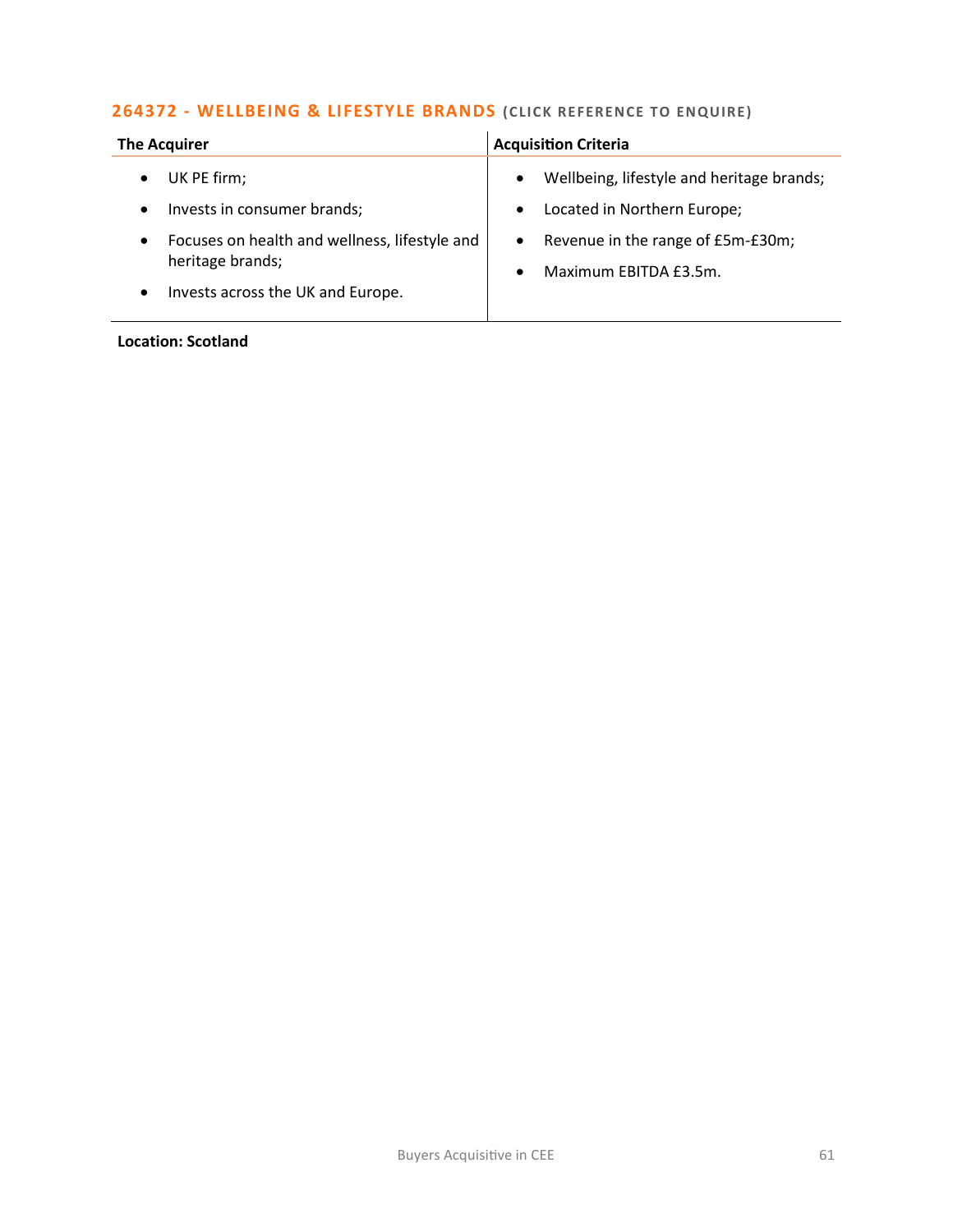# **SOFT FM**

# **264441 - [SECURITY PRODUCTS](mailto:charlotte.keane@langcliffeinternational.com?subject=264441%20-%20Security%20Products%20) (CLICK RE FE RENCE TO ENQUIRE)**

| <b>The Acquirer</b>                                                                                                                                                                      | <b>Acquisition Criteria</b>                                                                           |
|------------------------------------------------------------------------------------------------------------------------------------------------------------------------------------------|-------------------------------------------------------------------------------------------------------|
| Swedish PE-owned;<br>Provider of security products, software and<br>services;                                                                                                            | Providers of entrance control, cash<br>$\bullet$<br>management or safe storage security<br>solutions; |
| Controls the flow of valuables, cash and<br>people;                                                                                                                                      | Serving retail, airport, mass transit,<br>building or high-risk sites;                                |
| Specialises in the areas of entrance control,<br>safe storage, cash management and<br>integrated security;                                                                               | Located in Europe, the US and Asia;<br>Minimum EBITDA €500k.                                          |
| Products include turnstiles, security gates,<br>$\bullet$<br>safe deposit lockers, cash recycling systems,<br>intrusion detection systems, interlocking<br>doors and antitheft gateways; |                                                                                                       |
| Located in Europe, the US and Asia.                                                                                                                                                      |                                                                                                       |

#### **Location: Sweden**

# **268395 - [TECH-BASED SECURITY](mailto:charlotte.keane@langcliffeinternational.com?subject=268395%20-%20Tech-Based%20Security) (CLICK REFERENCE TO ENQUIRE)**

| <b>The Acquirer</b>                                                                        | <b>Acquisition Criteria</b>                                |
|--------------------------------------------------------------------------------------------|------------------------------------------------------------|
| Swedish PE-owned;<br>٠                                                                     | Providers of tech-based security services;<br>$\bullet$    |
| Group of companies;<br>٠                                                                   | Specialising in the security installation and<br>$\bullet$ |
| Provider of security and fire services;<br>$\bullet$                                       | service market;                                            |
| Offers turnkey solutions, from planning to<br>$\bullet$                                    | Serving corporate and public sectors;<br>٠                 |
| installation and integration of products;                                                  | Located in Europe;                                         |
| Products include access control systems,<br>$\bullet$<br>alarms, CCTV and locking systems; | Minimum EBITDA €500k.<br>$\bullet$                         |
| Located in the Nordics.                                                                    |                                                            |

#### **Location: Sweden**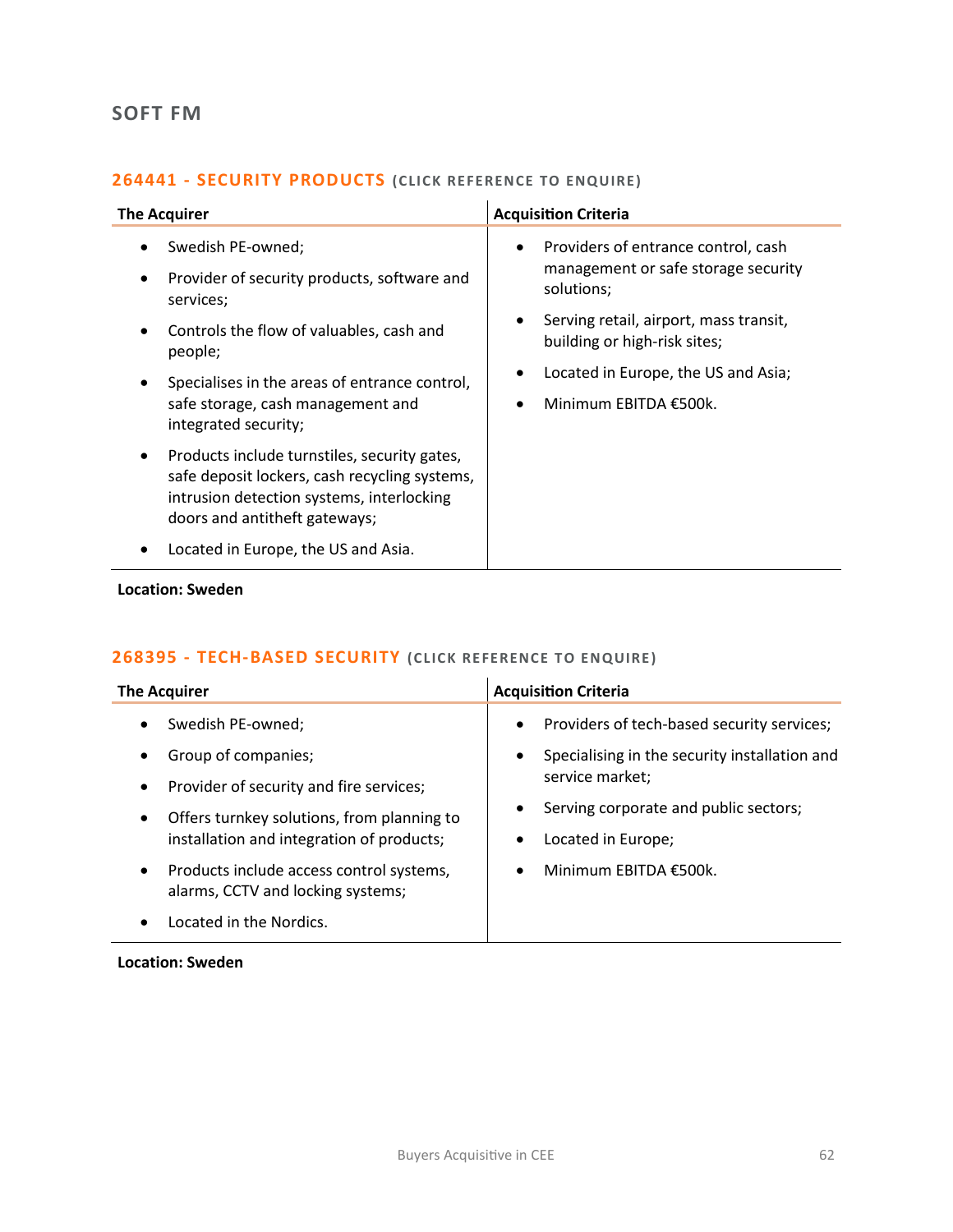# **SUPPORT SERVICES**

# **274409 - [ENVIRONMENTAL EMERGENCY RESPONSE](mailto:jack.hutchinson@langcliffeinternational.com?subject=274409%20-%20Environmental%20Emergency%20Response%20) (CLICK RE FERENCE TO ENQUIRE)**

| <b>The Acquirer</b>                                                                                                                    | <b>Acquisition Criteria</b>                                                                                   |
|----------------------------------------------------------------------------------------------------------------------------------------|---------------------------------------------------------------------------------------------------------------|
| BVMF-listed;<br>$\bullet$<br>Group of companies operating in the<br>$\bullet$<br>environmental management space;                       | Environmental emergency response<br>$\bullet$<br>companies;<br>Providers of industrial services;<br>$\bullet$ |
| Serves multiple sectors ranging from<br>$\bullet$<br>pharmaceutical to construction;<br>Global operations;<br>Headquartered in Brazil. | Located in Europe and North America;<br>$\bullet$<br>Minimum EBITDA U\$500k.<br>$\bullet$                     |

**Location: Brazil**

## **279731 - [ONLINE TRAINING & EDUCATION](mailto:george.davies@langcliffeinternational.com?subject=279731%20-%20Online%20Training%20and%20Education%20)** (CLICK REFERENCE TO ENQUIRE)

|           | <b>The Acquirer</b>                                                                    |           | <b>Acquisition Criteria</b>                                  |
|-----------|----------------------------------------------------------------------------------------|-----------|--------------------------------------------------------------|
| $\bullet$ | US PE-owned;                                                                           | $\bullet$ | Providers of online training, education,                     |
| $\bullet$ | Provider of online vocational training<br>courses;                                     |           | and professional certification for<br>regulated end-markets; |
| $\bullet$ | Includes industry specific mandatory training,<br>education and certification courses; |           | Focused on online and asynchronous<br>training solutions;    |
| $\bullet$ | Services to meet legal and industry                                                    |           | B2B and B2C customer base;                                   |
|           | compliance;                                                                            |           | Located in North America and Europe;                         |
|           | Operates across the US.                                                                |           | Minimum EBITDA US\$500k.                                     |

**Location: USA**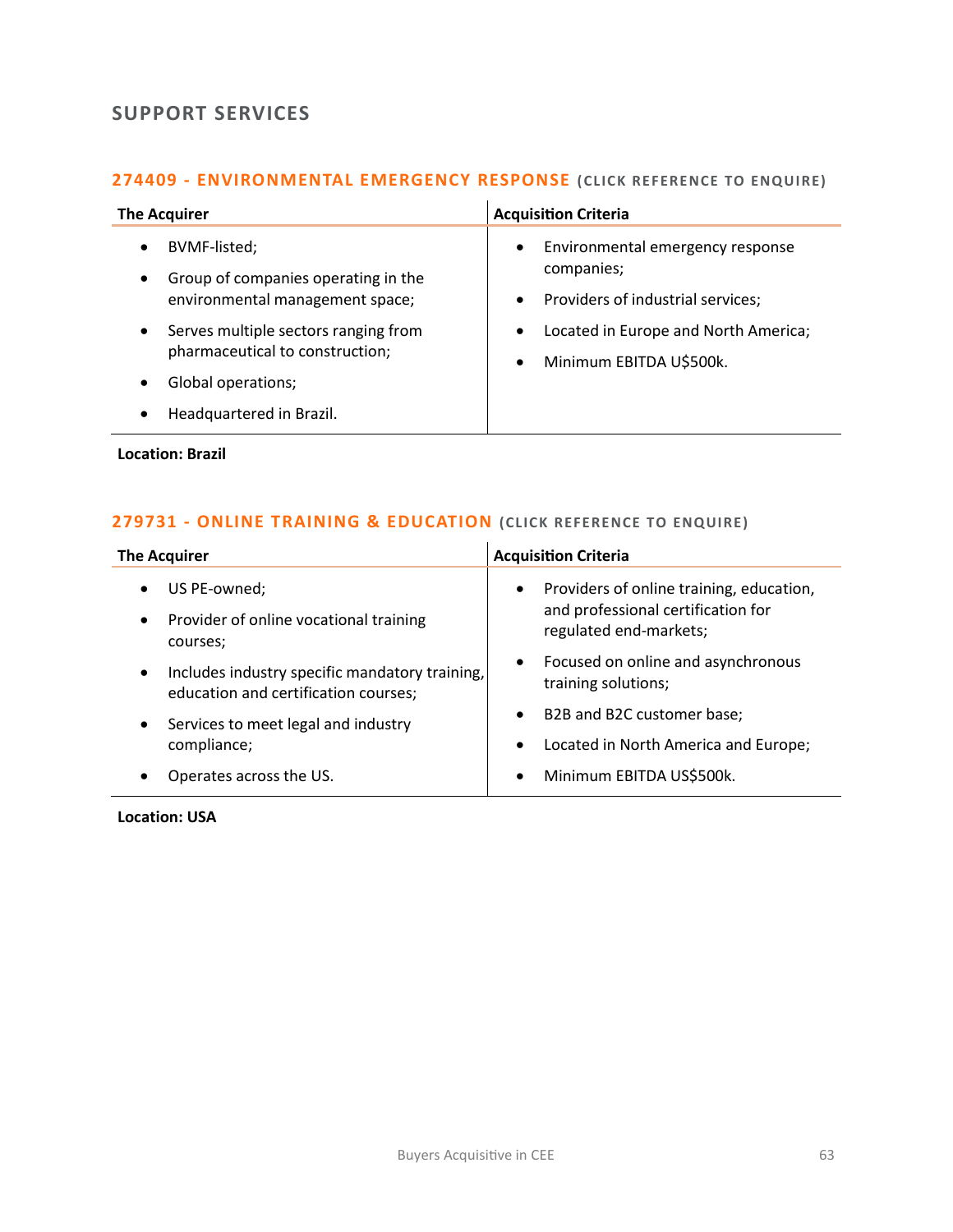# **279581 - [TRAINING & VOCATION COURSES](mailto:george.davies@langcliffeinternational.com?subject=279581%20-%20Training%20and%20Vocation%20Courses) (CLICK RE FERENCE TO ENQUIRE)**

| <b>The Acquirer</b>                                                                                                                                                                                                                                               | <b>Acquisition Criteria</b>                                                                                                                                                                                                                                                              |
|-------------------------------------------------------------------------------------------------------------------------------------------------------------------------------------------------------------------------------------------------------------------|------------------------------------------------------------------------------------------------------------------------------------------------------------------------------------------------------------------------------------------------------------------------------------------|
| US PE-owned;<br>Producer of vocation specific training courses<br>$\bullet$<br>and resources;<br>Provides to schools, higher education,<br>$\bullet$<br>continued education and industry;<br>Offer includes multimedia resources for<br>distance/remote learning. | Producers of industry training and<br>$\bullet$<br>vocation specific educational courses;<br>Providers of accompanying educational<br>$\bullet$<br>resources and certification programmes;<br>Located in North America and Europe;<br>$\bullet$<br>Minimum EBITDA US\$500k.<br>$\bullet$ |
|                                                                                                                                                                                                                                                                   |                                                                                                                                                                                                                                                                                          |

#### **Location: USA**

# **255538 - [RECYCLING SOLUTIONS](mailto:poppy.briggs@langcliffeinternational.com?subject=255538%20-%20Recycling%20Solutions) (CLICK RE FERENCE TO ENQUIRE )**

| <b>The Acquirer</b>                                                                                                                                                                                                                                                                                                 | <b>Acquisition Criteria</b>                                                                                                                                                                                                                                                                                                                                                                                                                                                                                        |
|---------------------------------------------------------------------------------------------------------------------------------------------------------------------------------------------------------------------------------------------------------------------------------------------------------------------|--------------------------------------------------------------------------------------------------------------------------------------------------------------------------------------------------------------------------------------------------------------------------------------------------------------------------------------------------------------------------------------------------------------------------------------------------------------------------------------------------------------------|
| Dutch PE-owned;<br>Provider of alternative recycling solutions;<br>٠<br>Recycles ash extracts, scrap and non-ferrous<br>٠<br>metals from industrial incineration;<br>Cleans, upgrades and sells the recovered<br>٠<br>products;<br>Offices and recycling sites across the<br>Netherlands, the UK and North America. | Developers, installers and maintenance<br>$\bullet$<br>providers;<br>Servicing equipment used in the recycling<br>٠<br>of incinerator bottom ash;<br>Designed to recycle ash for energy from<br>$\bullet$<br>waste plants;<br>Recyclers of incinerator bottom ash;<br>$\bullet$<br>No interest in general recycling or the<br>٠<br>recycling of waste aggregates;<br>No interest in general construction waste<br>$\bullet$<br>management and recycling businesses;<br>Located in Europe;<br>Minimum EBITDA €500k. |

## **Location: Netherlands**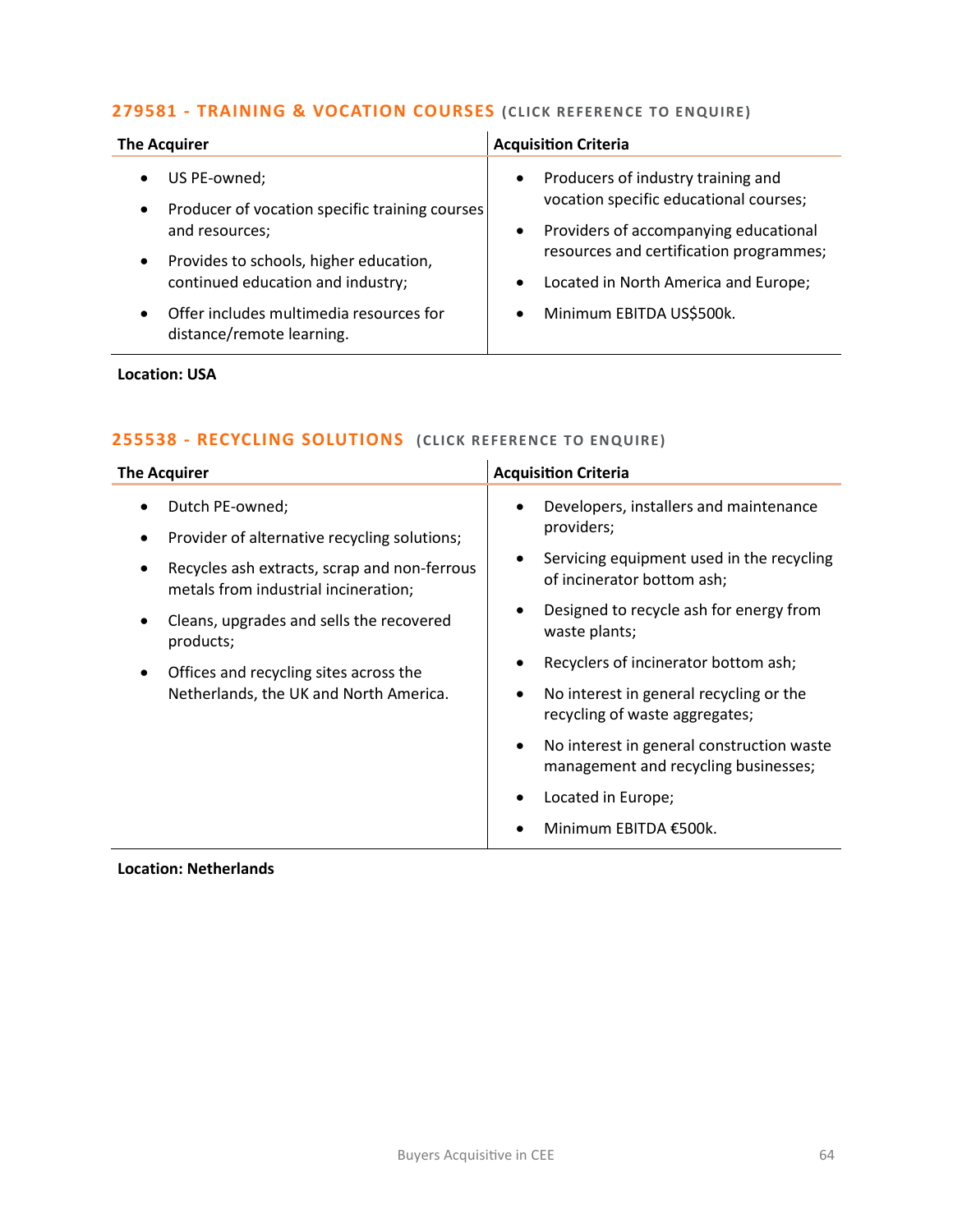## **279751 - [TRAINING SOLUTIONS](mailto:george.davies@langcliffeinternational.com?subject=279751%20-%20Training%20Solutions%20) (CLICK RE FE RENCE TO ENQUIRE)**

| <b>The Acquirer</b>                                                                                                                                       | <b>Acquisition Criteria</b>                                                                                                           |
|-----------------------------------------------------------------------------------------------------------------------------------------------------------|---------------------------------------------------------------------------------------------------------------------------------------|
| US PE-owned;<br>$\bullet$<br>Developer of an e-learning training platform<br>$\bullet$<br>and human capital management software<br>solution;              | Providers of online and in-person training<br>$\bullet$<br>solutions;<br>Developers of employee management<br>$\bullet$<br>solutions; |
| Serves the oil and gas industry;<br>$\bullet$                                                                                                             | Serving the oil and gas industry;<br>٠                                                                                                |
| Primarily provides industry required training<br>$\bullet$<br>and competency management solutions;<br>Located in Scotland and across Europe.<br>$\bullet$ | Located in Europe;<br>$\bullet$<br>Minimum EBITDA US\$500k.<br>$\bullet$                                                              |
|                                                                                                                                                           |                                                                                                                                       |

## **Location: Scotland**

## **279250 - [RECYCLING COMPANIES](mailto:poppy.briggs@langcliffeinternational.com?subject=279250%20-%20Recycling%20Companies%20) (CLICK RE FERENCE TO ENQUIRE )**

| <b>The Acquirer</b>                                                                                                                                                                                                                                                      | <b>Acquisition Criteria</b>                                                                                                                                                    |
|--------------------------------------------------------------------------------------------------------------------------------------------------------------------------------------------------------------------------------------------------------------------------|--------------------------------------------------------------------------------------------------------------------------------------------------------------------------------|
| German PE-owned;<br>Recycler of refrigerators;<br>Services include product collection, pollutant<br>$\bullet$<br>separation and shredding;<br>Serves a number of well-known companies;<br>$\bullet$<br>Operates several recycling plants across<br>$\bullet$<br>Germany. | Recycling companies;<br>Specialising in electronic waste, electric<br>vehicle batteries and household<br>appliances;<br>Located in Europe;<br>EBITDA from negative up to €15m. |

**Location: Germany**

# **265175 - [PLANT DESIGNERS](mailto:poppy.briggs@langcliffeinternational.com?subject=265175%20-%20Plant%20Designers) (CLICK RE FERENCE TO ENQUIRE )**

| <b>The Acquirer</b>                                                                             | <b>Acquisition Criteria</b>                                                  |
|-------------------------------------------------------------------------------------------------|------------------------------------------------------------------------------|
| German PE-owned;                                                                                | Designers of plants;                                                         |
| Plant designer;<br>Industries served include pharma, biotech,<br>٠<br>chemical and oil and gas. | For use in any of the previously served<br>$\bullet$<br>sectors, or similar; |
|                                                                                                 | Located in Europe;                                                           |
|                                                                                                 | Profits in excess of €1m.                                                    |

#### **Location: Austria**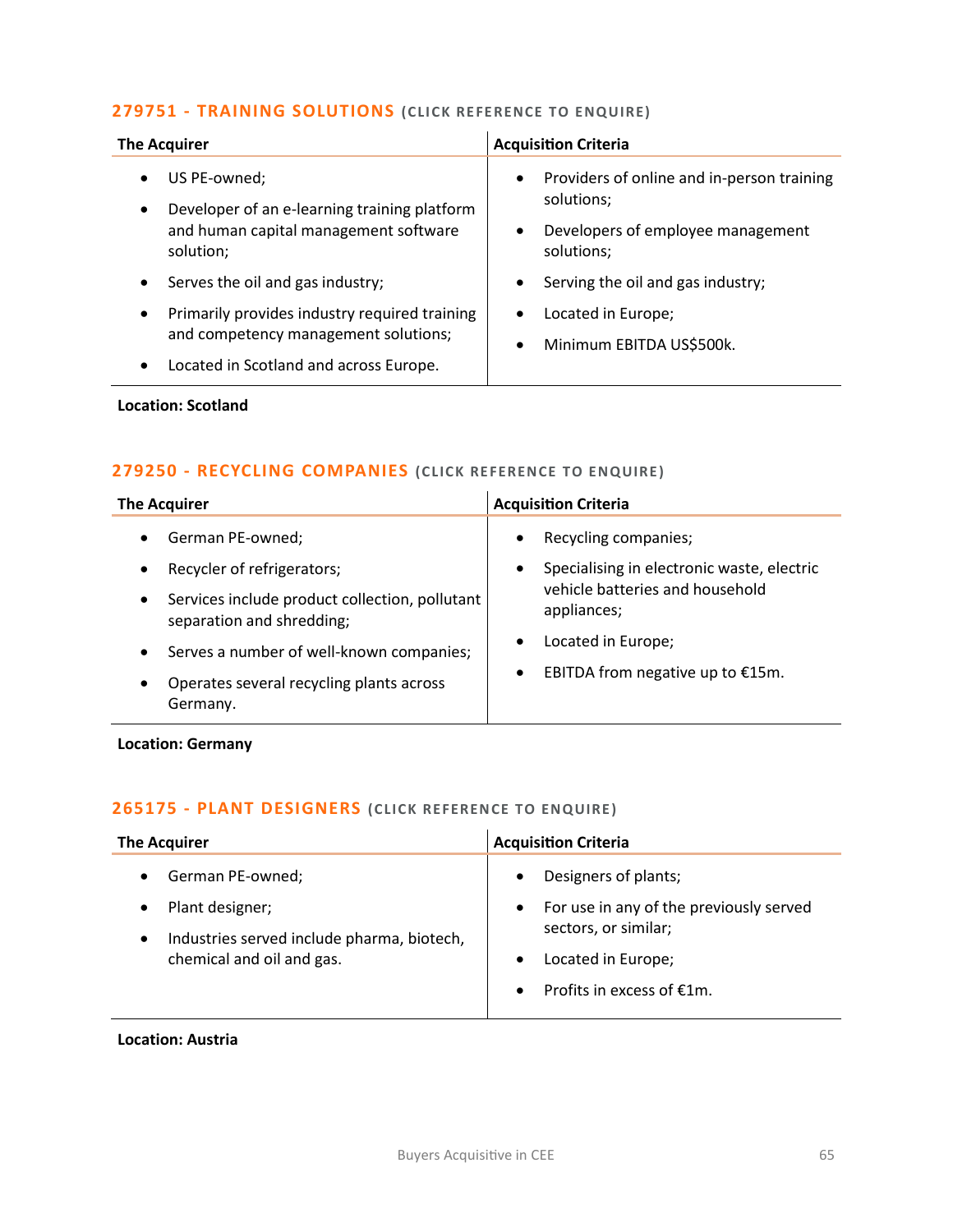## **273742 - [LITERACY & READING](mailto:charlotte.keane@langcliffeinternational.com?subject=273742%20-%20Literacy%20and%20Reading%20) (CLICK REFE RENCE TO ENQUIRE)**

| <b>The Acquirer</b>                                       | <b>Acquisition Criteria</b>                       |
|-----------------------------------------------------------|---------------------------------------------------|
| Swedish PE-owned;                                         | EdTech companies;<br>$\bullet$                    |
| Supplier of special education tools;<br>$\bullet$         | Specialising in literacy and reading<br>$\bullet$ |
| Products include read-in teaching materials,<br>$\bullet$ | development;                                      |
| books, films and guides;                                  | Services for inclusive education;<br>$\bullet$    |
| Serves preschools up to adult education;<br>$\bullet$     | Located in Europe and the US;<br>$\bullet$        |
| Located in Europe.                                        | EV between €5m-€25m;<br>$\bullet$                 |
|                                                           | Minimum EBITDA €500k.<br>$\bullet$                |

## **Location: Sweden**

# **279438 - [NUCLEAR POWER EQUIPMENT SERVICES](mailto:george.davies@langcliffeinternational.com?subject=279438%20-%20Nuclear%20Power%20Equipment%20Services) (CLICK REFERENCE TO E NQUIRE)**

| <b>The Acquirer</b>                                                                                                             | <b>Acquisition Criteria</b>                                                                                 |
|---------------------------------------------------------------------------------------------------------------------------------|-------------------------------------------------------------------------------------------------------------|
| US PE-owned;<br>$\bullet$<br>Provider of parts and equipment lifecycle<br>$\bullet$<br>management services to the nuclear power | Providers of testing, qualification and<br>$\bullet$<br>compliance services for nuclear power<br>equipment; |
| sector;<br>Offers sourcing, integration, repair and parts                                                                       | Suppliers and distributors of products,<br>$\bullet$<br>technologies and parts;                             |
| inventory management services;<br>Operates an online database of parts and                                                      | Supporting current and next generation<br>$\bullet$<br>nuclear power;                                       |
| services.                                                                                                                       | Located in North America and Europe;<br>$\bullet$<br>Minimum EBITDA US\$1m.<br>$\bullet$                    |

**Location: USA**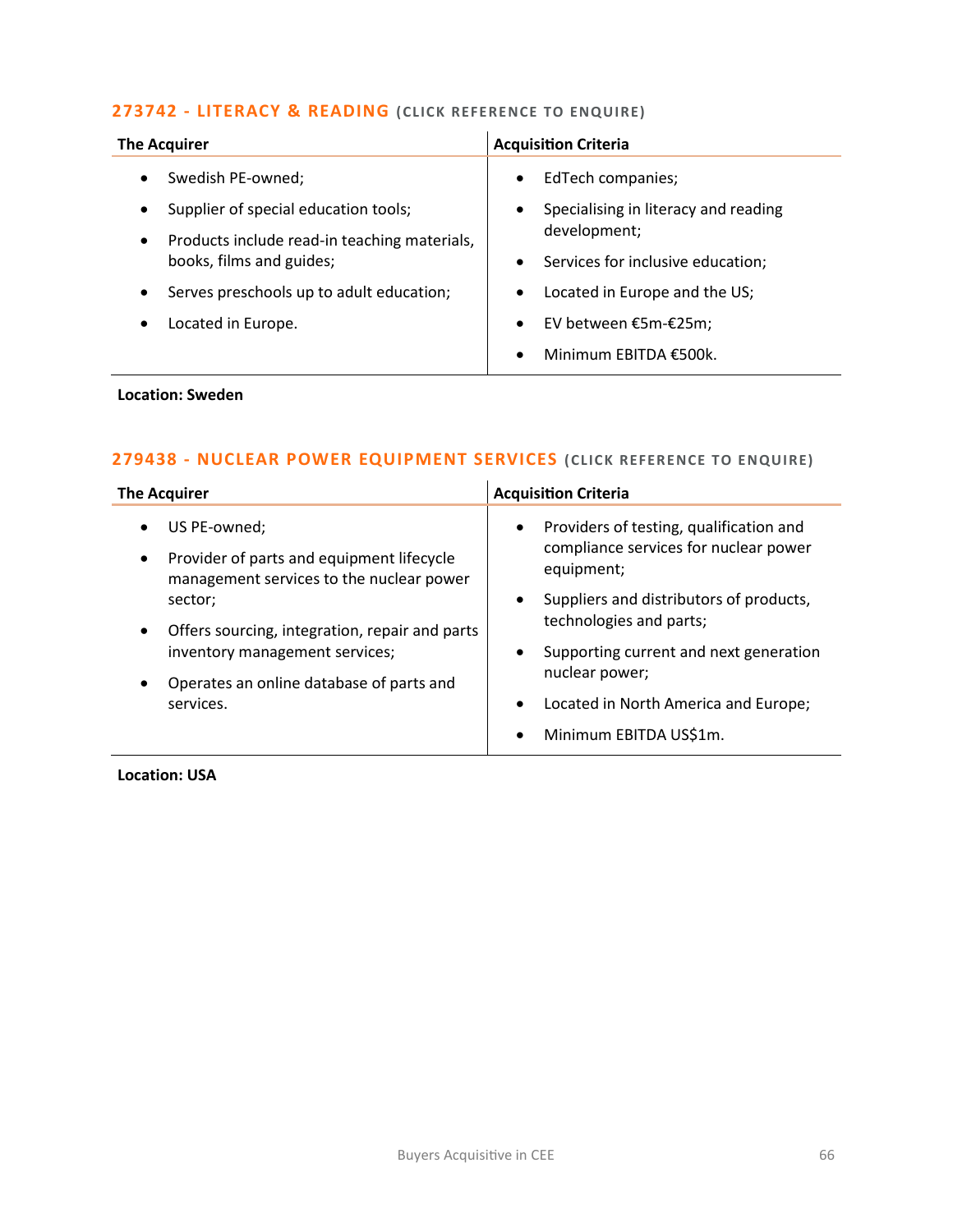# **276502 - [LIFE SCIENCE TRAINING & ADVISORY](mailto:george.davies@langcliffeinternational.com?subject=276502%20-%20Life%20Science%20Training%20and%20Advisory) (CLICK RE FERENCE TO ENQUIRE)**

| <b>The Acquirer</b>                            | <b>Acquisition Criteria</b>                                                |
|------------------------------------------------|----------------------------------------------------------------------------|
| US PE-owned;                                   | Providers of training solutions, advisory                                  |
| Developer and provider of learning,            | $\bullet$                                                                  |
| $\bullet$                                      | and support services to the life-science                                   |
| performance and process solutions;             | industry;                                                                  |
| Serves the life science industry;<br>$\bullet$ | Focusing on R&D and commercial<br>$\bullet$<br>performance and compliance; |
| Provides training, advisory, scientific and    | Located in North America, Europe and                                       |
| $\bullet$                                      | $\bullet$                                                                  |
| medical communications support services;       | APAC;                                                                      |
| Headquartered in the US with offices in        | Minimum EBITDA US\$500k.                                                   |
| Europe and APAC.                               | $\bullet$                                                                  |

## **Location: USA**

## **10549 - [THIRD-PARTY LOGISTICS](mailto:joanna.hughes@langcliffeinternational.com?subject=10549%20-%20Third-Party%20Logistics) (CLICK RE FERENCE TO ENQUIRE )**

| <b>The Acquirer</b>                                                                                                                                                                          | <b>Acquisition Criteria</b>                                                                                                                                                                                                                                                                                                    |
|----------------------------------------------------------------------------------------------------------------------------------------------------------------------------------------------|--------------------------------------------------------------------------------------------------------------------------------------------------------------------------------------------------------------------------------------------------------------------------------------------------------------------------------|
| Swedish privately-owned;<br>Support services provider;<br>Services include supply chain, electronics<br>$\bullet$<br>refurbishment and niche print and packaging;<br>Operates across Europe. | Third-party logistics companies;<br>$\bullet$<br>Working with B2B fashion and lifestyle<br>$\bullet$<br>brands:<br>Providers of IT refurbishment and value-<br>$\bullet$<br>add recovery services;<br>Located in the UK and Europe;<br>$\bullet$<br>Turnover between €10m-€20m;<br>$\bullet$<br>EBITDA above 10%.<br>$\bullet$ |
|                                                                                                                                                                                              |                                                                                                                                                                                                                                                                                                                                |

**Location: Sweden**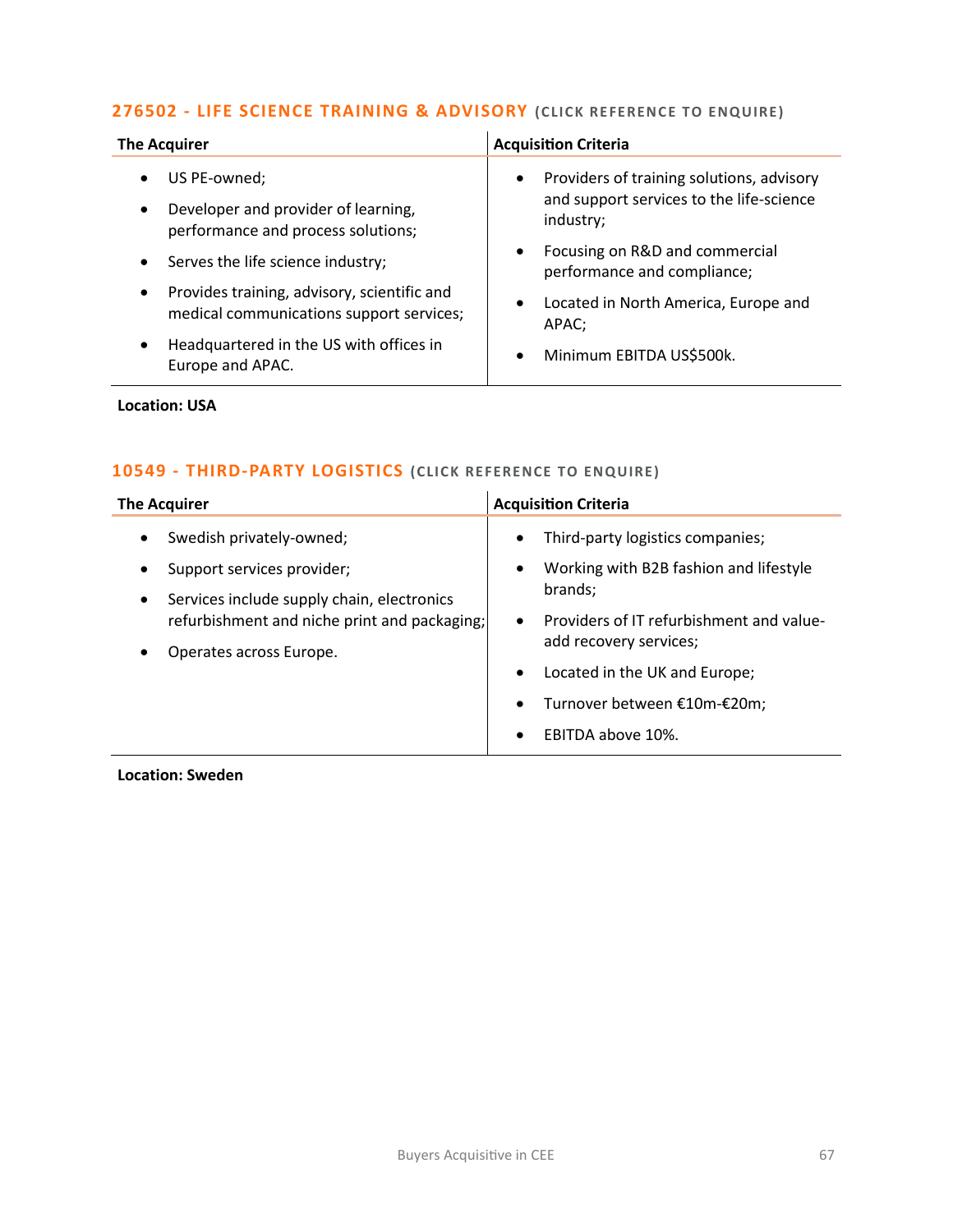# **276635 - [CONSULTANCY FIRMS](mailto:eloka.philip@langcliffeinternational.com?subject=276635%20-%20Consultancy%20Firms) (CLICK REFERENCE TO ENQUIRE)**

| <b>The Acquirer</b>                                                     | <b>Acquisition Criteria</b>                                                                                                |
|-------------------------------------------------------------------------|----------------------------------------------------------------------------------------------------------------------------|
| US privately-owned;                                                     | Consultancy firms;<br>٠                                                                                                    |
| Consulting firm;                                                        | Focusing on claims and disputes,<br>$\bullet$                                                                              |
| Offers technical, legal, scientific and financial<br>advisory services; | environmental, technical and scientific,<br>forensic accounting and finance, property,<br>and infrastructure;              |
| Operates globally.                                                      | Specific interest in technology, cyber<br>$\bullet$<br>security, digital forensics and digital<br>analytics consultancies; |
|                                                                         | Located in the North America, Europe and<br>$\bullet$<br>Asia;                                                             |
|                                                                         | Maximum annual revenue US\$75m;<br>$\bullet$                                                                               |
|                                                                         | Maximum EBITDA US\$20m;<br>$\bullet$                                                                                       |
|                                                                         | EBITDA margins above 20%.<br>٠                                                                                             |

**Location: USA**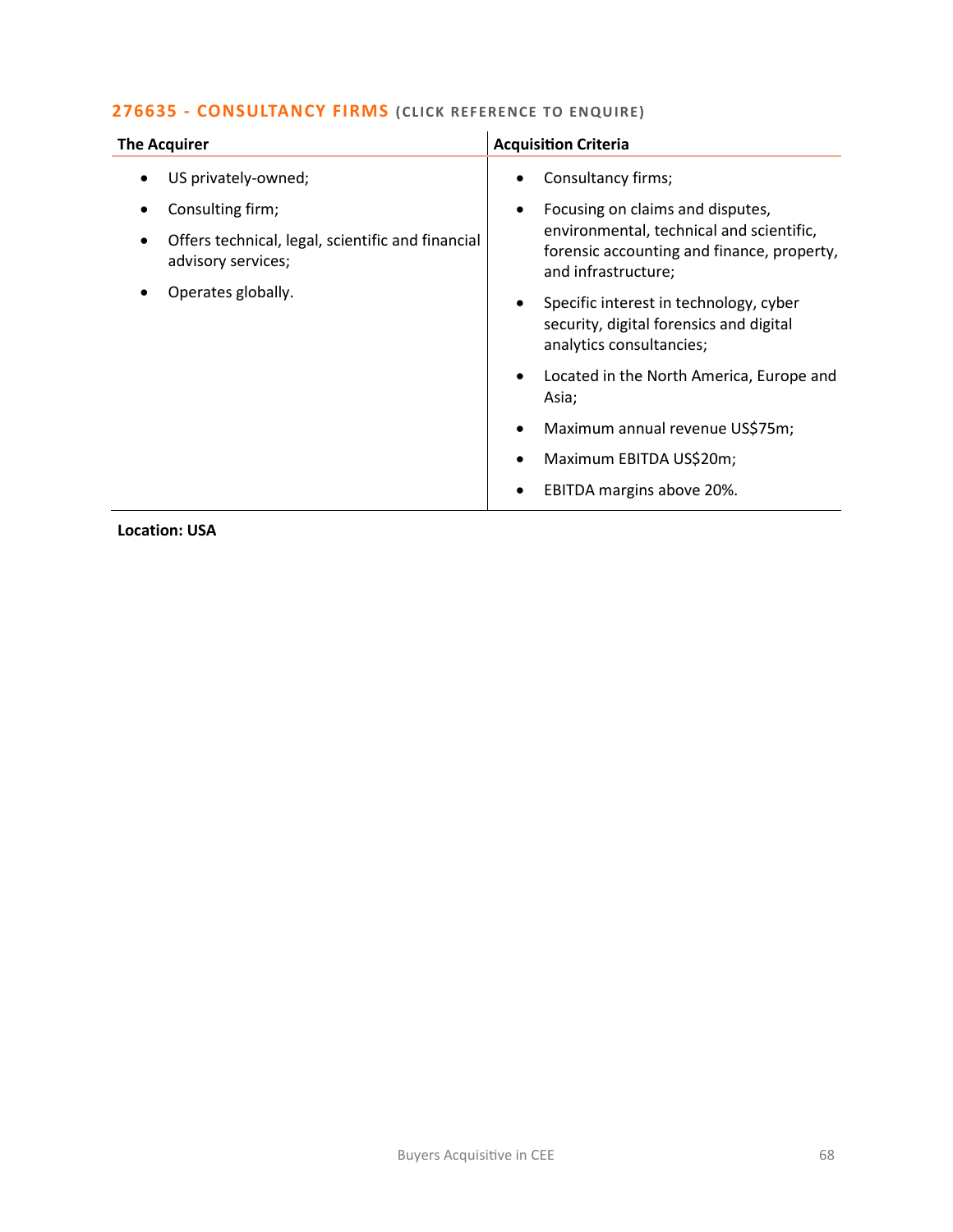# **TRANSPORT/DISTRIBUTION**

# **267321 - [TRANSPORT SERVICES](mailto:poppy.briggs@langcliffeinternational.com?subject=267321%20-%20Transport%20Services%20) (CLICK RE FERENCE TO ENQUIRE)**

| <b>The Acquirer</b>                                                                                                                                                                                                                                                                 | <b>Acquisition Criteria</b>                                                                                                                                                                                                                                                                                                                       |
|-------------------------------------------------------------------------------------------------------------------------------------------------------------------------------------------------------------------------------------------------------------------------------------|---------------------------------------------------------------------------------------------------------------------------------------------------------------------------------------------------------------------------------------------------------------------------------------------------------------------------------------------------|
| Belgian PE-owned;<br>$\bullet$<br>Provider of door-to-door transport solutions;<br>٠<br>Mainly transports over long distances by train<br>٠<br>or ship;<br>Transports both packed and bulk cargo;<br>$\bullet$<br>Operates across a wide range of sectors;<br>Active across Europe. | International transport service providers;<br>$\bullet$<br>Cargo shipping, bulk transport and packed<br>٠<br>cargo;<br>Clients in the chemical, automotive, steel,<br>$\bullet$<br>food & beverage and paper and packaging<br>sectors;<br>Located in mainland Europe;<br>$\bullet$<br>Revenue up to €50m;<br>٠<br>EBITDA up to €10m.<br>$\bullet$ |

## **Location: Belgium**

## **279734 - [LOGISTICS & FREIGHT FORWARDING](mailto:george.davies@langcliffeinternational.com?subject=279734%20-%20Logistics%20and%20Freight%20Forwarding%20) (CLICK RE FERENCE TO ENQUIRE)**

| <b>The Acquirer</b>                                                                    | <b>Acquisition Criteria</b>                                              |
|----------------------------------------------------------------------------------------|--------------------------------------------------------------------------|
| US PE-owned;<br>$\bullet$<br>Provider of asset light, third-party freight<br>$\bullet$ | Asset light logistics and freight forwarding<br>$\bullet$<br>businesses; |
| forwarding and value-added supply chain<br>services;                                   | Focused on value-added or specialised<br>$\bullet$<br>services;          |
| Services include multi-modal freight<br>$\bullet$                                      | Serving B2B and B2C customers;                                           |
| forwarding, warehousing and distribution,<br>relocation and compliance services;       | Located in North America, Europe and the<br>٠<br>APAC region;            |
| Serves industrial, healthcare, retail and e-<br>٠<br>ommerce end-markets;              | Minimum EBITDA US\$5m.<br>$\bullet$                                      |
| Located across North America, Asia and the<br>UK.                                      |                                                                          |

**Location: USA**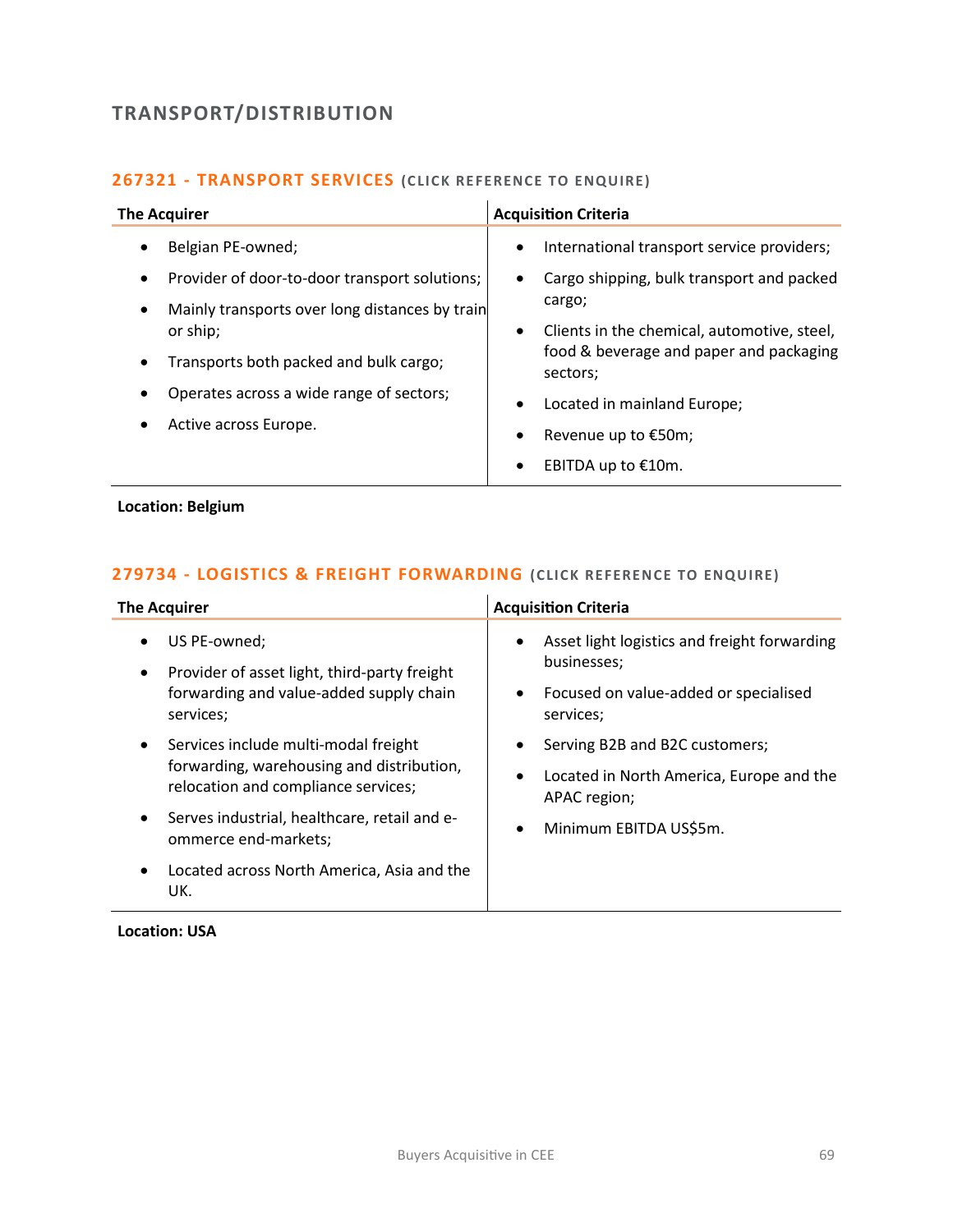# **279572 - [VALVES & SPARE PARTS](mailto:george.davies@langcliffeinternational.com?subject=279572%20-%20Valves%20and%20Spare%20Parts) (CLICK RE FERENCE TO ENQUIRE )**

| <b>The Acquirer</b>                                                                                                     | <b>Acquisition Criteria</b>                                                                                                                                                                                         |
|-------------------------------------------------------------------------------------------------------------------------|---------------------------------------------------------------------------------------------------------------------------------------------------------------------------------------------------------------------|
| US PE-owned;<br>Distributor of valves and replacement parts<br>$\bullet$<br>to the valve replacement and repair market. | Distributor of replacement valves and<br>$\bullet$<br>parts;<br>Offering safety and relief valve products;<br>$\bullet$<br>Located in North America and Europe;<br>$\bullet$<br>Minimum EBITDA US\$1m.<br>$\bullet$ |

## **Location: USA**

# **267147 - [OFF-HIGHWAY EQUIPMENT](mailto:poppy.briggs@langcliffeinternational.com?subject=267147%20-%20Off-Highway%20Equipment%20) (CLICK RE FERENCE TO E NQUIRE)**

| <b>The Acquirer</b>                                                                       | <b>Acquisition Criteria</b>                                     |
|-------------------------------------------------------------------------------------------|-----------------------------------------------------------------|
| UK PE-owned;                                                                              | Distributors of off-highway equipment;                          |
| Agriculture and landscape group;                                                          | Construction and greenery equipment;                            |
| Two business segments;<br>One segment focuses on the distribution of                      | No interest in materials handling or<br>$\bullet$<br>forklifts; |
| equipment for farming, horticulture,                                                      | Sales and after services;<br>٠                                  |
| landscape maintenance, material handling,<br>groundwork, road and water construction;     | Suppliers of spare parts for the machinery<br>listed above;     |
| The other segment focuses on the<br>$\bullet$<br>distribution of steel, personal means of | Branded;                                                        |
| protection and hydraulic components and                                                   | Located globally;                                               |
| systems;                                                                                  | Minimum EBITDA €500k.                                           |
| Headquartered in the Netherlands with<br>$\bullet$<br>activities across Europe.           |                                                                 |

 $\mathbf{r}$ 

## **Location: Netherlands**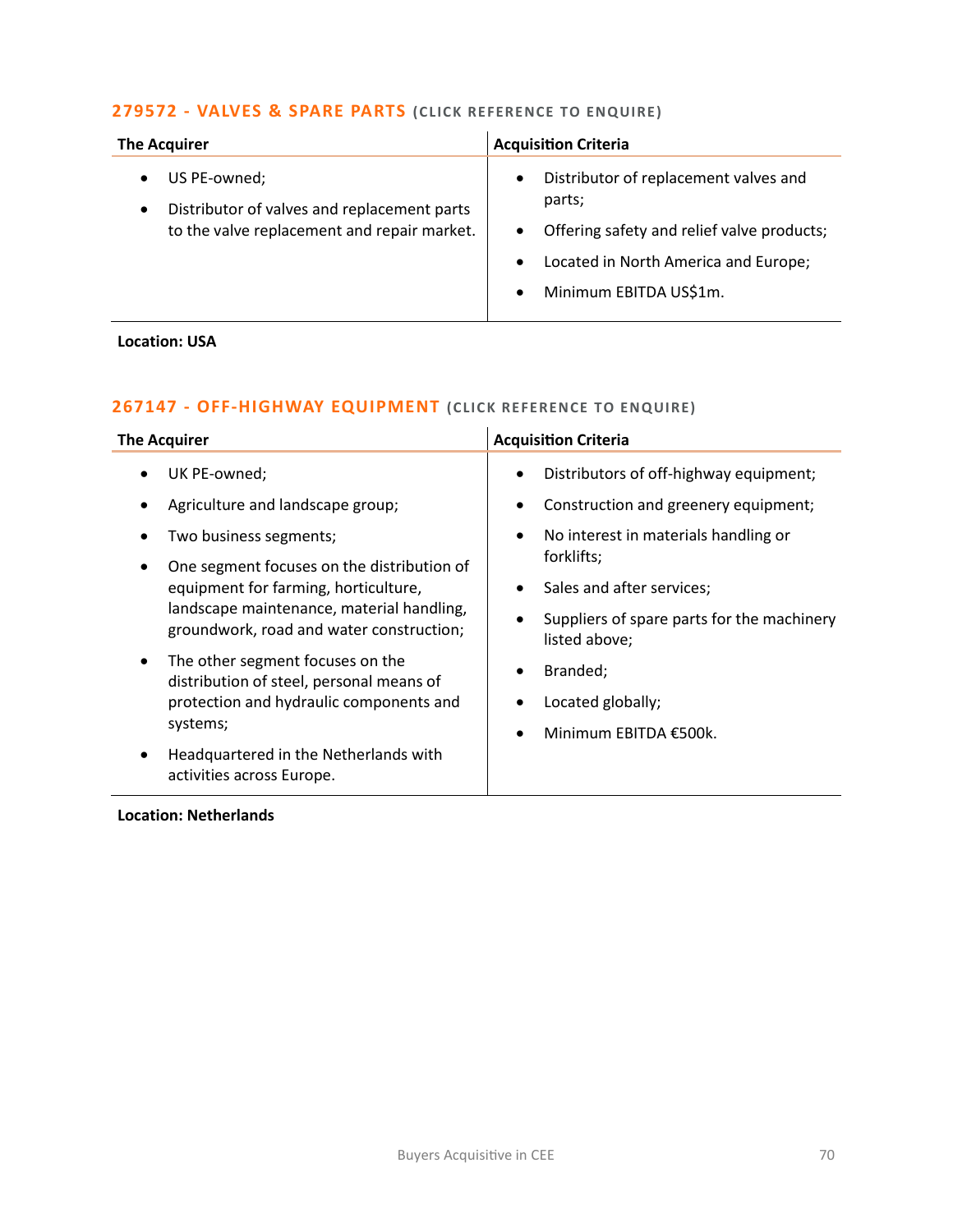# **UTILITIES**

# **270532 - [ENERGY SWITCHING PLATFORMS](mailto:poppy.briggs@langcliffeinternational.com?subject=270532%20-%20Energy%20Switching%20Platforms)** (CLICK REFERENCE TO ENQUIRE)

| Providers of energy switching platforms;<br>Dutch PE-owned;<br>$\bullet$<br>$\bullet$<br>Energy distribution platform;<br>Activities can be both online and offline;<br>$\bullet$<br>٠<br>Located in Germany, Southern Europe or<br>Operates under multiple brands;<br>$\bullet$<br>the Czech Republic;<br>Serves consumers and SMEs;<br>Minimum EBITDA €1m.<br>Enables users to easily compare and switch<br>$\bullet$<br>energy suppliers;<br>Provides suppliers with access to high value<br>$\bullet$<br>sales channels;<br>Located in the Netherlands and Germany.<br>٠ | <b>The Acquirer</b> | <b>Acquisition Criteria</b> |
|------------------------------------------------------------------------------------------------------------------------------------------------------------------------------------------------------------------------------------------------------------------------------------------------------------------------------------------------------------------------------------------------------------------------------------------------------------------------------------------------------------------------------------------------------------------------------|---------------------|-----------------------------|
|                                                                                                                                                                                                                                                                                                                                                                                                                                                                                                                                                                              |                     |                             |

## **Location: Netherlands**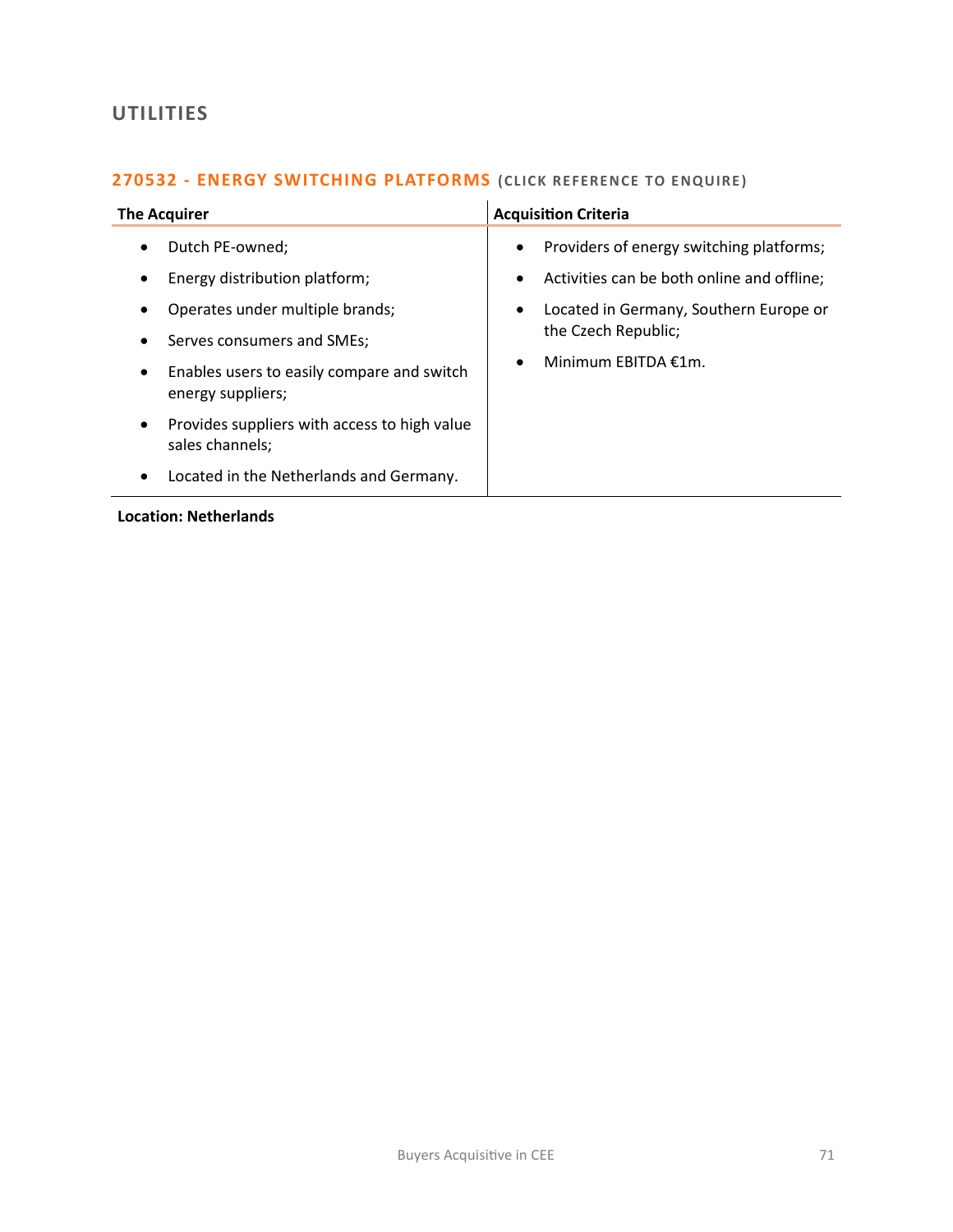# **GENERALIST**

# **273132 - [FRENCH PE FIRM](mailto:charlotte.keane@langcliffeinternational.com?subject=273132%20-%20French%20PE%20Firm%20) (CLICK RE FERENCE TO ENQUIRE)**

| <b>The Acquirer</b>                                                                                                        | <b>Acquisition Criteria</b>                                                                                                                                    |
|----------------------------------------------------------------------------------------------------------------------------|----------------------------------------------------------------------------------------------------------------------------------------------------------------|
| Strategic business unit of French investment<br>$\bullet$<br>firm;<br>Investments to supplement traditional bank<br>loans; | Active across all sectors;<br>$\bullet$<br>ISEs and mid-caps;<br>$\bullet$<br>Located in the Eurozone;<br>$\bullet$<br>EBITDA between €10m-€100m.<br>$\bullet$ |
| Senior debt financing;<br>$\bullet$<br>Invests between €10m-€25m.                                                          |                                                                                                                                                                |

**Location: France**

# **203801 - [UK PE FIRM](mailto:maryia.amrez@langcliffeinternational.com?subject=203801%20-%20UK%20PE%20Firm%20) (CLICK REFERE NCE TO E NQUIRE )**

| <b>The Acquirer</b>                                                  | <b>Acquisition Criteria</b>                                                                                                                                                                   |
|----------------------------------------------------------------------|-----------------------------------------------------------------------------------------------------------------------------------------------------------------------------------------------|
| UK PE firm;<br>Fund size c.£500m;<br>$\bullet$<br>Located in the UK. | Technology services, business services,<br>$\bullet$<br>healthcare and education businesses;<br>Located in the UK & Europe;<br>$\bullet$<br>Enterprise value between £7.5m-£50m;<br>$\bullet$ |

**Location: England**

# **17504 - [UK PE FIRM](mailto:maryia.amrez@langcliffeinternational.com?subject=17504%20-%20UK%20PE%20Firm%20) (CLICK REFERE NCE TO E NQUIRE )**

| <b>The Acquirer</b>                                               | <b>Acquisition Criteria</b>                                          |
|-------------------------------------------------------------------|----------------------------------------------------------------------|
| Pan-European investment group;                                    | Sector agnostic;<br>٠                                                |
| Subsidiary of a German PE firm;                                   | Capabilities in business services,<br>$\bullet$                      |
| Investing in European mid-market private<br>and public companies; | chemicals, consumer goods, food and<br>beverage, industrial and TMT; |
| Takes majority stakes and backs a range of<br>transactions;       | Located in the UK and Europe;<br>$\bullet$                           |
|                                                                   | Sales between £25m-£1bn+;<br>$\bullet$                               |
| Liquid cash sources for investments of over<br>£200m.             | Minimum turnover £40m;<br>$\bullet$                                  |
|                                                                   | Targeting low margin businesses;<br>$\bullet$                        |
|                                                                   | EBITDA margins from negatives to +15%.<br>$\bullet$                  |

# **Location: England**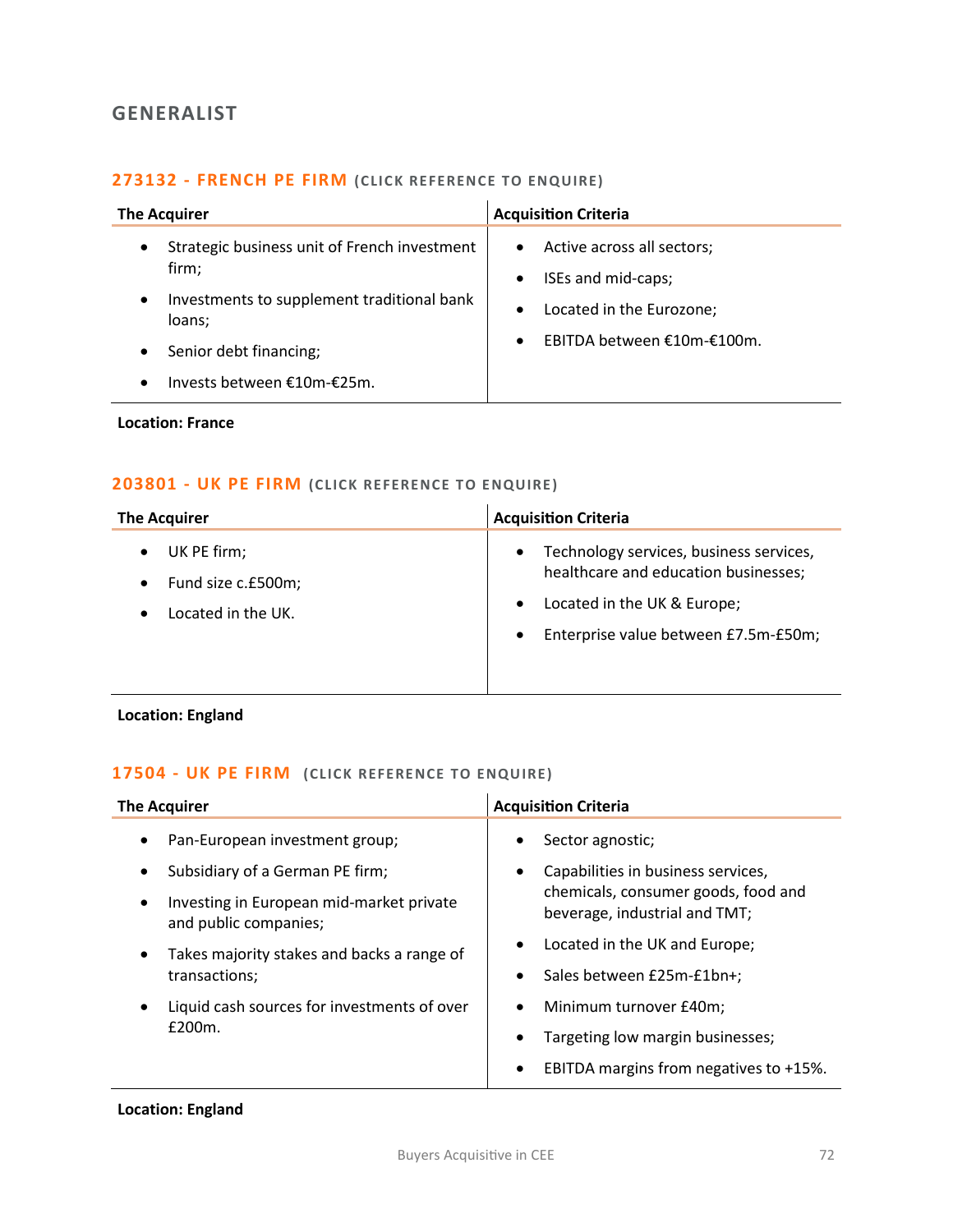## **268986 - [EUROPEAN PE FIRM](mailto:maryia.amrez@langcliffeinternational.com?subject=268986%20-%20European%20PE%20Firm%20) (CLICK REFE RENCE TO E NQUIRE)**

| <b>The Acquirer</b>                                              | <b>Acquisition Criteria</b>                                                                  |
|------------------------------------------------------------------|----------------------------------------------------------------------------------------------|
| European PE firm;<br>Capital raised with private individuals and | Businesses in the financial, business,<br>$\bullet$<br>industrial, energy, business services |
| family investors;                                                | sectors;                                                                                     |
| Focused on the mid-market;                                       | Located in the UK and Continental Europe;<br>$\bullet$                                       |
| Operates across Europe.                                          | Enterprise value £75m up to £200m;<br>$\bullet$                                              |
|                                                                  | Minimum EBITDA £5m.<br>$\bullet$                                                             |

## **Location: England**

## **273127 - [FRENCH PE FIRM](mailto:charlotte.keane@langcliffeinternational.com?subject=273127%20-%20French%20PE%20Firm%20) (CLICK RE FERENCE TO ENQUIRE)**

| <b>The Acquirer</b>                                                                                                                                                           | <b>Acquisition Criteria</b>                                                                              |
|-------------------------------------------------------------------------------------------------------------------------------------------------------------------------------|----------------------------------------------------------------------------------------------------------|
| Strategic business unit of French investment<br>$\bullet$<br>firm;                                                                                                            | Profitable SMEs and ETIs;<br>$\bullet$<br>Active across all sectors;<br>$\bullet$                        |
| Services include rebalancing of the balance<br>$\bullet$<br>sheets and business mix, reorganisation of<br>capital ownership and recovery from a phase<br>of underperformance; | Mid cap companies;<br>$\bullet$<br>MBIs and MBOs;<br>$\bullet$                                           |
| Investments in the range €8m-€20m;<br>Bonds in fine and/or equity financing.<br>$\bullet$                                                                                     | Located in Europe;<br>$\bullet$<br>Turnover between €10m-€300m;<br>٠<br>Minimum EBITDA €4m.<br>$\bullet$ |

**Location: France**

# **269300 - [UK PE FIRM](mailto:emily.mcdermott@langcliffeinternational.com?subject=269300%20-%20UK%20PE%20Firm%20) (CLICK REFERE NCE TO E NQUIRE )**

| <b>The Acquirer</b>                                                                                                                                           | <b>Acquisition Criteria</b>                                                                                                                                                                                                                                                                            |
|---------------------------------------------------------------------------------------------------------------------------------------------------------------|--------------------------------------------------------------------------------------------------------------------------------------------------------------------------------------------------------------------------------------------------------------------------------------------------------|
| UK PE firm;<br>FCA regulated investment manager;<br>Provides long-term value for their investors<br>and shareholders;<br>Investment experience across Europe. | Business platforms with scalability of an<br>$\bullet$<br>offering, product or service;<br>Interested engineering, manufacturing<br>$\bullet$<br>and industrial B2B sectors;<br>Distressed businesses welcomed;<br>$\bullet$<br>Located in CEE, excluding Ukraine, Russia<br>$\bullet$<br>and Belarus; |
|                                                                                                                                                               | Minimum EBITDA £20m.                                                                                                                                                                                                                                                                                   |

**Location: England**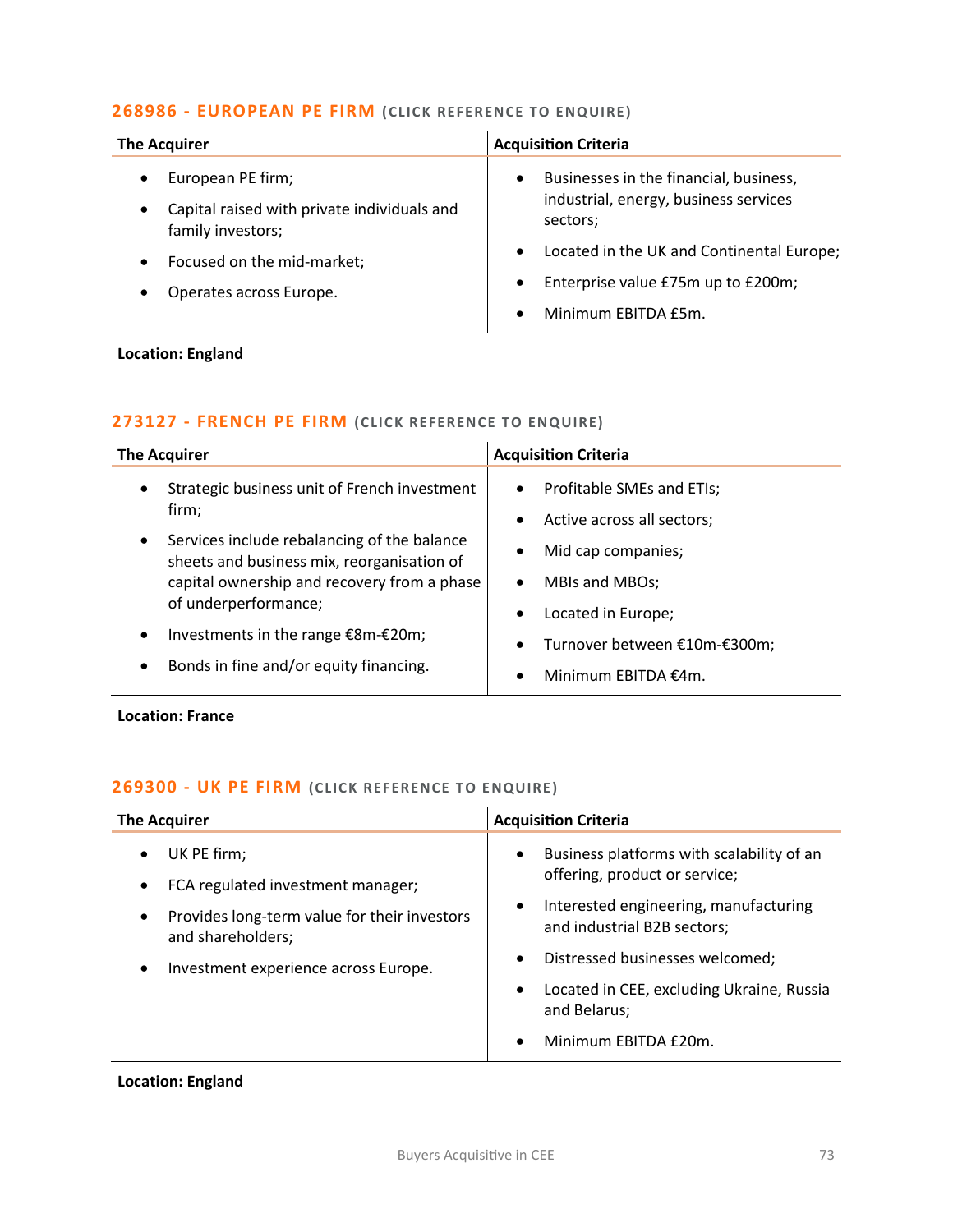## **4026 - [UK INVESTMENT GROUP](mailto:joanna.hughes@langcliffeinternational.com?subject=4026%20-%20UK%20Investment%20Group%20) (CLICK RE FERENCE TO ENQUIRE)**

| <b>The Acquirer</b>                                                                                                                     | <b>Acquisition Criteria</b>                                                                                                                                                                                                                                                                                                                                                               |
|-----------------------------------------------------------------------------------------------------------------------------------------|-------------------------------------------------------------------------------------------------------------------------------------------------------------------------------------------------------------------------------------------------------------------------------------------------------------------------------------------------------------------------------------------|
| UK investment group;<br>Focuses on industrial businesses;<br>Particularly interested in manufacturing;<br>engineering and distribution. | Sectors include bathroom manufacturing<br>$\bullet$<br>and accessories, chemicals, engineering,<br>transport, logistics, warehousing and<br>storage manufacturing;<br>Will consider distressed;<br>$\bullet$<br>Located globally;<br>Minimum turnover £30m overseas;<br>$\bullet$<br>Will look smaller for bolt-ons, minimum<br>$\bullet$<br>£5m for UK and minimum £20m for<br>overseas. |

# **Location: England**

#### **263642 - [LATVIAN PE FIRM](mailto:charlotte.keane@langcliffeinternational.com?subject=263642%20-%20Latvian%20PE%20Firm%20) (CLICK RE FERENCE TO ENQUIRE )**

| <b>The Acquirer</b>                                        | <b>Acquisition Criteria</b>                          |
|------------------------------------------------------------|------------------------------------------------------|
| Latvian PE firm;<br>$\bullet$                              | SME <sub>s</sub> ;                                   |
| Global investment company and multi-family<br>$\bullet$    | Sector agnostic;<br>٠                                |
| office;                                                    | Preferably a majority stake;<br>$\bullet$            |
| Portfolio of five active investments;<br>$\bullet$         | Located in Latvia or the Baltic states;<br>$\bullet$ |
| Investment horizon of 4 to 7 years;<br>$\bullet$           | EV in the range of €3m-€20m.<br>$\bullet$            |
| Operates across Latvia and the Baltic states.<br>$\bullet$ |                                                      |

**Location: Latvia**

### **254155 - [EUROPEAN PE FIRM](mailto:maryia.amrez@langcliffeinternational.com?subject=254155%20-%20European%20PE%20Firm) (CLICK REFE RENCE TO E NQUIRE)**

| <b>The Acquirer</b>                                                                                                                                                                         | <b>Acquisition Criteria</b>                                                                                                                                                                              |
|---------------------------------------------------------------------------------------------------------------------------------------------------------------------------------------------|----------------------------------------------------------------------------------------------------------------------------------------------------------------------------------------------------------|
| European PE firm;<br>Sector agnostic;<br>Keen interest in the technology, media and<br>$\bullet$<br>telecom, consumer and education sectors;<br>Offices in the UK and Germany.<br>$\bullet$ | Niche brands and technology;<br>$\bullet$<br>Located across Europe;<br>$\bullet$<br>Enterprise value between £40m-£150m;<br>$\bullet$<br>Platforms must have a minimum EBITDA<br>$\bullet$<br>of $E7m$ . |

**Location: England**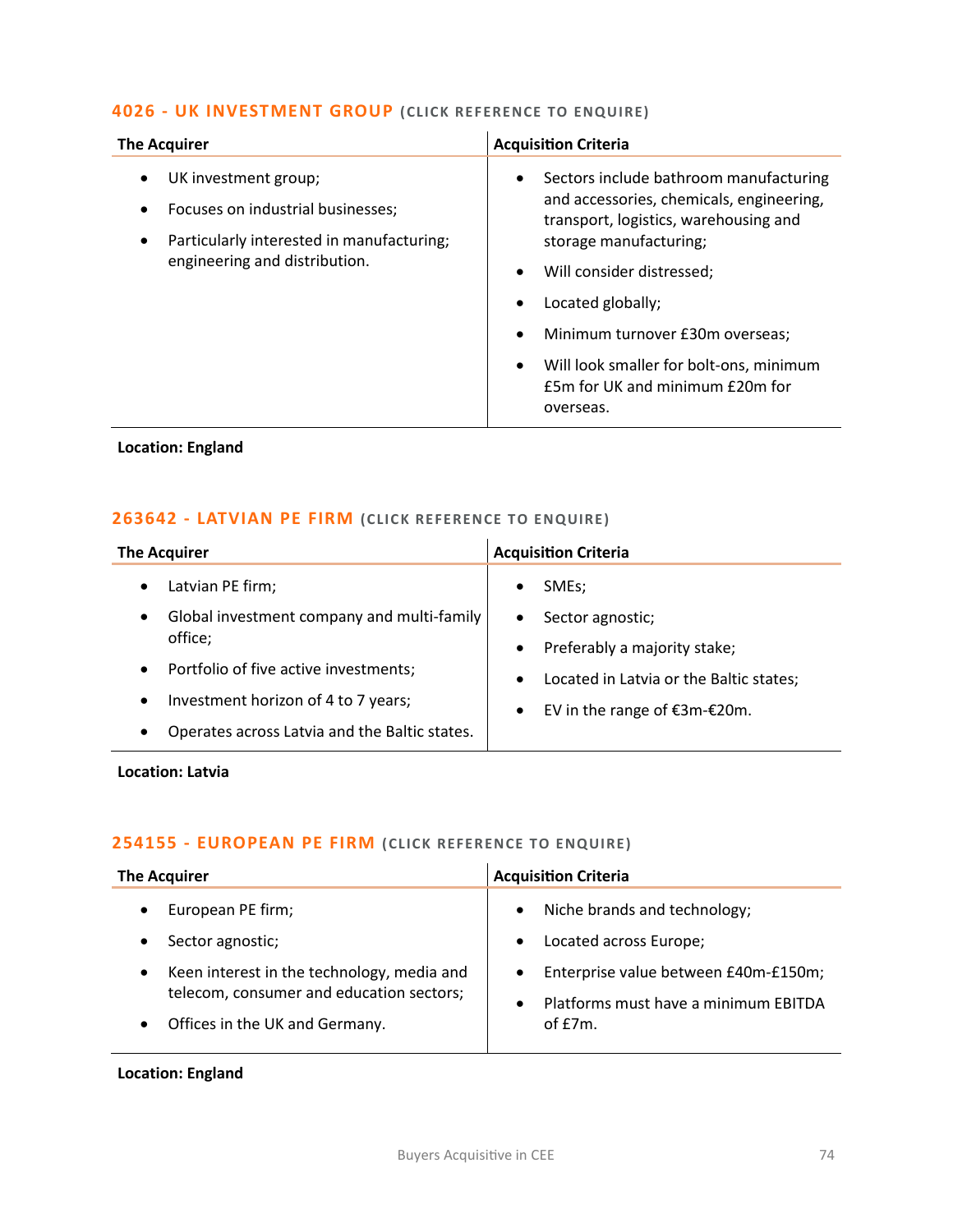# **15253 - [UK PE FIRM](mailto:emily.mcdermott@langcliffeinternational.com?subject=15253%20-%20UK%20PE%20Firm%20) (CLICK REFERE NCE TO E NQUIRE )**

| <b>The Acquirer</b>                                                         | <b>Acquisition Criteria</b>                                                                     |
|-----------------------------------------------------------------------------|-------------------------------------------------------------------------------------------------|
| UK PE firm;<br>٠                                                            | B2B digital businesses;<br>$\bullet$                                                            |
| Hands on investors with great experience and<br>$\bullet$<br>track records; | Interested in technology, software,<br>$\bullet$<br>security, online training, managed services |
| Provides anywhere from 20% minority to<br>MBO solutions;                    | and publishing;<br>Distressed opportunities welcomed;<br>$\bullet$                              |
| Has completed over 21 acquisitions and<br>$\bullet$<br>investments;         | Located in Europe;<br>$\bullet$<br>Turnover between £1m-£25m;                                   |
| Invests between £1m-£10m;<br>Active across the UK.<br>$\bullet$             | Maximum EBITDA £3m.<br>$\bullet$                                                                |
| <b>Location: England</b>                                                    |                                                                                                 |

## **256009 - [US PE FIRM](mailto:george.davies@langcliffeinternational.com?subject=256009%20-%20US%20PE%20Firm%20) (CLICK REFERE NCE TO E NQUIRE )**

| <b>The Acquirer</b>                                                                                                                                                     | <b>Acquisition Criteria</b>                                                                                                                                                                                          |
|-------------------------------------------------------------------------------------------------------------------------------------------------------------------------|----------------------------------------------------------------------------------------------------------------------------------------------------------------------------------------------------------------------|
| US PE firm;<br>Privately funded investment company with<br>seven platforms across four sectors;<br>Focuses on control transactions, special<br>situations and roll ups. | SME <sub>s</sub> :<br>$\bullet$<br>Active in any sector;<br>Located in North America and Europe;<br>$\bullet$<br>Turnover in the range of US\$50m-<br>٠<br>US\$500m;<br>EBITDA margins negative to 15%.<br>$\bullet$ |

## **Location: USA**

### **256214 - [UK PE FIRM](mailto:millie.maddocks@langcliffeinternational.com?subject=256214%20-%20UK%20PE%20Firm%20) (CLICK REFERE NCE TO E NQUIRE )**

| <b>The Acquirer</b>                                                                                       | <b>Acquisition Criteria</b>                                                                             |
|-----------------------------------------------------------------------------------------------------------|---------------------------------------------------------------------------------------------------------|
| UK PE firm;<br>$\bullet$<br>Investments in SME opportunities with high<br>$\bullet$<br>recurring revenue; | Interested in software and B2B tech-<br>$\bullet$<br>enabled services;<br>Located in Europe and the US; |
| Invests in MBOs, buy and builds and young<br>$\bullet$<br>growing businesses;<br>Active across the UK.    | EBITDA between £1m-£10m;<br>$\bullet$<br>EBITDA margin >10%;<br>$\bullet$                               |

## **Location: England**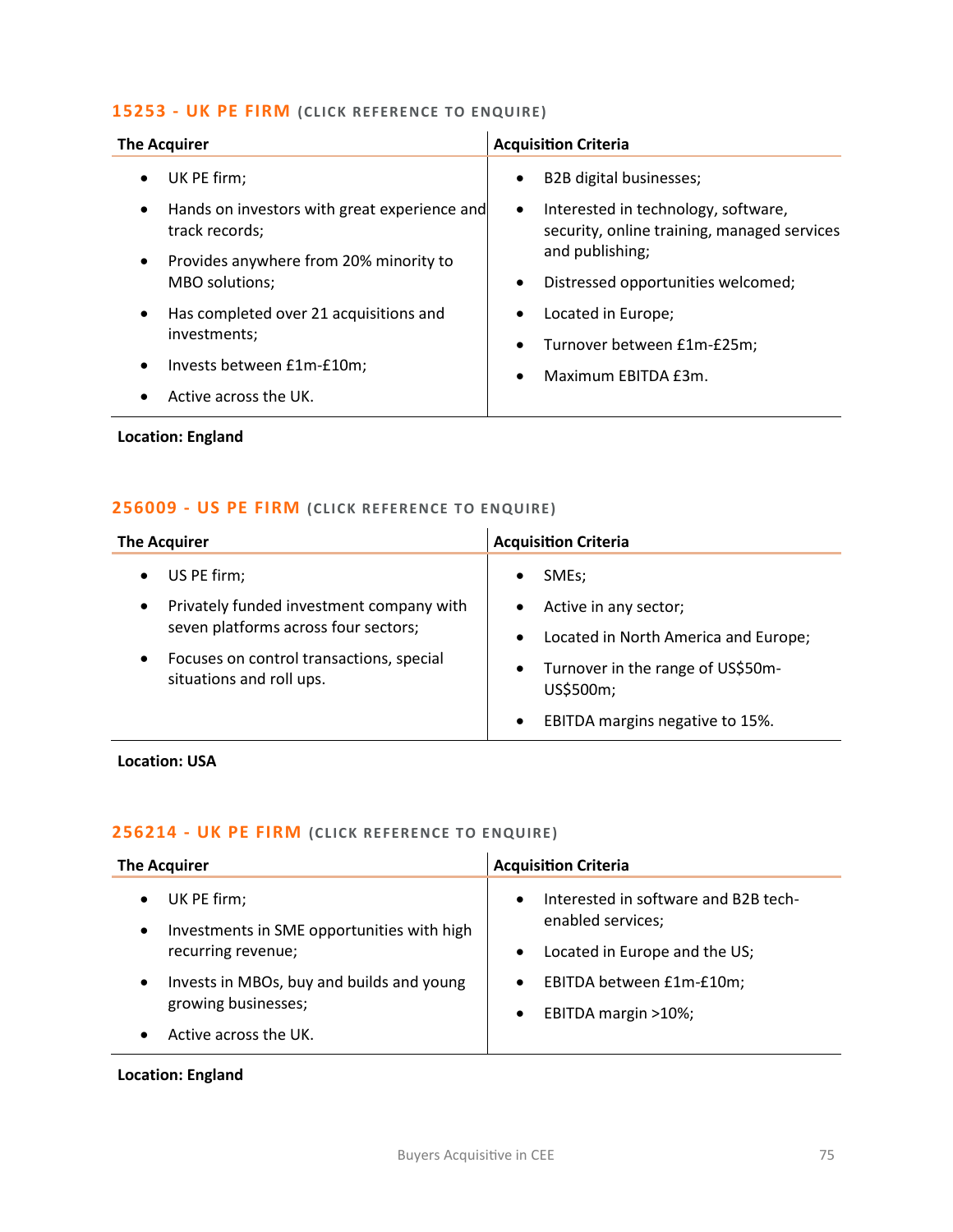# **279068 - [US PE FIRM](mailto:eloka.philip@langcliffeinternational.com?subject=279068%20-%20US%20PE%20Firm%20%20) (CLICK REFERE NCE TO ENQUIRE )**

| <b>The Acquirer</b>                                  | <b>Acquisition Criteria</b>                                                                                                       |
|------------------------------------------------------|-----------------------------------------------------------------------------------------------------------------------------------|
| US PE firm;                                          | Providers of healthcare support services;                                                                                         |
| Invests in lower middle-market businesses;           | Services of interest include; clinical<br>$\bullet$                                                                               |
| Over US\$1.5 billion of capital under<br>management; | therapies, supply distribution, pharmacy<br>services, home and hospice care, payroll,<br>management and staffing;                 |
| Operates internationally.                            | Providers of professional support services;                                                                                       |
|                                                      | Services of interest include; facilities<br>maintenance and compliance, process<br>outsourcing, government services;              |
|                                                      | Providers of IT support services;                                                                                                 |
|                                                      | Services of interest include; consultancy,<br>training, integration, infrastructure and<br>managed service providers;             |
|                                                      | Providers of process outsourcing and<br>supply chain;                                                                             |
|                                                      | Services of interest include; food and<br>$\bullet$<br>beverage supply chain, transport, logistics<br>and value add distribution; |
|                                                      | Located globally;                                                                                                                 |
|                                                      | EBITDA in the range of US\$8m-US\$30m.                                                                                            |

# **Location: USA**

# **279069 - [US PE FIRM](mailto:eloka.philip@langcliffeinternational.com?subject=279069%20-%20US%20PE%20Firm%20) (CLICK REFERE NCE TO E NQUIRE )**

| <b>The Acquirer</b>                                                                                                           | <b>Acquisition Criteria</b>                                                                                 |
|-------------------------------------------------------------------------------------------------------------------------------|-------------------------------------------------------------------------------------------------------------|
| US PE firm;<br>Invests in businesses in the lower-middle<br>market;                                                           | Sector agnostic;<br>$\bullet$<br>Management to remain;<br>Located in North America, Europe and<br>$\bullet$ |
| Operates across a wide range of sectors<br>including, health and beauty, IT and<br>distribution;<br>Operates internationally. | Australia;<br>Turnover up to US\$500m;<br>EBITDA in the range of US\$8m-US\$40m;<br>$\bullet$               |

### **Location: USA**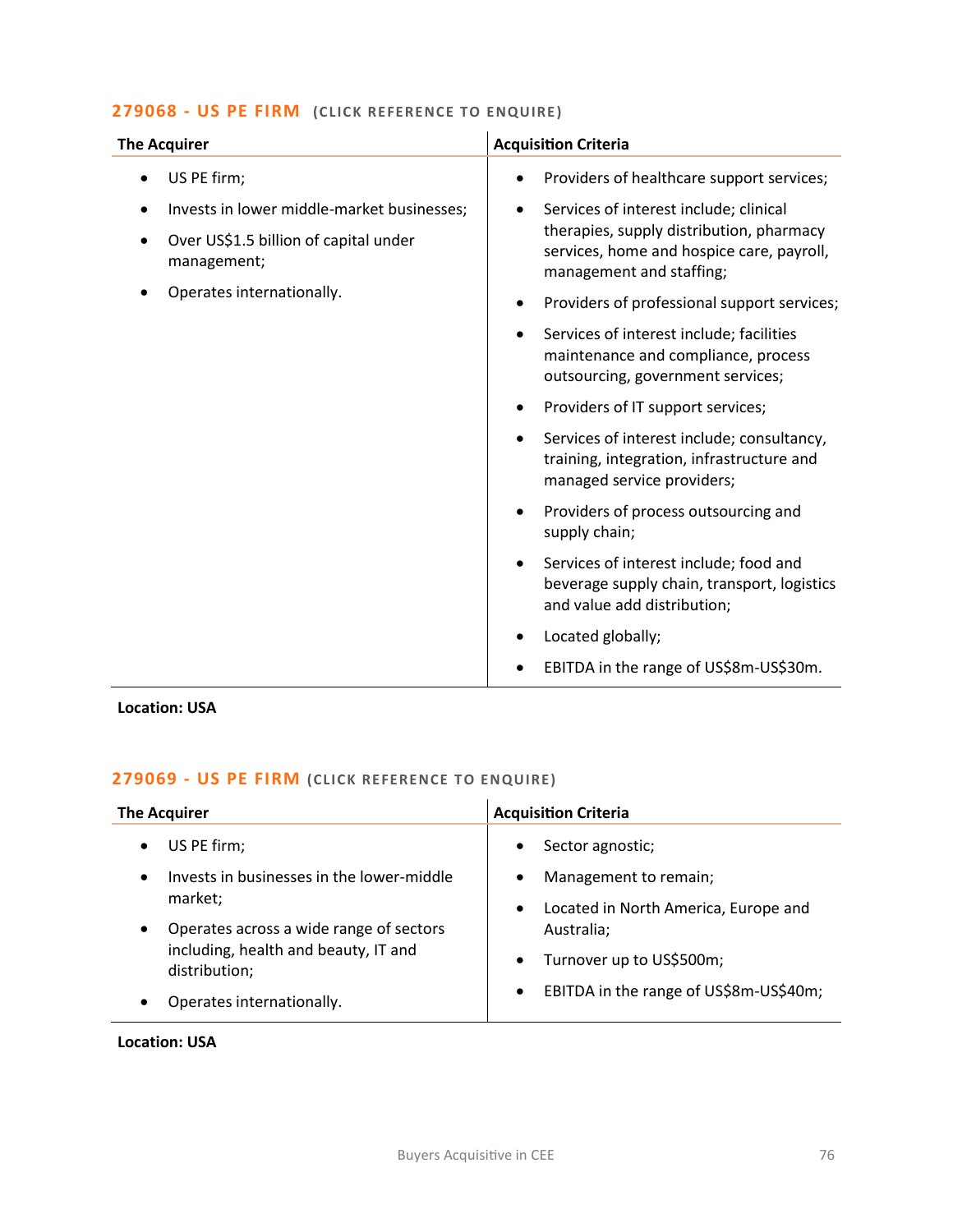## **279070 - [US PE FIRM](mailto:eloka.philip@langcliffeinternational.com?subject=279070%20-%20US%20PE%20Firm%20%20) (CLICK REFERE NCE TO ENQUIRE )**

| <b>The Acquirer</b>                                                        | <b>Acquisition Criteria</b>                                                                                                                                          |
|----------------------------------------------------------------------------|----------------------------------------------------------------------------------------------------------------------------------------------------------------------|
| US PE firm;<br>Focussed on acquiring technology and<br>services companies; | Companies active in FinTech, financial<br>$\bullet$<br>services, software, data and analytics,<br>supply chain and logistics and tech-<br>enabled business services; |
| Over US\$800m in raised capital;<br>Operates internationally.              | Located in North America and Europe;<br>$\bullet$<br>Turnover in the range of US\$5m-US\$75m.<br>$\bullet$                                                           |

### **Location: USA**

# **255051 - [PAN-EUROPEAN PE FIRM](mailto:poppy.briggs@langcliffeinternational.com?subject=255051%20-%20Pan-European%20PE%20Firm) (CLICK REFERENCE TO E NQUIRE )**

| <b>The Acquirer</b>                                                                                              | <b>Acquisition Criteria</b>                                                      |
|------------------------------------------------------------------------------------------------------------------|----------------------------------------------------------------------------------|
| Pan-European PE firm;                                                                                            | Sector agnostic;                                                                 |
| $\bullet$                                                                                                        | $\bullet$                                                                        |
| Offering capital for organic and inorganic                                                                       | Categorises investments into ageing                                              |
| $\bullet$                                                                                                        | $\bullet$                                                                        |
| growth;                                                                                                          | population, outsourcing and digitalisation,                                      |
| Raises funds from international institutional                                                                    | leisure and luxury and sustainability;                                           |
| $\bullet$                                                                                                        | Located in Europe;                                                               |
| investors;                                                                                                       | $\bullet$                                                                        |
| Currently manages c.€10bn investment<br>$\bullet$<br>commitments;<br>Offices located across Europe.<br>$\bullet$ | Turnover between €10m-€200m;<br>$\bullet$<br>Minimum EBITDA $f$ 4m.<br>$\bullet$ |

## **Location: Netherlands**